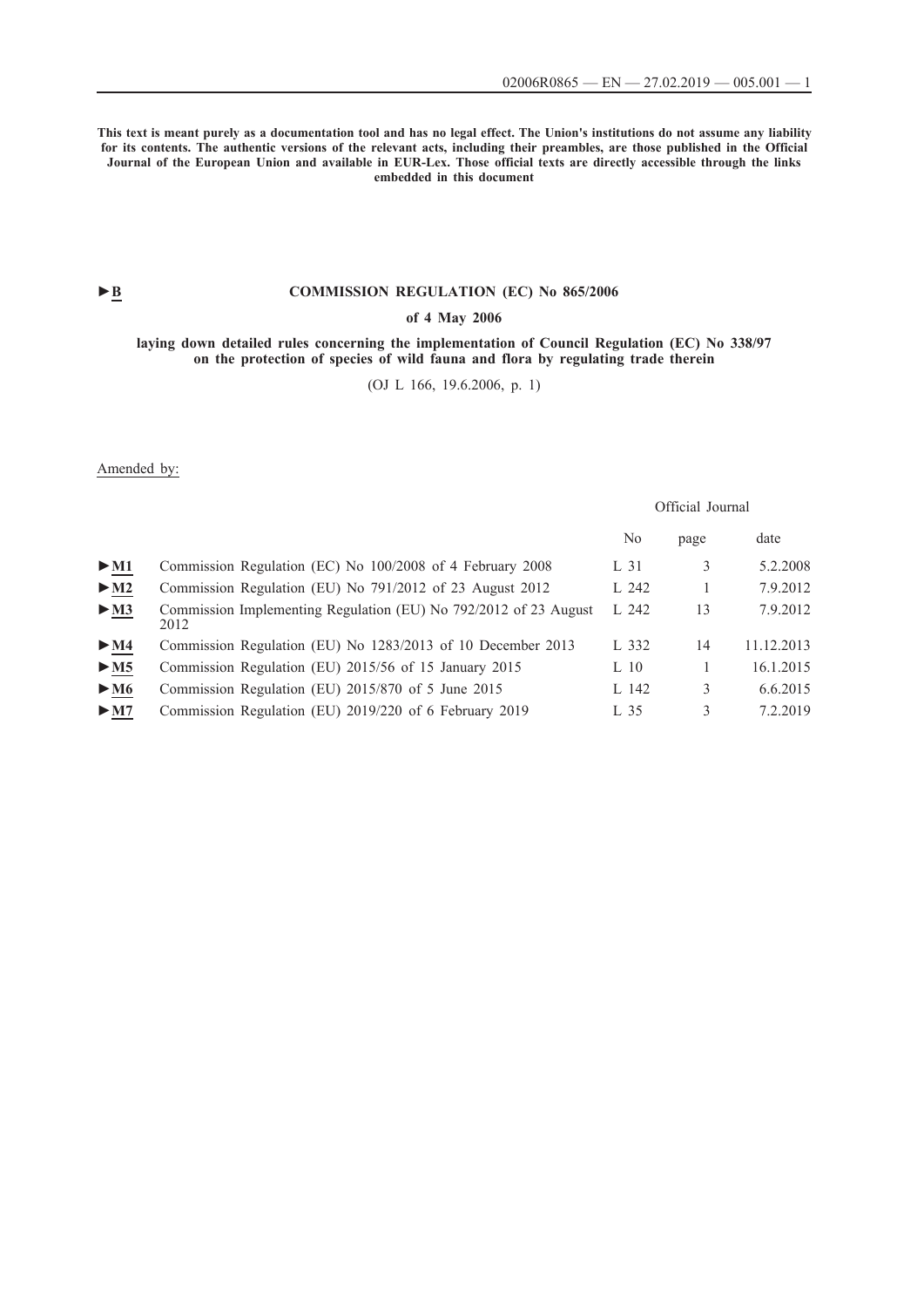# **COMMISSION REGULATION (EC) No 865/2006**

#### **of 4 May 2006**

**laying down detailed rules concerning the implementation of Council Regulation (EC) No 338/97 on the protection of species of wild fauna and flora by regulating trade therein**

# CHAPTER I

# **DEFINITIONS**

# *Article 1*

# **Definitions**

For the purposes of this Regulation, in addition to the definitions laid down in Article 2 of Regulation (EC) No 338/97, the following definitions shall apply:

### **▼M6**

(1) 'date of acquisition' means the date on which a specimen was taken from the wild, born in captivity or artificially propagated, or, if such date is unknown, the earliest provable date on which it was possessed by any person;

### **▼B**

- (2) 'second-generation offspring (F2)' and 'subsequent generation offspring (F3, F4, and so on)' means specimens produced in a controlled environment from parents that were also produced in a controlled environment, as distinct from specimens produced in a controlled environment from parents at least one of which was conceived in or taken from the wild (first-generation offspring  $(F1)$ :
- (3) 'breeding stock' means all the animals in a breeding operation that are used for reproduction;
- (4) 'controlled environment' means an environment that is manipulated for the purpose of producing animals of a particular species, that has boundaries designed to prevent animals, eggs or gametes of the species from entering or leaving, and the general characteristics of which may include but are not limited to artificial housing, waste removal, health care, protection from predators and the artificial supply of food;

# **▼M2**

- (4a) 'cultivated parental stock' means the ensemble of plants grown under controlled conditions that are used for reproduction, and which must have been, to the satisfaction of the competent management authority, in consultation with a competent scientific authority of the Member State concerned:
	- (i) established in accordance with the provisions of CITES and relevant national laws and in a manner not detrimental to the survival of the species in the wild; and
	- (ii) maintained in sufficient quantities for propagation so as to minimise or eliminate the need for augmentation from the wild, with such augmentation occurring only as an exception and limited to the amount necessary to maintain the vigour and productivity of the cultivated parental stock;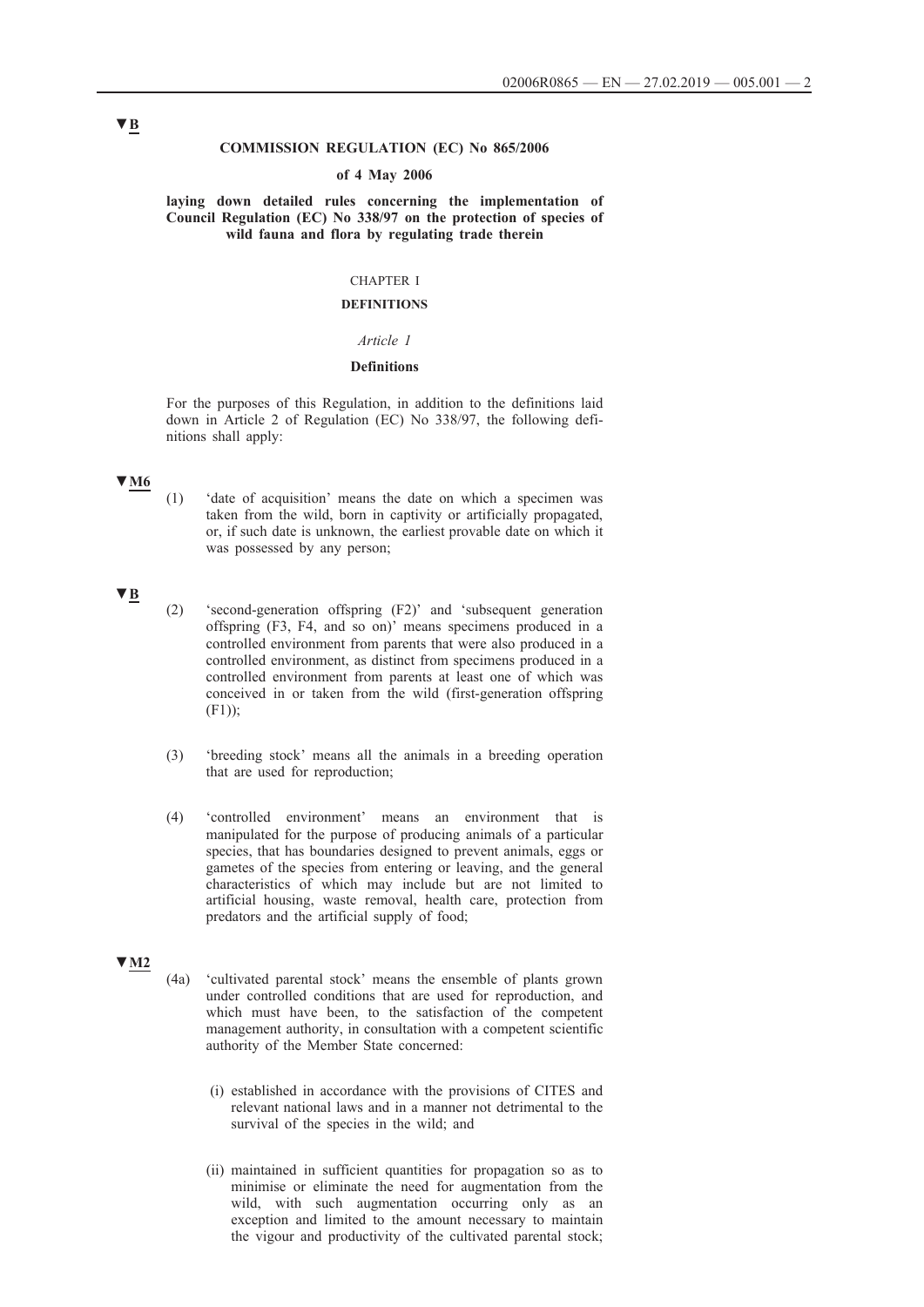- (4b) 'hunting trophy' means a whole animal, or a readily recognisable part or derivative of an animal, specified on any accompanying CITES permit or certificate that fulfils the following conditions:
	- (i) is raw, processed or manufactured;
	- (ii) was legally obtained by the hunter through hunting for the hunter's personal use;
	- (iii) is being imported, exported or re-exported by or on behalf of the hunter, as part of the transfer from its country of origin, ultimately to the hunter's State of usual residence;
- **▼B**
- 
- (5) 'a person normally residing in the Community' means a person who lives in the Community for at least 185 days in each calendar year because of occupational ties, or, in the case of a person with no occupational ties, because of personal ties which show close links between that person and the place where he is living;

### **▼M6**

(6) 'travelling exhibition' means a sample collection, circus, menagerie, plant exhibition, orchestra or museums exhibition that is used for commercial display for the public;

(7) 'transaction-specific certificates' means certificates issued in accordance with Article 48 that are valid only for one or more

specified transactions;

cates;

- **▼M1**
- **▼B**
- (8) 'specimen-specific certificates' means certificates issued in accordance with Article 48, other than transaction-specific certifi-

**▼M1**

- (9) 'sample collection' means a collection of legally acquired dead specimens, parts and derivatives thereof, that are transported across borders for presentation purposes;
- (10) 'pre-Convention specimen' means a specimen acquired before the species concerned was first included in the Appendices to the Convention.

# **▼B**

### CHAPTER II

# **FORMS AND TECHNICAL REQUIREMENTS**

 $\sqrt{M3}$ 

**▼B**

### *Article 4*

#### **Completion of forms**

#### **▼M2**

1. Forms referred to in Article 2 of Commission Implementing Regulation (EU) No  $792/2012$  (<sup>1</sup>) shall be completed in typescript.

# **▼M6**

However, applications for import and export permits, for re-export certificates, for the certificates provided for in Articles  $5(2)(b)$ ,  $5(3)$ , 5(4), 8(3) and 9(2)(b) of Regulation (EC) No 338/97, for personal ownership certificates, for sample collection certificates, for musical instrument certificates and for travelling exhibition certificates as well

 $(1)$  OJ L 242, 7.9.2012, p. 13.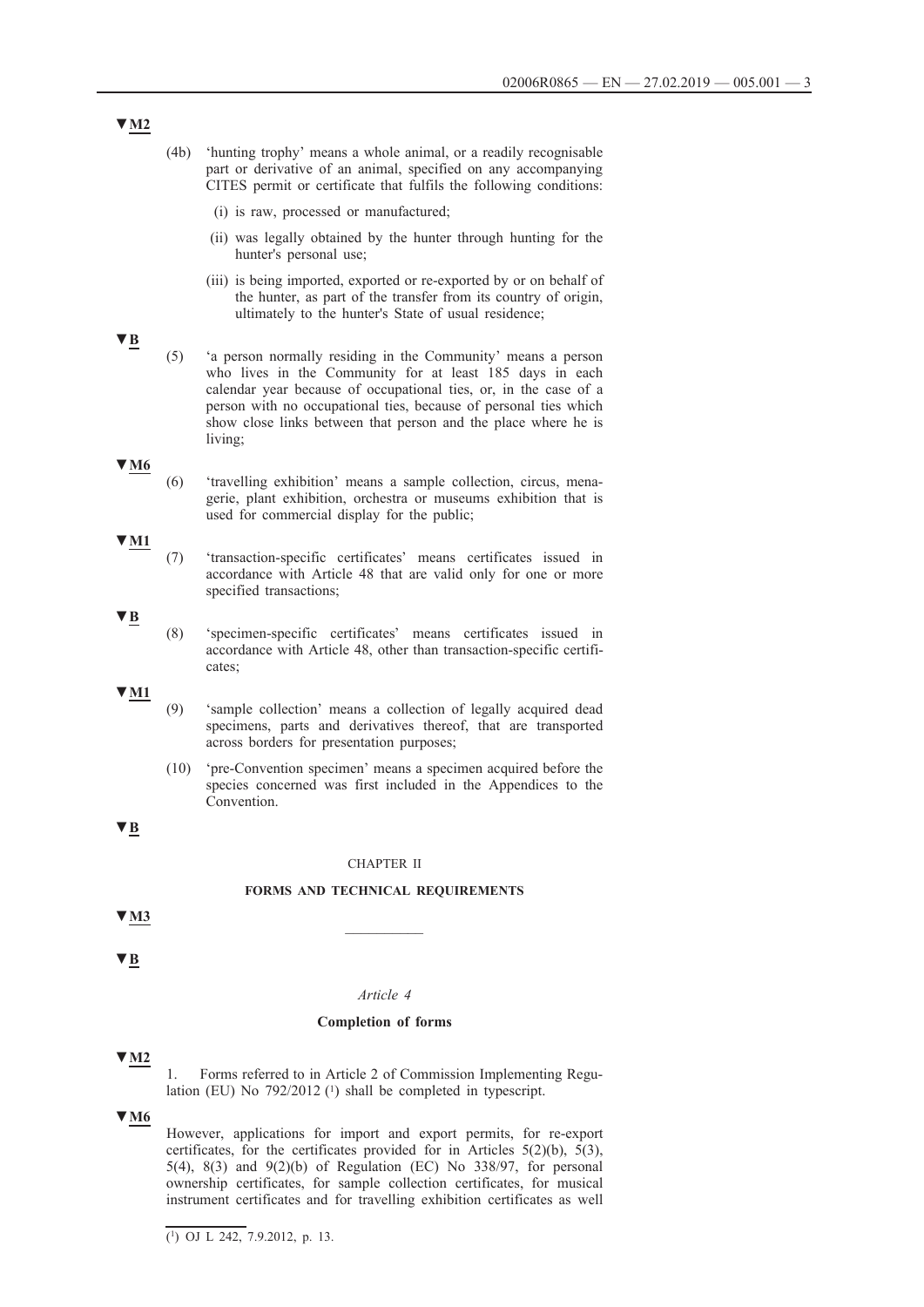# **▼M6**

as import notifications, continuation sheets and labels may be completed in manuscript, provided this is done legibly, in ink and in block capitals.

# **▼M2**

2. Forms 1 to 4 of Annex I provided for in Implementing Regulation (EU) No 792/2012, forms 1 and 2 of Annex II provided for in Implementing Regulation (EU) No 792/2012, forms 1 and 2 of Annex III provided for in Implementing Regulation (EU) No 792/2012, forms 1 and 2 of Annex V provided for in Implementing Regulation (EU) No 792/2012, the continuation sheets referred to in Article 2(4) of Implementing Regulation (EU) No 792/2012 and the labels referred to in Article 2(6) of Implementing Regulation (EU) No 792/2012 may not contain any erasures or alterations, unless those erasures or alterations have been authenticated by the stamp and signature of the issuing management authority. In the case of the import notifications as referred to in Article 2(2) of Implementing Regulation (EU) No 792/2012 and the continuation sheets referred to in Article 2(4) of Implementing Regulation (EU) No 792/2012, erasures or alterations may also be authenticated by the stamp and signature of the customs office of introduction.

# **▼B**

### *Article 5*

# **Contents of permits, certificates and applications for the issue of such documents**

Information and references in permits and certificates, as well as in applications for the issue of such documents, shall comply with the following requirements:

- (1) the description of specimens must, where it is provided for, include one of the codes contained in Annex VII;
- (2) for the indication of units of quantity and net mass, those contained in Annex VII must be used;
- (3) the taxa to which the specimens belong must be indicated to species level except where the species is differentiated to subspecies level in accordance with the Annexes to Regulation (EC) No 338/97 or where the Conference of the Parties to the Convention has decided that differentiation to a higher taxonomic level is sufficient;
- (4) the standard references for nomenclature contained in Annex VIII to this Regulation must be used to indicate the scientific names of taxa;
- (5) where required, the purpose of a transaction must be indicated using one of the codes contained in point 1 of Annex IX to this Regulation;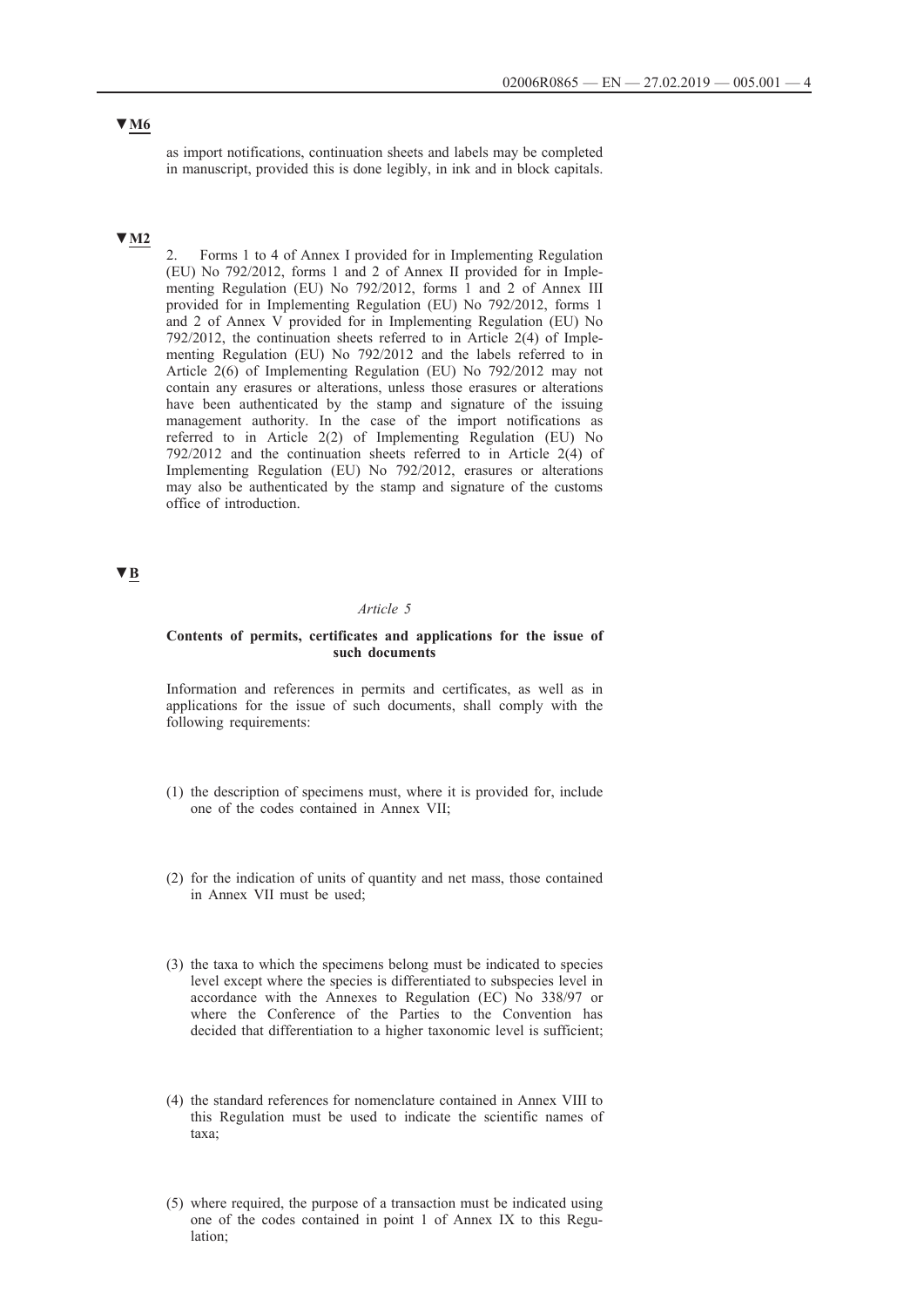(6) the source of specimens must be indicated using one of the codes contained in point 2 of Annex IX to this Regulation.

Where the use of the codes referred to in point (6) is subject to compliance with the criteria laid down in Regulation (EC) No 338/97 or in this Regulation, they must comply with those criteria.

# **▼M1**

#### *Article 5a*

#### **Specific content of permits, certificates and applications for plant specimens**

# **▼M2**

In case of plant specimens that cease to qualify for an exemption from the provisions of the Convention or Regulation (EC) No 338/97 in accordance with the 'Notes on the interpretation of Annexes A, B, C and D' in the Annex thereto, under which they were legally exported and imported, the country to be indicated in box 15 of the forms in Annexes I and III provided for in Implementing Regulation (EU) No 792/2012, box 4 of the forms in Annex II provided for in Implementing Regulation (EU) No 792/2012 and box 10 of the forms in Annex V provided for in Implementing Regulation (EU) No 792/2012 may be the country in which the specimens ceased to qualify for the exemption.

# **▼M1**

In those cases the box reserved for the entry of 'special conditions' in the permit or certificate shall include the statement 'Legally imported under exemption from the provisions of CITES' and shall specify to which exemption this refers.

# **▼M7**

#### *Article 5b*

#### **Specific content of permits and certificates for live rhinoceros and live elephants**

Permits and certificates issued under Article 4 or Article 5 of Regulation (EC) No 338/97 for import or re-export of live rhinoceroses or live elephants from populations included in Annex B to that Regulation shall contain a condition stating that horn or ivory from those animals or from their progeny may not enter commercial trade or commercial activities within the Union. In addition, live rhinoceroses or live elephants from those populations shall not be subject to trophy hunting outside of their historic range.

# **▼M2**

#### *Article 6*

# **Annexes to forms**

If an annex attached to any of the forms referred to in Article 2 of Implementing Regulation (EU) No 792/2012 is an integral part of that form, that fact and the number of pages shall be clearly indicated on the permit or certificate concerned and each page of the annex shall include the following:

- (a) the number of the permit or certificate and its date of issue;
- (b) the signature and the stamp or seal of the management authority which issued the permit or certificate.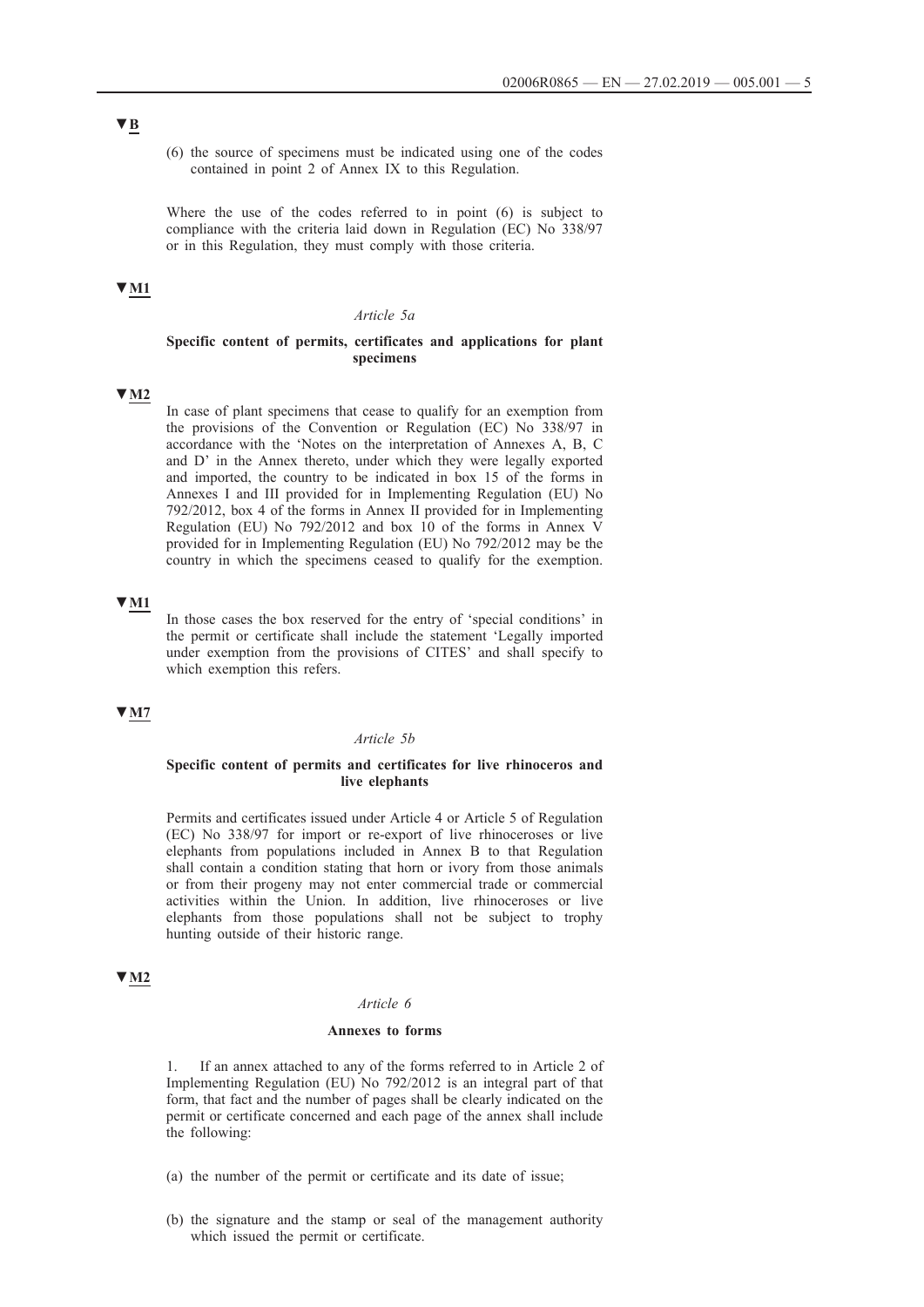2. Where the forms referred to in Article 2(1) of Implementing Regulation (EU) No 792/2012 are used for more than one species in a shipment, an annex shall be attached which, in addition to the information required under paragraph 1 of this Article, shall, for each species in the shipment, reproduce boxes 8 to 22 of the form concerned as well as the spaces contained in box 27 thereof for 'quantity/net mass actually imported or (re-)exported' and, where appropriate, 'number of animals dead on arrival'.

3. Where the forms referred to in Article 2(3) of Implementing Regulation (EU) No 792/2012 are used for more than one species, an annex shall be attached which, in addition to the information required under paragraph 1 of this Article, shall, for each species, reproduce boxes 8 to 18 of the form concerned.

4. Where the forms referred to in Article 2(5) of Implementing Regulation (EU) No 792/2012 are used for more than one species, an annex shall be attached which, in addition to the information required under paragraph 1 of this Article, shall, for each species, reproduce boxes 4 to 18 of the form concerned.

# **▼B**

#### *Article 7*

#### **Permits and certificates issued by third countries**

1. Article  $4(1)$  and  $(2)$ , Article  $5(3)$ ,  $(4)$  and  $(5)$  and Article 6 shall apply in the case of decisions on the acceptability of permits and certificates issued by third countries for specimens to be introduced into the Community.

2. Where the permits and certificates referred to in paragraph 1 concern specimens of species that are subject to voluntarily fixed export quotas or export quotas allocated by the Conference of the Parties to the Convention, they shall be accepted only if they specify the total number of specimens already exported in the current year, including those covered by the permit in question, and the quota for the species concerned.

3. Re-export certificates issued by third countries shall be accepted only if they specify the country of origin and the number and date of issue of the relevant export permit and, where applicable, the country of last re-export and the number and date of issue of the relevant re-export certificate, or if they contain a satisfactory justification for the omission of such information.

# **▼M1**

4. Permits and certificates issued by third countries with source code 'O' shall be accepted only if they cover specimens that conform to the definition of pre-Convention specimen set out in Article 1(10) and include either the date of acquisition of the specimens or a statement that the specimens were acquired before a specific date.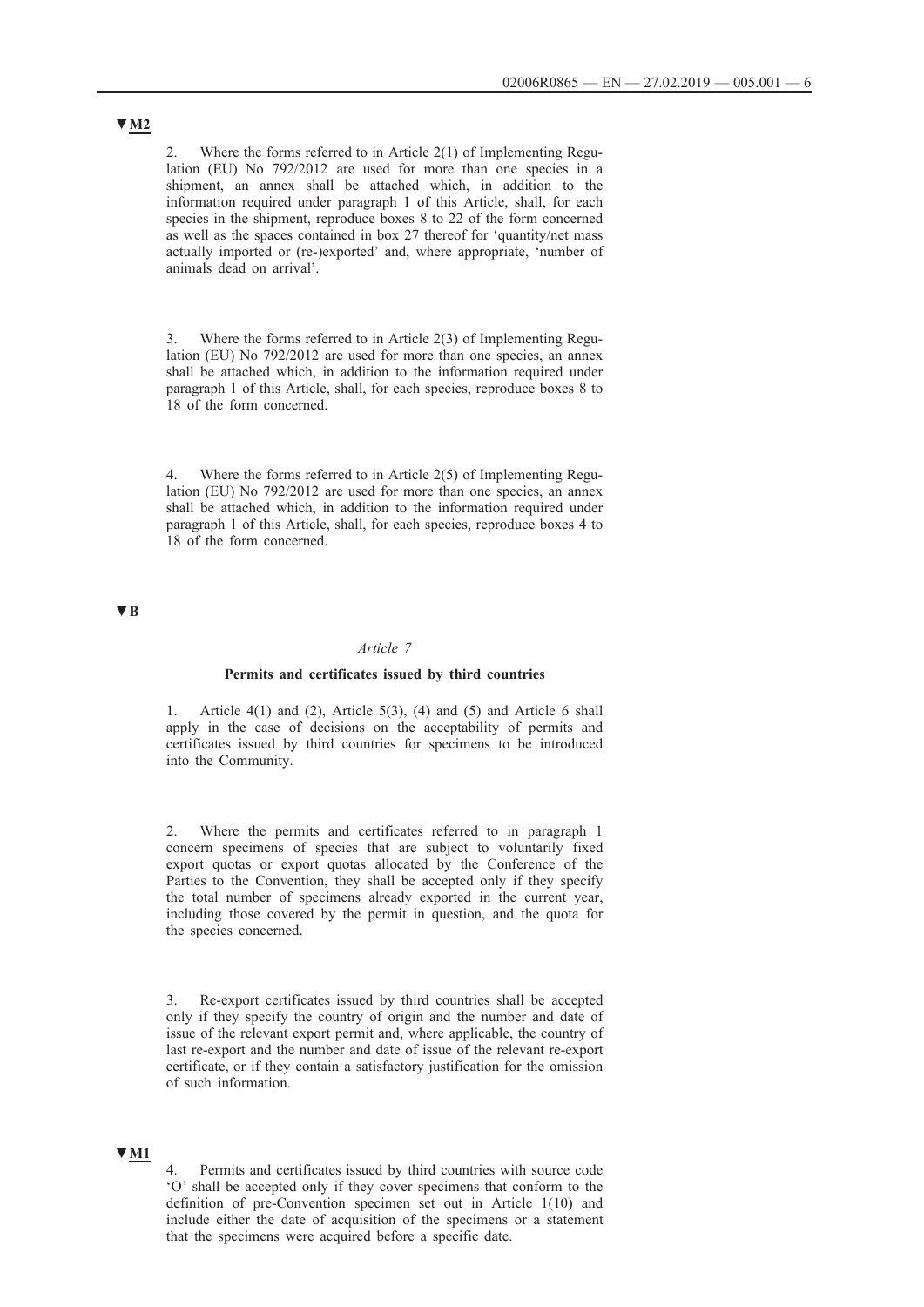# **▼M2**

5. Export permits and re-export certificates shall be endorsed, with quantity, signature and stamp, by an official from the export or reexport country, in the export endorsement block of the document. If the export document has not been endorsed at the time of export, the management authority of the importing country should liaise with the exporting country's management authority, considering any extenuating circumstances or documents, to determine the acceptability of the document.

# **▼M6**

6. Export permits and re-export certificates issued by third countries shall be accepted only if the competent authority from the third country concerned provides, where requested to do so, satisfactory information that the specimens were obtained in accordance with the legislation on the protection of the species concerned.

# **▼B**

# CHAPTER III

# **ISSUE, USE AND VALIDITY OF DOCUMENTS**

# *Article 8*

#### **Issue and use of documents**

# **▼M2**

1. Documents shall be issued and used in accordance with the provisions and under the conditions laid down in this Regulation and in Regulation (EC) No 338/97, and in particular in Article 11(1) to (4) of the latter Regulation. Permits and certificates may be issued in paper format or in electronic format.

# **▼B**

In order to ensure compliance with those Regulations and with the provisions of national law adopted for their implementation, the issuing management authority may impose stipulations, conditions and requirements, which shall be set out in the documents concerned.

2. The use of documents shall be without prejudice to any other formalities relating to the movement of goods within the Community, to the introduction of goods into the Community or to their export or reexport therefrom, or to the issue of the documents used for such formalities.

3. Management authorities shall decide on the issue of permits and certificates within one month of the date of submission of a complete application.

However, where the issuing management authority consults third parties, such a decision may be taken only after the satisfactory completion of such consultation. Applicants shall be notified of significant delays in processing their applications.

# **▼M6**

#### *Article 9*

### **Shipments of specimens**

Without prejudice to Articles 31, 38, 44b, 44i and 44p, a separate import permit, import notification, export permit or re-export certificate shall be issued for each shipment of specimens shipped together as part of one load.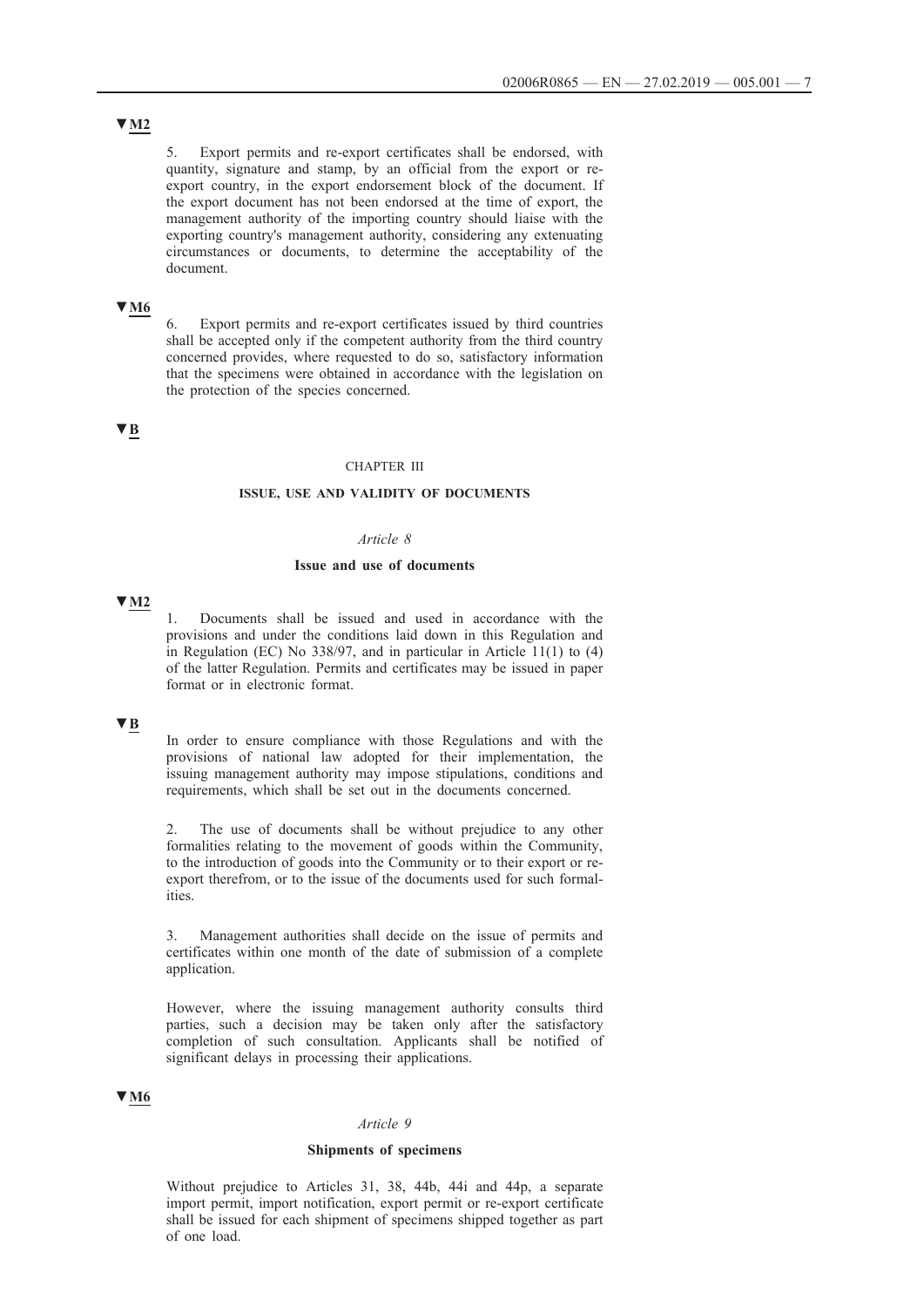### *Article 10*

### **Validity of import and export permits, re-export certificates, travelling exhibition certificates, personal ownership certificates, sample collection certificates and musical instrument certificates**

# **▼B**

1. The period of validity of import permits issued in accordance with Articles 20 and 21 shall not exceed 12 months. An import permit shall, however, not be valid in the absence of a valid corresponding document from the country of export or re-export.

# **▼M1**

As regards caviar of sturgeon species (*Acipenseriformes* spp.) from shared stocks subject to export quotas, which is covered by an export permit, import permits referred to in the first subparagraph shall not be valid beyond the last day of the quota year in which the caviar was harvested and processed or the last day of the 12-month period referred to in the first subparagraph, whichever is the earlier.

As regards caviar of sturgeon species (*Acipenseriformes* spp.) covered by a re-export certificate, import permits referred to in the first subparagraph shall not be valid beyond the last day of the period of 18 months after the date of issuance of the relevant original export permit or the last day of the 12-month period referred to in the first subparagraph, whichever is the earlier.

# **▼B**

2. The period of validity of export permits and re-export certificates issued in accordance with Article 26 shall not exceed six months.

# **▼M1**

As regards caviar of sturgeon species (*Acipenseriformes* spp.) from shared stocks subject to export quotas, export permits referred to in the first subparagraph shall not be valid beyond the last day of the quota year in which the caviar was harvested and processed or the last day of the six-month period referred to in the first subparagraph, whichever is the earlier.

As regards caviar of sturgeon species (*Acipenseriformes* spp.), re-export certificates referred to in the first subparagraph shall not be valid beyond the last day of the period of 18 months after the date of issuance of the relevant original export permit or the last day of the six-month period referred to in the first subparagraph, whichever is the earlier.

2a. For the purpose of paragraph 1, second subparagraph and paragraph 2 second subparagraph, the quota year shall be that agreed by the Conference of the Parties to the Convention.

# **▼M6**

3. The period of validity of the travelling exhibition certificates, personal ownership certificates and musical instrument certificates issued in accordance with Articles 30, 37 and 44h respectively shall not exceed three years.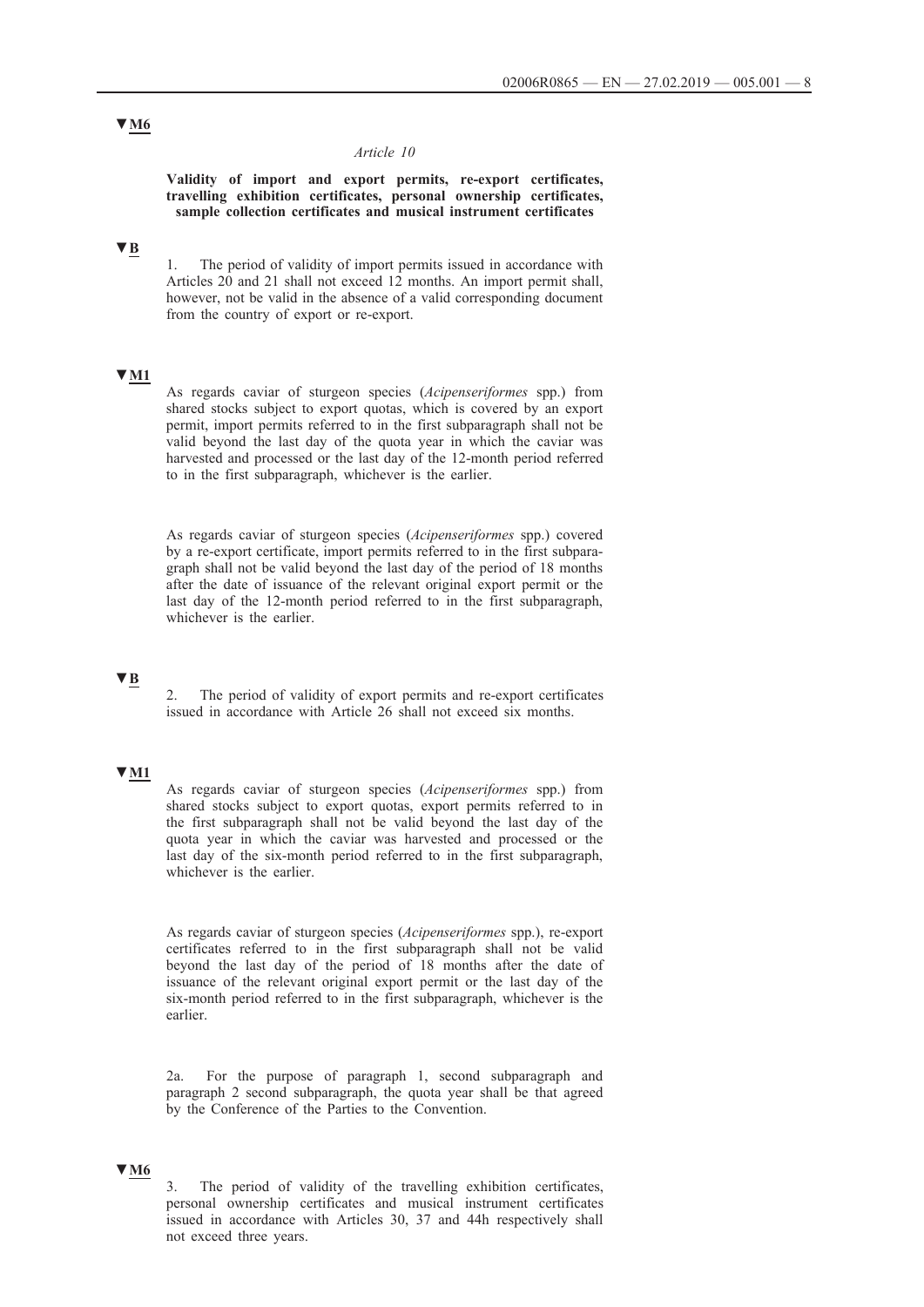# **▼M1**

3a. The period of validity of sample collection certificates issued in accordance with Article 44a shall not exceed six months. The date of expiry of a sample collection certificate shall not be later than that of the ATA carnet accompanying it.

4. After their expiry, the permits and certificates referred to in paragraphs 1, 2, 3 and 3a shall be considered as void.

### **▼M6**

5. Travelling exhibition certificates, personal ownership certificates or musical instrument certificates shall cease to be valid if the specimen is sold, lost, destroyed or stolen, or if ownership of the specimen is otherwise transferred, or, in the case of a live specimen, if it has died, escaped or been released to the wild.

6. The holder shall, without undue delay, return to the issuing management authority the original and all copies of any import permit, export permit, re-export certificate, travelling exhibition certificate, personal ownership certificate, sample collection certificate or musical instrument certificate, which has expired or which is unused or no longer valid.

# **▼B**

# *Article 11*

### **Validity of used import permits and of the certificates referred to in Articles 47, 48, 49, 60 and 63**

1. Copies for the holder of used import permits shall cease to be valid in the following cases:

- (a) where live specimens referred to therein have died;
- (b) where live animals referred to therein have escaped or have been released to the wild;

#### **▼M6**

(c) where specimens referred to therein have been lost, destroyed or stolen;

# **▼B**

(d) where any of the entries in boxes 3, 6 or 8 no longer reflects the actual situation.

2. The certificates referred to in Articles 47, 48, 49 and 63 shall cease to be valid in the following cases:

- (a) where live specimens referred to therein have died;
- (b) where live animals referred to therein have escaped or have been released to the wild;

# **▼M6**

(c) where specimens referred to therein have been lost, destroyed or stolen;

# **▼B**

(d) where any of the entries in boxes 2 and 4 no longer reflects the actual situation;

### **▼M1**

(e) where any special conditions specified in box 20 are no longer fulfilled.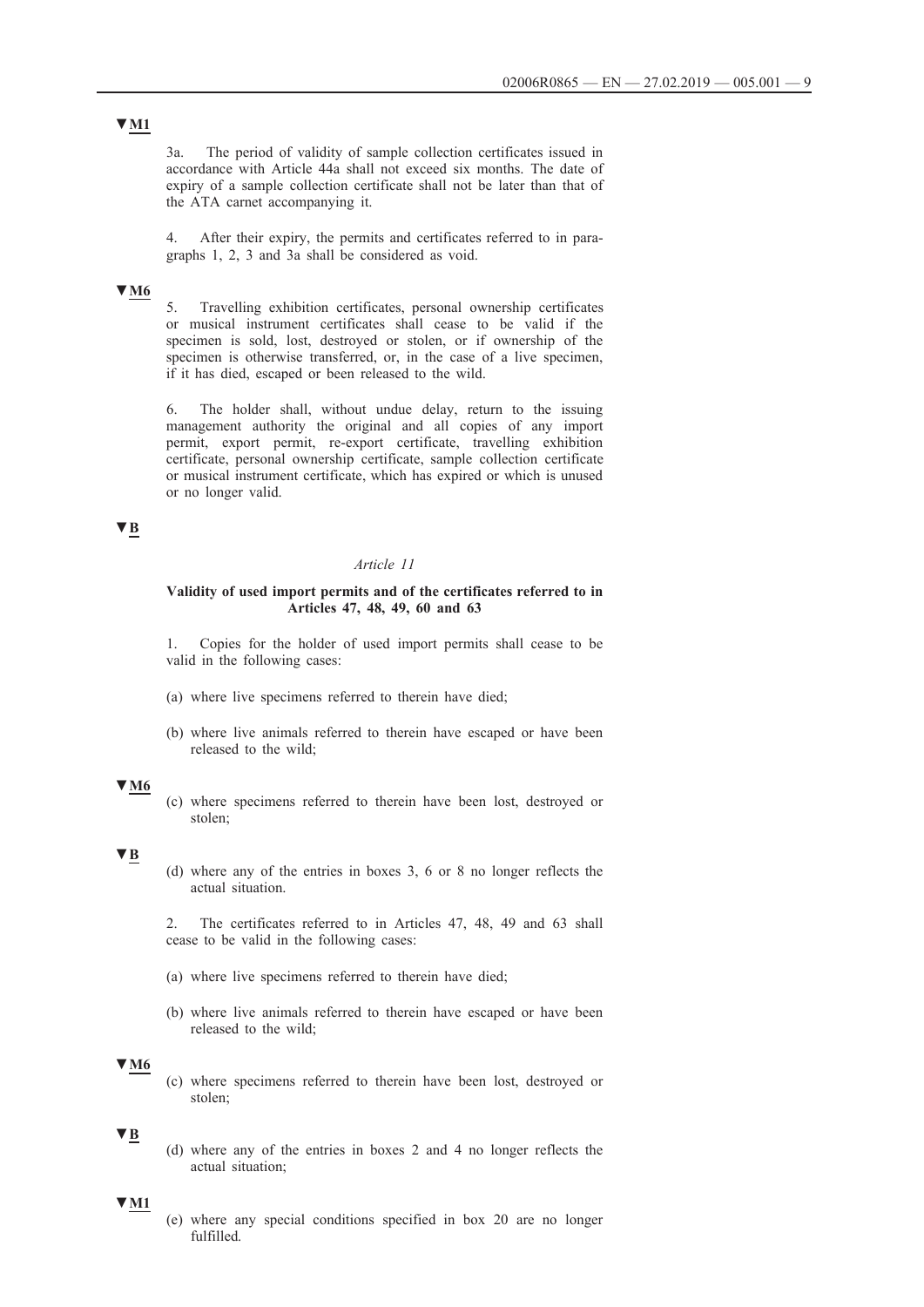**▼M2**

3. Certificates issued in accordance with Articles 48 and 63 shall be transaction-specific unless the specimens covered by such certificates are uniquely and permanently marked or, in the case of dead specimens which can not be marked, identified by other means.

# **▼B**

The management authority of the Member State in which the specimen is located may also, in consultation with the relevant scientific authority, decide to issue transaction-specific certificates where it is considered that there are other factors relating to the conservation of the species that militate against the issuance of a specimen-specific certificate.

# **▼M1**

Where a transaction specific certificate is issued for the purpose of allowing several transactions, it shall be valid only within the territory of the issuing Member State. Where transaction specific certificates are to be used in a Member State other than the issuing Member State, they shall be issued for one transaction only and their validity shall be limited to that transaction. It shall be indicated in box 20 whether the certificate is for one or more transactions and the Member State(s) in whose territory it is valid.

# **▼B**

The certificates referred to in Article  $48(1)(d)$  and Article 60 shall cease to be valid where the entry in box 1 no longer reflects the actual situation.

# **▼M1**

5. Documents that cease to be valid in accordance with this Article shall, without undue delay, be returned to the issuing management authority which, where appropriate, may issue a certificate reflecting the required changes in accordance with Article 51.

# **▼B**

#### *Article 12*

# **Documents cancelled, lost, stolen, destroyed or expired**

1. Where a permit or certificate is issued to replace a document that has been cancelled, lost, stolen or destroyed, or that, in the case of a permit or re-export certificate, has expired, the number of the replaced document and the reason for the replacement shall be indicated in the box for 'special conditions'.

2. Where an export permit or re-export certificate has been cancelled, lost, stolen or destroyed, the issuing management authority shall inform the management authority of the country of destination and the Secretariat of the Convention thereof.

#### *Article 13*

### **Time of application for import and (re)-export documents and assignation to a customs procedure**

1. Import permits, export permits and re-export certificates shall, taking account of Article  $8(3)$ , be applied for in sufficient time to allow their issue prior to the introduction of specimens into or their export or re-export from the Community.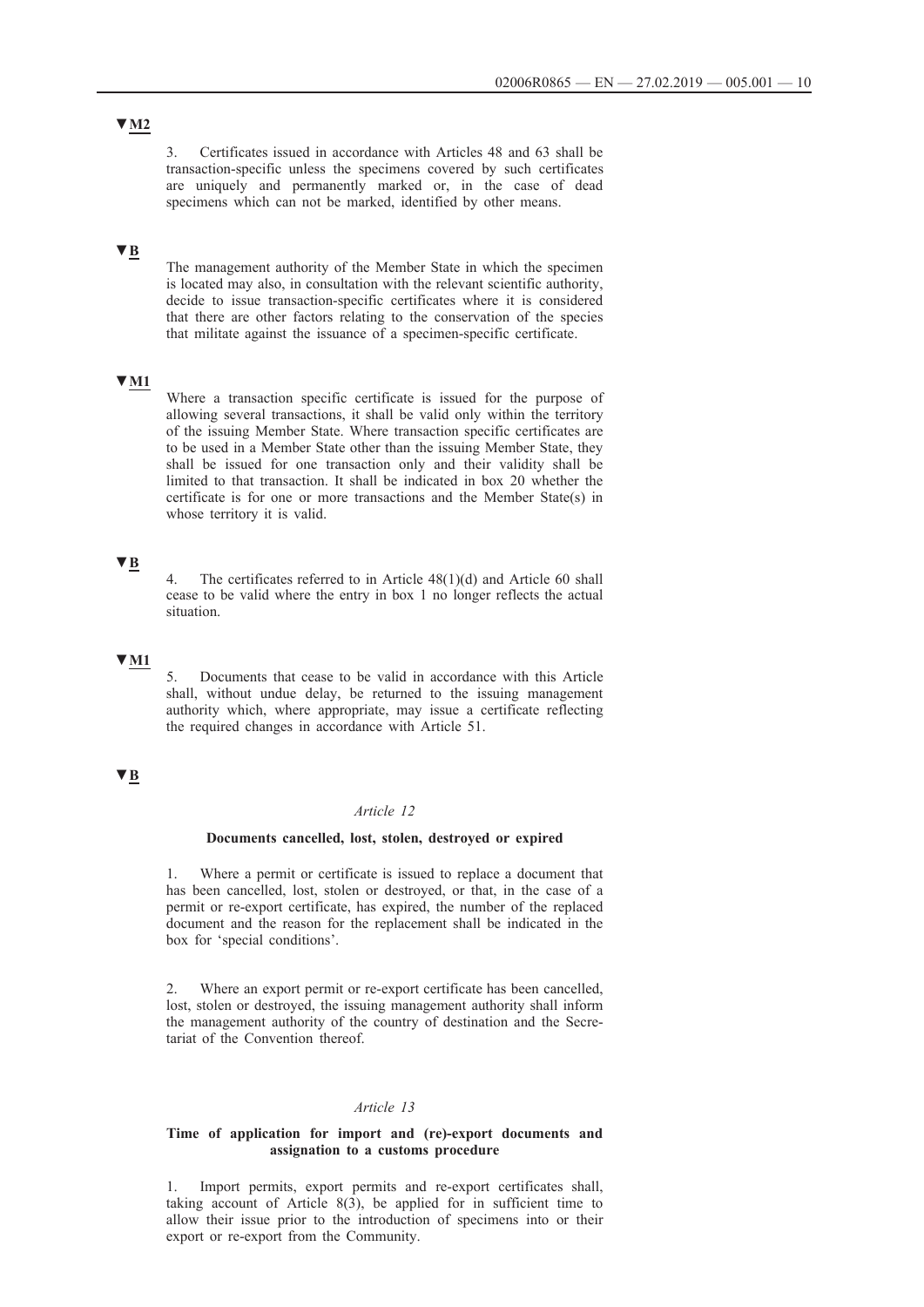2. The assignation of specimens to a customs procedure shall not be authorised until after presentation of the requisite documents.

#### *Article 14*

#### **Validity of documents from third countries**

In the case of the introduction of specimens into the Community, the requisite documents from third countries shall be considered valid only where they have been issued for export or re-export from that country and used for that purpose prior to their last day of validity and are used for introduction of specimens into the Community no later than six months from their date of issue.

# **▼M6**

However, certificates of origin for specimens of species listed in Annex C to Regulation (EC) No 338/97 may be used for the introduction of specimens into the Union until 12 months from their date of issue and travelling exhibition certificates, personal ownership certificates and musical instrument certificates may be used for the introduction of specimens into the Union and for the purpose of applying for respective certificates in accordance with Articles 30, 37 and 44h of this Regulation until three years from their date of issue.

# **▼B**

# *Article 15*

### **Retrospective issue of certain documents**

By way of derogation from Article 13(1) and Article 14 of this Regulation, and provided that the importer or (re-)exporter informs the competent management authority on arrival or before departure of the shipment of the reasons why the required documents are not available, documents for specimens of species listed in Annex B or C to Regulation (EC) No 338/97, as well as for specimens of species listed in Annex A to that Regulation and referred to in Article 4(5) thereof, may exceptionally be issued retrospectively.

2. The derogation provided for in paragraph 1 shall apply where the competent management authority of the Member State, in consultation with the competent authorities of a third country where appropriate, is satisfied that any irregularities which have occurred are not attributable to the importer or the (re-)exporter, and that the import or (re-)export of the specimens concerned is otherwise in compliance with Regulation (EC) No 338/97, the Convention and the relevant legislation of the third country.

#### **▼M1**

As regards specimens imported or (re-)exported as personal and household effects, to which the provisions of Chapter XIV apply, and as regards personally owned live animals, which are legally acquired and held for personal non-commercial purposes, the derogation provided for in paragraph 1 shall also apply where the competent management authority of the Member State, in consultation with the relevant enforcement authority, is satisfied that there is evidence that a genuine error has been made and that there was no attempt to deceive and the import or (re-)export of the specimens concerned is in compliance with Regulation (EC) No 338/97, the Convention and the relevant legislation of a third country.

# **▼B**

3. Documents issued pursuant to paragraph 1 shall clearly indicate that they have been issued retrospectively and the reasons for such issue.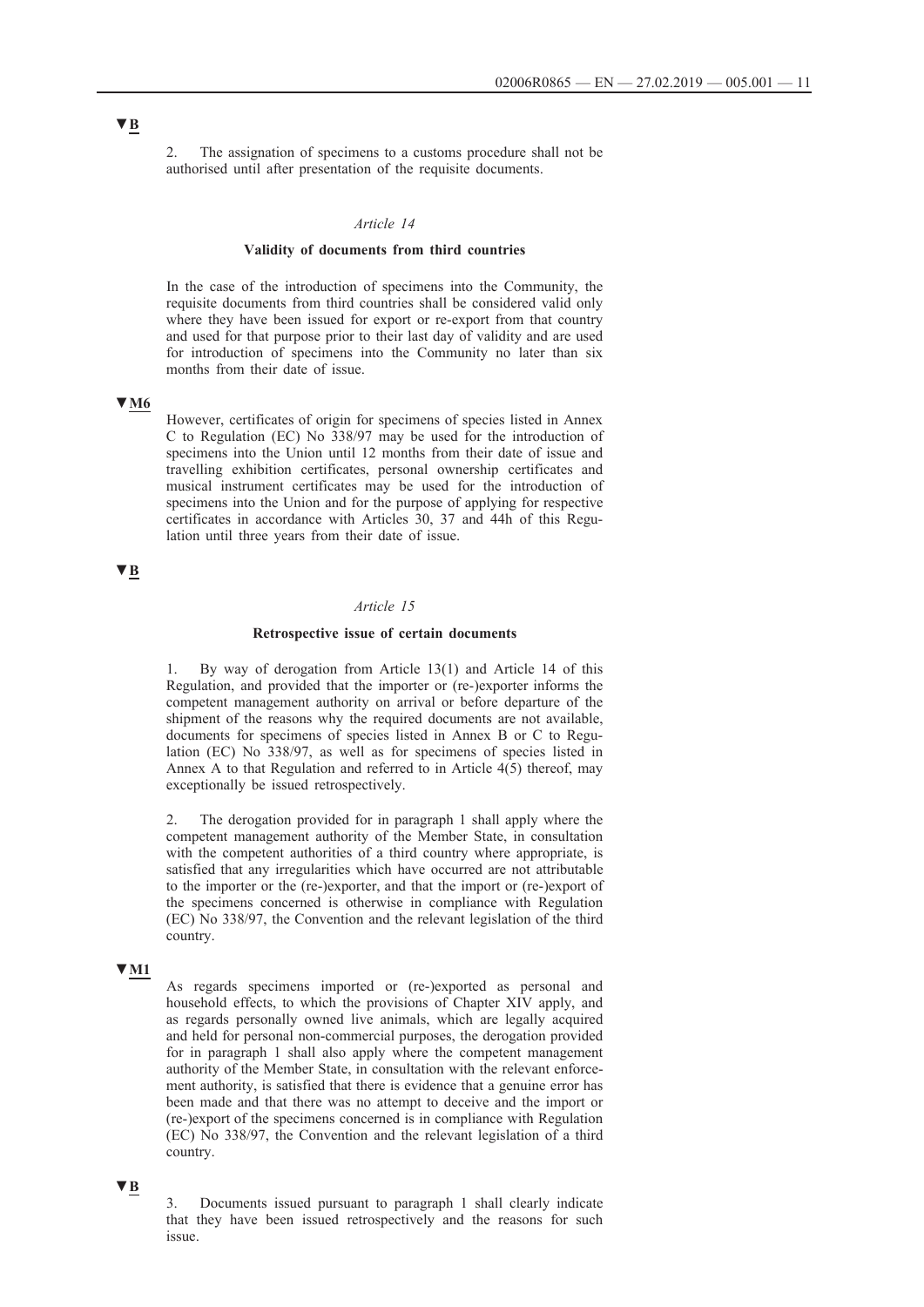In the case of Community import permits, Community export permits and Community re-export certificates, that information shall be indicated in box 23.

# **▼M2**

3a. For personally owned live animals, which are legally acquired and held for personal non-commercial purposes, for which an import permit is issued pursuant to the second subparagraph of paragraph 2, commercial activities, as laid down in Article 8(1) of Regulation (EC) No 338/97, shall be prohibited for two years from the date of issuance of the permit and no exemptions for specimens of Annex A species, as provided for in Article 8(3) of that Regulation, shall be granted during that period.

In the case of import permits issued pursuant to the second subparagraph of paragraph 2 for those personally owned live animals and for specimens of species listed in Annex A to Regulation (EC) No 338/97 and referred to in Article  $4(5)(b)$  thereof, the stipulation 'by way of derogation to Article 8(3) or (5) of Regulation (EC) No 338/97, commercial activities, as laid down in Article 8(1) of that Regulation, shall be prohibited for at least two years from the date of issuance of this permit' shall be included in box 23.

# **▼B**

The Secretariat of the Convention shall be notified of export permits and re-export certificates issued in accordance with paragraphs 1, 2 and 3.

# *Article 16*

### **Specimens in transit through the Community**

Articles 14 and 15 of this Regulation shall apply *mutatis mutandis* to specimens of species listed in Annexes A and B to Regulation (EC) No 338/97 which are in transit through the Community where that transit is otherwise in accordance with the latter Regulation.

# *Article 17*

#### **Phytosanitary certificates**

1. In the case of artificially propagated plants of the species listed in Annexes B and C to Regulation (EC) No 338/97 and of artificially propagated hybrids produced from the unannotated species listed in Annex A thereto, the following shall apply:

- (a) Member States may decide that a phytosanitary certificate is to be issued instead of an export permit;
- (b) phytosanitary certificates issued by third countries shall be accepted instead of an export permit.

2. Where a phytosanitary certificate as referred to in paragraph 1 is issued, it shall include the scientific name at the species level or, if this is impossible for those taxa included by family in the Annexes to Regulation (EC) No 338/97, at the generic level.

However, artificially propagated orchids and cacti listed in Annex B to Regulation (EC) No 338/97 may be referred to as such.

Phytosanitary certificates shall also include the type and quantity of specimens and bear a stamp, seal or other specific indication stating that 'the specimens are artificially propagated as defined by CITES'.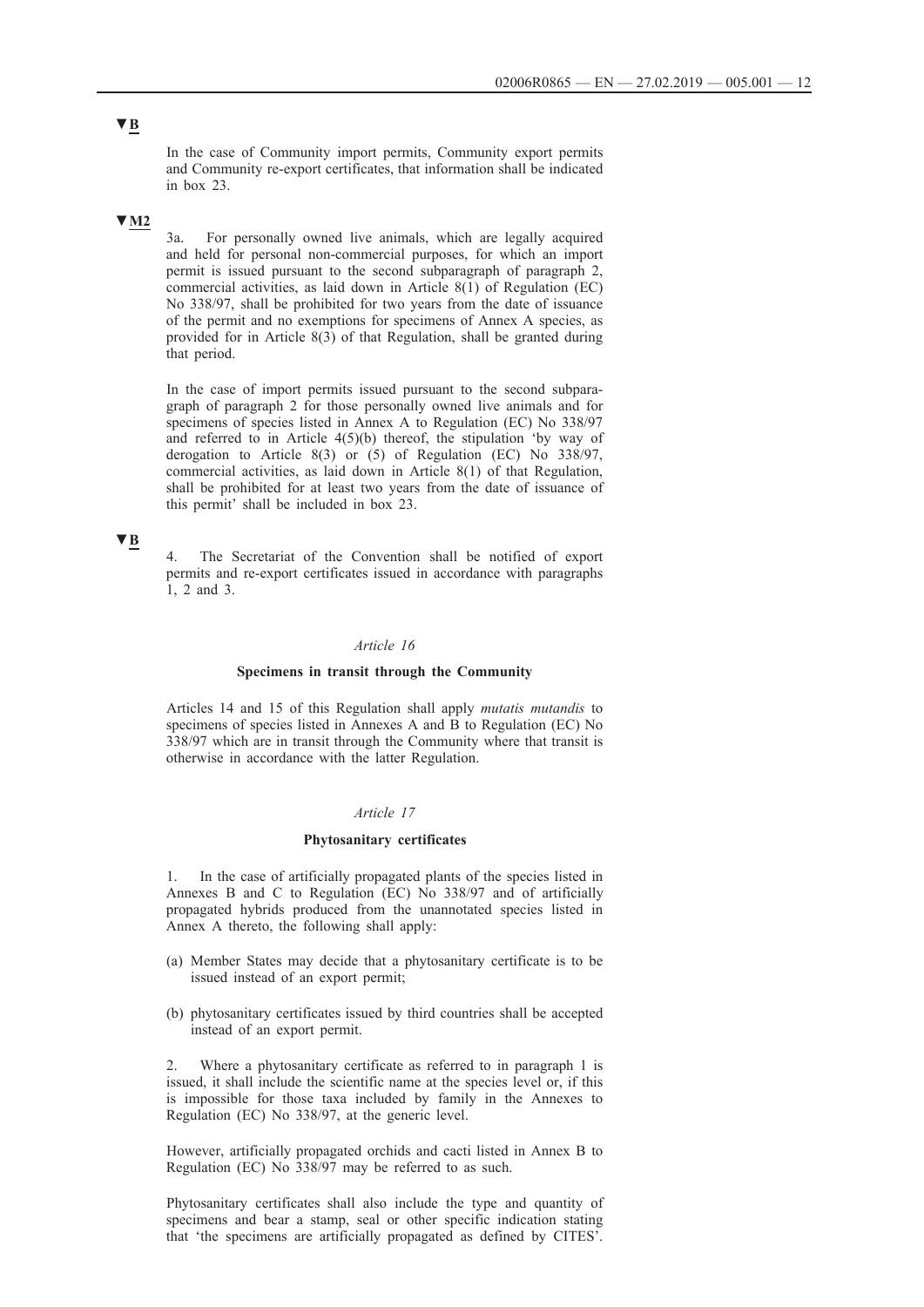### *Article 18*

### **Simplified procedures with regard to certain trade in biological samples**

1. In the case of trade that will have no impact on the conservation of the species concerned or only a negligible impact, simplified procedures on the basis of pre-issued permits and certificates may be used for biological samples of the type and size specified in Annex XI, where those samples are urgently required to be used in the manner specified in that Annex and provided that the following conditions are satisfied:

- (a) each Member State must establish and maintain a register of the persons and bodies that may benefit from simplified procedures, hereinafter 'registered persons and bodies', as well as of the species that they may trade under such procedures, and must ensure that the register is reviewed by the management authority every five years;
- (b) Member States must provide registered persons and bodies with partially completed permits and certificates;
- (c) Member States must authorise registered persons or bodies to enter specific information on the face of the permit or certificate where the management authority of the relevant Member State has included the following items in box 23, or in an equivalent place, or in an annex to the permit or certificate:
	- (i) a list of the boxes that registered persons or bodies are authorised to complete for each shipment;
	- (ii) a place for the signature of the person who completed the document.

If the list referred to in point  $(c)(i)$  includes scientific names, the management authority shall include an inventory of approved species on the face of the permit or certificate or in an annex thereto.

2. Persons and bodies may be entered in the register for a particular species only after a competent scientific authority has advised in accordance with Articles  $4(1)(a)$ ,  $4(2)(a)$ ,  $5(2)(a)$  and  $5(4)$  of Regulation (EC) No 338/97 that multiple transactions involving the biological samples listed in Annex XI to this Regulation will not have a harmful effect on the conservation status of the species in question.

The container in which biological samples referred to in paragraph 1 are shipped shall bear a label that specifies 'Muestras biológicas CITES', or 'CITES Biological Samples', or 'Échantillons biologiques CITES', as well as the number of the document issued in accordance with the Convention.

### *Article 19*

#### **Simplified procedures with regard to export or re-export of dead specimens**

1. In the case of the export or re-export of dead specimens of species, including any parts or derivatives thereof, listed in Annexes B and C to Regulation (EC) No 338/97, Member States may provide for the use of simplified procedures on the basis of pre-issued export permits or re-export certificates, provided that the following conditions are satisfied:

(a) a competent scientific authority must advise that such export or reexport will have no detrimental impact on the conservation of the species concerned;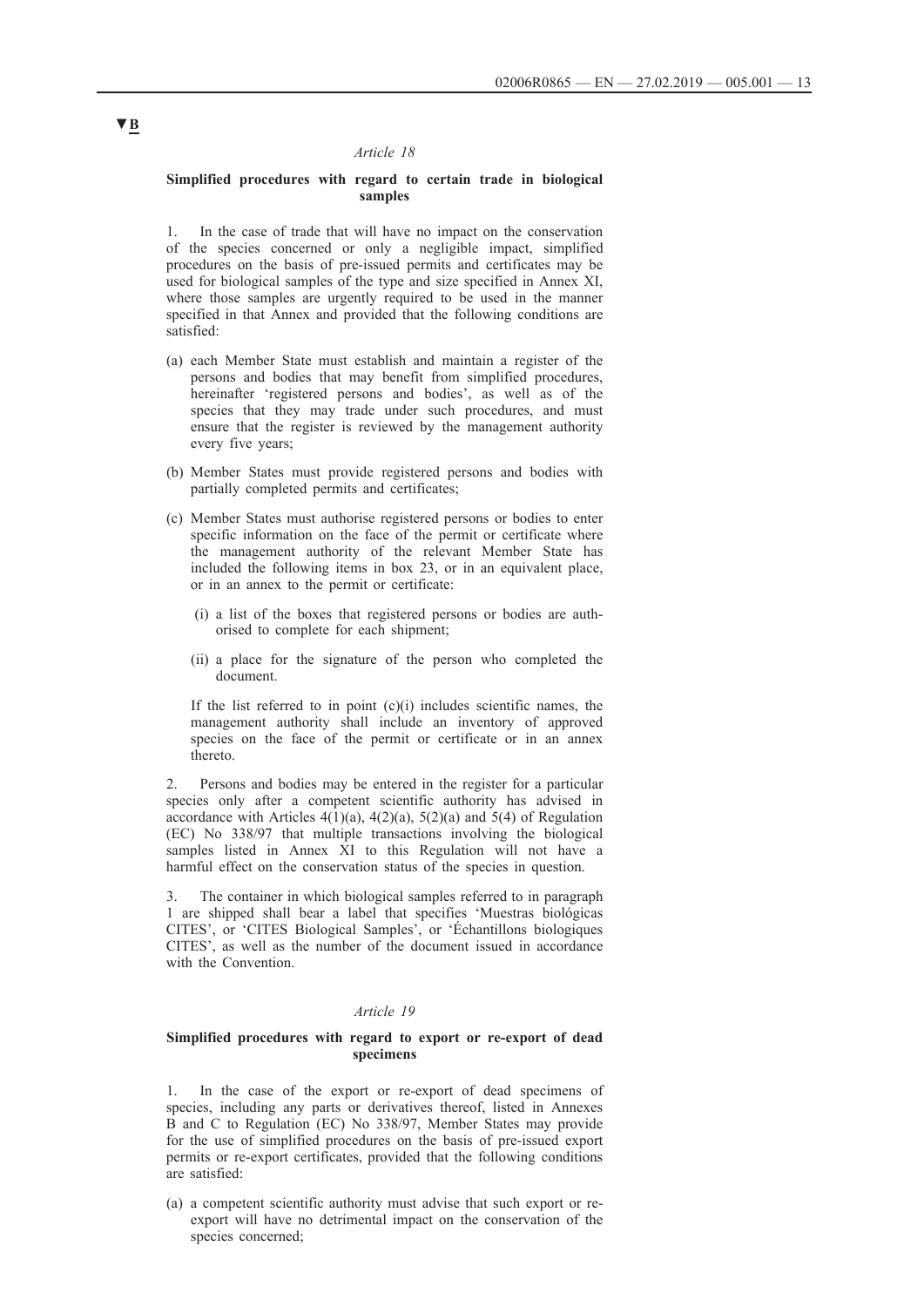- (b) each Member State must establish and maintain a register of the persons and bodies that may benefit from simplified procedures, hereinafter 'registered persons and bodies', as well as of the species that they may trade under such procedures, and must ensure that the register is reviewed by the management authority every five years;
- (c) Member States must provide registered persons and bodies with partially completed export permits and re-export certificates;
- (d) Member States must authorise registered persons or bodies to enter specific information in boxes 3, 5, 8 and 9 or 10 of the permit or certificate provided that they comply with the following requirements:
	- (i) they sign the completed permit or certificate in box 23;
	- (ii) they immediately send a copy of the permit or certificate to the issuing management authority;
	- (iii) they maintain a record which they produce to the competent management authority on request and which contains details of the specimens sold, including the species name, the type of specimen, the source of the specimen, the dates of sale and the names and addresses of the persons to whom they were sold.

2. The export or re-export referred to in paragraph 1 shall otherwise be in accordance with Article 5(4) and (5) of Regulation (EC) No 338/97.

### CHAPTER IV

### **IMPORT PERMITS**

#### *Article 20*

#### **Applications**

1. The applicant for an import permit shall, where appropriate, complete boxes 1, 3 to 6 and 8 to 23 of the application form and boxes 1, 3, 4, 5 and 8 to 22 of the original and all copies. Member States may, however, provide that only an application form is to be completed, in which case such an application may relate to more than one shipment.

2. The duly completed form shall be submitted to the management authority of the Member State of destination and shall contain the information and be accompanied by the documentary evidence that the authority deems necessary in order to enable it to determine whether, on the basis of Article 4 of Regulation (EC) No 338/97, a permit should be issued.

The omission of information from the application must be justified.

3. Where an application is made for an import permit relating to specimens for which such an application has previously been rejected, the applicant shall inform the management authority of that fact.

4. For import permits concerning the specimens referred to in Article  $64(1)(a)$  to (f), the applicant shall satisfy the management authority that the marking requirements laid down in Article 66 have been fulfilled.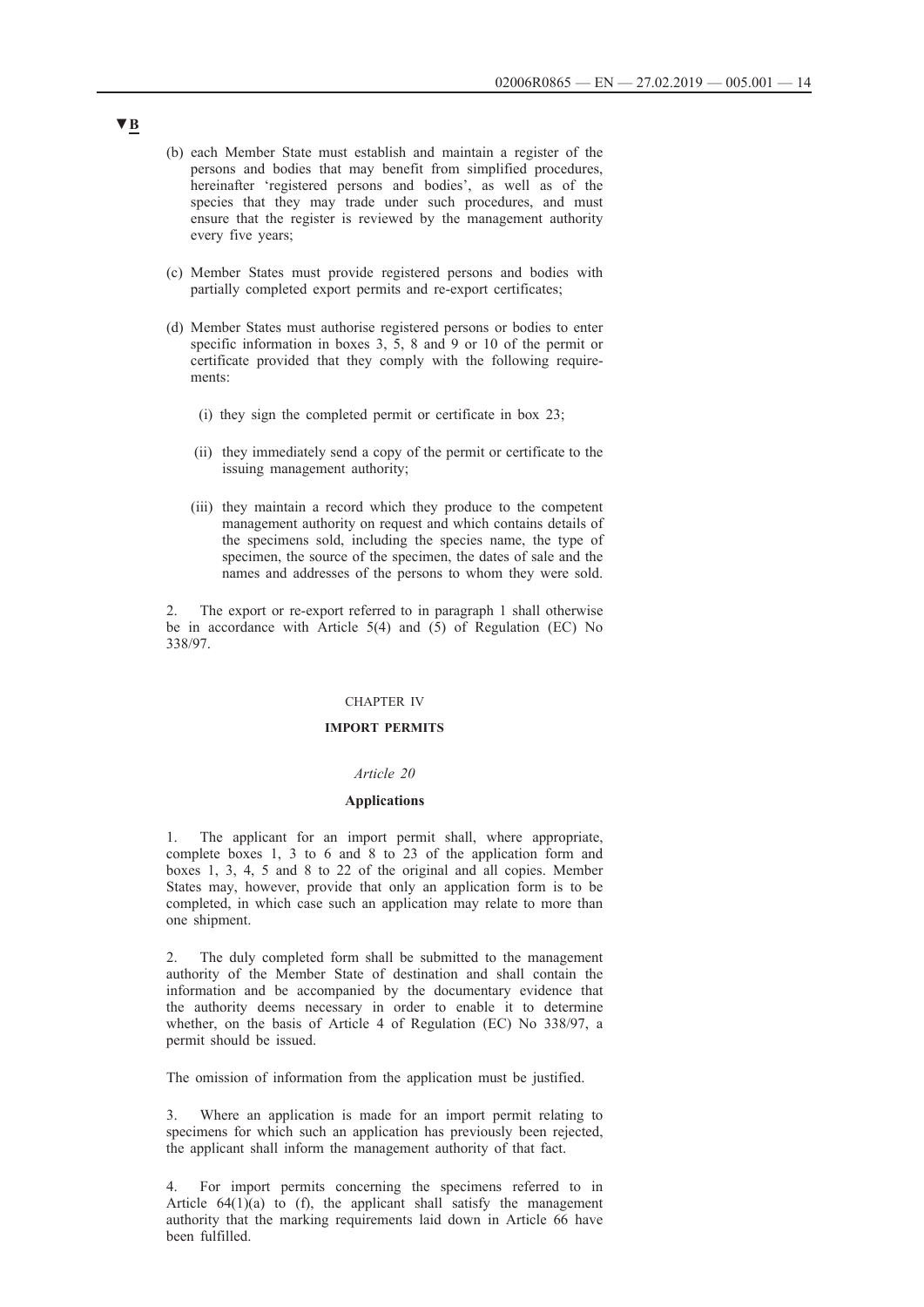#### *Article 20a*

### **Rejection of applications for import permits**

Member States shall reject applications for import permits for caviar and meat of sturgeon species (*Acipenseriformes* spp.) from shared stocks unless export quotas have been set for the species in accordance with the procedure approved by the Conference of the Parties to the Convention.

# **▼B**

#### *Article 21*

# **Import permits issued for specimens of species included in Appendix I to the Convention and listed in Annex A to Regulation (EC) No 338/97**

In the case of an import permit issued for specimens of species included in Appendix I to the Convention and listed in Annex A to Regulation (EC) No 338/97, the copy for the exporting or re-exporting country may be returned to the applicant for submission to the management authority of the country of export or re-export, for the purposes of the issue of an export permit or re-export certificate. The original of that import permit shall, in accordance with Article  $4(1)(b)(ii)$  of that Regulation, be withheld pending presentation of the corresponding export permit or re-export certificate.

Where the copy for the exporting or re-exporting country is not returned to the applicant, the latter shall be given a written statement that an import permit will be issued and on what conditions.

# *Article 22*

#### **Documents to be surrendered by the importer to the customs office**

Without prejudice to Article 53, the importer or his authorised representative shall surrender all the following documents to the border customs office at the point of introduction into the Community, designated in accordance with Article 12(1) of Regulation (EC) No 338/97:

- (1) the original import permit (form 1);
- (2) the 'copy for the holder' (form 2);
- (3) where specified in the import permit, any documentation from the country of export or re-export.

Where appropriate, the importer or his authorised representative shall indicate in box 26 the number of the bill of lading or air waybill.

#### *Article 23*

### **Handling by the customs office**

The customs office referred to in Article 22, or, where applicable, Article 53(1), shall, after completing box 27 of the original import permit (form 1) and the 'copy for the holder' (form 2), return the latter to the importer or to his authorised representative.

The original import permit (form 1) and any documentation from the country of export or re-export shall be forwarded in accordance with Article 45.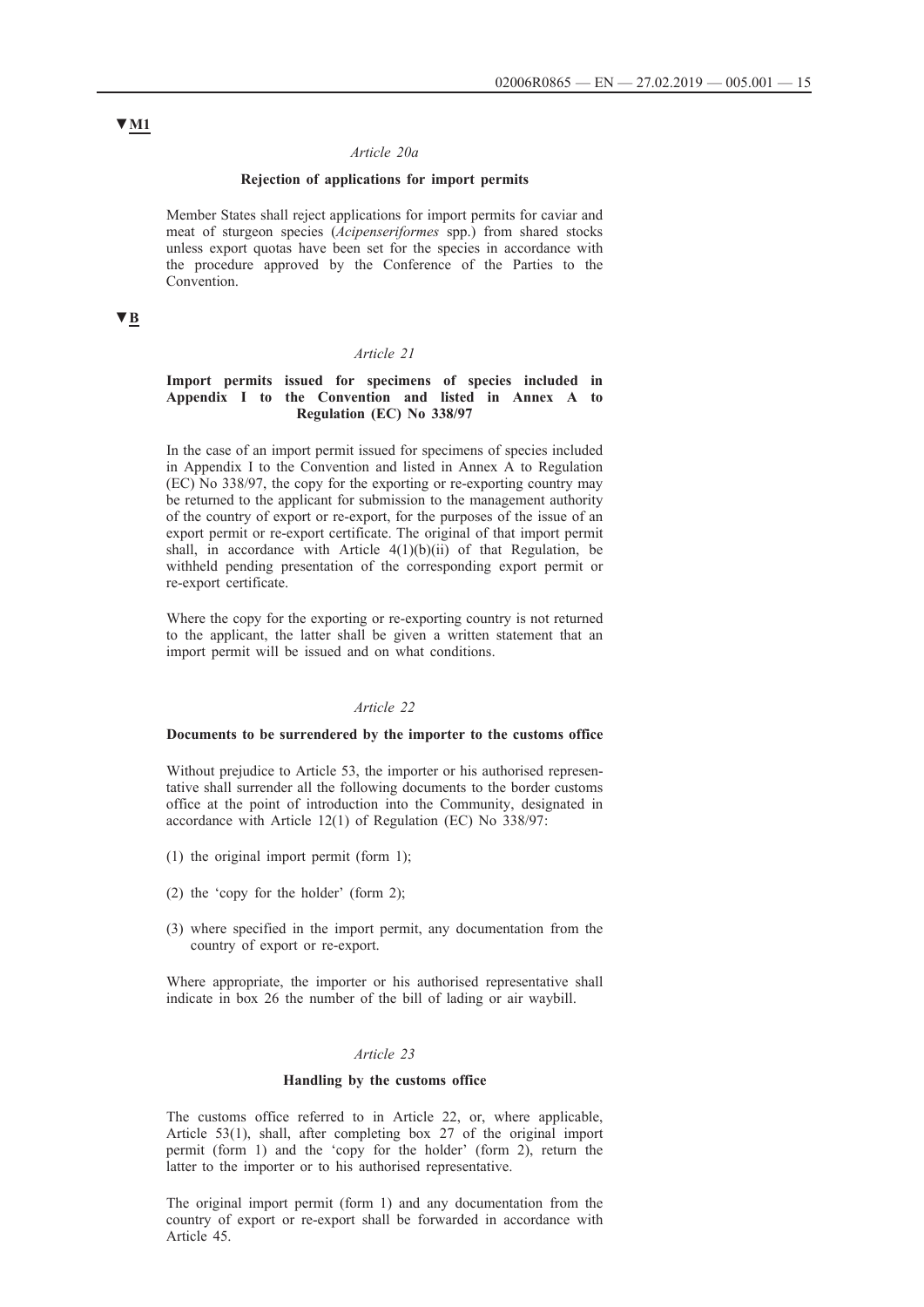### CHAPTER V

# **IMPORT NOTIFICATIONS**

#### *Article 24*

### **Documents to be surrendered by the importer to the customs office**

1. The importer or his authorised representative shall, where appropriate, complete boxes 1 to 13 of the original import notification (form 1) and the 'copy for the importer' (form 2) and, without prejudice to Article 25, surrender them together with any documentation from the country of export or re-export to the border customs office at the point of introduction into the Community designated in accordance with Article 12(1) of Regulation (EC) No 338/97.

2. In the case of import notifications that relate to specimens of species listed in Annex C to Regulation (EC) No 338/97, customs offices may, where necessary, retain such specimens pending verification of the validity of the accompanying documents referred to in Article  $4(3)(a)$  and  $(b)$  of that Regulation.

### *Article 25*

#### **Handling by the customs office**

The customs office referred to in Article 24, or, where applicable, Article 53(1), shall, after completing box 14 of the original import notification (form 1) and the 'copy for the importer' (form 2), return the latter to the importer or to his authorised representative.

The original import notification (form 1) and any documentation from the country of export or re-export shall be forwarded in accordance with Article 45.

### CHAPTER VI

#### **EXPORT PERMITS AND RE-EXPORT CERTIFICATES**

# *Article 26*

#### **Applications**

1. The applicant for an export permit or re-export certificate shall, where appropriate, complete boxes 1, 3, 4, 5 and 8 to 23 of the application form and boxes 1, 3, 4 and 5 and 8 to 22 of the original and all copies. Member States may, however, provide that only an application form is to be completed, in which case such an application may relate to more than one shipment.

2. The duly completed form shall be submitted to the management authority of the Member State in whose territory the specimens are located and shall contain the information and be accompanied by the documentary evidence that the authority deems necessary to enable it to determine whether, on the basis of Article 5 of Regulation (EC) No 338/97, a permit/certificate should be issued.

The omission of information from the application must be justified.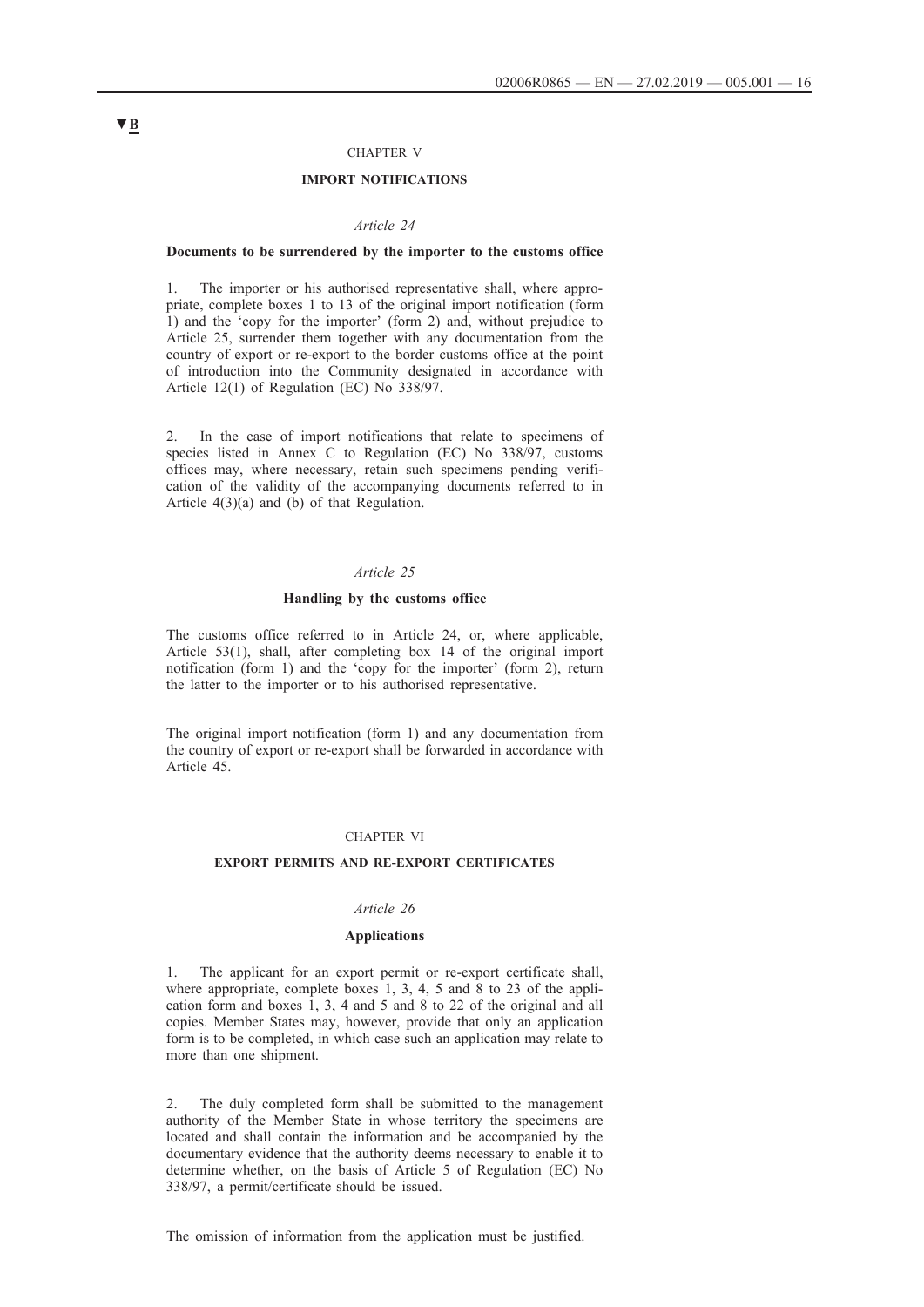3. When an application is made for an export permit or a re-export certificate relating to specimens for which such an application has previously been rejected, the applicant shall inform the management authority of that fact.

4. For export permits and re-export certificates concerning specimens referred to in Article 65, the applicant shall satisfy the management authority that the marking requirements laid down in Article 66 have been fulfilled.

5. Where in support of an application for a re-export certificate, a 'copy for the holder' of an import permit, or a 'copy for the importer' of an import notification, or a certificate issued on the basis thereof is presented, such documents shall be returned to the applicant only after amendment of the number of specimens for which the document remains valid.

Such a document shall not be returned to the applicant if the re-export certificate is granted for the total number of specimens for which the document is valid, or where the document is replaced in accordance with Article 51.

6. The management authority shall establish the validity of any supporting documents, where necessary in consultation with a management authority of another Member State.

7. Paragraphs 5 and 6 shall apply where a certificate is presented in support of an application for an export permit.

8. Where, under the supervision of a management authority of a Member State, specimens have been individually marked so as to allow an easy reference to the documents referred to in paragraphs 5 and 7, those documents shall not be required to be physically presented together with the application, provided that their number is included in the application.

9. In the absence of the supporting evidence referred to in paragraphs 5 to 8, the management authority shall establish the legal introduction into or acquisition in the Community of the specimens to be (re- )exported, where necessary in consultation with a management authority of another Member State.

10. Where, for the purposes of paragraphs 3 to 9, a management authority consults a management authority of another Member State, the latter shall respond within a period of one week.

# **▼M1**

### *Article 26a*

# **Rejection of applications for export permits**

Member States shall reject applications for export permits for caviar and meat of sturgeon species (*Acipenseriformes* spp.) from shared stocks unless export quotas have been set for the species in accordance with the procedure approved by the Conference of the Parties to the Convention.

# **▼B**

### *Article 27*

### **Documents to be surrendered by the (re-)exporter to the customs office**

The (re-)exporter or his authorised representative shall surrender the original export permit or re-export certificate (form 1), the copy for the holder (form 2) and the copy for return to the issuing management authority (form 3) to a customs office designated in accordance with Article 12(1) of Regulation (EC) No 338/97.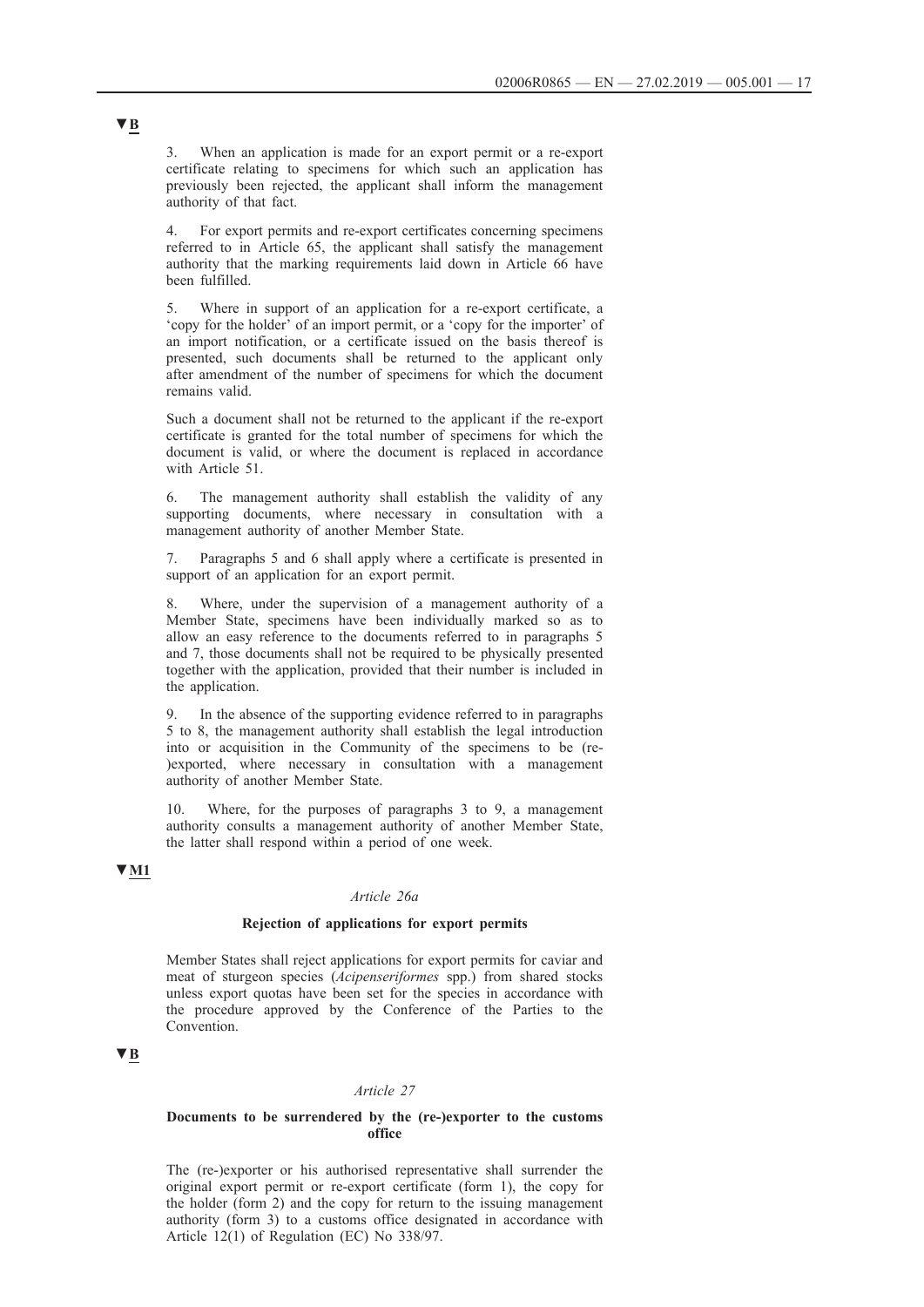Where appropriate, the (re-)exporter or his authorised representative shall indicate in box 26 the number of the bill of lading or air waybill.

#### *Article 28*

#### **Handling by the customs office**

The customs office referred to in Article 27 shall, after completing box 27, return the original export permit or re-export certificate (form 1) and the copy for the holder (form 2) to the (re-)exporter or to his authorised representative.

The copy for return to the issuing management authority (form 3) of the export permit or re-export certificate shall be forwarded in accordance with Article 45.

# *Article 29*

#### **Pre-issued permits for nurseries**

Where, in compliance with the guidelines adopted by the Conference of the Parties to the Convention, a Member State registers nurseries which export artificially propagated specimens of species included in Annex A to Regulation (EC) No 338/97, it may make pre-issued export permits for species listed in Annexes A or B to that Regulation available to the nurseries concerned.

In box 23 of those pre-issued export permits, the registration number of the nursery shall be indicated, as well as the following statement:

'Permit valid only for artificially propagated plants as defined by CITES Resolution Conf. 11.11 (Rev. CoP13). Valid only for the following taxa: …'.

### CHAPTER VII

# **TRAVELLING EXHIBITION CERTIFICATES**

#### *Article 30*

### **Issue**

1. Member States may issue travelling exhibition certificates in respect of legally acquired specimens which form part of a travelling exhibition and which meet either of the following criteria:

- (a) they were born and bred in captivity in accordance with Articles 54 and 55, or artificially propagated in accordance with Article 56;
- (b) they were acquired in, or introduced into, the Community before the provisions relating to species listed in Appendices I, II or III to the Convention, or in Annex C to Regulation (EEC) No 3626/82, or in Annexes A, B and C to Regulation (EC) No 338/97 became applicable to them.

2. In the case of live animals, a travelling exhibition certificate shall cover only one specimen.

3. A continuation sheet shall be attached to the travelling exhibition certificate, for use in accordance with Article 35.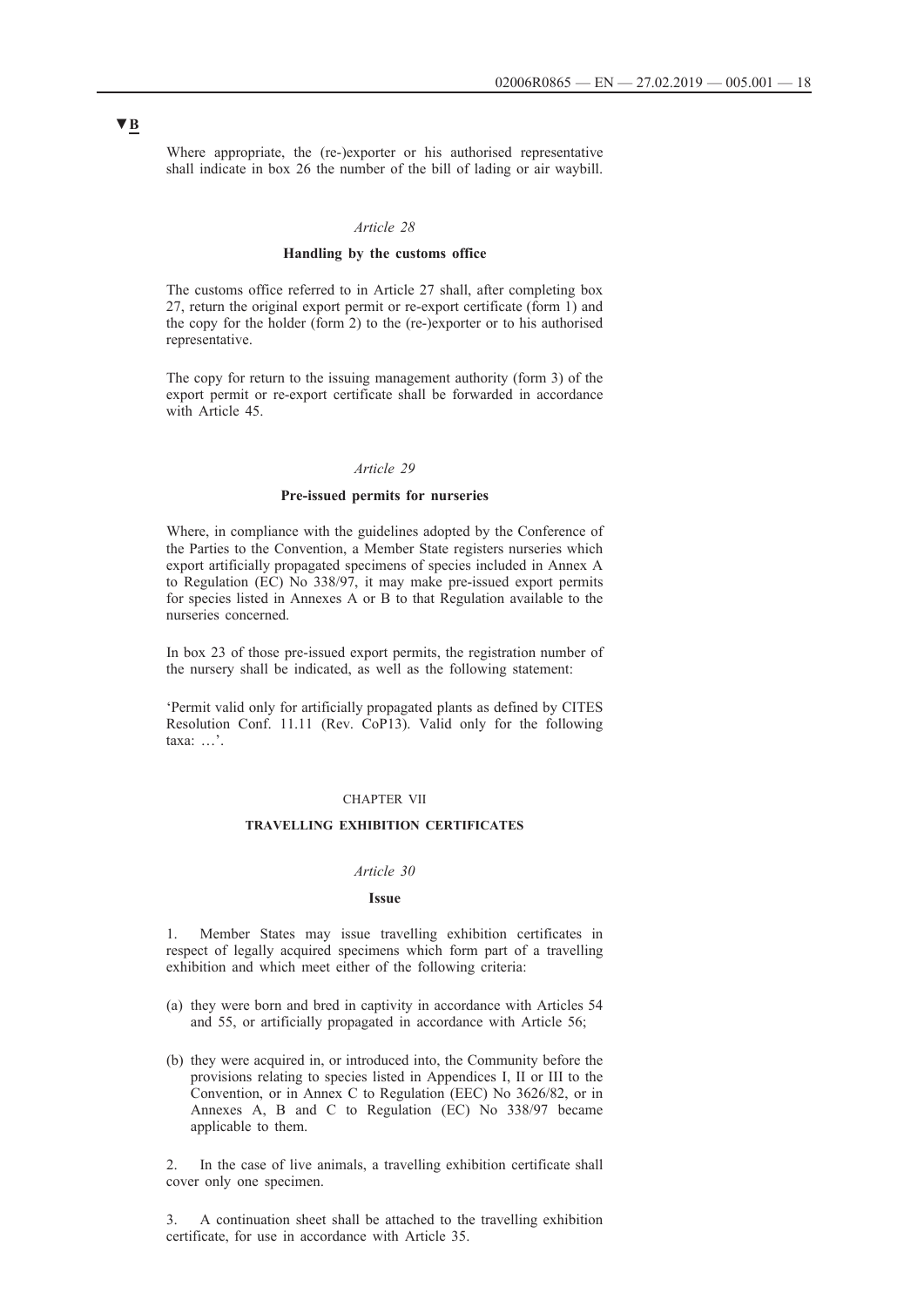**▼M2**

4. In the case of specimens other than live animals, the management authority shall attach to the travelling exhibition certificate an inventory sheet displaying, in respect of each specimen, all the information required by boxes 8 to 18 of the model form set out in Annex III provided for in Implementing Regulation (EU) No 792/2012.

# **▼B**

# *Article 31*

#### **Use**

A travelling exhibition certificate may be used as follows:

- (1) as an import permit, in accordance with Article 4 of Regulation (EC) No 338/97;
- (2) as an export permit or re-export certificate, in accordance with Article 5 of Regulation (EC) No 338/97;

### **▼M1**

(3) as a certificate in accordance with Article 8(3) of Regulation (EC) No 338/97 for the sole purpose of allowing the specimens to be displayed to the public for commercial purposes.

**▼B**

# *Article 32*

#### **Issuing authority**

1. Where the travelling exhibition originates in the Community, the issuing authority for a travelling exhibition certificate shall be the management authority of the Member State in which the travelling exhibition originates.

2. Where the travelling exhibition originates in a third country, the issuing authority for a travelling exhibition certificate shall be the management authority of the Member State of first destination and the issue of that certificate shall be based on the provision of an equivalent certificate, issued by that third country.

3. Where, during a stay in a Member State, an animal covered by a travelling exhibition certificate gives birth, the management authority of that Member State shall be notified and shall issue a permit or certificate as appropriate.

#### *Article 33*

### **Requirement for specimens**

1. Where a specimen is covered by a travelling exhibition certificate, all the following requirements shall be met:

- (a) the specimen must be registered by the issuing management authority;
- (b) the specimen must be returned to the Member State in which it is registered before the date of expiry of the certificate;
- (c) the specimen must be uniquely and permanently marked, in accordance with Article 66 in the case of live animals, or otherwise identified in such a way that the authorities of each Member State into which the specimen enters can verify that the certificate corresponds to the specimen being imported or exported.

2. In the case of travelling exhibition certificates issued in accordance with Article 32(2), points (a) and (b) of paragraph 1 of this Article shall not apply. In such cases, the certificate shall include the following text in box 20: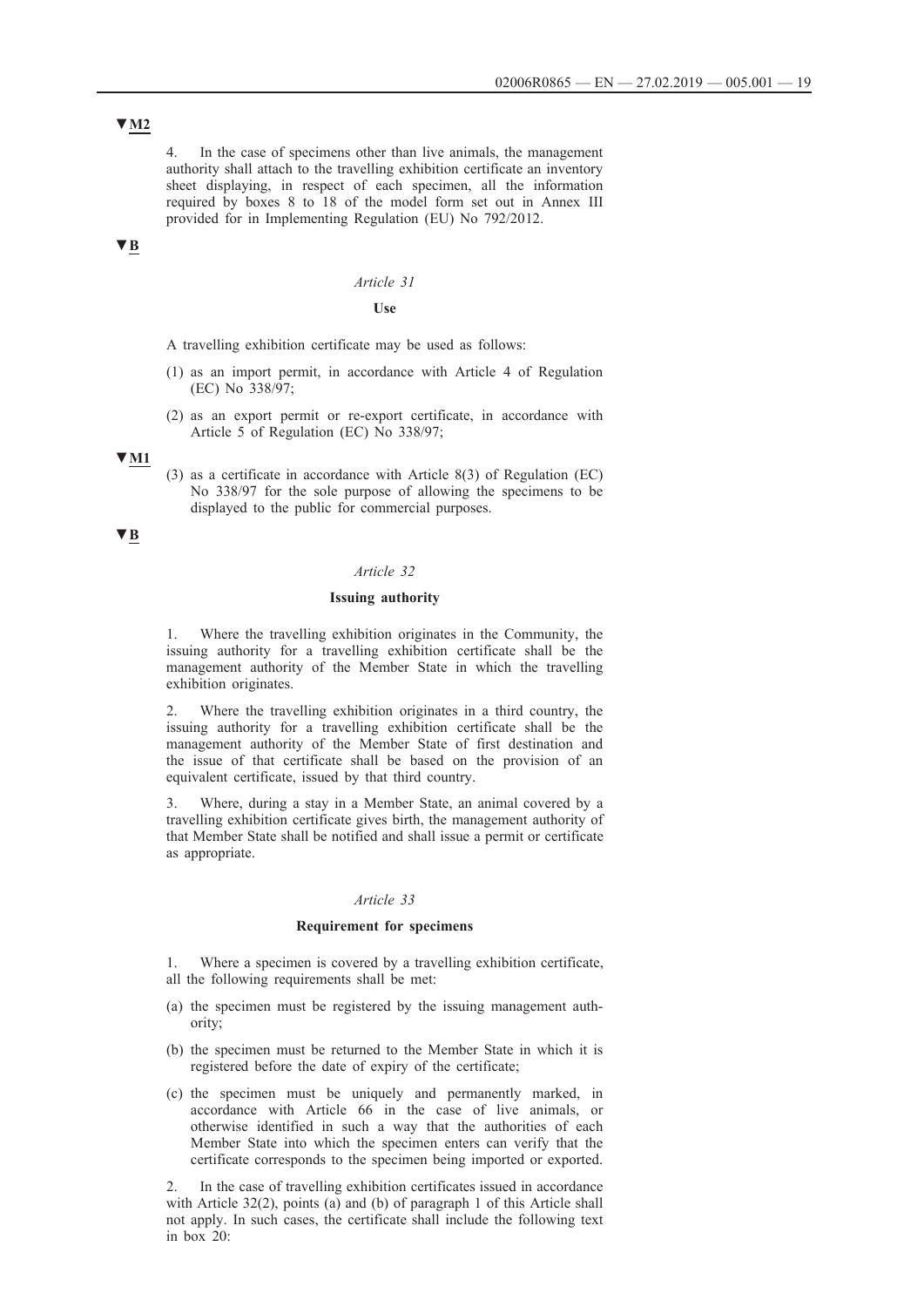'This certificate is not valid unless accompanied by an original travelling exhibition certificate issued by a third country.'

# *Article 34*

# **Applications**

The applicant for a travelling exhibition certificate shall, where appropriate, complete boxes 3 and 9 to 18 of the application form (form 3) and boxes 3 and 9 to 18 of the original and all copies.

Member States may, however, provide that only an application form is to be completed, in which case such an application may be for more than one certificate.

2. The duly completed form shall be submitted to the management authority of the Member State in which the specimens are located, or in the case referred to in Article 32(2), to the management authority of the Member State of first destination, together with the necessary information and the documentary evidence that that authority deems necessary so as to enable it to determine whether a certificate should be issued.

The omission of information from the application must be justified.

3. Where an application is made for a certificate relating to specimens for which such an application has previously been rejected, the applicant shall inform the management authority of that fact.

# *Article 35*

### **Documents to be surrendered to the customs office by the holder**

1. In the case of a travelling exhibition certificate issued in accordance with Article 32(1), the holder or his authorised representative shall, for verification purposes, surrender the original of that certificate (form 1), and the original and a copy of the continuation sheet, to a customs office designated in accordance with Article 12(1) of Regulation (EC) No 338/97.

The customs office shall, after completing the continuation sheet, return the original documents to the holder or his authorised representative, endorse the copy of the continuation sheet and forward that endorsed copy to the relevant management authority in accordance with Article 45.

2. In the case of a travelling exhibition certificate issued in accordance with Article 32(2), paragraph 1 of this Article shall apply, except that the holder or his authorised representative shall also submit the original certificate and the continuation sheet issued by the third country for verification purposes.

The customs office shall, after completing both continuation sheets, return the original travelling exhibition certificates and continuation sheets to the importer or his authorised representative and forward an endorsed copy of the continuation sheet of the certificate issued by the Member State's management authority to that authority in accordance with Article 45.

# *Article 36*

#### **Replacement**

A travelling exhibition certificate that has been lost, stolen or destroyed may be replaced only by the authority which issued it.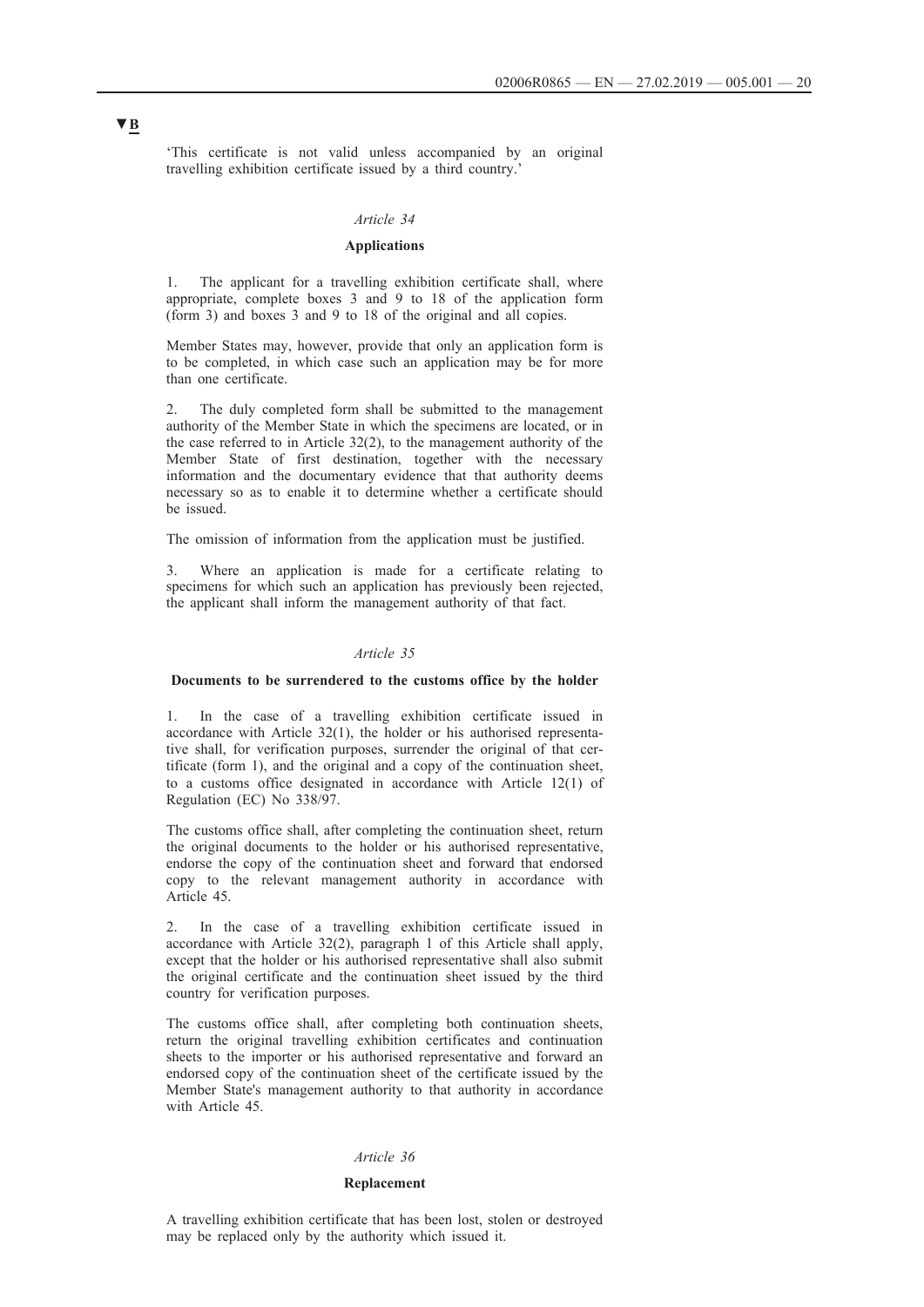# **▼M1**

The replacement shall bear the same number, if possible, and the same date of validity as the original document, and shall include, in box 20, one of the following statements:

'This certificate is a true copy of the original', or 'This certificate cancels and replaces the original bearing the number xxxx issued on xx.xx.xxxx.'

# **▼B**

#### CHAPTER VIII

# **PERSONAL OWNERSHIP CERTIFICATE**

# *Article 37*

#### **Issue**

# **▼M2**

1. Member States may issue personal ownership certificates to the legal owner of legally acquired live animals, held for personal noncommercial purposes.

# **▼B**

2. A personal ownership certificate shall cover only one specimen.

3. A continuation sheet shall be attached to the certificate for use in accordance with Article 42.

### *Article 38*

#### **Use**

Provided that the specimen covered by a personal ownership certificate is accompanied by its legal owner, the certificate may be used as follows:

- (1) as an import permit in accordance with Article 4 of Regulation (EC) No 338/97;
- (2) as an export permit or re-export certificate in accordance with Article 5 of Regulation (EC) No 338/97, where the country of destination so agrees.

# *Article 39*

#### **Issuing authority**

1. Where the specimen originates within the Community, the issuing authority for a personal ownership certificate shall be the management authority of the Member State in whose territory the specimen is located.

2. Where the specimen is introduced from a third country, the issuing authority for a personal ownership certificate shall be the management authority of the Member State of first destination and the issue of that certificate shall be based on the provision of an equivalent document, issued by that third country.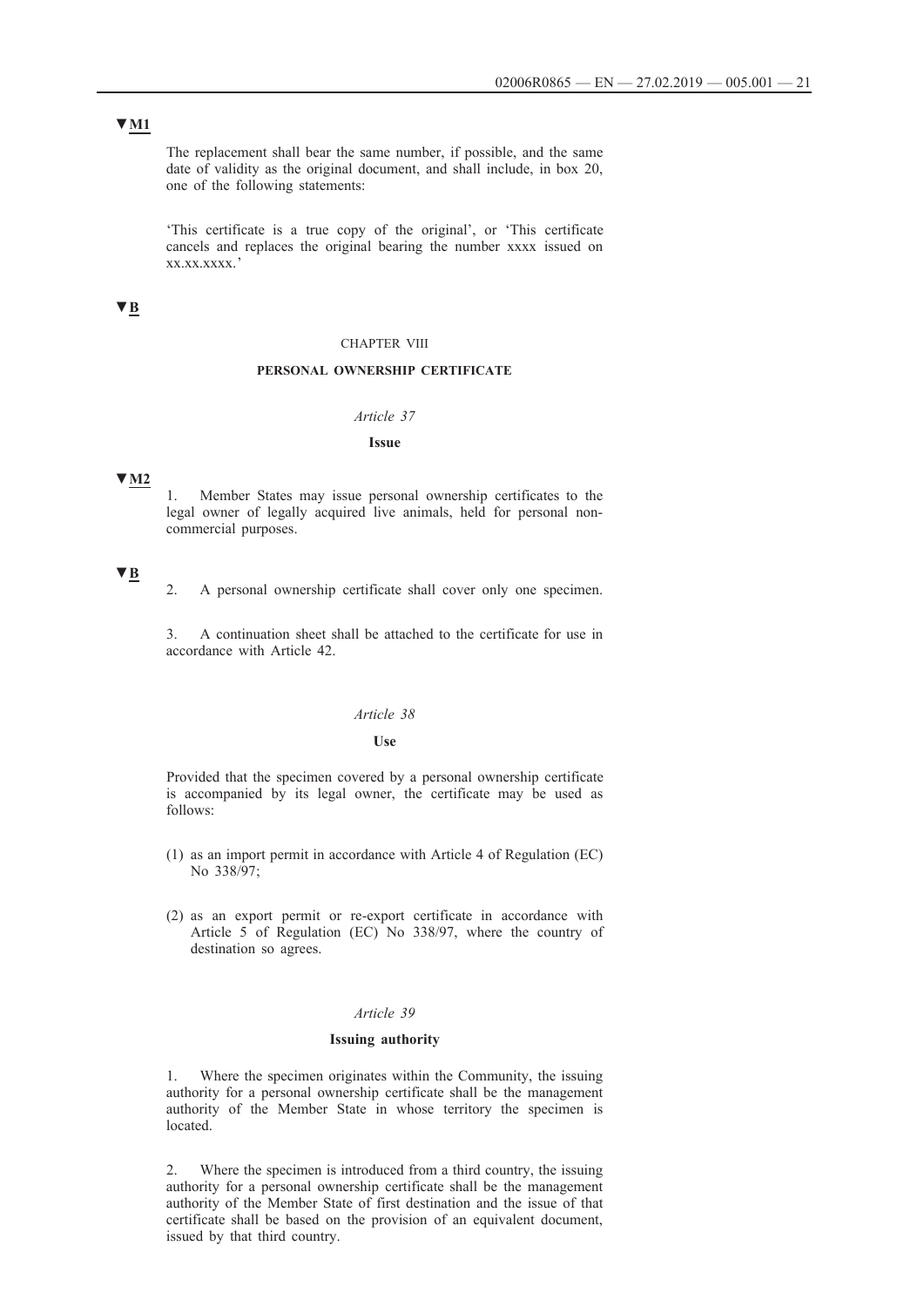3. The personal ownership certificate shall include the following text in box 23 or in an appropriate annex to the certificate:

'Valid for multiple cross-border movements where the specimen is accompanied by its owner. Legal owner to retain original form.

The specimen covered by this certificate may not be sold or otherwise transferred except in accordance with Article 43 of Commission Regulation (EC) No 865/2006. This certificate is non-transferable. If the specimen dies, is stolen, destroyed or lost, or if it is sold or if ownership of the specimen is otherwise transferred, this certificate must be immediately returned to the issuing management authority.

This certificate is not valid unless accompanied by a continuation sheet, which must be stamped and signed by a customs official at each border crossing.

This certificate shall in no way affect the right to adopt stricter national measures regarding restrictions or conditions for the holding/keeping of live animals.'

4. Where, during a stay in a Member State, an animal covered by a personal ownership certificate gives birth, the management authority of that State shall be notified and shall issue a permit or certificate as appropriate.

#### *Article 40*

### **Requirements for specimens**

1. Where a specimen is covered by a personal ownership certificate, the following requirements shall be met:

- (a) the specimen must be registered by the management authority of the Member State in which the owner has his usual residence;
- (b) the specimen must be returned to the Member State in which it is registered before the date of expiry of the certificate;
- (c) the specimen may not be used for commercial purposes except subject to the conditions provided for in Article 43;
- (d) the specimen must be uniquely and permanently marked in accordance with Article 66.

2. In the case of personal ownership certificates issued in accordance with Article 39(2), points (a) and (b) of paragraph 1 of this Article shall not apply.

In such cases, the certificate shall include the following text in box 23:

'This certificate is not valid unless accompanied by an original personal ownership certificate issued by a third country and unless the specimen to which it relates is accompanied by its owner.'

# *Article 41*

### **Applications**

The applicant for a personal ownership certificate shall, where appropriate, complete boxes 1, 4 and 6 to 23 of the application form and boxes 1, 4 and 6 to 22 of the original and all copies.

Member States may, however, provide that only an application form is to be completed, in which case such an application may be for more than one certificate.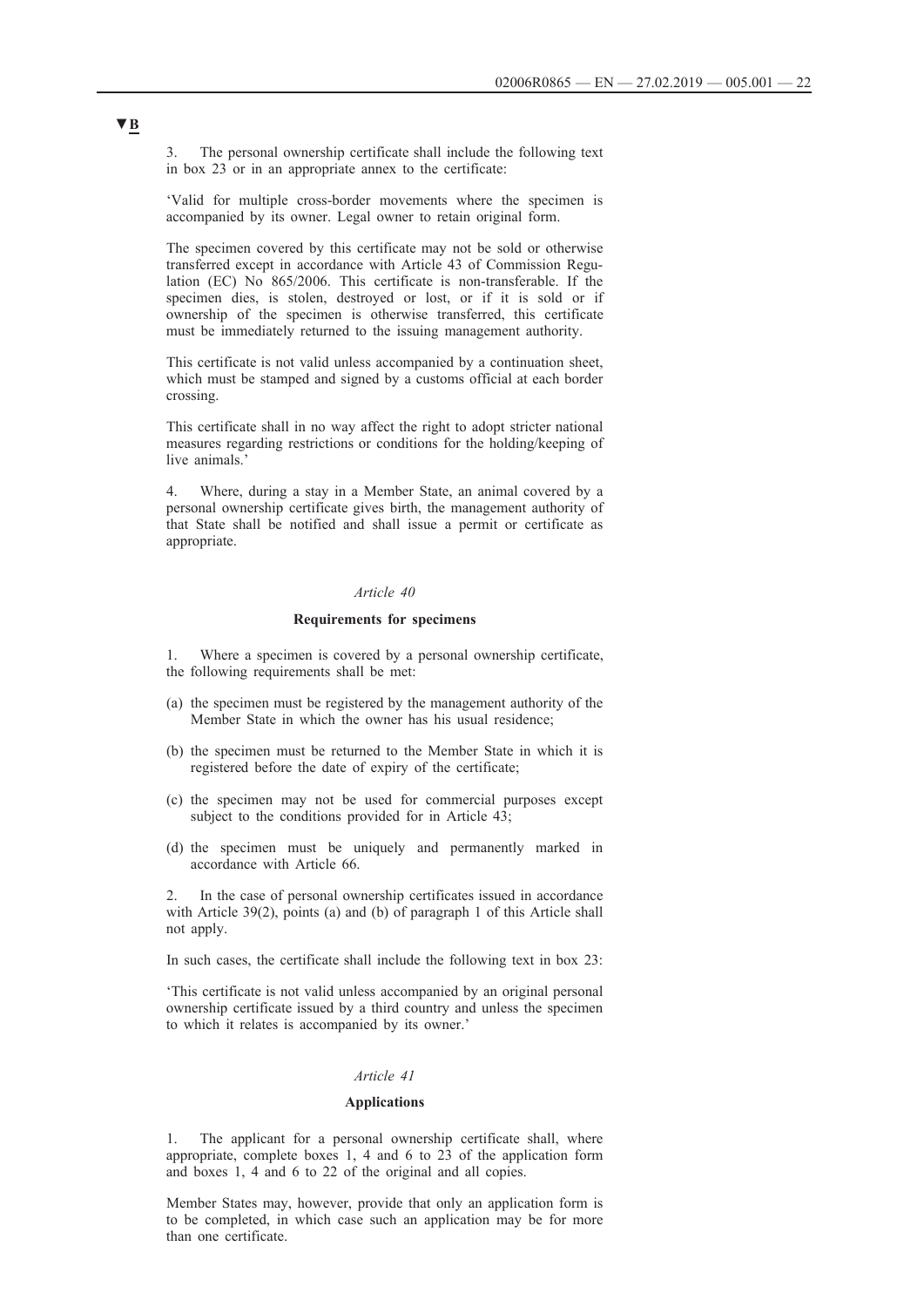2. The duly completed form shall be submitted to a management authority of the Member State in which the specimens are located, or in the case referred to in Article 39(2), to the management authority of the Member State of first destination, together with the necessary information and the documentary evidence that that authority deems necessary so as to enable it to determine whether a certificate should be issued.

The omission of information from the application must be justified.

Where an application is made for a certificate relating to specimens for which such an application has previously been rejected, the applicant shall inform the management authority of that fact.

#### *Article 42*

# **Documents to be surrendered by the holder to the customs office**

1. In the case of the import, export or re-export of a specimen covered by a personal ownership certificate issued in accordance with Article 39(1), the holder of the certificate shall, for verification purposes, surrender the original of that certificate (form 1) and the original and a copy of the continuation sheet to a customs office designated in accordance with Article 12(1) of Regulation (EC) No 338/97.

The customs office shall, after completing the continuation sheet, return the original documents to the holder, endorse the copy of the continuation sheet and forward that endorsed copy to the relevant management authority in accordance with Article 45 of this Regulation.

2. In the case of a personal ownership certificate issued in accordance with Article 39(2), paragraph 1 of this Article shall apply, except that the holder shall also submit for verification purposes the original certificate issued by the third country.

The customs office shall, after completing both continuation sheets, return the original documents to the holder and forward an endorsed copy of the continuation sheet of the certificate issued by the Member State's management authority to that authority in accordance with Article 45.

# *Article 43*

# **Sales of specimens covered**

Where the holder of a personal ownership certificate issued in accordance with Article  $39(1)$  of this Regulation wishes to sell the specimen, he shall first surrender the certificate to the issuing management authority and, where the specimen belongs to a species listed in Annex A to Regulation (EC) No 338/97, shall apply to the competent authority for a certificate in accordance with Article 8(3) of that Regulation.

#### *Article 44*

#### **Replacement**

A personal ownership certificate that has been lost, stolen or destroyed may be replaced only by the authority which issued it.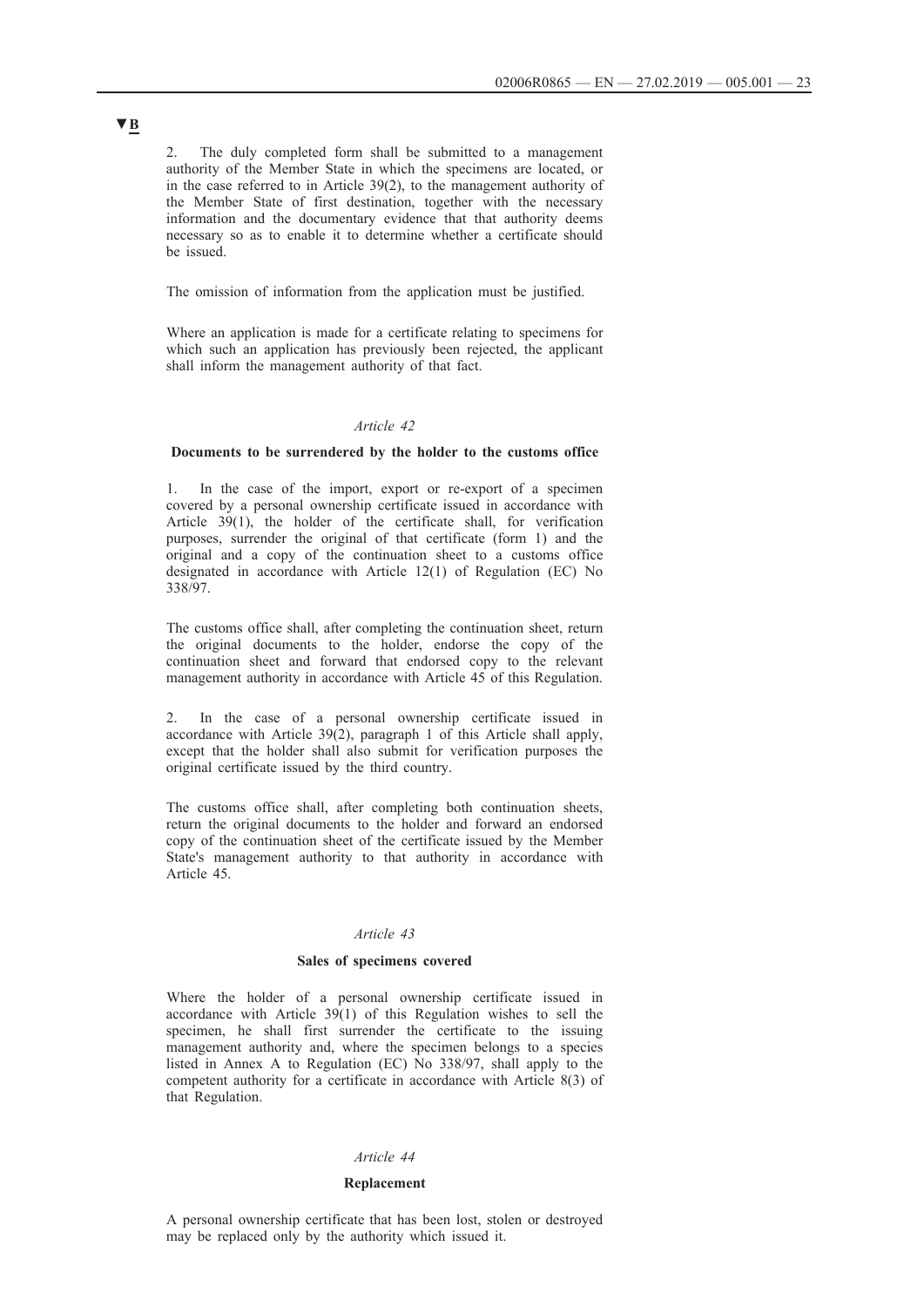The replacement shall bear the same number, if possible, and the same date of validity as the original document, and shall include, in box 23, one of the following statements:

'This certificate is a true copy of the original.', or 'This certificate cancels and replaces the original bearing the number xxxx issued on xx.xx.xxxx.'

# CHAPTER VIIIa

# **SAMPLE COLLECTION CERTIFICATES**

# *Article 44a*

### **Issue**

Member States may issue sample collection certificates in respect of sample collections, provided the collection is covered by a valid ATA carnet and includes specimens, parts or derivatives of species listed in Annexes A, B or C of Regulation (EC) No 338/97.

For the purposes of the first paragraph, specimens, parts or derivatives of species listed in Annex A must comply with Chapter XIII of this Regulation.

### *Article 44b*

### **Use**

Provided that a sample collection covered by a sample collection certificate is accompanied by a valid ATA carnet, a certificate, issued in accordance with Article 44a, may be used as follows:

- (1) as an import permit in accordance with Article 4 of Regulation (EC) No 338/97;
- (2) as an export permit or re-export certificate in accordance with Article 5 of Regulation (EC) No 338/97, where the country of destination recognises and allows the use of ATA carnets;
- (3) as a certificate in accordance with Article 8(3) of Regulation (EC) No 338/97 for the sole purpose of allowing the specimens to be displayed to the public for commercial purposes.

# *Article 44c*

#### **Issuing authority**

1. Where the sample collection originates within the Community the issuing authority for a sample collection certificate shall be the management authority of the Member State in which the sample collection originates.

2. Where the sample collection originates in a third country, the issuing authority for a sample collection certificate shall be the management authority of the Member State of first destination and the issuance of that certificate shall be based on the provision of an equivalent document, issued by that third country.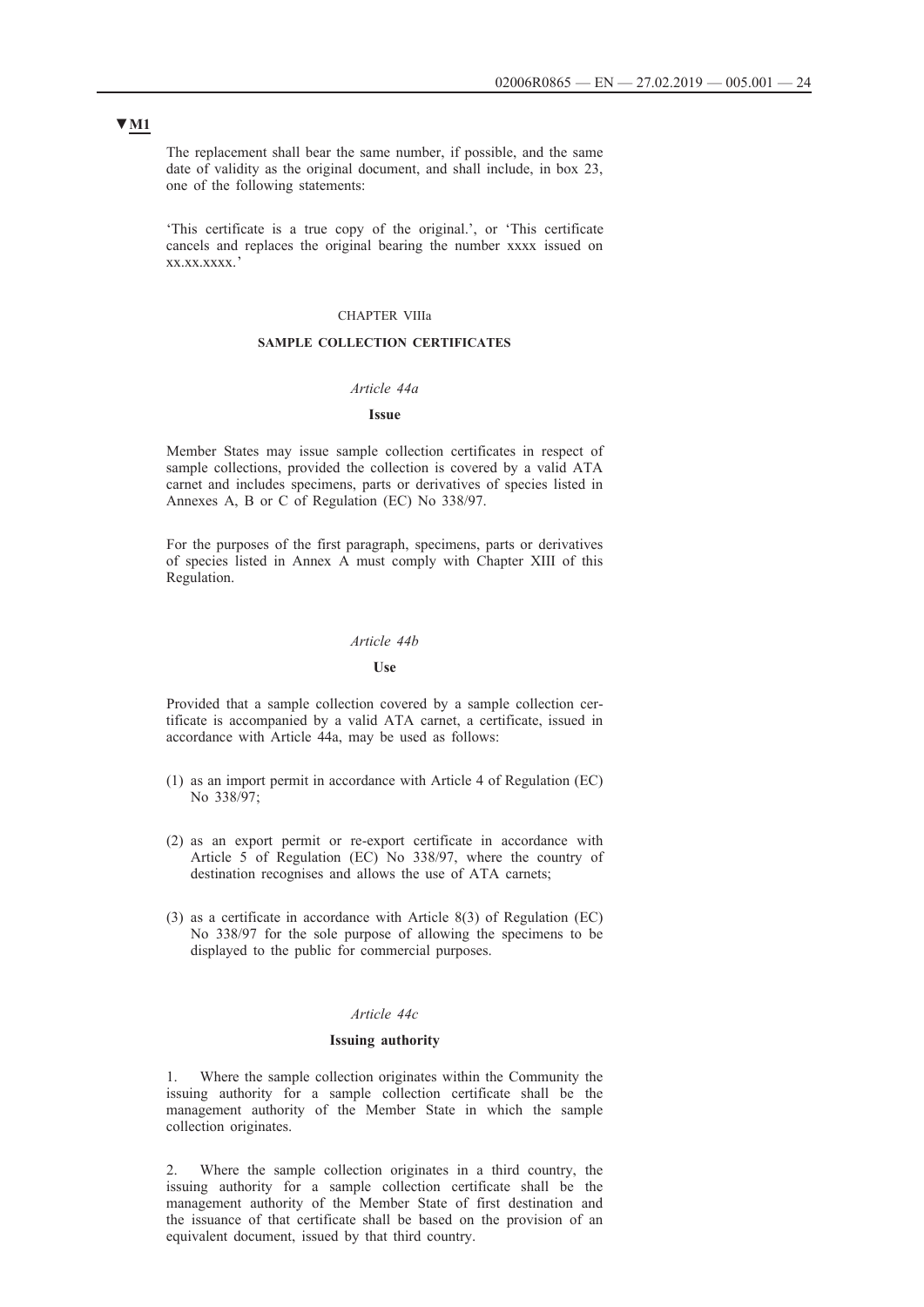### *Article 44d*

# **Requirements**

1. A sample collection covered by a sample collection certificate must be re-imported into the Community before the date of expiry of the certificate.

2. The specimens covered by a sample collection certificate may not be sold or otherwise transferred whilst outside the territory of the State that issued the certificate.

3. A sample collection certificate shall not be transferable. If the specimens covered by a sample collection certificate are stolen, destroyed, or lost, the issuing management authority and the management authority of the country in which this occurred shall be immediately informed.

4. A sample collection certificate shall indicate that the document is for 'other: Sample Collection' and shall include the number of the accompanying ATA carnet in box 23.

The following text shall be included in box 23 or in an appropriate annex to the certificate:

'For sample collection accompanied by ATA carnet No: xxx

This certificate covers a sample collection and is not valid unless accompanied by a valid ATA carnet. This certificate is not transferable. The specimens covered by this certificate may not be sold or otherwise transferred whilst outside the territory of the State that issued this document. This certificate may be used for (re-)export from [indicate the country of (re-)export] via [indicate the countries to be visited] for presentation purposes and import back to [indicate the country of (re- )export].'

5. In the case of sample collection certificates issued in accordance with Article 44c(2), paragraphs 1 and 4 of this Article shall not apply. In such cases, the certificate shall include the following text in box  $23$ :

'This certificate is not valid unless accompanied by an original CITES document issued by a third country in accordance with the provisions established by the Conference of the Parties to the Convention.'

# *Article 44e*

### **Applications**

1. The applicant for a sample collection certificate shall, where appropriate, complete boxes 1, 3, 4 and 7 to 23 of the application form and boxes 1, 3, 4 and 7 to 22 of the original and all copies. The entries in box 1 and 3 must be identical. The list of countries to be visited must be indicated in box 23.

Member States may, however, provide that only an application form is to be completed.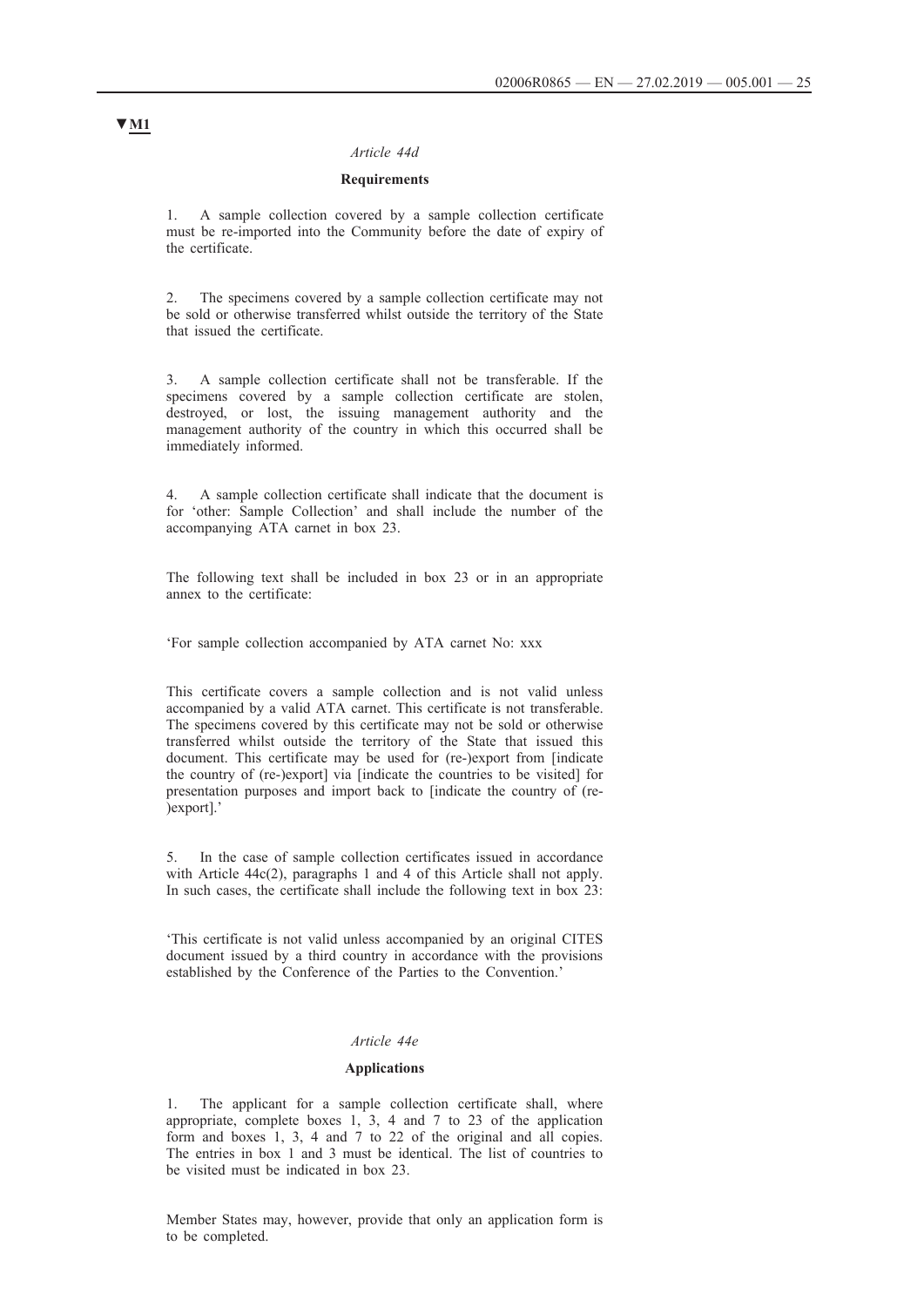2. The duly completed form shall be submitted to a management authority of the Member State in which the specimens are located, or in the case referred to in Article 44c(2), to the management authority of the Member State of first destination, together with the necessary information and the documentary evidence that that authority deems necessary so as to allow it to determine whether a certificate should be issued.

The omission of information from the application must be justified.

3. Where an application is made for a certificate relating to specimens for which such an application has previously been rejected, the applicant shall inform the management authority of that fact.

### *Article 44f*

# **Documents to be surrendered by the holder to the customs office**

1. In the case of a sample collection certificate issued in accordance with Article 44c(1), the holder or his authorised representative shall, for verification purposes, surrender the original (form 1) and a copy of that certificate, and where appropriate the copy for the holder (form 2) and the copy for return to the issuing management authority (form 3), as well as the original of the valid ATA carnet to a customs office designated in accordance with Article 12(1) of Regulation (EC) No 338/97.

The customs office shall, after processing the ATA carnet in accordance with the customs rules contained in Regulation (EC) No 2454/93, and, if necessary, entering the number of the accompanying ATA carnet into the original and copy of the sample collection certificate, return the original documents to the holder or his authorised representative, endorse the copy of the sample collection certificate and forward that endorsed copy to the relevant management authority in accordance with Article 45.

However, at the time of the first export from the Community, the customs office shall, after completing box 27, return the original sample collection certificate (form 1) and the copy for the holder (form 2) to the holder or his authorised representative, and forward the copy for return to the issuing management authority (form 3) in accordance with Article 45.

2. In the case of a sample collection certificate issued in accordance with Article 44c(2), paragraph (1) of this Article shall apply, except that the holder or his authorised representative shall also submit, for verification purposes, the original certificate issued by the third country.

# *Article 44g*

### **Replacement**

A sample collection certificate that has been lost, stolen, or destroyed may be replaced only by the authority which issued it.

The replacement shall bear the same number, if possible, and the same date of validity as the original document, and shall include, in box 23, one of the following statements:

'This certificate is a true copy of the original', or 'This certificate cancels and replaces the original bearing the number xxxx issued on xx/xx/xxxx'.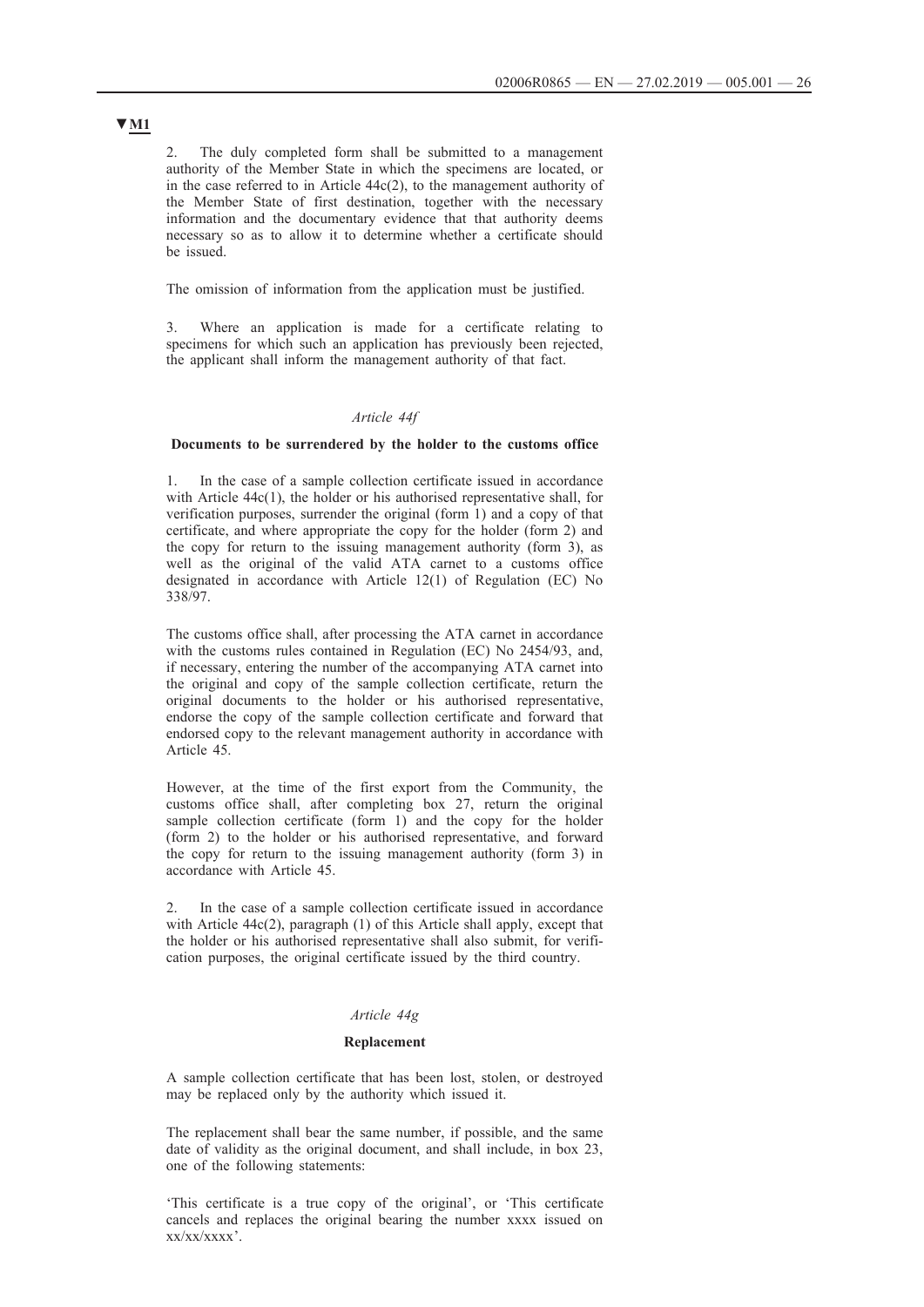#### CHAPTER VIIIb

#### **MUSICAL INSTRUMENT CERTIFICATE**

# *Article 44h*

#### **Issue**

1. Member States may issue a musical instrument certificate for noncommercial cross-border movement of musical instruments for purposes including, but not limited to, personal use, performance, production (recordings), broadcast, teaching, display or competition, where such instruments meet all of the following requirements:

- (a) they are derived from species listed in Annexes A, B or C of Regulation (EC) No 338/97, other than specimens of species listed in Annex A of Regulation (EC) No 338/97 acquired after the species was included in Appendices to the Convention;
- (b) the specimen used in the manufacture of the musical instrument has been legally acquired;
- (c) the musical instrument is appropriately identified.

2. A continuation sheet shall be attached to the certificate for use in accordance with Article 44m.

# *Article 44i*

#### **Use**

The certificate may be used in either of the following ways:

- (a) as an import permit in accordance with Article 4 of Regulation (EC) No 338/97;
- (b) as an export permit or re-export certificate in accordance with Article 5 of Regulation (EC) No 338/97.

#### *Article 44j*

#### **Issuing authority**

1. The management authority of the State of usual residence of the applicant shall be the issuing authority for a musical instrument certificate.

2. The musical instrument certificate shall include the following text in box 23 or in an appropriate annex to the certificate:

'Valid for multiple cross-border movements. Original to be retained by holder.

The musical instrument covered by this certificate, which permits multiple cross-border movements, is for non-commercial use for purposes including, but not limited to, personal use, performance, production (recordings), broadcast, teaching, display or competition. The musical instrument covered by this certificate may not be sold or possession of it transferred whilst it is outside the State in which the certificate was issued.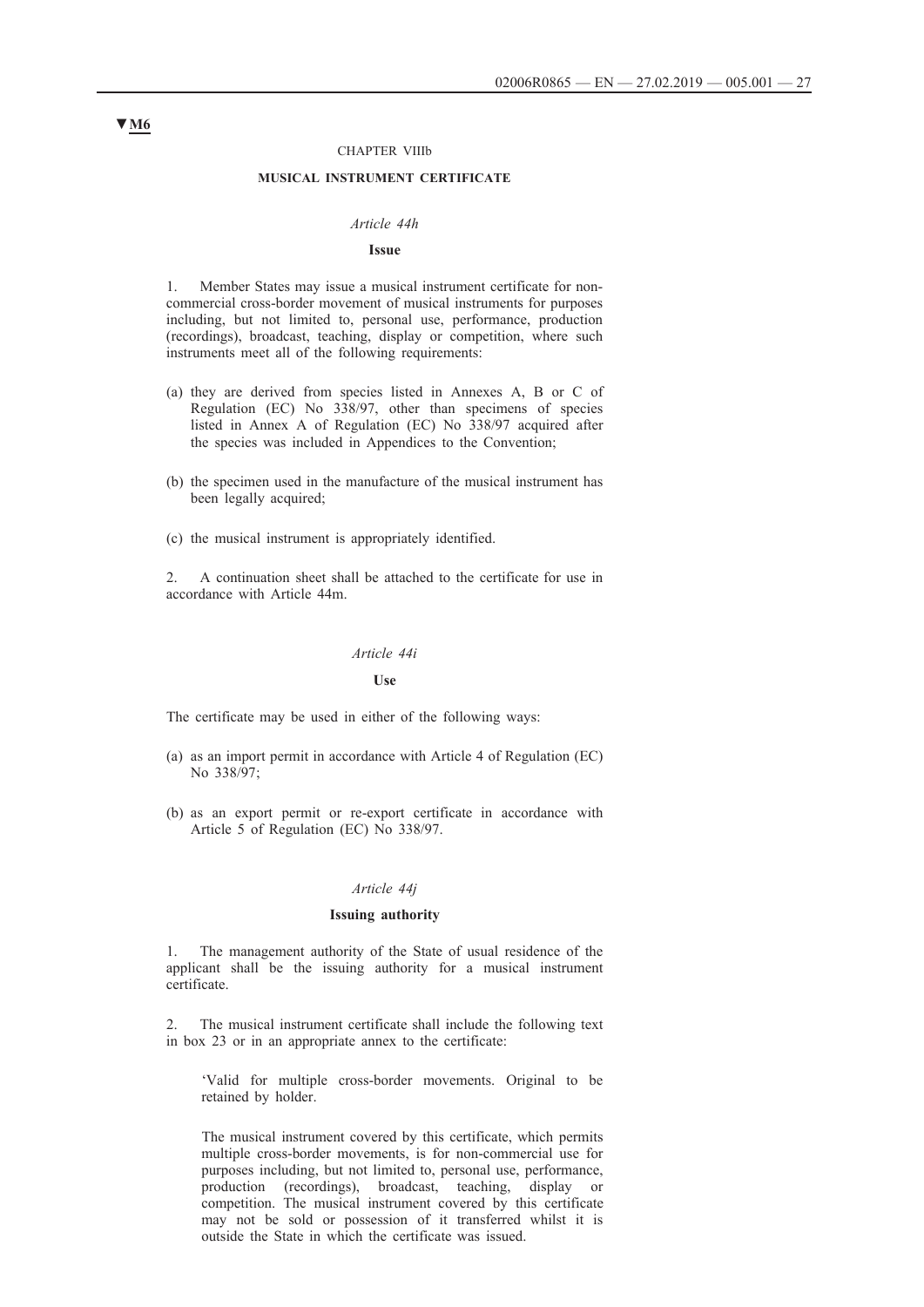This certificate must be returned to the management authority of the State which issued the certificate before the expiration of the certificate.

This certificate is not valid unless accompanied by a continuation sheet, which must be stamped and signed by a customs official at each border crossing.'.

# *Article 44k*

# **Requirements for specimens**

Where a specimen is covered by a musical instrument certificate, the following requirements shall be met:

- (a) the musical instrument must be registered by the issuing management authority;
- (b) the musical instrument must be returned to the Member State in which it is registered before the date of expiry of the certificate;
- (c) the specimen may not be sold or possession of it transferred whilst outside the applicant's State of usual residence except subject to the conditions provided for in Article 44n;
- (d) the musical instrument must be appropriately identified.

# *Article 44l*

### **Applications**

1. An applicant for a musical instrument certificate shall provide information as set out in Articles 44h and 44k and, where appropriate, complete boxes 1, 4 and 7 to 23 of the application form and boxes 1, 4 and 7 to 22 of the original and all copies of the certificate.

Member States may provide that only an application form is to be completed, in which case such an application may be for more than one certificate.

2. The duly completed application form shall be submitted to a management authority of the Member State of usual residence of the applicant together with the necessary information and the documentary evidence that that authority deems necessary in order for it to determine whether a certificate should be issued.

Any omission of information from the application must be justified.

3. Where an application is made for a certificate relating to specimens for which an application has previously been rejected, the applicant shall inform the management authority of that fact.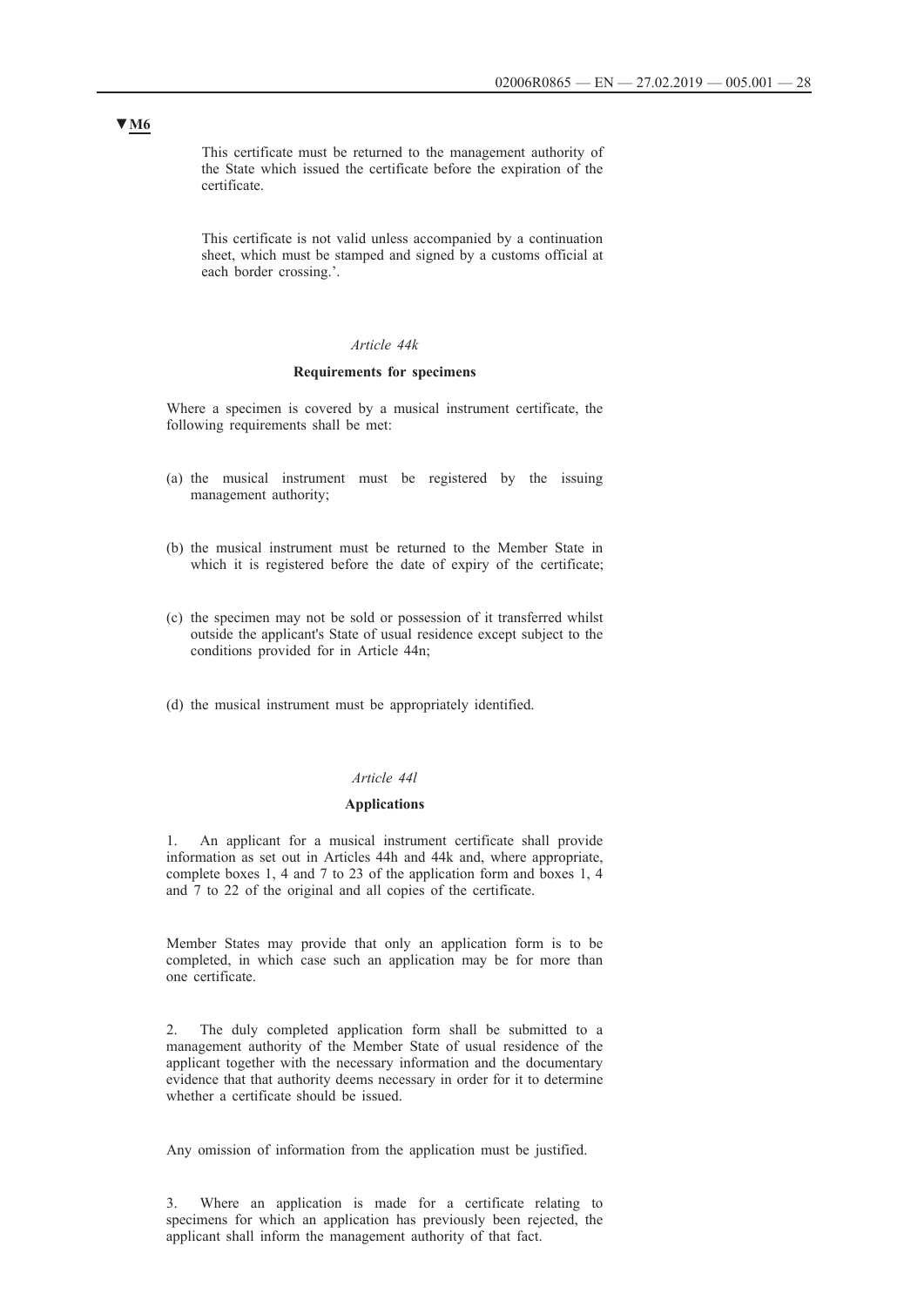#### *Article 44m*

# **Documents to be surrendered by the holder to the customs office**

In the case of the introduction into the Union, export or re-export of a specimen covered by a musical instrument certificate issued in accordance with Article 44j, the holder of the certificate shall, for verification purposes, surrender the original of that certificate and the original and a copy of the continuation sheet to a customs office designated in accordance with Article 12(1) of Regulation (EC) No 338/97.

The customs office shall, after completing the continuation sheet, return the original documents to the holder, endorse the copy of the continuation sheet and forward the endorsed copy to the relevant management authority in accordance with Article 45.

#### *Article 44n*

# **Sales of specimens covered**

Where the holder of a musical instrument certificate issued in accordance with Article 44j of this Regulation wishes to sell the specimen, he shall first surrender the certificate to the issuing management authority and, where the specimen belongs to a species listed in Annex A to Regulation (EC) No 338/97, shall apply to the competent authority for a certificate in accordance with Article 8(3) of that Regulation.

### *Article 44o*

#### **Replacement**

A musical instrument certificate that has been lost, stolen or destroyed may be replaced only by the authority which issued it.

The replacement shall bear the same number, if possible, and the same date of validity as the original document, and shall include, in box 23, one of the following statements:

'This certificate is a true copy of the original.', or 'This certificate cancels and replaces the original bearing the number xxxx issued on xx/xx/xxxx.'

#### *Article 44p*

#### **Introduction of musical instruments into the Union with certificates issued by third countries**

The introduction into the Union of a musical instrument shall not require the presentation of an export document or an import permit provided that it is covered by a musical instrument certificate issued by a third country under similar conditions to those set out in Articles 44h and 44j. Re-export of that musical instrument shall not require the presentation of a re-export certificate.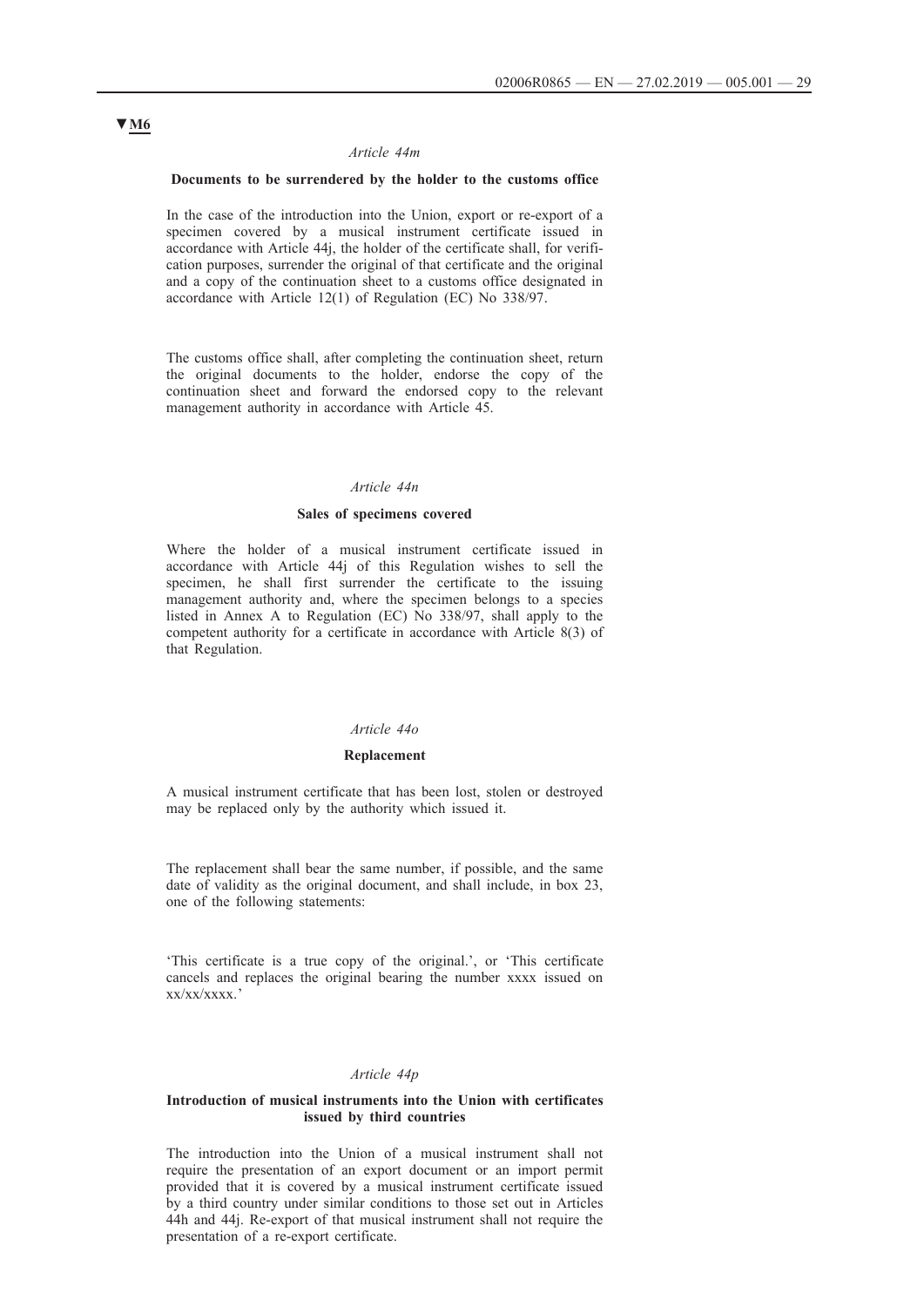### CHAPTER IX

### **CUSTOMS PROCEDURE**

#### *Article 45*

#### **Forwarding of documents presented to customs offices**

1. Customs offices shall without delay forward to the relevant management authority of their Member State all documents which have been presented to them in accordance with Regulation (EC) No 338/97 and this Regulation.

# **▼M2**

Management authorities receiving such documents shall without delay forward those issued by other Member States to the relevant management authorities, together with any supporting documents issued in accordance with the Convention. For reporting purposes, original import notifications shall also be forwarded to the management authorities of the country of import, when it is different from the country where the specimen was introduced into the Union.

# **▼B**

2. By way of derogation from paragraph 1, customs offices may confirm the presentation of documents issued by the management authority of their Member State in electronic form.

### CHAPTER X

### **CERTIFICATES PROVIDED FOR IN ARTICLES 5(2)(b), 5(3), 5(4), 8(3) AND 9(2)(b) OF REGULATION (EC) No 338/97**

#### *Article 46*

#### **Issuing authority**

Certificates provided for in Articles  $5(2)(b)$ ,  $5(3)$ ,  $5(4)$ ,  $8(3)$  and  $9(2)(b)$ of Regulation (EC) No 338/97 may be issued by the management authority of the Member State in which the specimens are located, on receiving an application in accordance with Article 50 of this Regulation.

#### *Article 47*

### **Certificates provided for in Article 5(2)(b), (3) and (4) of Regulation (EC) No 338/97 (certificates required for export or re-export)**

The certificates provided for in Article  $5(2)(b)$ , (3) and (4) of Regulation (EC) No 338/97 shall indicate which of the following statements apply in the case of the specimens covered:

- (1) they were taken from the wild in accordance with the legislation of the Member State of origin;
- (2) they were abandoned or had escaped and were recovered in accordance with the legislation of the Member State where the recovery took place;
- (3) they were acquired in, or introduced into the Community, in accordance with Regulation (EC) No 338/97;
- (4) they were acquired in, or introduced into the Community, before 1 June 1997 in accordance with Regulation (EEC) No 3626/82;
- (5) they were acquired in, or introduced into, the Community before 1 January 1984 in accordance with the Convention;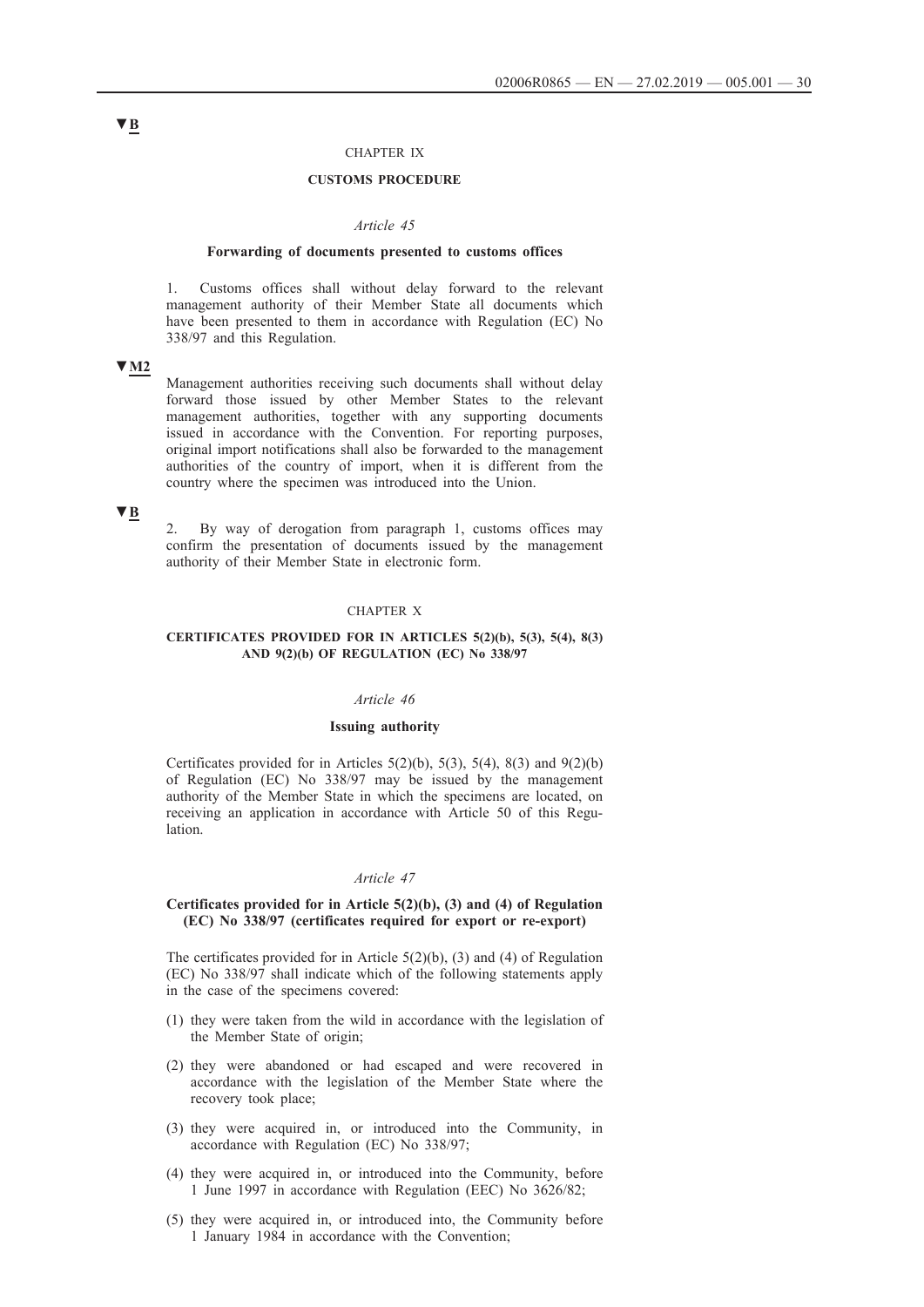(6) they were acquired in, or introduced into, the territory of a Member State before the Regulations referred to in points (3) or (4) or the Convention became applicable to them, or became applicable in that Member State.

### *Article 48*

# **Certificate provided for in Article 8(3) of Regulation (EC) No 338/97 (certificate for commercial use)**

A certificate for the purposes of Article  $8(3)$  of Regulation (EC) No 338/97 shall state that specimens of species listed in Annex A thereto are exempted from one or more of the prohibitions laid down in Article 8(1) of that Regulation for any of the following reasons:

- (a) they were acquired in, or introduced into, the Community before the provisions relating to species listed in Annex A to Regulation (EC) No 338/97, or in Appendix I to the Convention, or in Annex C1 to Regulation (EEC) No 3626/82 became applicable to them;
- (b) they originate in a Member State and were taken from the wild in accordance with the legislation of that Member State;
- (c) they are, or are parts of, or are derived from animals born and bred in captivity;
- (d) they are authorised to be used for one of the purposes referred to in Article 8(3)(c) and (e) to (g) of Regulation (EC) No 338/97.

2. The competent management authority of a Member State may deem an import permit acceptable as a certificate for the purposes of Article 8(3) of Regulation (EC) No 338/97 upon presentation of, the 'copy for the holder' (form 2), if that form states that, as provided for in Article 8(3) thereof, the specimens are exempted from one or more of the prohibitions laid down in Article 8(1) of that Regulation.

# *Article 49*

#### **Certificate provided for in Article 9(2)(b) of Regulation (EC) No 338/97 (certificate for movement of live specimens)**

A certificate for the purposes of Article 9(2)(b) of Regulation (EC) No 338/97 shall state that the movement of live specimens of a species listed in Annex A thereto, from the prescribed location indicated in the import permit, or in a previously issued certificate, is authorised.

#### *Article 50*

### **Application for the certificates provided for in Articles 5(2)(b), 5(3), 5(4), 8(3) and 9(2)(b) of Regulation (EC) No 338/97**

1. The applicant for the certificates provided for in Articles 5(2)(b), 5(3), 5(4), 8(3) and 9(2)(b) of Regulation (EC) No 338/97 shall, where appropriate, complete boxes 1, 2 and 4 to 19 of the application form and boxes 1 and 4 to 18 of the original and all copies.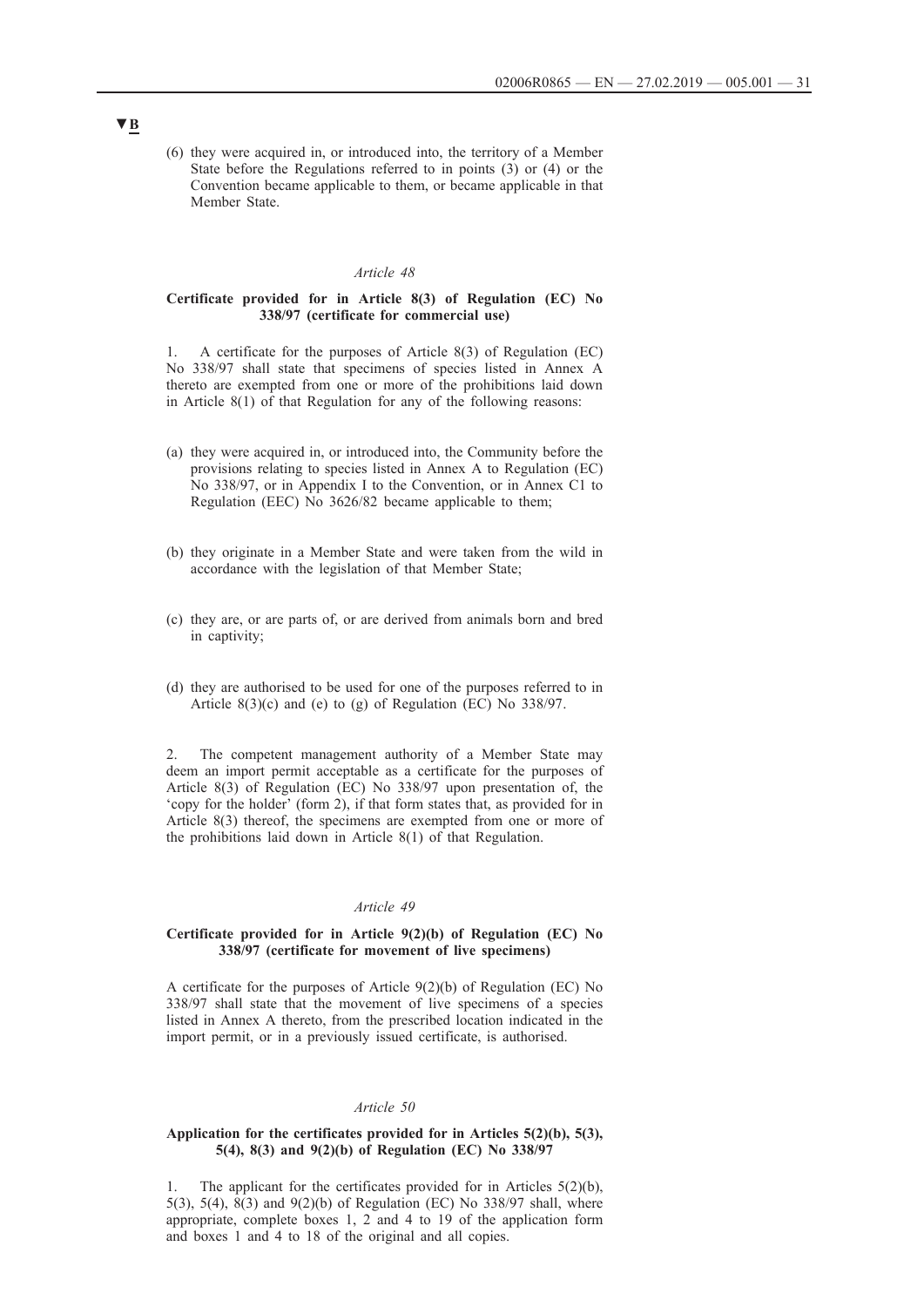Member States may, however, provide that only an application form is to be completed, in which case such an application may be for more than one certificate.

2. The duly completed form shall be submitted to a management authority of the Member State in which the specimens are located, together with the necessary information and the documentary evidence that that authority deems necessary so as to enable it to determine whether a certificate should be issued.

The omission of information from the application must be justified.

Where an application is made for a certificate relating to specimens for which such an application has previously been rejected, the applicant shall inform the management authority of that fact.

### *Article 51*

### **Amendments to permits, notifications and certificates**

1. Where a shipment, covered by a 'copy for the holder' (form 2) of an import permit, or a 'copy for the importer' (form 2) of an import notification, or a certificate, is split or where, for other reasons, the entries in those documents no longer reflect the actual situation, the management authority may take either of the following actions:

- (a) it may make the necessary amendments to those documents in accordance with Article 4(2).
- (b) it may issue one or more corresponding certificates for the purposes referred to in Articles 47 and 48.

For the purposes of point (b), the management authority must first establish the validity of the document to be replaced, where necessary in consultation with the management authority of another Member State.

2. Where certificates are issued to replace a 'copy for the holder' (form 2) of an import permit, or a 'copy for the importer' (form 2) of an import notification, or a previously issued certificate, that document shall be retained by the management authority issuing the certificate.

3. A permit, notification or certificate that has been lost, stolen or destroyed may be replaced only by the authority which issued it.

4. Where, for the purposes of paragraph 1, a management authority consults a management authority of another Member State, the latter shall respond within a period of one week.

#### CHAPTER XI

# **LABELS**

# *Article 52*

# **Use of labels**

#### **▼M2**

The labels referred to in Article  $2(6)$  of Implementing Regulation (EU) No 792/2012 shall be used only for the movement between duly registered scientists and scientific institutions of non-commercial loans, donations and exchanges of herbarium specimens, preserved, dried or embedded museum specimens and live plant material for scientific study.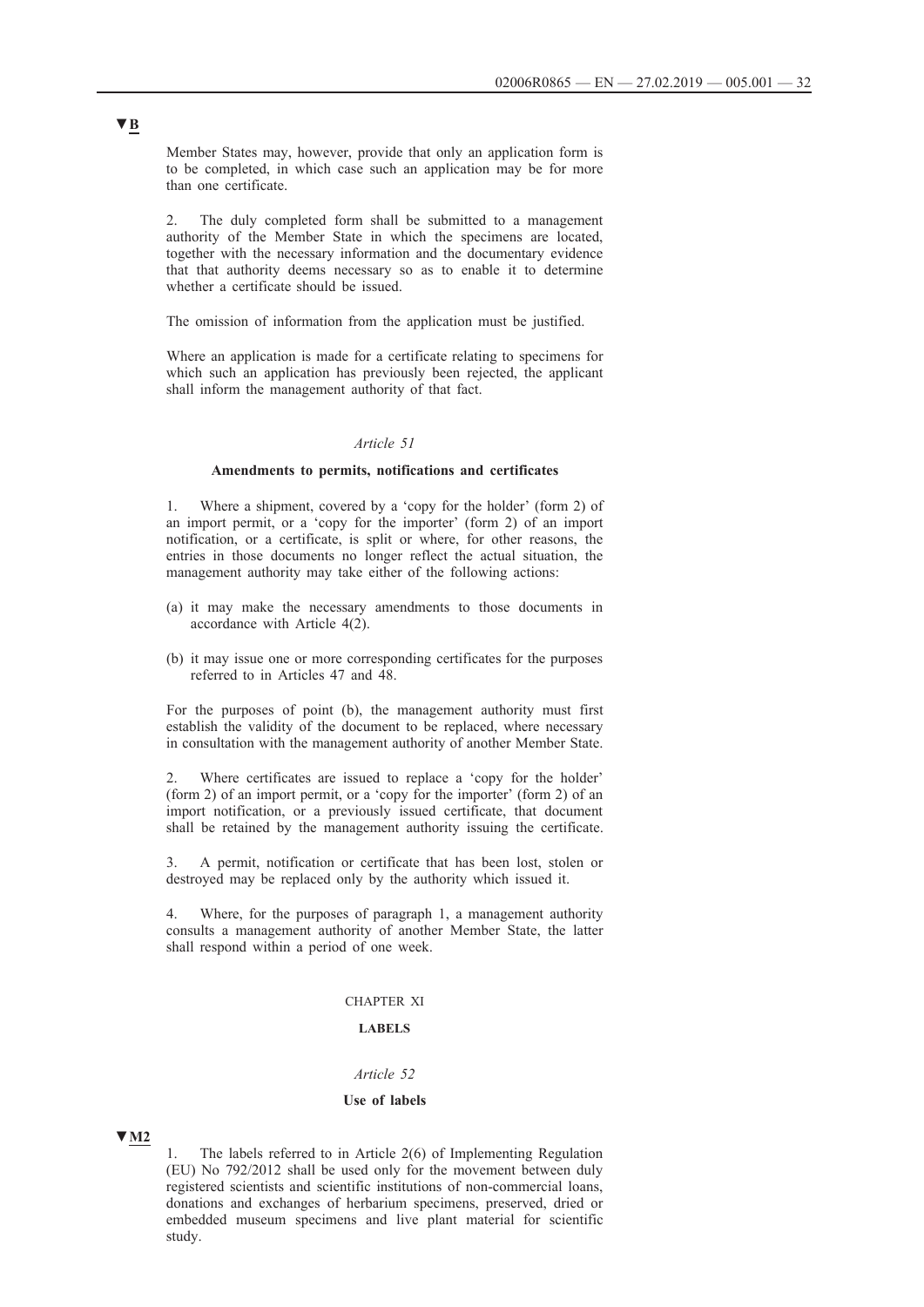2. A registration number shall be attributed to the scientists and scientific institutions referred to in paragraph 1 by the management authority of the Member State in which they are located.

That registration number shall contain five digits, the first two of which shall be the two-letter ISO country code for the Member State concerned and the last three a unique number assigned to each institution by the competent management authority.

3. The scientists and scientific institutions concerned shall complete boxes 1 to 5 of the label and, by the return of the part of the label provided for that purpose, immediately inform the management authority with which they are registered of all details about the use of every label.

### CHAPTER XII

# **DEROGATIONS FROM CUSTOMS PROCEDURES AS REFERRED TO IN ARTICLE 4(7) OF REGULATION (EC) No 338/97**

### *Article 53*

### **Customs offices other than the border customs office at the point of introduction**

1. Where a shipment to be introduced into the Community arrives at a border customs office by sea, air or rail for dispatch by the same mode of transport, and without intermediate storage, to another customs office in the Community designated in accordance with Article 12(1) of Regulation (EC) No 338/97, the completion of checks and the presentation of import documents shall take place at the latter.

2. Where a shipment has been checked at a customs office designated in accordance with Article 12(1) of Regulation (EC) No 338/97 and is dispatched to another customs office for any subsequent customs procedure, the latter shall require presentation of the 'copy for the holder' (form 2) of an import permit, completed in accordance with Article 23 of this Regulation, or the 'copy for the importer' (form 2) of an import notification, completed in accordance with Article 24 of this Regulation, and may carry out any checks it deems necessary in order to establish compliance with Regulation (EC) No 338/97 and this Regulation.

#### CHAPTER XIII

### **SPECIMENS BORN AND BRED IN CAPTIVITY AND ARTIFICIALLY PROPAGATED SPECIMENS**

#### *Article 54*

#### **Specimens born and bred in captivity of animal species**

Without prejudice to Article 55, a specimen of an animal species shall be considered to be born and bred in captivity only if a competent management authority, in consultation with a competent scientific authority of the Member State concerned, is satisfied that the following criteria are met:

- (1) the specimen is, or is derived from, the offspring born or otherwise produced in a controlled environment of either of the following:
	- (a) parents that mated or had gametes otherwise transferred in a controlled environment, if reproduction is sexual;
	- (b) parents that were in a controlled environment when development of the offspring began, if reproduction is asexual;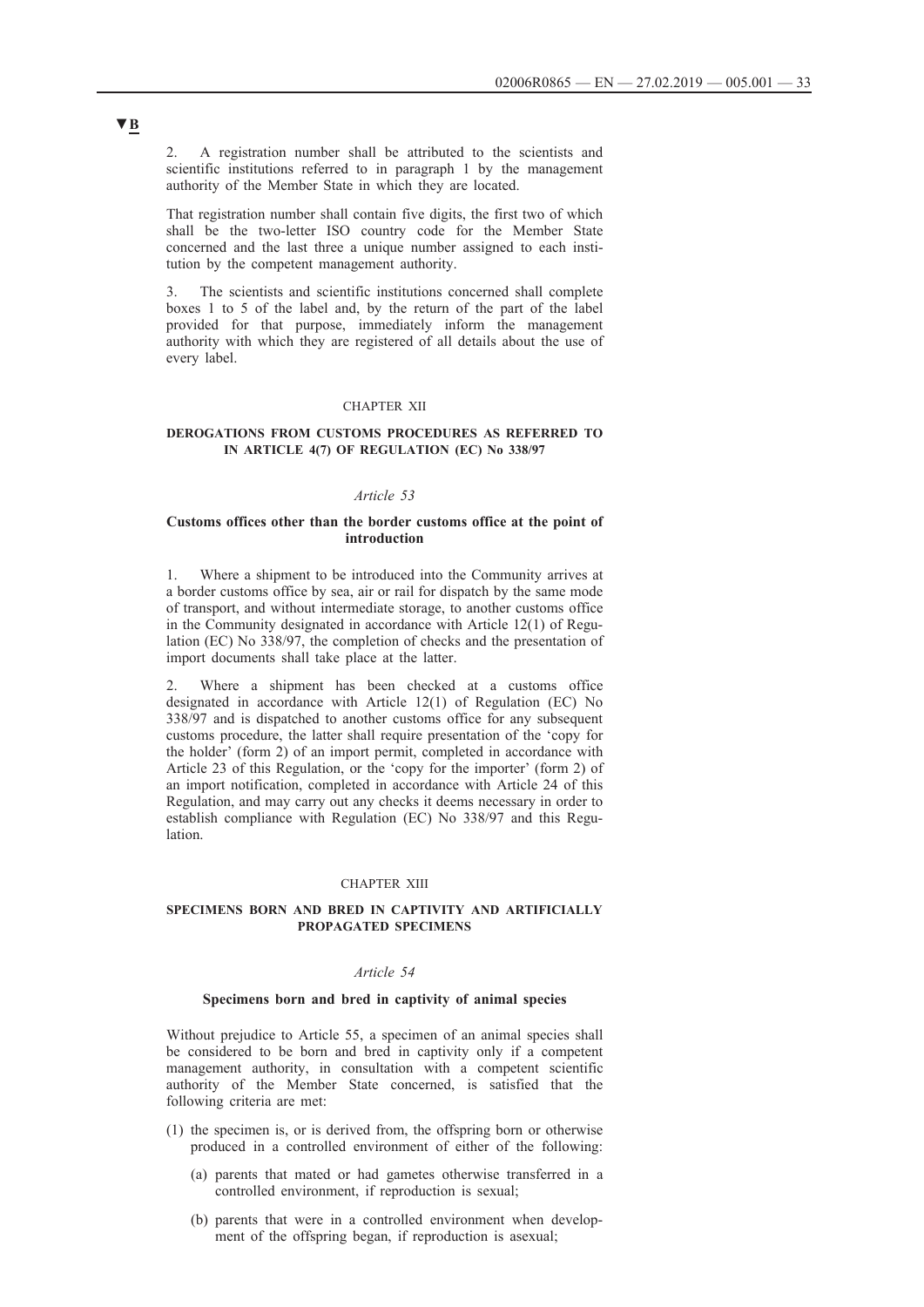- (2) the breeding stock was established in accordance with the legal provisions applicable to it at the time of acquisition and in a manner not detrimental to the survival of the species concerned in the wild;
- (3) the breeding stock is maintained without the introduction of specimens from the wild, except for the occasional addition, in accordance with the legal provisions applicable and in a manner not detrimental to the survival of the species concerned in the wild, of animals, eggs or gametes exclusively for one or more of the following purposes:
	- (a) to prevent or alleviate deleterious inbreeding, the magnitude of such addition being determined by the need for new genetic material;
	- (b) to dispose of confiscated animals in accordance with Article 16(3) of Regulation (EC) No 338/97;
	- (c) exceptionally, for use as breeding stock;
- (4) the breeding stock has itself produced second or subsequent generation offspring (F2, F3 and so on) in a controlled environment, or is managed in a manner that has been demonstrated to be capable of reliably producing second-generation offspring in a controlled environment.

#### *Article 55*

#### **Establishment of ancestry**

Where, for the purposes of Articles 54, 62(1) or 63(1), a competent authority considers it necessary to establish the ancestry of an animal through the analysis of blood or other tissue, such analysis or the necessary samples shall be made available in a manner established by that authority.

### *Article 56*

### **Artificially propagated specimens of plant species**

1. A specimen of a plant species shall be considered to be artificially propagated only if a competent management authority, in consultation with a competent scientific authority of the Member State concerned, is satisfied that the following criteria are met:

(a) the specimen is, or is derived from, plants grown from seeds, cuttings, divisions, callus tissues or other plant tissues, spores or other propagules under controlled conditions;

# **▼M2**

 $\frac{1}{2}$ 

- (b) the cultivated parental stock is established and maintained in accordance with the definition set out in Article 1(4a);
- (d) in the case of grafted plants, both the root stock and the graft have been artificially propagated in accordance with points (a) and (b).
- For the purposes of point (a), controlled conditions refers to a nonnatural environment that is intensively manipulated by human intervention, which may include but is not limited to tillage, fertilisation, weed control, irrigation, or nursery operations such as potting, bedding and protecting from weather. For agarwood producing taxa, which are

# **▼B**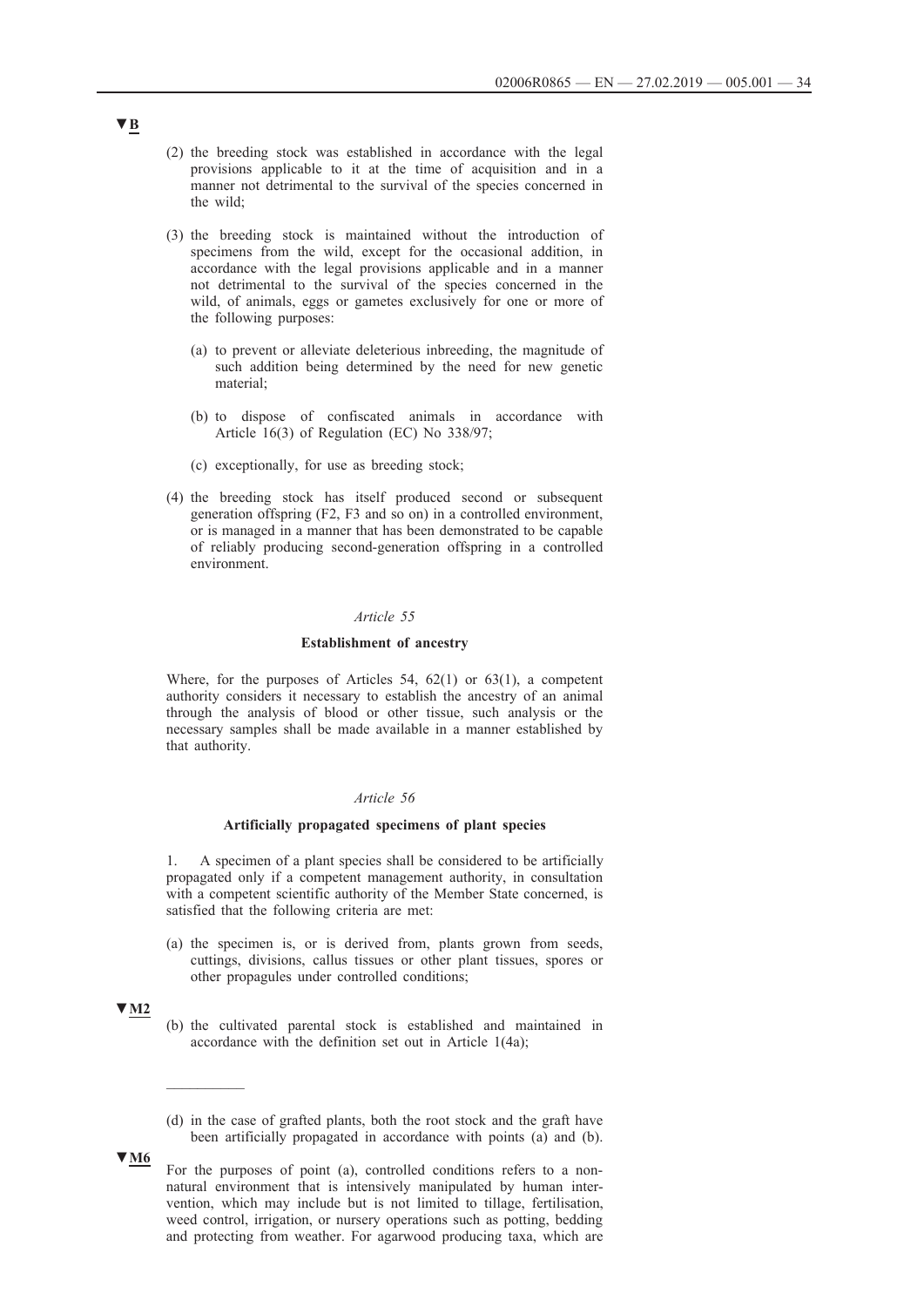grown from seeds, cuttings, grafting, marcoting-air-layering, divisions, callus tissues or other plant tissues, spores or other propagules 'under controlled conditions' refers to a tree plantation, including other nonnatural environment that is manipulated by human intervention for the purpose of producing plants or plant's parts and derivatives.

# **▼M2**

2. Timber and other parts or derivatives of trees taken from trees grown in monospecific plantations shall be considered to be artificially propagated in accordance with paragraph 1.

# **▼M6**

- 3. Trees of agarwood producing taxa grown in cultivation such as:
- a) gardens (home and/or community garden);
- b) state, private or community production plantation, either monospecific or mixed species,

shall be considered to be artificially propagated in accordance with paragraph 1.

# **▼B**

#### CHAPTER XIV

# **PERSONAL AND HOUSEHOLD EFFECTS**

# *Article 57*

### **Introduction and reintroduction into the Community of personal and household effects**

1. The derogation from Article 4 of Regulation (EC) No 338/97 for personal or household effects, provided for in Article 7(3) of that Regulation, shall not apply to specimens used for commercial gain, sold, displayed for commercial purposes, kept for sale, offered for sale or transported for sale.

That derogation shall only apply to specimens, including hunting trophies, if they meet one of the following conditions:

- (a) they are contained in the personal luggage of travellers coming from a third country;
- (b) they are contained in the personal property of a natural person transferring his normal place of residence from a third country to the Community;
- (c) they are hunting trophies taken by a traveller and imported at a later date.

2. The derogation from Article 4 of Regulation (EC) No 338/97 for personal or household effects, provided for in Article 7(3) of that Regulation, shall not apply to specimens of species listed in Annex A thereto where they are introduced into the Community for the first time by a person normally residing in, or taking up residence in, the Community.

3. The first introduction into the Community of personal or household effects, including hunting trophies, by a person normally residing in the Community and involving specimens of species listed in Annex B to Regulation (EC) No 338/97 shall not require the presentation to customs of an import permit, provided that the original of a (re-)export document and a copy thereof are presented.

Customs shall forward the original in accordance with Article 45 of this Regulation and return the stamped copy to the holder.

### **▼M6**

3a. By way of derogation from paragraph 3, the first introduction into the Union of hunting trophies of specimens of species or populations listed in Annex B to Regulation (EC) No 338/97 and in Annex XIII to this Regulation shall be subject to Article 4 of Regulation (EC) No 338/97.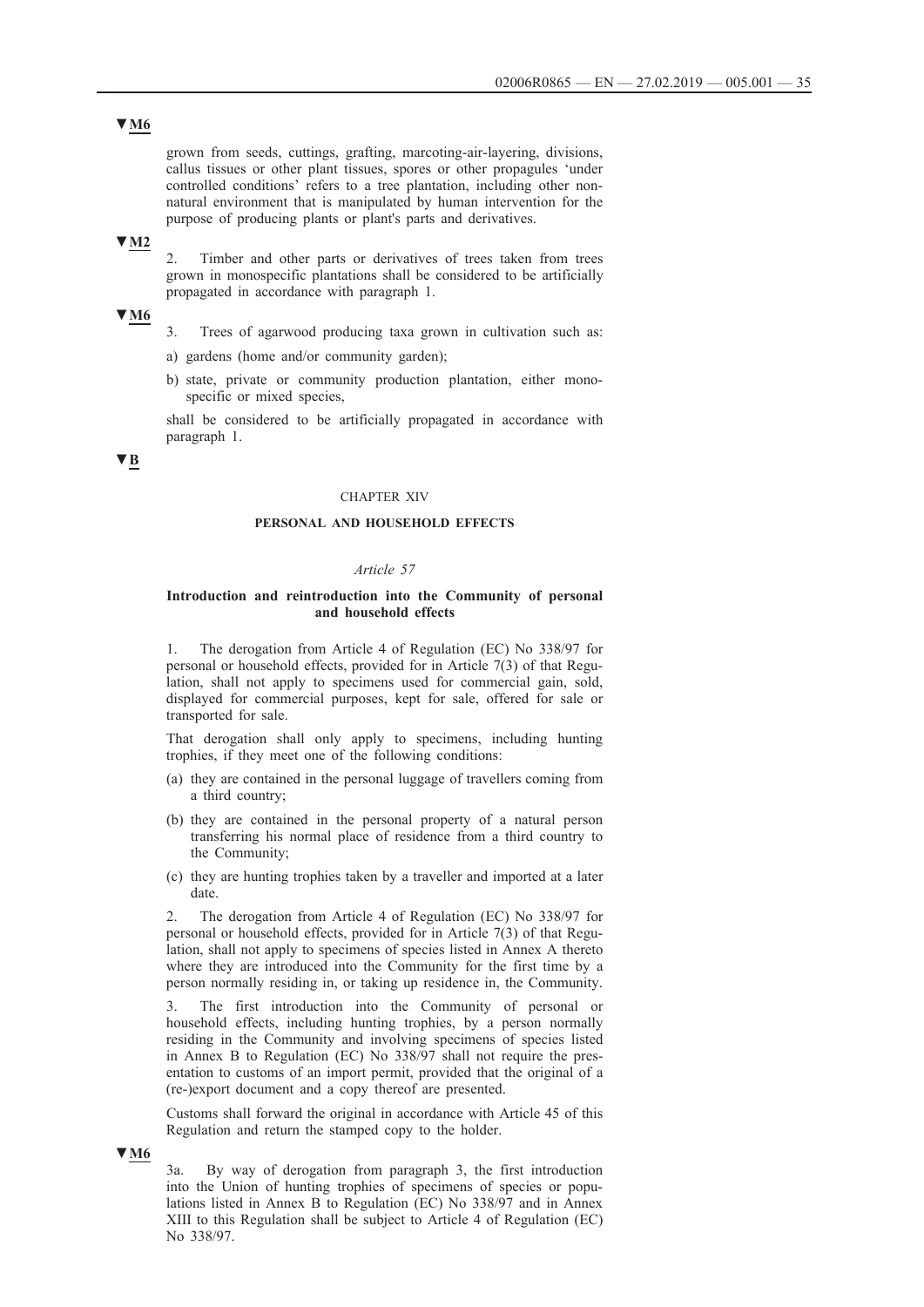4. The reintroduction into the Community, by a person normally residing in the Community, of personal or household effects, including hunting trophies, that are specimens of species listed in Annex A or B to Regulation (EC) No 338/97 shall not require the presentation to customs of an import permit, provided that one of the following is presented:

- (a) the customs-endorsed 'copy for the holder' (form 2) of a previously used Community import or export permit;
- (b) the copy of the (re-)export document referred to in paragraph 3;
- (c) proof that the specimens were acquired within the Community.

# **▼M1**

5. By way of derogation from paragraphs 3 and 4, the introduction or re-introduction into the Community of the following items listed in Annex B to Regulation (EC) No 338/97 shall not require the presentation of a (re-)export document or an import permit:

- (a) caviar of sturgeon species (*Acipenseriformes* spp.), up to a maximum of 125 grams per person, in containers that are individually marked in accordance with Article 66(6);
- (b) rainsticks of *Cactaceae* spp., up to three per person;
- (c) dead worked specimens of *Crocodylia* spp., excluding meat and hunting trophies, up to four per person;
- (d) shells of *Strombus gigas*, up to three per person;
- (e) *Hippocampus* spp. up to four dead specimens per person;
- (f) shells of *Tridacnidae* spp. up to three specimens per person not exceeding three kg in total, where a specimen may be one intact shell or two matching halves;

# **▼M6**

(g) specimens of agarwood (*Aquilaria* spp. and *Gyrinops* spp.) — up to 1 kg woodchips, 24 ml oil, and two sets of beads or prayer beads (or two necklaces or bracelets) per person.

# **▼B**

#### *Article 58*

### **Export and re-export from the Community of personal and household effects**

1. The derogation from Article 5 of Regulation (EC) No 338/97 for personal or household effects, provided for in Article 7(3) of that Regulation, shall not apply to specimens used for commercial gain, sold, displayed for commercial purposes, kept for sale, offered for sale or transported for sale.

That derogation shall apply to specimens only if they meet one of the following conditions:

- (a) they are contained in the personal luggage of travellers going to a third country;
- (b) they are contained in the personal property of a natural person transferring his normal place of residence from the Community to a third country.

2. In the case of export, the derogation from Article 5 of Regulation (EC) No 338/97 for personal or household effects, provided for in Article 7(3) of that Regulation, shall not apply to specimens of species listed in Annexes A or B to that Regulation.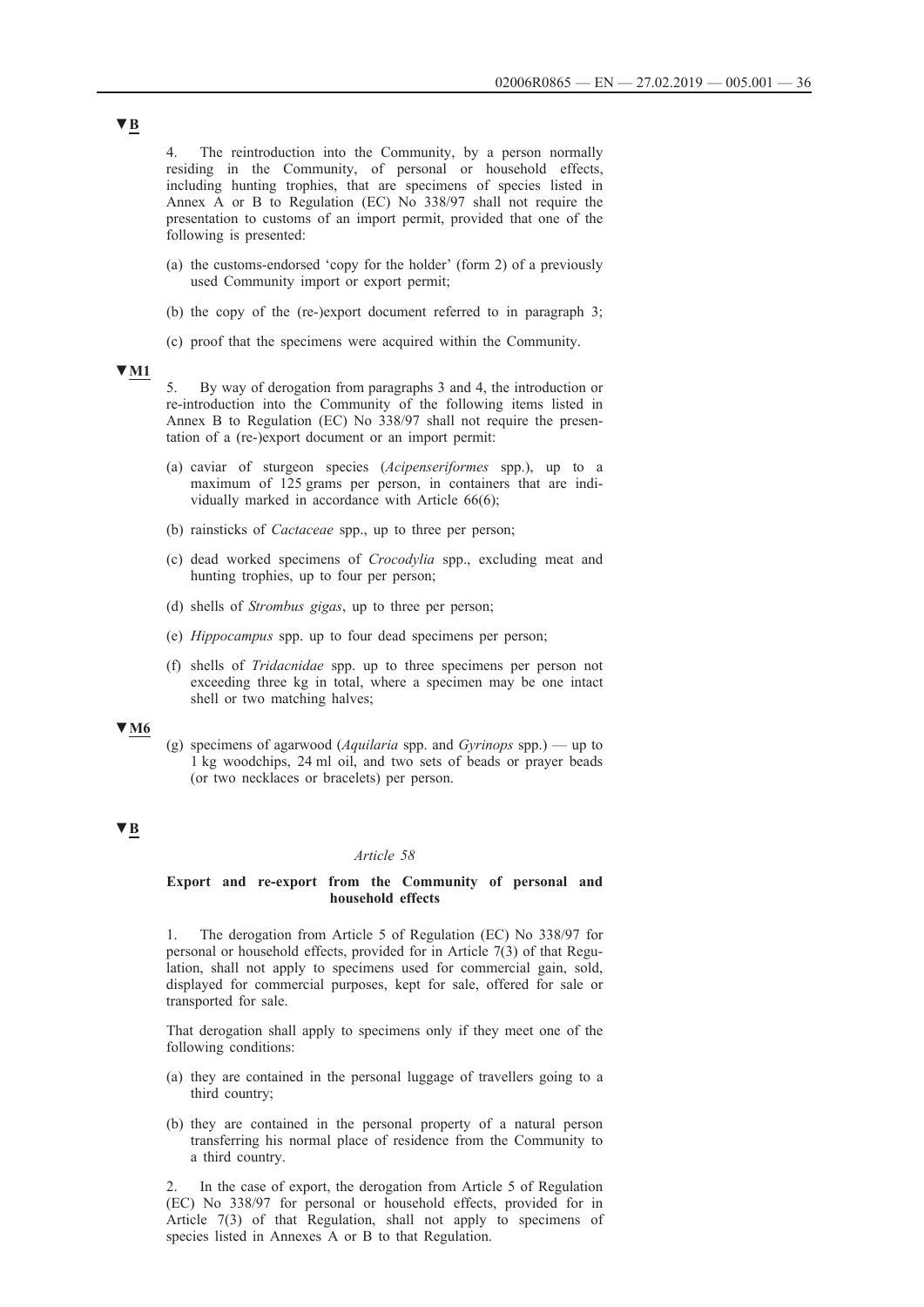3. The re-export, by a person normally residing in the Community, of personal or household effects, including personal hunting trophies, that are specimens of species listed in Annexes A or B to Regulation (EC) No 338/97 shall not require the presentation to customs of a re-export certificate, provided that one of the following is presented:

- (a) the customs-endorsed 'copy for the holder' (form 2) of a previously used Community import or export permit;
- (b) the copy of the (re-)export document referred to in Article 57(3) of this Regulation;
- (c) proof that the specimens were acquired within the Community.

### **▼M6**

The provisions in the previous subparagraph do not apply to re-export of rhino horn or elephant ivory contained in personal or household effects; for these specimens the presentation to customs of a re-export certificate shall be required.

3a. The re-export by a person not normally residing in the Union of personal or household effects acquired outside his/her State of usual residence, including personal hunting trophies, that are specimens of species listed in Annex A to Regulation (EC) No 338/97, shall be subject to the presentation to customs of a re-export certificate. The same requirement applies to the re-export as personal or household effects of rhino horn or elephant ivory from specimens from populations listed in Annex B to Regulation (EC) No 338/97.

4. By way of derogation from paragraphs 2 and 3, the export or reexport of the items listed in points (a) to (g) of Article 57(5) shall not require the presentation of a (re-)export document.

### **▼M2**

#### *Article 58a*

#### **Commercial use of personal and household effects within the Union**

#### **▼M6**

1. Commercial activities for specimens of species listed in Annex B to Regulation (EC) No 338/97 which are introduced into the Union in accordance with Article 7(3) of Regulation (EC) No 338/97 may be authorised by a management authority of a Member State only under the following conditions:

### **▼M2**

(a) the applicant needs to demonstrate that the specimen has been introduced into the Union at least two years before it can be used for commercial purpose; and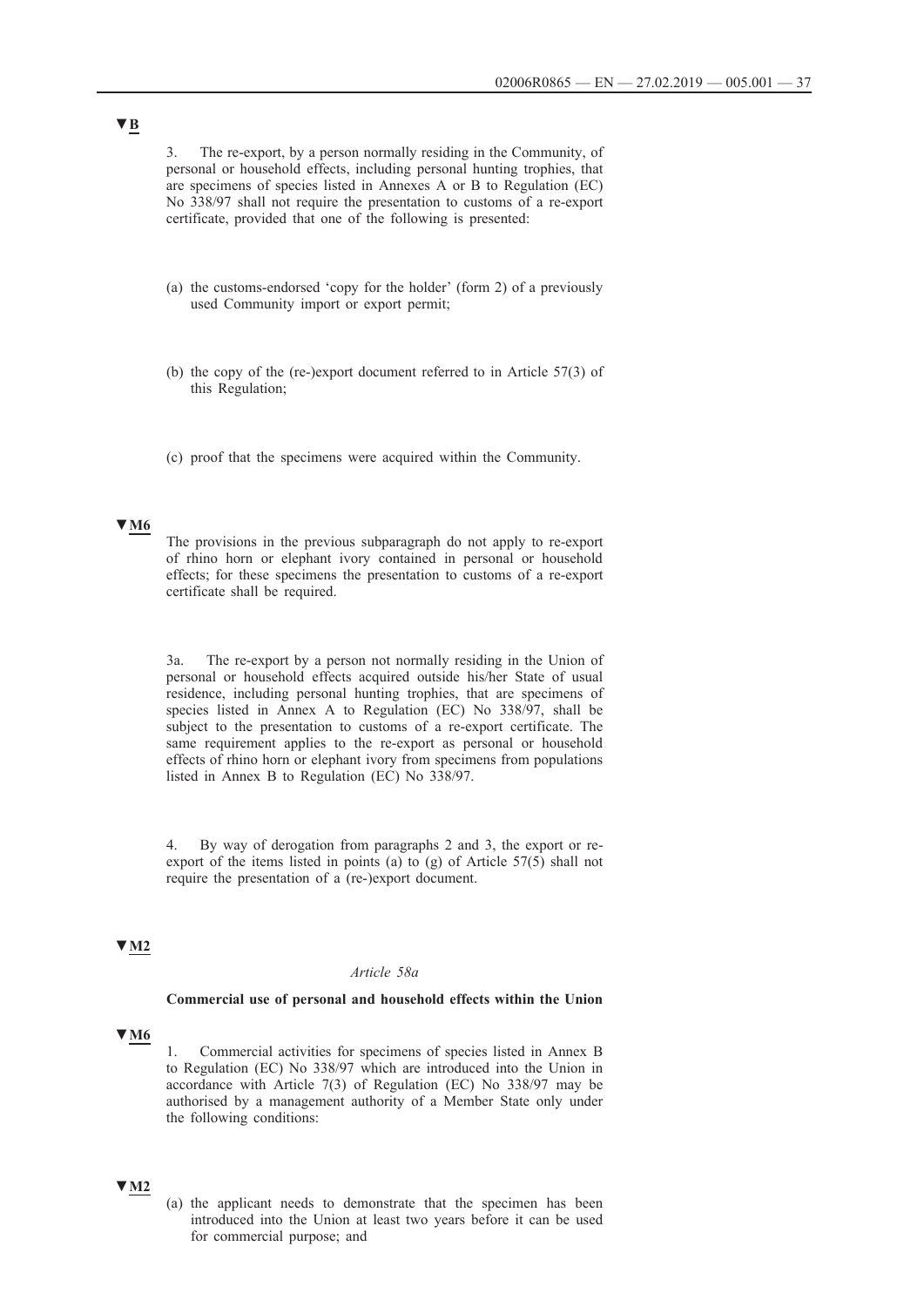(b) the management authority of the Member State concerned has verified that the specimen in question could have been imported for commercial purposes in accordance with Article 4(2) of Regulation (EC) No 338/97 at the time when it was introduced into the Union.

Once those conditions are fulfilled, the management authority shall deliver a written statement attesting that the specimen can be used for commercial purposes.

## **▼M6**

2. Commercial activities shall be prohibited for specimens of species listed in Annex A to Regulation (EC) No 338/97 which were introduced into the Union in accordance with Article 7(3) of Regulation (EC) No 338/97, or for specimens of species listed in Appendix I to the Convention or in Annex C1 to Regulation (EEC) No 3626/82 and introduced into the Union as personal and household effects.

### **▼B**

#### CHAPTER XV

### **EXEMPTIONS AND DEROGATIONS**

#### *Article 59*

### **Exemptions from Article 8(1) of Regulation (EC) No 338/97 as provided for in Article 8(3) thereof**

1. The exemption for specimens referred to in Article  $8(3)(a)$ , (b) and (c) of Regulation (EC) No 338/97 shall be granted only if the applicant has satisfied the competent management authority that the conditions referred to therein and in Article 48 of this Regulation are met.

### **▼M2**

1a. The exemption for specimens referred to in Article 8(3) of Regulation (EC) No 338/97 shall be granted only if the applicant has satisfied the competent management authority that the specimens concerned have been acquired in accordance with the legislation in force for the conservation of wild fauna and flora.

## **▼B**

2. The exemption for specimens referred to in Article  $8(3)(d)$  of Regulation (EC) No  $338/97$  shall be granted only if the applicant has satisfied the competent management authority, the latter having consulted a competent scientific authority, that the conditions referred to in Article 48 of this Regulation are met and that the specimens concerned were born and bred in captivity or artificially propagated in accordance with Articles 54, 55 and 56 of this Regulation.

3. The exemption for specimens referred to in Article  $8(3)(e)$ , (f) and (g) of Regulation (EC) No 338/97 shall be granted only if the applicant has satisfied the competent management authority, the latter having consulted with a competent scientific authority, that the conditions referred to therein and in Article 48 of this Regulation are met.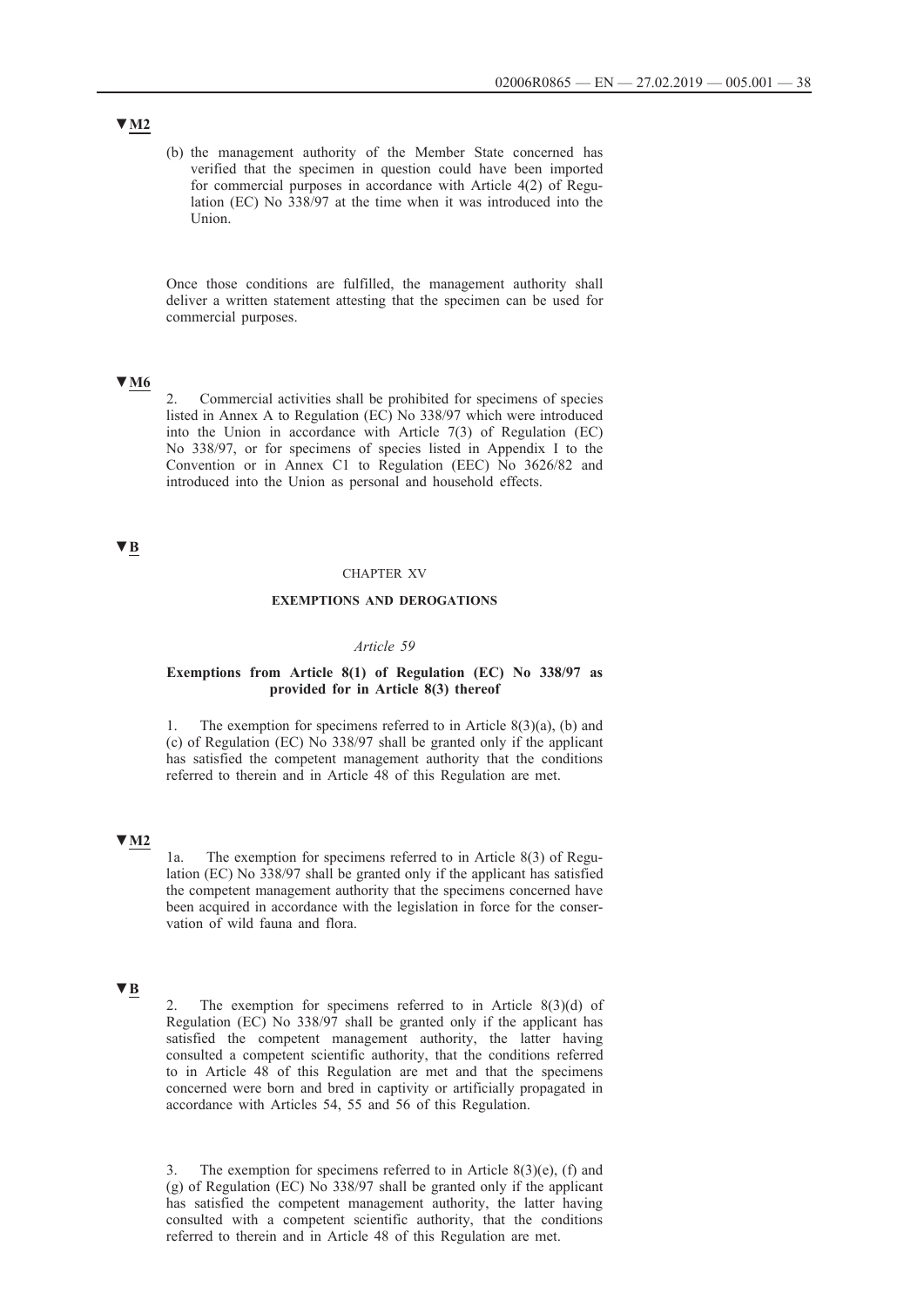4. The exemption for specimens referred to in Article 8(3)(h) of Regulation (EC) No 338/97 shall be granted only if the applicant has satisfied the competent management authority that the specimens concerned were taken from the wild in a Member State in compliance with its legislation.

5. An exemption provided for in Article 8(3) of Regulation (EC) No 338/97 shall be granted with regard to live vertebrates only if the applicant has satisfied the competent management authority that the relevant provisions of Article 66 of this Regulation have been met.

### *Article 60*

### **Derogation from Article 8(1) of Regulation (EC) No 338/97 for the benefit of scientific institutions**

Without prejudice to Article 9 of Regulation (EC) No 338/97 a derogation from the prohibition laid down in Article 8(1) thereof may be granted to scientific institutions, approved by a management authority in consultation with a scientific authority, by the issue of a certificate covering all specimens in their collection of species listed in Annex A to that Regulation, that are intended for either of the following:

- (1) captive breeding or artificial propagation from which conservation benefits will accrue to the species concerned;
- (2) research or education aimed at the preservation or conservation of the species concerned.

Any sale of specimens covered by such a certificate may be made only to other scientific institutions holding such a certificate.

#### *Article 61*

#### **Exemptions from Article 8(1) and (3) of Regulation (EC) No 338/97**

Without prejudice to Article 9 of Regulation (EC) No 338/97, neither the prohibition laid down in Article 8(1) thereof of the purchase, offer of purchase, or acquisition of specimens of species listed in Annex A thereto for commercial purposes nor the provision laid down in Article 8(3) thereof, to the effect that exemptions from those prohibitions are to be granted by the issue of a certificate on a case-by-case basis, shall apply where the specimens involved meet either of the following criteria:

- (1) they are covered by one of the specimen-specific certificates provided for in Article 48 of this Regulation;
- (2) they are covered by one of the general exemptions provided for in Article 62 of this Regulation.

#### *Article 62*

#### **General exemptions from Article 8(1) and (3) of Regulation (EC) No 338/97**

The provision laid down in Article 8(3) of Regulation (EC) No 338/97, to the effect that exemptions from the prohibitions in Article 8(1) are to be granted by the issue of a certificate on a case-by-case basis, shall not apply to, and no certificate shall be required for, the following: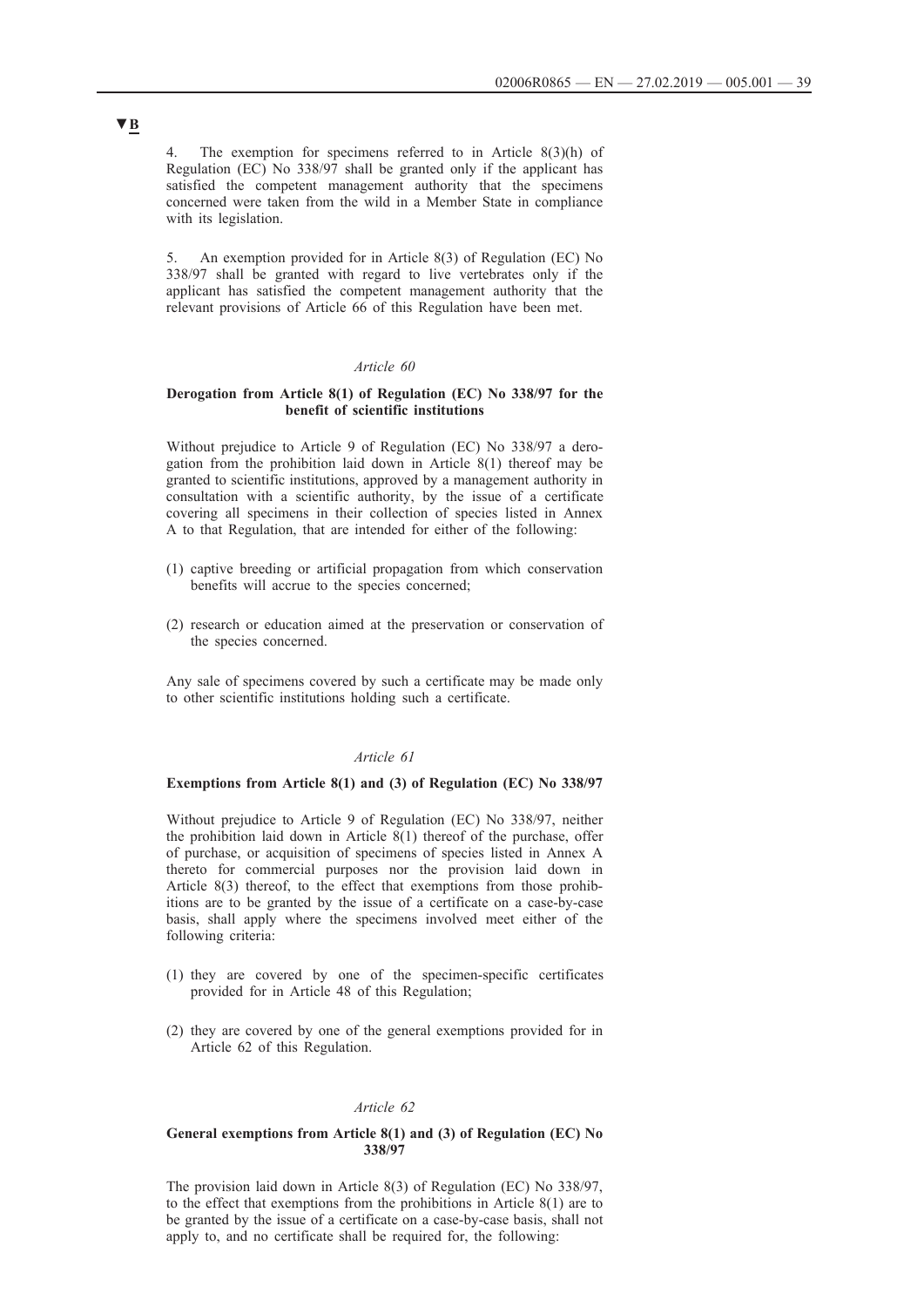- (1) specimens of captive born and bred animals of the species listed in Annex X to this Regulation, and hybrids thereof, provided that specimens of annotated species are marked in accordance with Article 66(1) of this Regulation;
- (2) artificially propagated specimens of plant species;
- (3) worked specimens that were acquired more than 50 years previously as defined in Article 2(w) of Regulation (EC) No 338/97;

- (4) dead specimens of *Crocodylia* species included in Annex A with source code D, provided that they are marked or identified via other means in accordance with this Regulation;
- (5) caviar of *Acipenser brevirostrum* and its hybrids, with source code D, provided that it is contained in a container marked in accordance with this Regulation.

### **▼B**

### *Article 63*

#### **Pre-issued certificates under Article 8(3) of Regulation (EC) No 338/97**

1. For the purposes of Article 8(3)(d) of Regulation (EC) No 338/97, a Member State may make pre-issued certificates available to breeders approved for that purpose by a management authority, provided that they maintain breeding records and that they produce those records, on request, to the competent management authority.

Such certificates shall, in box 20, include the following statement:

'Certificate only valid for the following taxon/taxa: …'

2. For the purposes of Article 8(3)(d) and (h) of Regulation (EC) No 338/97, a Member State may make pre-issued certificates available to persons who have been approved by a management authority to sell on the basis of such certificates dead captive-bred specimens and/or small numbers of dead specimens legally taken from the wild within the Community, provided that any such person meets the following requirements:

- (a) he maintains a record, which is produced on request to the competent management authority and which contains details of specimens/species sold, the cause of death if known, the persons from whom specimens were acquired and the persons to whom they were sold;
- (b) he submits an annual report to the competent management authority which contains details of sales during that year, the type and number of specimens, the species concerned and how the specimens were acquired.

### **▼M2**

<sup>3.</sup> Pre-issued certificates shall only be valid once they have been completed and a copy of the certificate is transmitted to the issuing management authority by the applicant.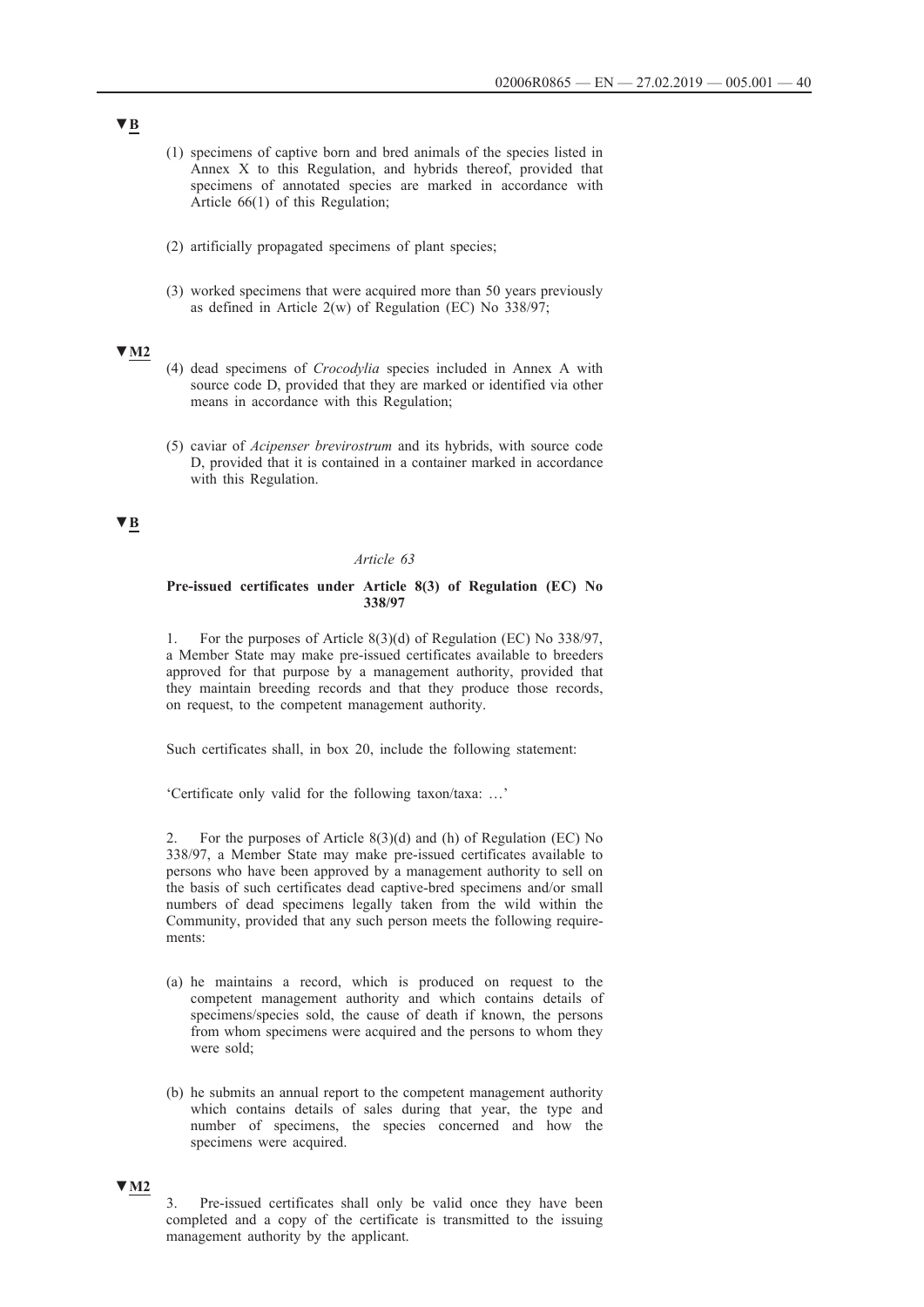#### CHAPTER XVI

#### **MARKING REQUIREMENTS**

#### *Article 64*

#### **Marking of specimens for the purpose of imports and commercial activities within the Community**

1. Import permits for the following items shall be issued only if the applicant has satisfied the competent management authority that the specimens have been individually marked in accordance with Article 66(6):

- (a) specimens that derive from a captive breeding operation that was approved by the Conference of the Parties to the Convention;
- (b) specimens that derive from a ranching operation that was approved by the Conference of the Parties to the Convention;
- (c) specimens from a population of a species listed in Appendix I to the Convention for which an export quota has been approved by the Conference of the Parties to the Convention;
- (d) raw tusks of African elephant and cut pieces thereof that are both 20 cm or more in length and 1 kg or more in weight;
- (e) raw, tanned and/or finished crocodilian skins, flanks, tails, throats, feet, backstrips and other parts thereof that are exported to the Community, and entire raw, tanned, or finished crocodilian skins and flanks that are re-exported to the Community;
- (f) live vertebrates of species listed in Annex A to Regulation (EC) No 338/97 that belong to a travelling exhibition;
- (g) any container of caviar of *Acipenseriformes* spp., including tins, jars or boxes into which such caviar is directly packed.

2. For the purposes of Article 8(5) of Regulation (EC) No 338/97, all containers of caviar as specified in point (g) of paragraph 1 of this Article shall be marked in accordance with Article 66(6) of this Regulation, subject to the additional requirements set out in Article 66(7) thereof.

#### *Article 65*

#### **Marking of specimens for the purpose of export and re-export**

1. Re-export certificates for specimens referred to in Article 64(1)(a) to (d) and (f) that were not substantially modified shall be issued only if the applicant has satisfied the management authority that the original marks are intact.

2. Re-export certificates for entire raw, tanned, and/or finished crocodilian skins and flanks shall be issued only if the applicant has satisfied the management authority that the original tags are intact or, where the original tags have been lost or removed, the specimens have been marked with a re-export tag.

3. Export permits and re-export certificates for any container of caviar as specified in point (g) of Article 64(1) shall be issued only if the container is marked in accordance with Article 66(6).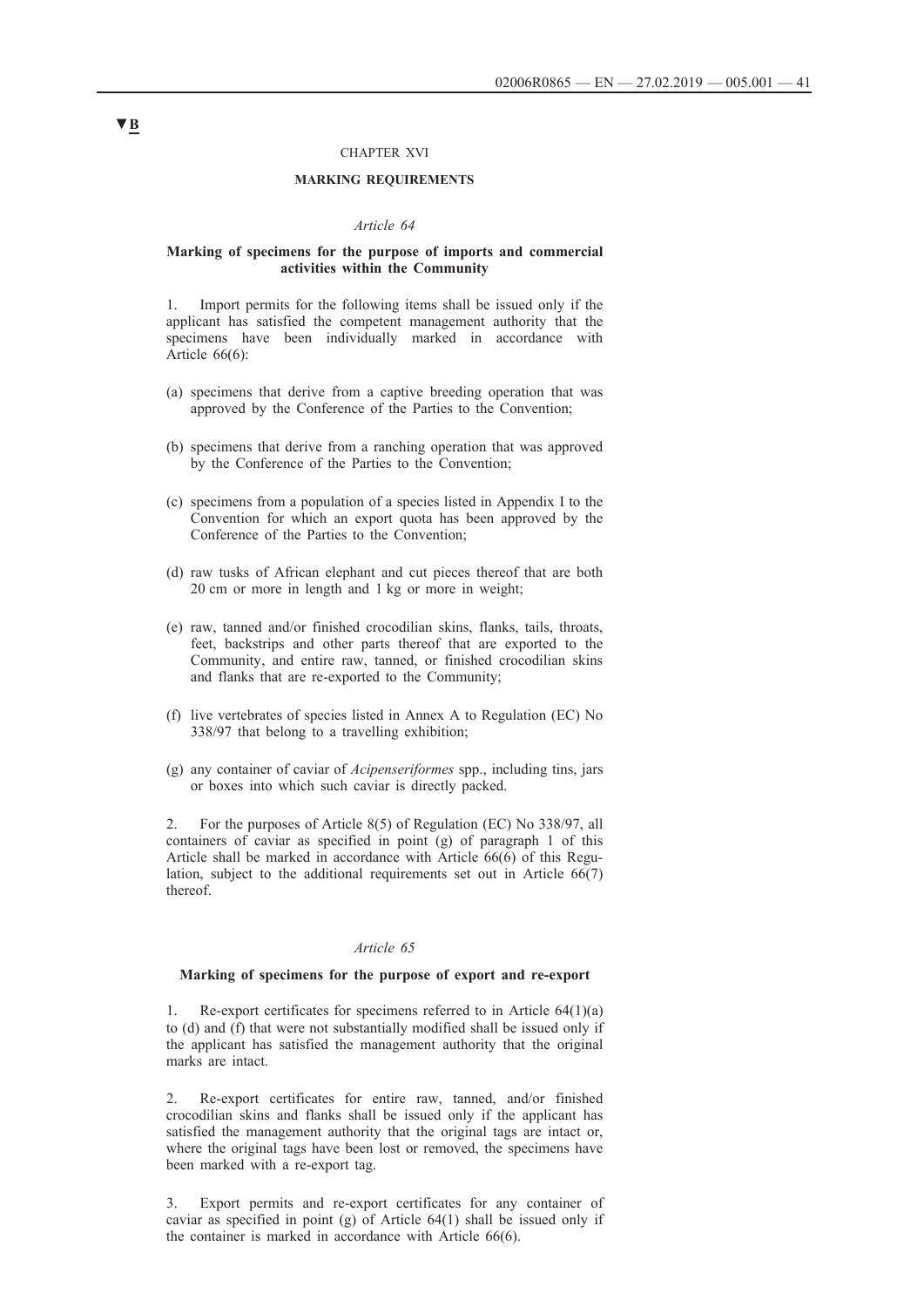4. Export permits shall be issued with regard to live vertebrates of species listed in Annex A to Regulation (EC) No 338/97 only if the applicant has satisfied the competent management authority that the relevant requirements laid down in Article 66 of this Regulation have been met. **►M2** This does not apply to specimens of species listed in Annex X to this Regulation unless an annotation in Annex X prescribes marking. ◄

### *Article 66*

#### **Marking methods**

1. For the purposes of Articles 33(1), 40(1), 59(5), and 65(4), paragraphs 2 and 3 of this Article shall apply.

2. Captive born and bred birds shall be marked in accordance with paragraph 8, or, where the competent management authority is satisfied that this method is not appropriate because of the physical or behavioural properties of the animal, by means of a uniquely numbered, unalterable microchip transponder conforming to ISO Standards 11784: 1996 (E) and 11785: 1996 (E).

3. Live vertebrates other than captive born and bred birds shall be marked by means of a uniquely numbered unalterable microchip transponder conforming to ISO Standards 11784: 1996 (E) and 11785: 1996 (E), or, where the competent management authority is satisfied that this method is not appropriate because of the physical or behavioural properties of the specimen/species, the specimens concerned shall be marked by means of uniquely numbered rings, bands, tags, tattoos or similar means, or be made identifiable by any other appropriate means.

4. Articles 33(1), 40(1), 48(2), 59(5) and 65(4) shall not apply where the competent management authority is satisfied that, at the time of issue of the relevant certificate, the physical properties of the specimens involved do not allow the safe application of any marking method.

Where that is the case, the management authority concerned shall issue a transaction-specific certificate and shall record that fact in box 20 of the certificate, or, where a marking method can be safely applied at a later date, shall include the appropriate stipulations therein.

#### **▼M2**

Specimen-specific certificates, travelling exhibition certificates and personal ownership certificates shall not be issued in respect of live specimens covered by this paragraph.

### **▼B**

5. Specimens marked by means of a microchip transponder other than one conforming to ISO Standards 11784: 1996 (E) and 11785: 1996 (E) before 1 January 2002, or by means of one of the methods referred to in paragraph 3 before 1 June 1997, or in compliance with paragraph 6 before their introduction into the Community, shall be deemed to have been marked in compliance with paragraphs 2 and 3.

#### **▼M1**

6. The specimens referred to in Articles 64 and 65 shall be marked in accordance with the method approved or recommended by the Conference of the Parties to the Convention for the specimens concerned and, in particular, the containers of caviar referred to in Articles  $57(5)(a)$ ,  $64(1)(g)$ ,  $64(2)$  and  $65(3)$  shall be individually marked by means of non-reusable labels affixed to each primary container. Where the non-reusable label does not seal the primary container, the caviar shall be packaged in such a manner as to permit visual evidence of any opening of the container.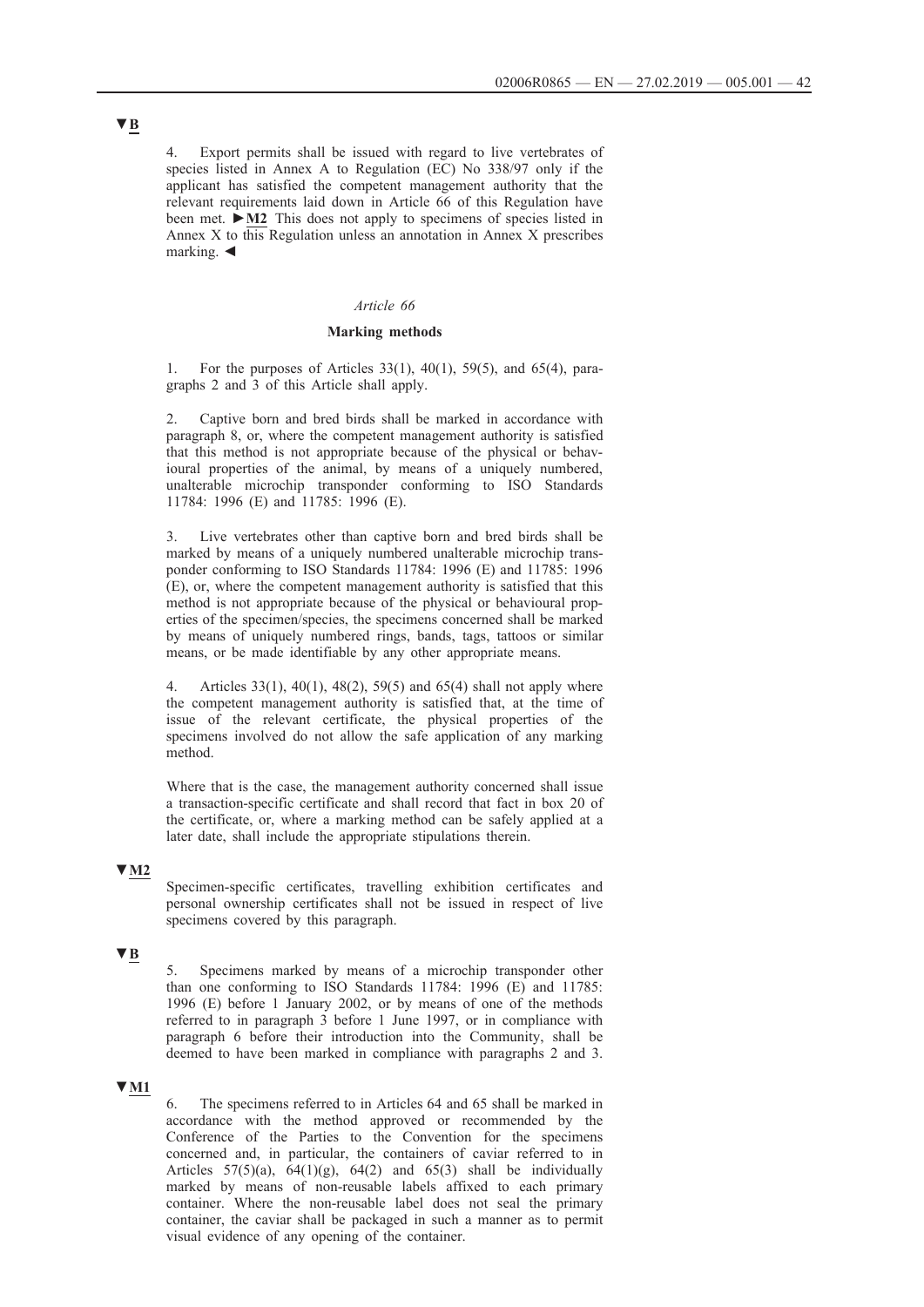Caviar from different Acipenseriformes species shall not be mixed into a primary container, except in the case of pressed caviar (i.e. caviar composed of unfertilized eggs (roe) of one or more sturgeon or paddlefish species, remaining after the processing and preparation of higher quality caviar).

## **▼M1**

7. Only those processing plants and (re-)packaging plants that are licensed by the management authority of a Member State shall be entitled to process and package or re-package caviar for export, reexport or intra-Community trade.

Licensed processing and (re-)packaging plants shall be required to maintain adequate records of the quantities of caviar imported, exported, re-exported, produced in situ or stored, as appropriate. These records must be available for inspection by the management authority in the relevant Member State.

A unique registration code shall be attributed to each such processing or (re-)packaging plant by that management authority.

The list of facilities licensed in accordance with this paragraph, as well as any changes thereto, shall be notified to the Secretariat of the Convention and to the Commission.

For the purpose of this paragraph processing plants shall include caviar producing aquaculture operations.

### **▼B**

Captive born and bred birds, as well as other birds born in a controlled environment shall be marked by means of a uniquely marked seamlessly closed leg-ring.

A seamlessly closed leg-ring refers to a ring or band in a continuous circle, without any break or join, which has not been tampered with in any way, of a size which cannot be removed from the bird when its leg is fully grown after having been applied in the first days of the bird's life and which has been commercially manufactured for that purpose.

#### *Article 67*

### **Humane marking methods**

Where, in the territory of the Community, the marking of live animals requires the attachment of a tag, band, ring or other device, or the marking of a part of the animal's anatomy, or the implantation of microchip transponders, this shall be undertaken with due regard to humane care, well-being and natural behaviour of the specimen concerned.

#### *Article 68*

### **Mutual recognition of marking methods**

1. The competent authorities of the Member States shall recognise marking methods approved by the competent authorities of other Member States that comply with Article 66.

2. Where a permit or certificate is required pursuant to this Regulation, full details of the marking of the specimen shall be provided on such a document.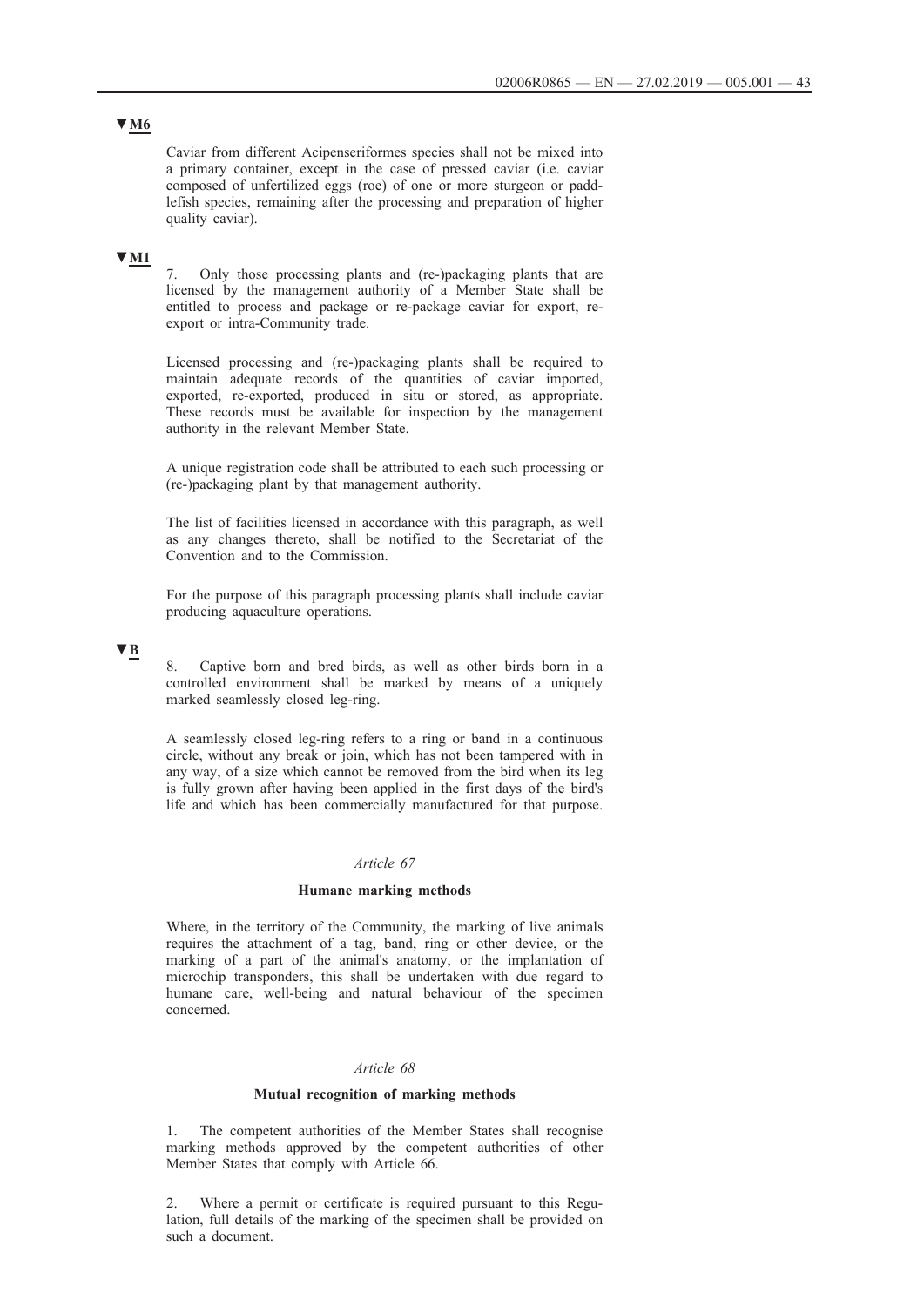#### CHAPTER XVII

#### **REPORTS AND INFORMATION**

#### *Article 69*

#### **Reports on imports, exports and re-exports**

1. Member States shall collect data on imports into and exports and re-exports from the Community that have taken place on the basis of permits and certificates issued by their management authorities, irrespective of the actual place of introduction or (re-)export.

Member States shall, in compliance with Article 15(4)(a) of Regulation (EC) No 338/97, report that information to the Commission, relating to a calendar year, in accordance with the time schedule set out in paragraph 4 of this Article, for species listed in Annexes A, B and C to that Regulation, in a computerised form and in accordance with the Guidelines for the preparation and submission of CITES annual reports issued by the Secretariat of the Convention.

The reports shall include information on seized and confiscated shipments.

2. The information referred to in paragraph 1 shall be presented in two separate parts, as follows:

- (a) a part on imports, exports and re-exports of specimens of species listed in the Appendices to the Convention;
- (b) a part on imports, exports and re-exports of specimens of other species listed in Annexes A, B and C to Regulation (EC) No 338/97 and on the introduction into the Community of specimens of species listed in Annex D thereto.

3. With regard to imports of shipments containing live animals, Member States shall, where possible, maintain records of the percentage of specimens of species listed in Annexes A and B to Regulation (EC) No 338/97 which were dead at the time of introduction into the Community.

4. The information referred to in paragraphs 1, 2 and 3 shall be communicated to the Commission for each calendar year before 15 June of the following year on a species-by-species basis and per country of (re-)export.

5. The information referred to in Article 15(4)(c) of Regulation (EC) No 338/97 shall include details on legislative, regulatory and administrative measures taken to implement and enforce the provisions of Regulation (EC) No 338/97 and of this Regulation.

In addition, Member States shall report on the following aspects:

- (a) persons and bodies registered in accordance with Articles 18 and 19 of this Regulation;
- (b) scientific institutions registered in accordance with Article 60 of this Regulation;
- (c) breeders approved in accordance with Article 63 of this Regulation;
- (d) caviar (re-)packaging plants licensed in accordance with Article 66(7) of this Regulation;
- (e) their use of phytosanitary certificates in accordance with Article 17 of this Regulation;



(f) cases where export permits and re-export certificates were issued retrospectively in accordance with Article 15 of the Regulation.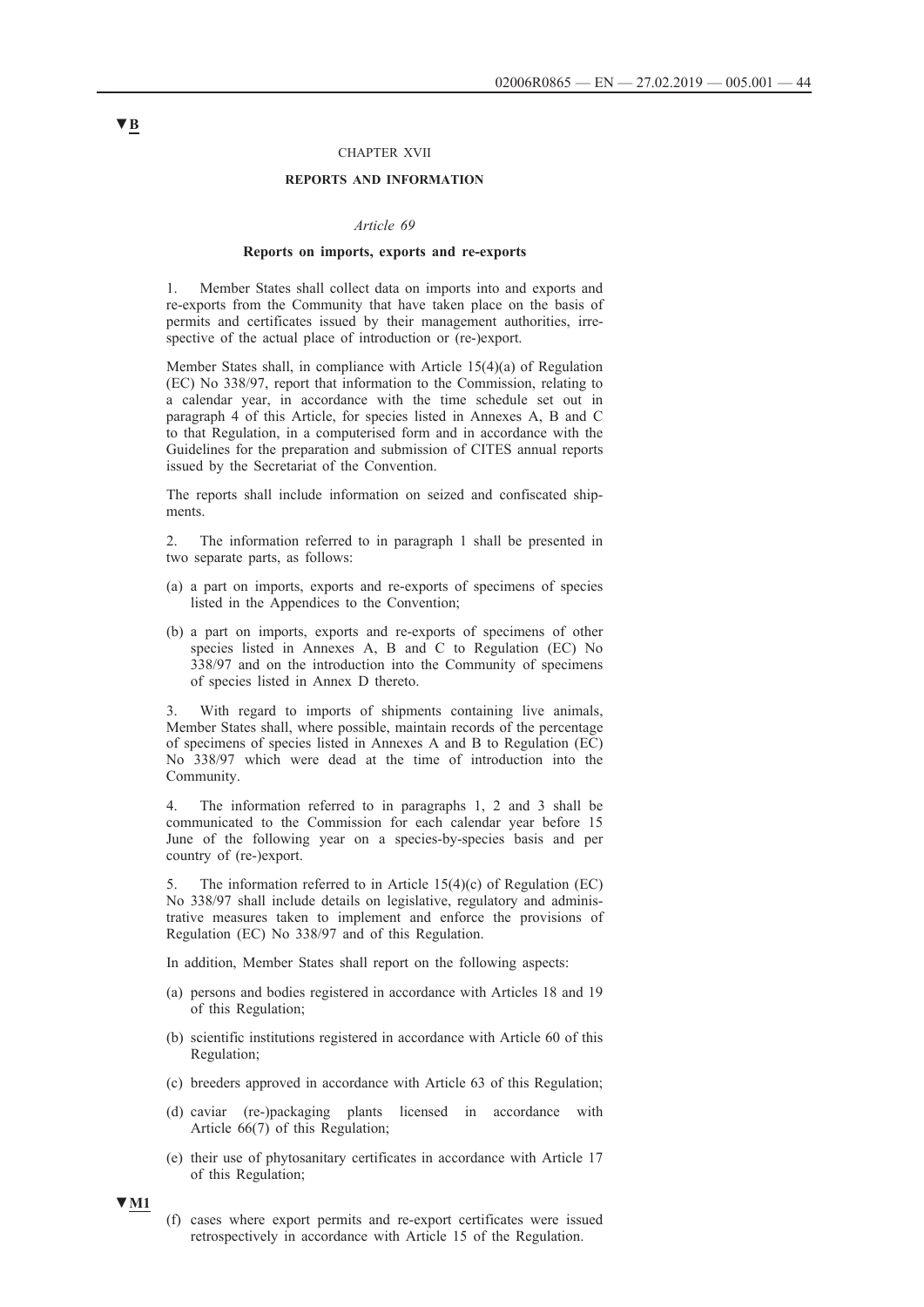6. The information referred to in paragraph 5 shall be submitted in a computerised form and in accordance with the 'Biennial Report Format' issued by the Secretariat of the Convention and as amended by the Commission, before 15 June each second year and shall correspond to the two-year period ending on  $31<sup>st</sup>$  December of the previous year.

## **▼B**

### *Article 70*

#### **Amendments to the Annexes to Regulation (EC) No 338/97**

1. With a view to the preparation of amendments to Regulation (EC) No 338/97 pursuant to Article 15(5) of that Regulation, Member States shall, with regard to species already listed in the Annexes to that Regulation and those that may be eligible for listing, forward all relevant information to the Commission relating to the following aspects:

- (a) their biological and trade status;
- (b) the uses to which specimens of such species are put;
- (c) methods of controlling specimens in trade.

2. Any draft amendments to Annexes B or D to Regulation (EC) No 338/97 pursuant to Article  $3(2)(c)$  or (d), or Article  $3(4)(a)$  of that Regulation shall be submitted by the Commission to the Scientific Review Group, referred to in Article 17 of that Regulation, for advice before they are submitted to the Committee.

#### CHAPTER XVIII

#### **FINAL PROVISIONS**

**▼M1**

#### *Article 71*

### **Rejection of applications for import permits following the establishment of restrictions**

### **▼B**

1. Immediately on the establishment of a restriction in accordance with Article 4(6) of Regulation (EC) No 338/97 and until such time as it is lifted, Member States shall reject applications for import permits concerning specimens exported from the affected country or countries of origin.

2. By way of derogation from paragraph 1, an import permit may be issued where an application for an import permit was submitted prior to the establishment of the restriction, and the competent management authority of the Member State is satisfied that a contract or order exists for which payment has been made or as a result of which the specimens have already been shipped.

3. The period of validity of an import permit issued under paragraph 2 shall not exceed one month.

4. Save where otherwise provided, the restrictions referred to in paragraph 1 shall not apply to the following specimens:

(a) specimens born and bred in captivity in accordance with Articles 54 and 55, or artificially propagated in accordance with Article 56;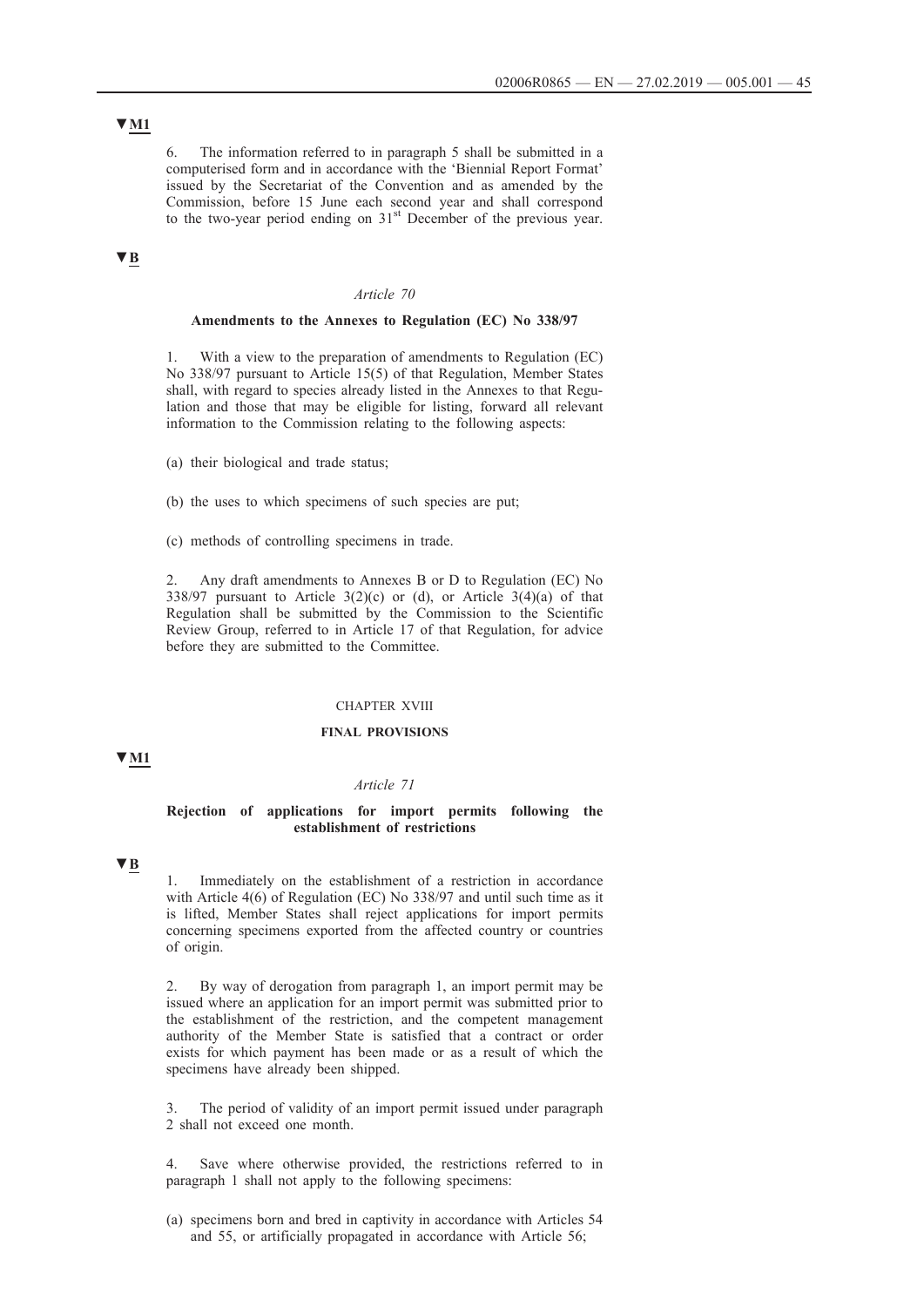- (b) specimens being imported for the purposes specified in Article 8(3)(e), (f) or (g) of Regulation (EC) No  $338/97$ ;
- (c) specimens, alive or dead, that are part of the household possessions of persons moving into the Community to take up residence there.

### *Article 72*

### **Transitional measures**

1. Certificates issued in accordance with Article 11 of Regulation (EEC) No 3626/82 and Article 22 of Commission Regulation (EEC) No 3418/83 (<sup>1</sup>) may continue to be used for the purposes of Articles 5(2)(b), 5(3)(b), (c) and (d), Article 5(4), and Article  $8(3)(a)$  and (d) to (h) of Regulation (EC) No 338/97.

2. Exemptions granted from the prohibitions laid down in Article 6(1) of Regulation (EEC) No 3626/82 shall remain valid until their last day of validity, where specified.

## **▼M6**

3. Member States may continue to issue import and export permits, re-export certificates, travelling exhibition and personal ownership certificates in the forms laid out in Annexes I, III and IV, import notifications in the form laid out in Annex II and EU certificates in the form laid out in Annex V to Implementing Regulation (EU) No 792/2012 for one year after the entry into force of Commission Implementing Regulation (EU)  $2015/57$  (<sup>2</sup>).

### **▼B**

#### *Article 73*

#### **Notification of implementing provisions**

Each Member State shall notify to the Commission and the Secretariat to the Convention the provisions which it adopts specifically for the application of this Regulation and all legal instruments used and measures taken for the application and enforcement thereof. The Commission shall communicate this information to the other Member States.

### *Article 74*

#### **Repeal**

Regulation (EC) No 1808/2001 is repealed.

References to the repealed Regulation shall be construed as references to this Regulation and shall be read in accordance with the correlation table in Annex XII.

<sup>(1)</sup> OJ L 344, 7.12.1983, p. 1.

<sup>(2)</sup> Commission Implementing Regulation (EU) 2015/57 of 15 January 2015 amending Implementing Regulation (EU) No 792/2012 as regards the rules for the design of permits, certificates and other documents provided for in Council Regulation (EC) No 338/97 on the protection of species of wild fauna and flora by regulating trade therein and in Commission Regulation (EC) No 865/2006 laying down detailed rules concerning the implementation of Council Regulation (EC) No 338/97 (OJ L 10, 16.1.2015, p. 19).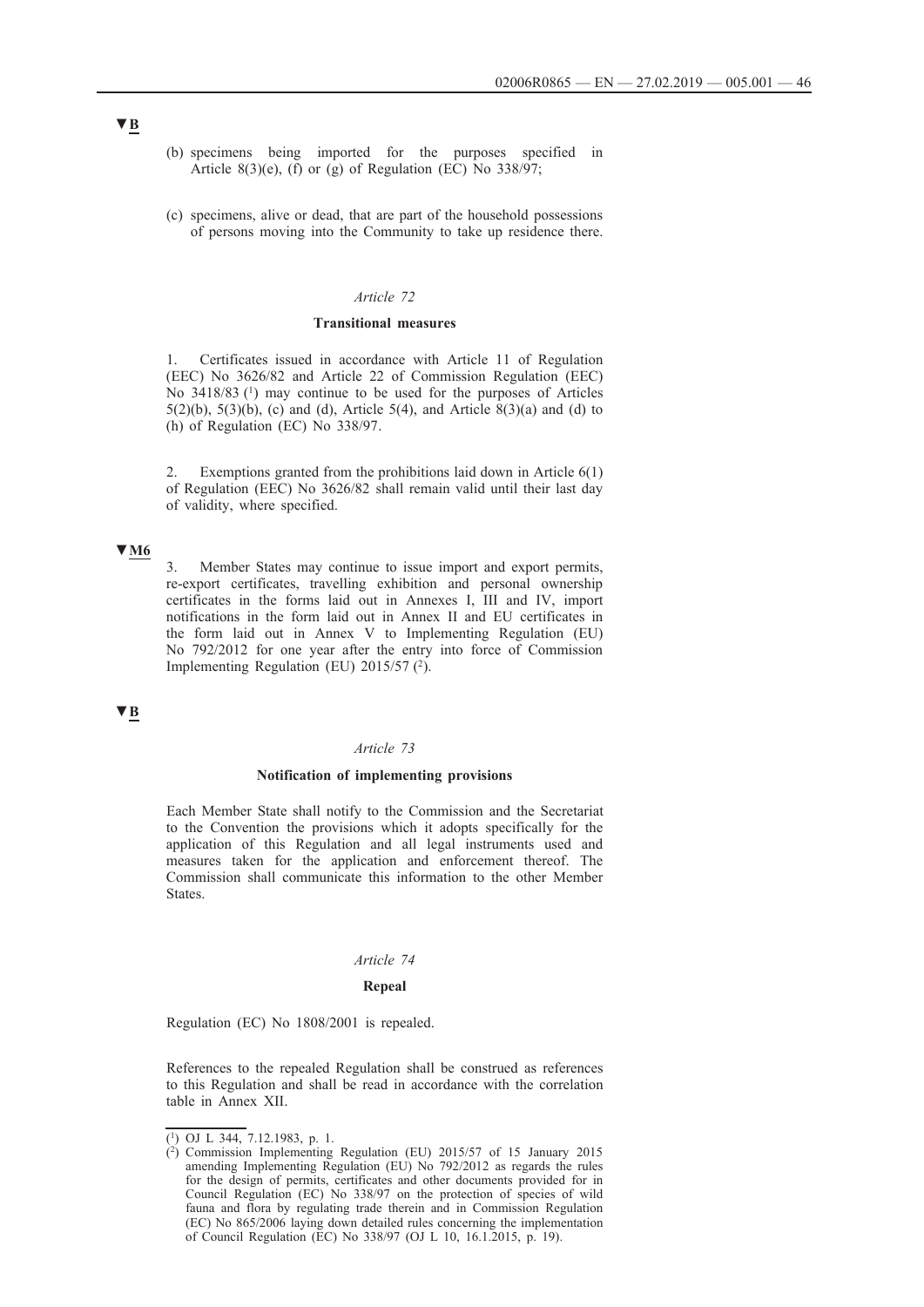## *Article 75*

## **Entry into force**

This Regulation shall enter into force on the 20th day following its publication in the *Official Journal of the European Union*. This Regulation shall be binding in its entirety and directly applicable in all Member States.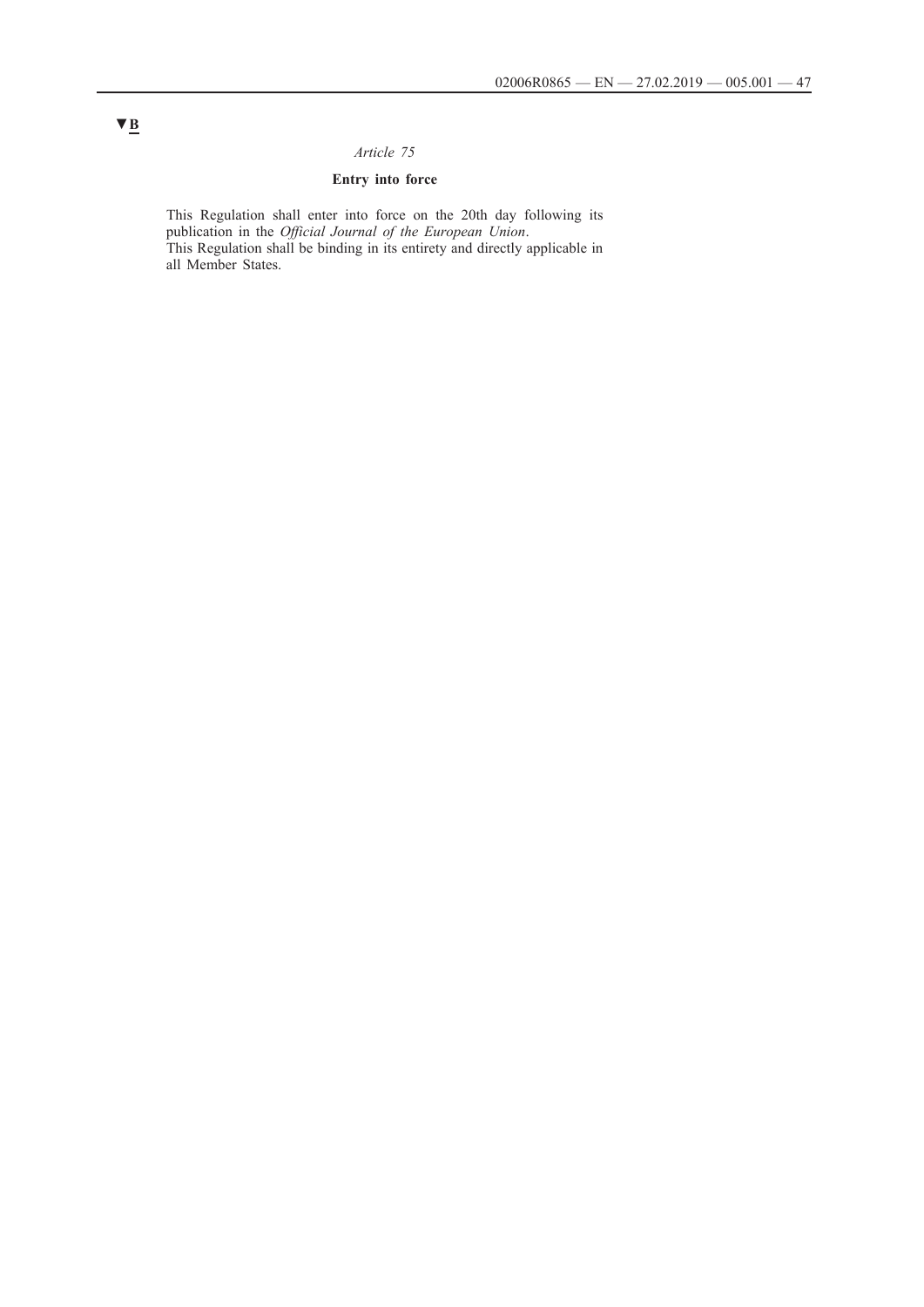### *ANNEX VII*

 $\frac{1}{2}$ 

Codes to be included in the description of specimens and units of measure to be used in permits and certificates pursuant to Article 5(1) and (2):

| Description      | Trade term<br>code | Preferred<br>unit | Alternative<br>unit | Explanation                                                                                                                                                                                                                                                                                                                                                                                                                                                          |
|------------------|--------------------|-------------------|---------------------|----------------------------------------------------------------------------------------------------------------------------------------------------------------------------------------------------------------------------------------------------------------------------------------------------------------------------------------------------------------------------------------------------------------------------------------------------------------------|
| baleen           | BAL                | kg                | no.                 | whalebone                                                                                                                                                                                                                                                                                                                                                                                                                                                            |
| bark             | BAR                | kg                |                     | tree bark (raw, dried or<br>powdered; unprocessed)                                                                                                                                                                                                                                                                                                                                                                                                                   |
| body             | <b>BOD</b>         | no.               | kg                  | substantially whole dead<br>animals, including fresh or<br>processed<br>fish,<br>stuffed<br>turtles, preserved butterflies,<br>reptiles in alcohol, whole<br>stuffed hunting trophies, etc.                                                                                                                                                                                                                                                                          |
| bone             | <b>BON</b>         | kg                | no.                 | bones, including jaws                                                                                                                                                                                                                                                                                                                                                                                                                                                |
| calipee          | CAL                | kg                |                     | calipee or calipash (turtle<br>cartilage for soup)                                                                                                                                                                                                                                                                                                                                                                                                                   |
| carapace         | CAP                | no.               | kg                  | unworked whole<br>raw<br>or<br>shells of Testudines species                                                                                                                                                                                                                                                                                                                                                                                                          |
| carving          | CAR                | kg                | no.                 | carved products other than<br>ivory, bone or horn $-$ for<br>example coral<br>and wood<br>(including handicrafts).<br>N.B: Ivory carvings should<br>be specified as such (see<br>below - 'IVC'). Also, for<br>species from which more<br>than one type of product<br>may be carved (e.g. horn<br>and bone), the trade term<br>should indicate<br>the<br>code<br>type of product in trade<br>(e.g. bone carving 'BOC' or<br>horn carving - 'HOC'),<br>where possible. |
| carving<br>bone  | <b>BOC</b>         | kg                | no.                 | bone carving                                                                                                                                                                                                                                                                                                                                                                                                                                                         |
| carving<br>horn  | HOC                | kg                | no.                 | horn carving                                                                                                                                                                                                                                                                                                                                                                                                                                                         |
| carving<br>ivory | <b>IVC</b>         | kg                | no.                 | ivory carvings, including e.g.<br>smaller<br>worked pieces<br>of<br>ivory (knife handles, chess<br>sets, mahjong sets etc.). NB:<br>Whole carved tusk should be                                                                                                                                                                                                                                                                                                      |

# **▼M3**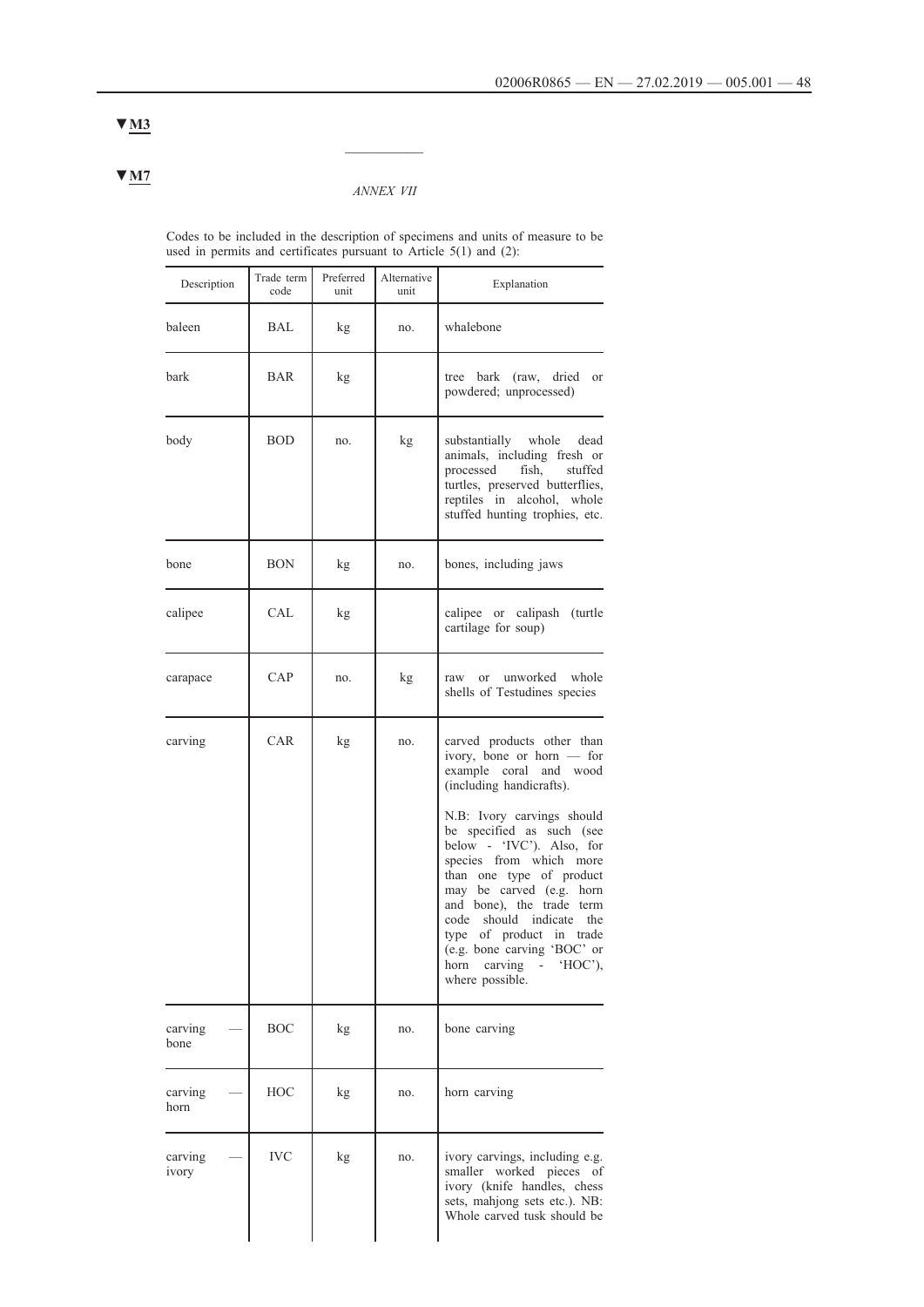| Description | Trade term<br>code | Preferred<br>unit | Alternative<br>unit | Explanation                                                                                                                                                                                                                                                                                                                                                                                       |
|-------------|--------------------|-------------------|---------------------|---------------------------------------------------------------------------------------------------------------------------------------------------------------------------------------------------------------------------------------------------------------------------------------------------------------------------------------------------------------------------------------------------|
|             |                    |                   |                     | reported as tusks (see 'TUS'<br>below). Jewellery made from<br>carved ivory should<br>be<br>reported as 'jewellery<br>ivory' (see IJW below).                                                                                                                                                                                                                                                     |
| caviar      | CAV                | kg                |                     | unfertilized dead processed<br>eggs from all species of<br>Acipenseriformes;<br>also<br>known as roe                                                                                                                                                                                                                                                                                              |
| chips       | <b>CHP</b>         | kg                |                     | chips of timber, especially<br>Aquilaria<br>spp., Gyrinops<br>Pterocarpus<br>and<br>spp.<br>santalinus                                                                                                                                                                                                                                                                                            |
| claw        | <b>CLA</b>         | no.               | kg                  | claws - e.g. of Felidae,<br>Ursidae or Crocodylia (NB:<br>'turtle claws' are usually<br>scales and not real claws)                                                                                                                                                                                                                                                                                |
| cloth       | <b>CLO</b>         | m <sup>2</sup>    | kg                  | $\text{cloth}$ - if the cloth is not<br>made entirely from the hair<br>of a CITES species, the<br>weight of hair of the species<br>concerned should instead, if<br>possible, be recorded under<br>'HAI'                                                                                                                                                                                           |
| coral (raw) | <b>COR</b>         | no.               | kg                  | raw or unworked coral and<br>coral rock (also live rock<br>and substrate) [as defined in<br>Resolution Conf. 11.10 (Rev.<br>CoP15)]. Coral rock should<br>be recorded as 'Scleractinia<br>spp.'                                                                                                                                                                                                   |
|             |                    |                   |                     | NB: the trade should<br>be<br>by number<br>of<br>recorded<br>pieces only if the coral<br>specimens are transported in<br>water.<br>Live rock (transported moist<br>in boxes) should be reported<br>in kg; coral substrate should<br>be reported as number of<br>pieces (since these are trans-<br>ported in water<br>as<br>the<br>substrate<br>which<br>to<br>non-<br>CITES corals are attached). |
| cosmetics   | $\cos$             | g                 | ml                  | cosmetics<br>which<br>include<br>extracts of CITES- listed<br>species. The quantity should<br>reflect the amount of CITES-<br>listed species present.                                                                                                                                                                                                                                             |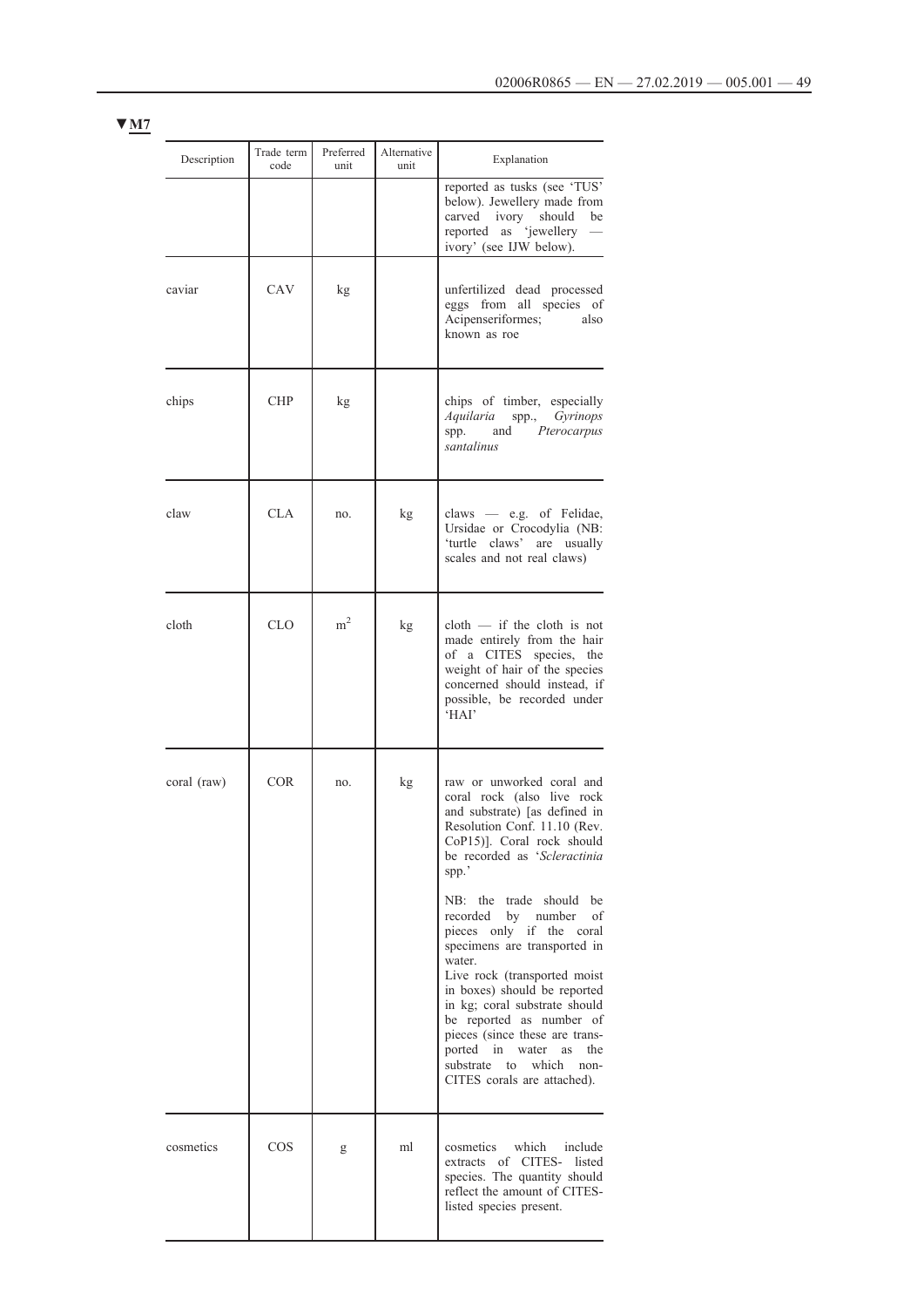| Description             | Trade term<br>code | Preferred<br>unit      | Alternative<br>unit | Explanation                                                                                                                                                                                            |
|-------------------------|--------------------|------------------------|---------------------|--------------------------------------------------------------------------------------------------------------------------------------------------------------------------------------------------------|
| culture                 | CUL                | no. of<br>flasks, etc. |                     | cultures of<br>artificially<br>propagated plants                                                                                                                                                       |
| derivatives             | <b>DER</b>         | kg/l                   |                     | derivatives (other than those<br>included elsewhere in this<br>table)                                                                                                                                  |
| dried plant             | <b>DPL</b>         | no.                    |                     | dried<br>plants<br>e.g.<br>herbarium specimens                                                                                                                                                         |
| ear                     | EAR                | no.                    |                     | $\text{ears}$ — usually elephant                                                                                                                                                                       |
| egg                     | EGG                | no.                    | kg                  | whole dead or blown eggs<br>(see also 'caviar')                                                                                                                                                        |
| egg (live)              | EGL.               | no.                    | kg                  | live fertilized eggs — usually<br>birds<br>and reptiles<br>but<br>includes fish and invert-<br>ebrates                                                                                                 |
| eggshell                | <b>ESH</b>         | g/kg                   |                     | raw or unworked eggshell<br>except whole eggs                                                                                                                                                          |
| extract                 | <b>EXT</b>         | kg                     | 1                   | extract — usually plant<br>extracts                                                                                                                                                                    |
| feather                 | <b>FEA</b>         | kg/no. of<br>wings     | no.                 | feathers $-$ in the case of<br>objects (e.g. pictures) made<br>of feathers, record<br>the<br>number of objects                                                                                         |
| fibre                   | <b>FIB</b>         | kg                     | m                   | fibres - e.g. plant fibre but<br>includes<br>strings of tennis<br>rackets                                                                                                                              |
| fin                     | <b>FIN</b>         | kg                     |                     | fresh, frozen or dried fins<br>and parts of fins (including<br>flippers)                                                                                                                               |
| fingerlings             | FIG                | kg                     | no.                 | juvenile fish of one or two<br>years of age for the<br>aquarium trade, hatcheries<br>or for release operations                                                                                         |
| flower                  | <b>FLO</b>         | kg                     |                     | flowers                                                                                                                                                                                                |
| flower pot              | <b>FPT</b>         | no.                    |                     | flower pots made from parts<br>of a plant $-$ e.g. treefern<br>fibres (NB: live plants<br>traded in so- called 'com-<br>munity pots'<br>should be<br>recorded as 'live plants', not<br>as flower pots) |
| frog legs               | LEG                | kg                     |                     | frog legs                                                                                                                                                                                              |
| fruit                   | FRU                | kg                     |                     | fruit                                                                                                                                                                                                  |
| foot                    | FOO                | no.                    |                     | feet — e.g. of elephant,<br>rhinoceros, hippopotamus,<br>lion, crocodile, etc.                                                                                                                         |
| fur products<br>(large) | <b>FPL</b>         | no.                    |                     | large manufactured products<br>of fur $-$ e.g. bear or lynx<br>fur blankets or other fur<br>products of a substantial size.                                                                            |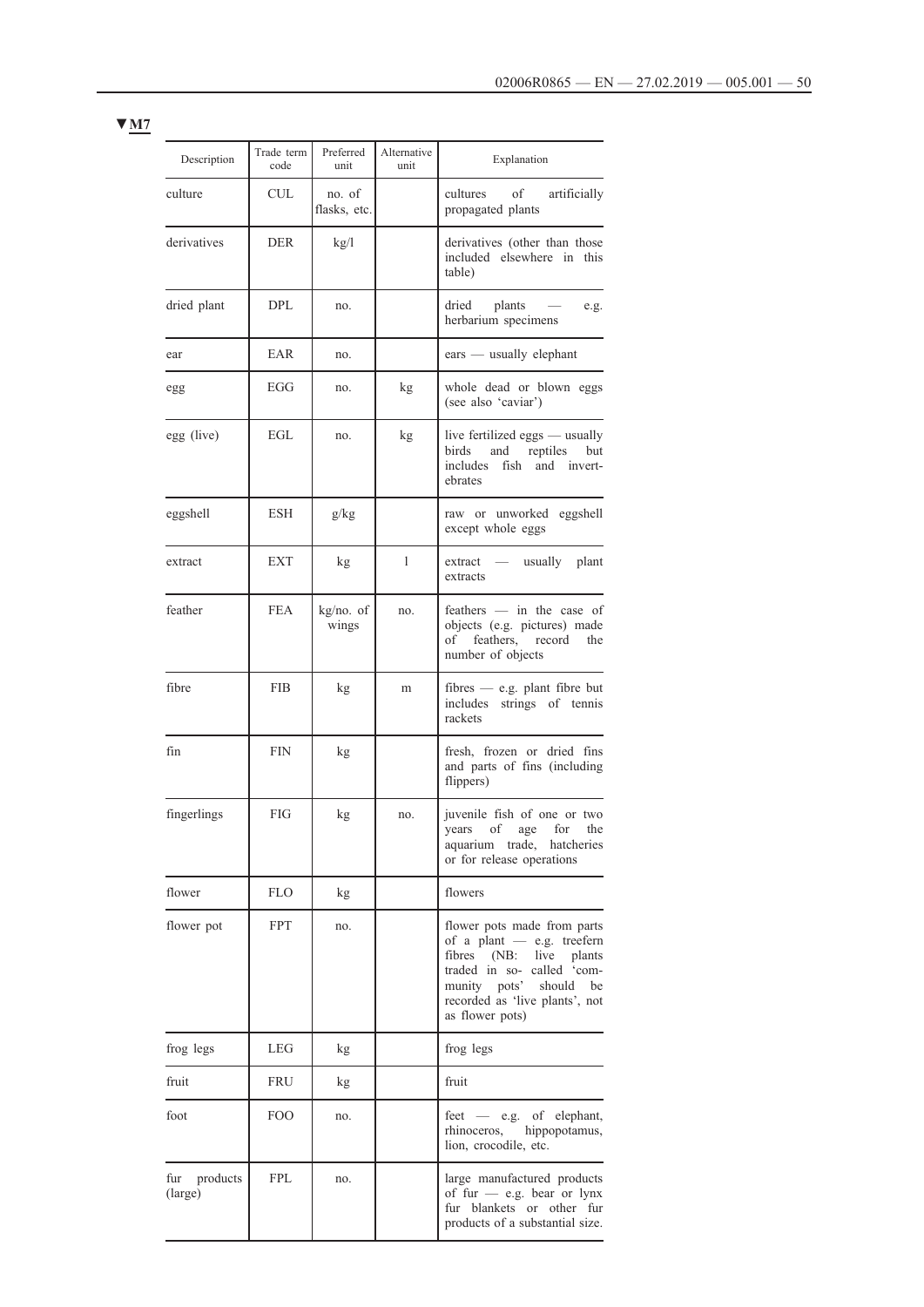| Description                   | Trade term<br>code | Preferred<br>unit | Alternative<br>unit | Explanation                                                                                                                                                                                                                                         |
|-------------------------------|--------------------|-------------------|---------------------|-----------------------------------------------------------------------------------------------------------------------------------------------------------------------------------------------------------------------------------------------------|
| fur product<br>(small)        | <b>FPS</b>         | no.               |                     | small manufactured products<br>of fur- including handbags,<br>key fobs, purses, pillows,<br>trim, etc.                                                                                                                                              |
| gall                          | GAL                | kg                |                     | gall                                                                                                                                                                                                                                                |
| gall bladder                  | GAB                | no.               | kg                  | gall bladder                                                                                                                                                                                                                                        |
| garment                       | GAR                | no.               |                     | garments - including gloves<br>but<br>not shoes.<br>and hats<br>Includes<br>trimming<br>or<br>decoration on garments                                                                                                                                |
| genitalia                     | GEN                | kg                | no.                 | castrates and dried penes                                                                                                                                                                                                                           |
| gill plates                   | GIL                | no.               |                     | gill plates (e.g. for sharks)                                                                                                                                                                                                                       |
| graft<br>rootstock            | GRS                | no.               |                     | graft rootstocks (without the<br>grafts)                                                                                                                                                                                                            |
| hair                          | HAI                | kg                | g                   | hair — includes all animal<br>hair, e.g. of elephant, yak,<br>vicuña, guanaco                                                                                                                                                                       |
| hair products                 | HAP                | no.               | g                   | products made of hair (e.g.<br>elephant hair bracelets)                                                                                                                                                                                             |
| horn                          | <b>HOR</b>         | no.               | kg                  | horns — includes antlers                                                                                                                                                                                                                            |
| jewellery                     | JWL                | no.               | g                   | jewellery<br>including<br>$\sim$ $-$<br>bracelets, necklaces,<br>and<br>items<br>of jewellery<br>other<br>from<br>products other<br>than<br>ivory (e.g. wood, coral, etc.)                                                                          |
| jewellery<br>ivory            | <b>IJW</b>         | no.               | g                   | jewellery made of ivory                                                                                                                                                                                                                             |
| leather<br>product<br>(large) | <b>LPL</b>         | no.               |                     | large manufactured products<br>of leather - e.g. briefcases,<br>furniture,<br>suitcases,<br>travel<br>trunks                                                                                                                                        |
| leather<br>product<br>(small) | <b>LPS</b>         | no.               |                     | small manufactured products<br>of leather - e.g. belts,<br>bicycle<br>braces,<br>saddles,<br>cheque book or credit card<br>holders, handbags, key fobs,<br>notebooks,<br>purses,<br>shoes,<br>tobacco pouches,<br>wallets,<br>watch-straps and trim |
| live                          | LIV                | no.               | kg                  | live animals and plants                                                                                                                                                                                                                             |
| leaf                          | <b>LVS</b>         | kg                | no.                 | leaves                                                                                                                                                                                                                                              |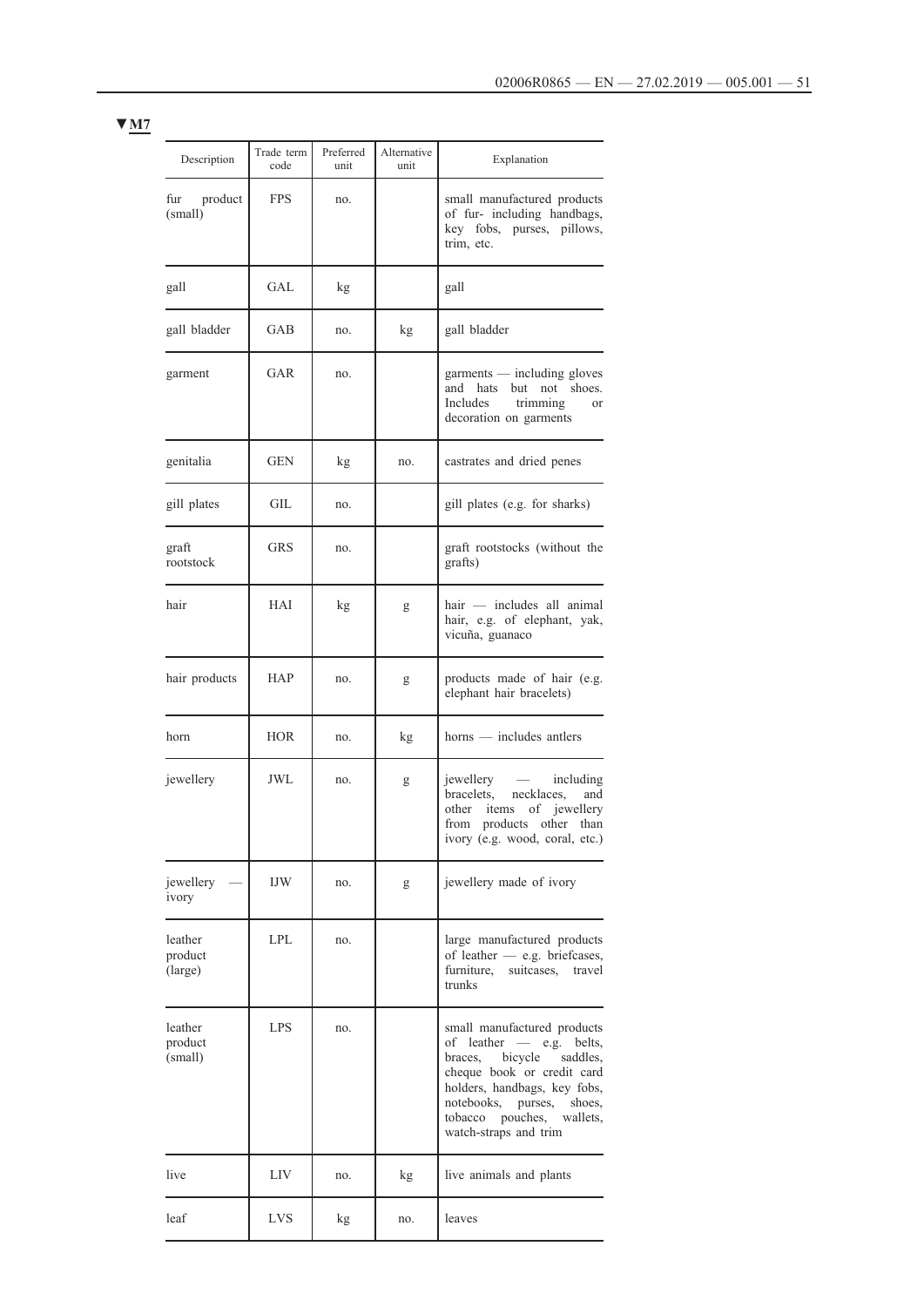| Description    | Trade term<br>code | Preferred<br>unit | Alternative<br>unit | Explanation                                                                                                                                                                                                                                                                                                                  |
|----------------|--------------------|-------------------|---------------------|------------------------------------------------------------------------------------------------------------------------------------------------------------------------------------------------------------------------------------------------------------------------------------------------------------------------------|
| logs           | LOG                | m <sup>3</sup>    |                     | wood in<br>the rough,<br>all<br>whether or not stripped of<br>bark or sapwood, or roughly<br>squared,<br>for<br>processing<br>notably into sawn wood,<br>pulpwood or veneer sheets.<br>NB: trade in logs of special<br>purpose timbers traded by<br>weight (e.g. lignum vitae,<br>Guaiacum spp.) should be<br>recorded in kg |
| meat           | <b>MEA</b>         | kg                |                     | meat, including flesh of fish<br>if not whole (see 'body'),<br>fresh or unprocessed meat<br>as well as processed meat<br>(e.g. smoked, raw, dried,<br>frozen or tinned)                                                                                                                                                      |
| medicine       | <b>MED</b>         | kg/l              |                     | medicine                                                                                                                                                                                                                                                                                                                     |
| musk           | <b>MUS</b>         | g                 |                     | musk                                                                                                                                                                                                                                                                                                                         |
| oil            | OIL                | kg                | 1                   | $\text{oil}$ — e.g. from turtles, seals,<br>whales, fish, various plants                                                                                                                                                                                                                                                     |
| pearl          | PRL                | no.               |                     | for Strombus<br>pearl<br>(e.g.<br>gigas)                                                                                                                                                                                                                                                                                     |
| piano keys     | KEY                | no.               |                     | ivory piano keys (e.g. one<br>standard piano would be 52<br>ivory piano keys)                                                                                                                                                                                                                                                |
| piece — bone   | <b>BOP</b>         | kg                |                     | pieces of bone, not manufac-<br>tured                                                                                                                                                                                                                                                                                        |
| piece - horn   | <b>HOP</b>         | kg                |                     | pieces of horn, not manu-<br>factured — includes scrap                                                                                                                                                                                                                                                                       |
| piece<br>ivory | <b>IVP</b>         | kg                |                     | ivory pieces, not<br>manu-<br>factured - includes scrap                                                                                                                                                                                                                                                                      |
| plate          | <b>PLA</b>         | m <sup>2</sup>    |                     | plates of fur skins<br>includes rugs if made of<br>several skins                                                                                                                                                                                                                                                             |
| plywood        | PLY                | m <sup>2</sup>    | m <sup>3</sup>      | material consisting of three<br>or more sheets of wood<br>glued and pressed one on<br>the other and generally<br>disposed so that the grains<br>of successive layers are at<br>an angle                                                                                                                                      |
| powder         | POW                | kg                |                     | powder                                                                                                                                                                                                                                                                                                                       |
| pupae          | <b>PUP</b>         | no.               |                     | butterfly pupae                                                                                                                                                                                                                                                                                                              |
| root           | ROO                | no.               | kg                  | roots, bulbs, corms or tubers                                                                                                                                                                                                                                                                                                |
|                |                    |                   |                     | For<br>the<br>NB:<br>agarwood-<br>producing<br>taxa Aquilaria<br>spp. and Gyrinops spp., the<br>preferred unit is 'kilograms'.<br>The<br>alternative<br>unit<br>is<br>'number'.                                                                                                                                              |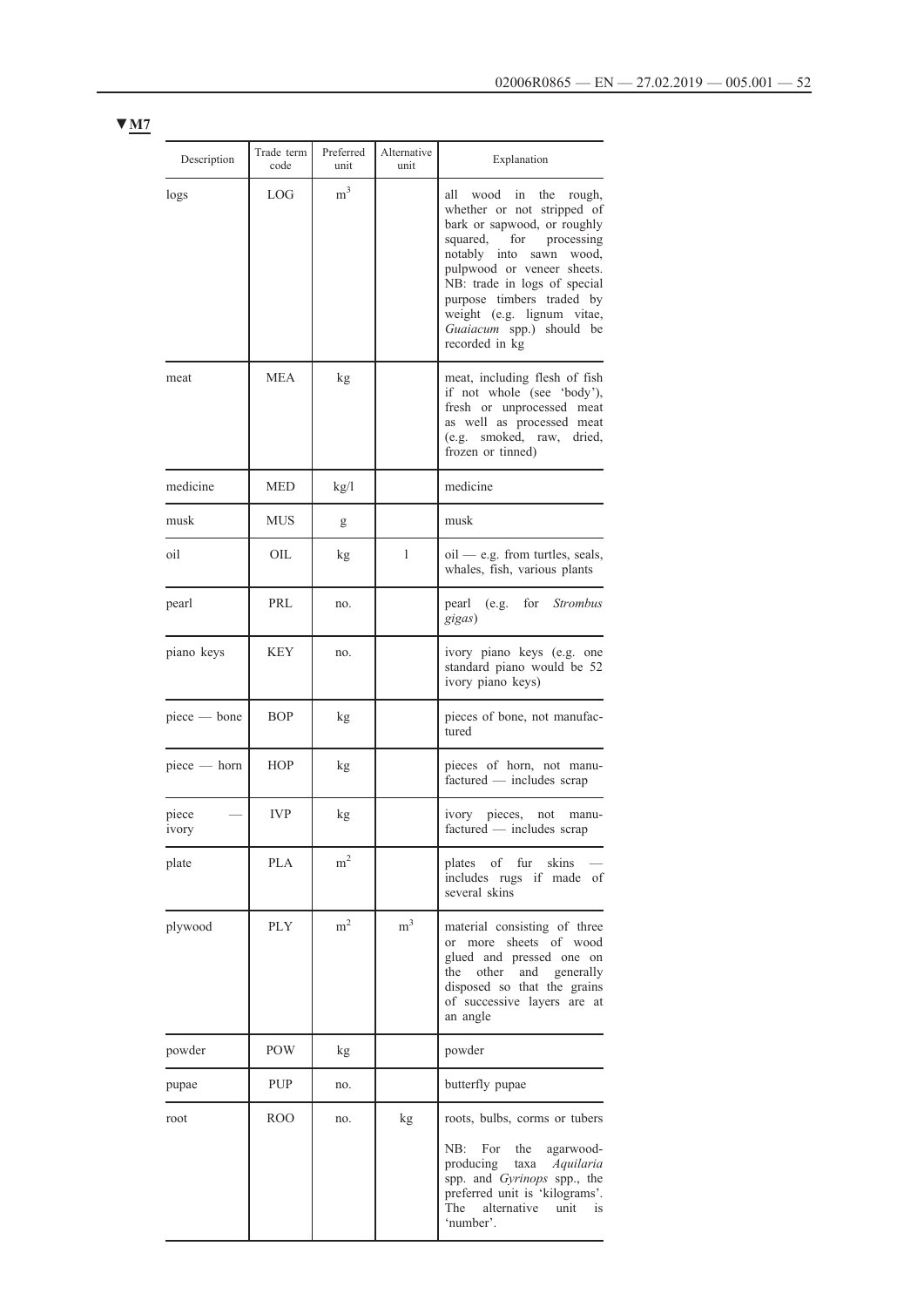| Description              | Trade term<br>code | Preferred<br>unit | Alternative<br>unit | Explanation                                                                                                                                                                                                                                                                           |
|--------------------------|--------------------|-------------------|---------------------|---------------------------------------------------------------------------------------------------------------------------------------------------------------------------------------------------------------------------------------------------------------------------------------|
| rug                      | <b>RUG</b>         | no.               |                     | rugs                                                                                                                                                                                                                                                                                  |
| sawfish<br>rostrum       | <b>ROS</b>         | no.               | kg                  | sawfish rostrum                                                                                                                                                                                                                                                                       |
| sawn wood                | <b>SAW</b>         | $\mathrm{m}^3$    |                     | simply<br>wood<br>sawn<br>lengthwise or produced by a<br>profile-chipping process;<br>normally exceeds 6mm in<br>NB: trade<br>thickness.<br>in<br>wood of<br>sawn<br>special<br>purpose timbers traded by<br>weight (e.g. lignum vitae,<br>Guaiacum spp.) should be<br>recorded in kg |
| scale                    | <b>SCA</b>         | kg                |                     | scales $-$ e.g. of turtle, other<br>reptiles, fish, pangolin                                                                                                                                                                                                                          |
| seed                     | <b>SEE</b>         | kg                |                     | seeds                                                                                                                                                                                                                                                                                 |
| shell                    | <b>SHE</b>         | no.               | kg                  | raw or unworked shell of<br>molluses                                                                                                                                                                                                                                                  |
| side                     | <b>SID</b>         | no.               |                     | sides or flanks of skins; does<br>not include crocodilian Tinga<br>frames (see under 'skin')                                                                                                                                                                                          |
| skeleton                 | <b>SKE</b>         | no.               |                     | substantially whole skeletons                                                                                                                                                                                                                                                         |
| skin                     | <b>SKI</b>         | no.               |                     | substantially whole<br>skins.<br>raw or tanned, including<br>crocodilian<br>Tinga<br>frames,<br>external body lining, with or<br>without scales                                                                                                                                       |
| skin piece               | SKP                | kg                |                     | skin pieces — including<br>scraps, raw or tanned                                                                                                                                                                                                                                      |
| skull                    | <b>SKU</b>         | no.               |                     | skulls                                                                                                                                                                                                                                                                                |
| soup                     | SOU                | kg                | 1                   | soup $-$ e.g. of turtle                                                                                                                                                                                                                                                               |
| specimen<br>(scientific) | <b>SPE</b>         | kg/l/ml/no.       |                     | scientific<br>specimens<br>includes blood, tissue (e.g.<br>kidney, spleen, etc.), histo-<br>logical<br>preparations,<br>preserved<br>museum<br>specimens, etc.                                                                                                                        |
| stem                     | <b>STE</b>         | no.               | kg                  | plant stems                                                                                                                                                                                                                                                                           |
|                          |                    |                   |                     | NB:<br>For<br>the<br>agarwood-<br>producing<br>taxa Aquilaria<br>spp. and Gyrinops spp., the<br>preferred unit is 'kilograms'.<br>alternative<br>The<br>unit<br>is<br>'number'.                                                                                                       |
| swim bladder             | SWI                | kg                |                     | hydrostatic organ, including<br>isinglass/sturgeon glue                                                                                                                                                                                                                               |
| tail                     | TAI                | no.               | kg                  | $tails$ - e.g. of caiman (for<br>leather) or fox (for garment<br>trimming, collars, boas,<br>etc.), also includes flukes of<br>cetaceans.                                                                                                                                             |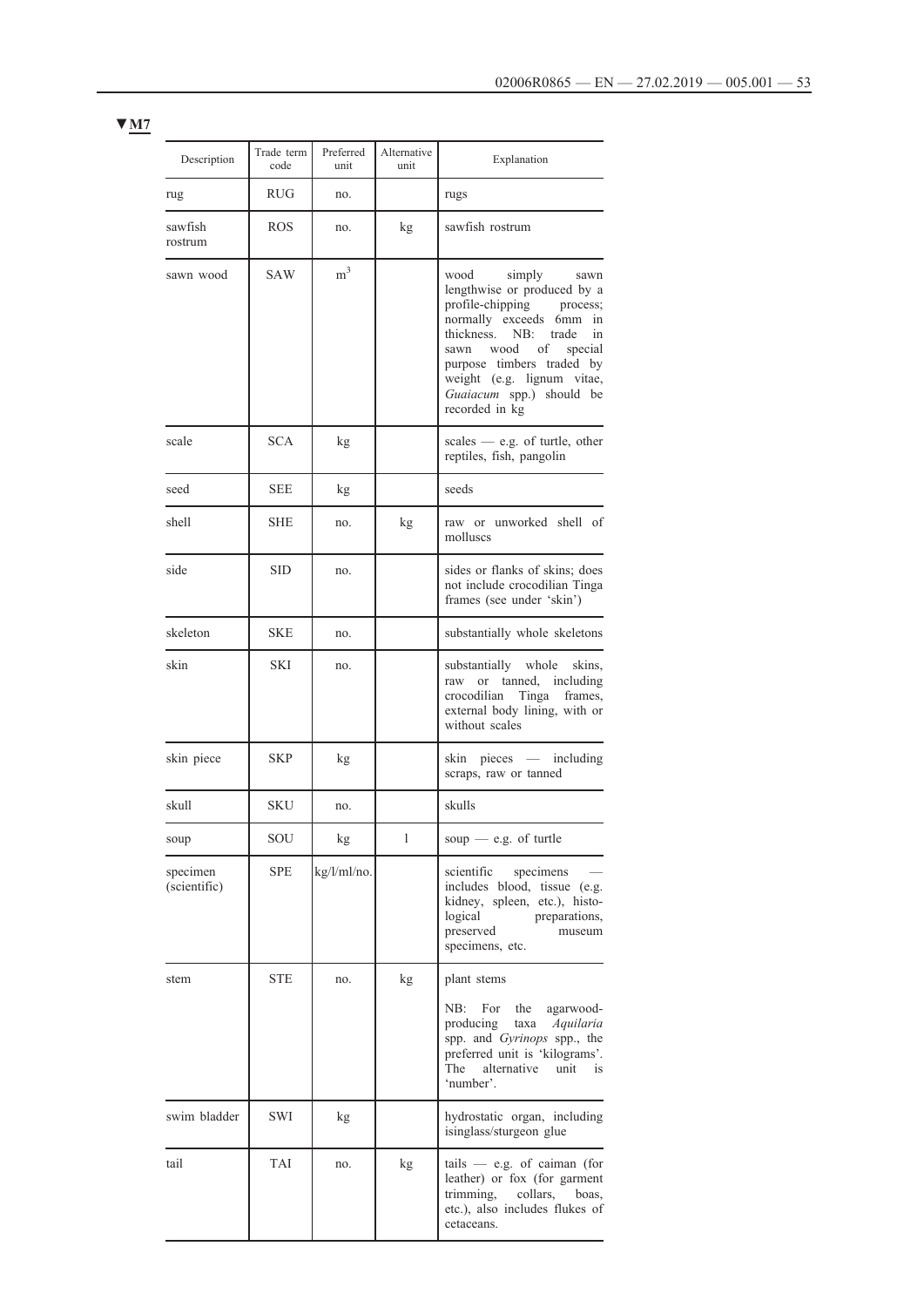| Description                          | Trade term<br>code | Preferred<br>unit           | Alternative<br>unit | Explanation                                                                                                                                                                                                                                                                                                                                                                                                                                                                                                                                                                                                                                                                                                                                                                                                  |
|--------------------------------------|--------------------|-----------------------------|---------------------|--------------------------------------------------------------------------------------------------------------------------------------------------------------------------------------------------------------------------------------------------------------------------------------------------------------------------------------------------------------------------------------------------------------------------------------------------------------------------------------------------------------------------------------------------------------------------------------------------------------------------------------------------------------------------------------------------------------------------------------------------------------------------------------------------------------|
| tooth                                | TEE                | no.                         | kg                  | teeth $-$ e.g. of whale, lion,<br>hippopotamus, crocodile, etc.                                                                                                                                                                                                                                                                                                                                                                                                                                                                                                                                                                                                                                                                                                                                              |
| timber                               | TIM                | m <sup>3</sup>              | kg                  | raw timber except saw-logs<br>and sawn wood                                                                                                                                                                                                                                                                                                                                                                                                                                                                                                                                                                                                                                                                                                                                                                  |
| trophy                               | TRO                | no.                         |                     | trophy $-$ all the trophy parts<br>of one animal if they are<br>exported together: e.g. horns<br>(2), skull, cape, back skin,<br>tail<br>and<br>$feet$ (i.e.<br>ten<br>specimens)<br>constitute<br>one<br>trophy. But if, for example,<br>the skull and horns are the<br>only specimens of an animal<br>that are exported, then these<br>items together should<br>be<br>recorded<br>as<br>one<br>trophy.<br>Otherwise the items should<br>be recorded separately.<br>А<br>stuffed body<br>whole<br>is<br>'BOD'.<br>recorded under<br>A<br>skin alone is recorded under<br>'SKI'. Trade in 'full mount',<br>'shoulder mount' and 'half<br>mount', along with<br>any<br>corresponding parts of the<br>animal<br>exported<br>same<br>together on the same permit,<br>should be reported as<br>$\cdot_1$<br>TRO' |
| trunk                                | TRU                | no.                         | kg                  | elephant<br>trunk.<br>NB:<br>An<br>elephant trunk exported with<br>other trophy items from the<br>same animal on the same<br>permit as part of a hunting<br>trophy should be reported as<br>'TRO'.                                                                                                                                                                                                                                                                                                                                                                                                                                                                                                                                                                                                           |
| tusk                                 | TUS                | no.                         | kg                  | substantially<br>whole<br>tusks,<br>whether<br>worked.<br>or<br>not<br>Includes tusks of elephant,<br>hippopotamus, walrus,<br>narwhal, but not other teeth                                                                                                                                                                                                                                                                                                                                                                                                                                                                                                                                                                                                                                                  |
| veneer sheets                        |                    |                             |                     |                                                                                                                                                                                                                                                                                                                                                                                                                                                                                                                                                                                                                                                                                                                                                                                                              |
| rotary<br>veneer<br>sliced<br>veneer | VEN<br>VEN         | m <sup>3</sup><br>$\rm m^2$ | kg<br>kg            | thin layers or sheets of wood<br>of uniform thickness, usually<br>6mm or less in thickness,<br>usually peeled<br>(rotary)<br>or sliced<br>veneer)<br>(sliced)<br>veneer), for use in making<br>plywood, for veneering<br>furniture, veneer containers,<br>etc.                                                                                                                                                                                                                                                                                                                                                                                                                                                                                                                                               |
| wax                                  | WAX                | kg                          |                     | Wax                                                                                                                                                                                                                                                                                                                                                                                                                                                                                                                                                                                                                                                                                                                                                                                                          |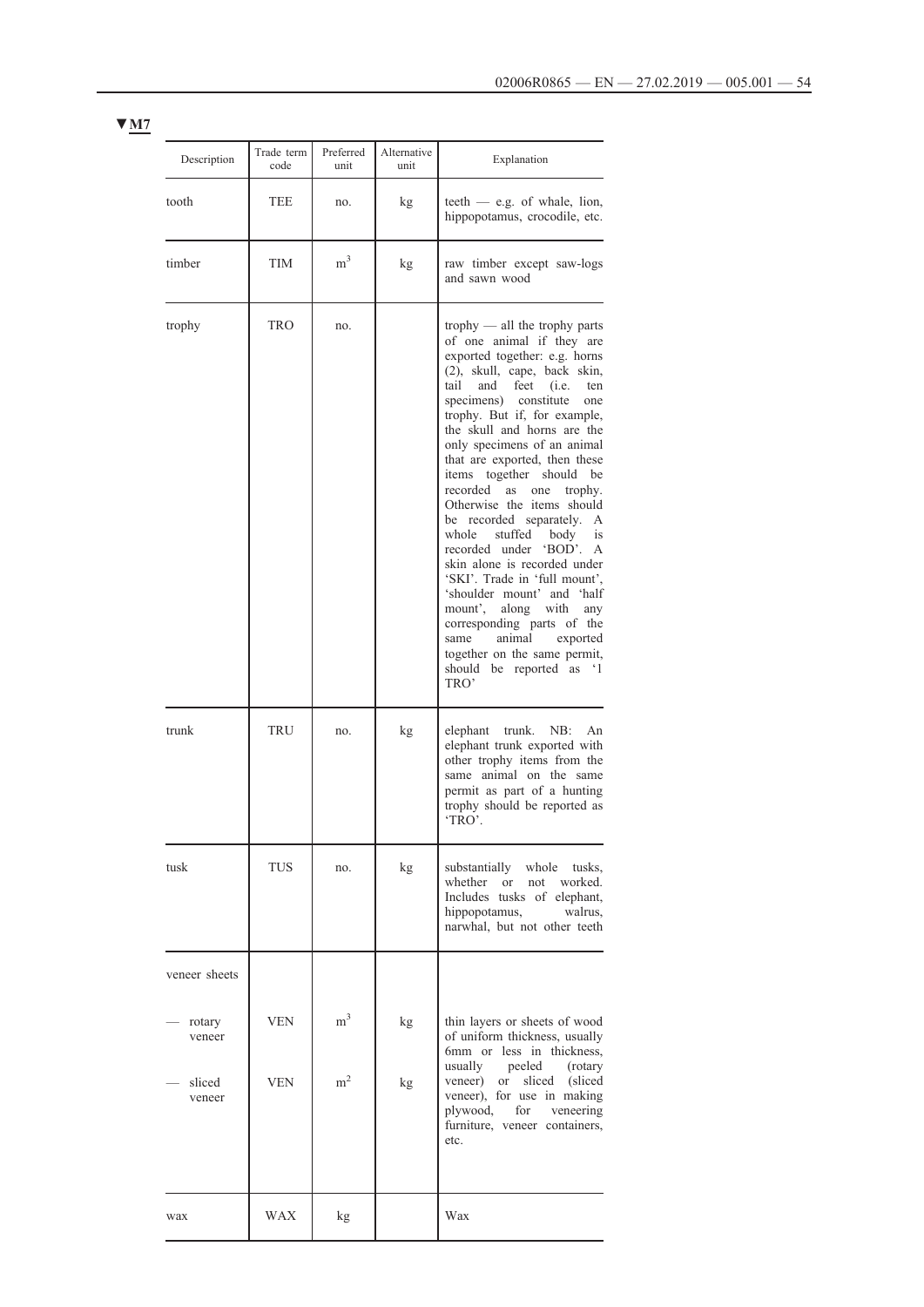| Description  | Trade term  <br>code | Preferred<br>unit | Alternative<br>unit | Explanation                                                                                                      |
|--------------|----------------------|-------------------|---------------------|------------------------------------------------------------------------------------------------------------------|
| wood product | <b>WPR</b>           | no.               | kg                  | manufactured wood products,<br>including finished wood<br>products such as furniture<br>and musical instruments. |

**Key to units of measure**

| Unit of measure     | Unit code      |
|---------------------|----------------|
| grams               | g              |
| kilograms           | kg             |
| liters              |                |
| cubic centimeters   | $\text{cm}^3$  |
| milliliters         | ml             |
| meters              | m              |
| square meters       | m <sup>2</sup> |
| cubic meters        | m <sup>3</sup> |
| number of specimens | no.            |

*NB*. If no unit of measure is specified, the unit will be assumed to be number (e.g. of live animals).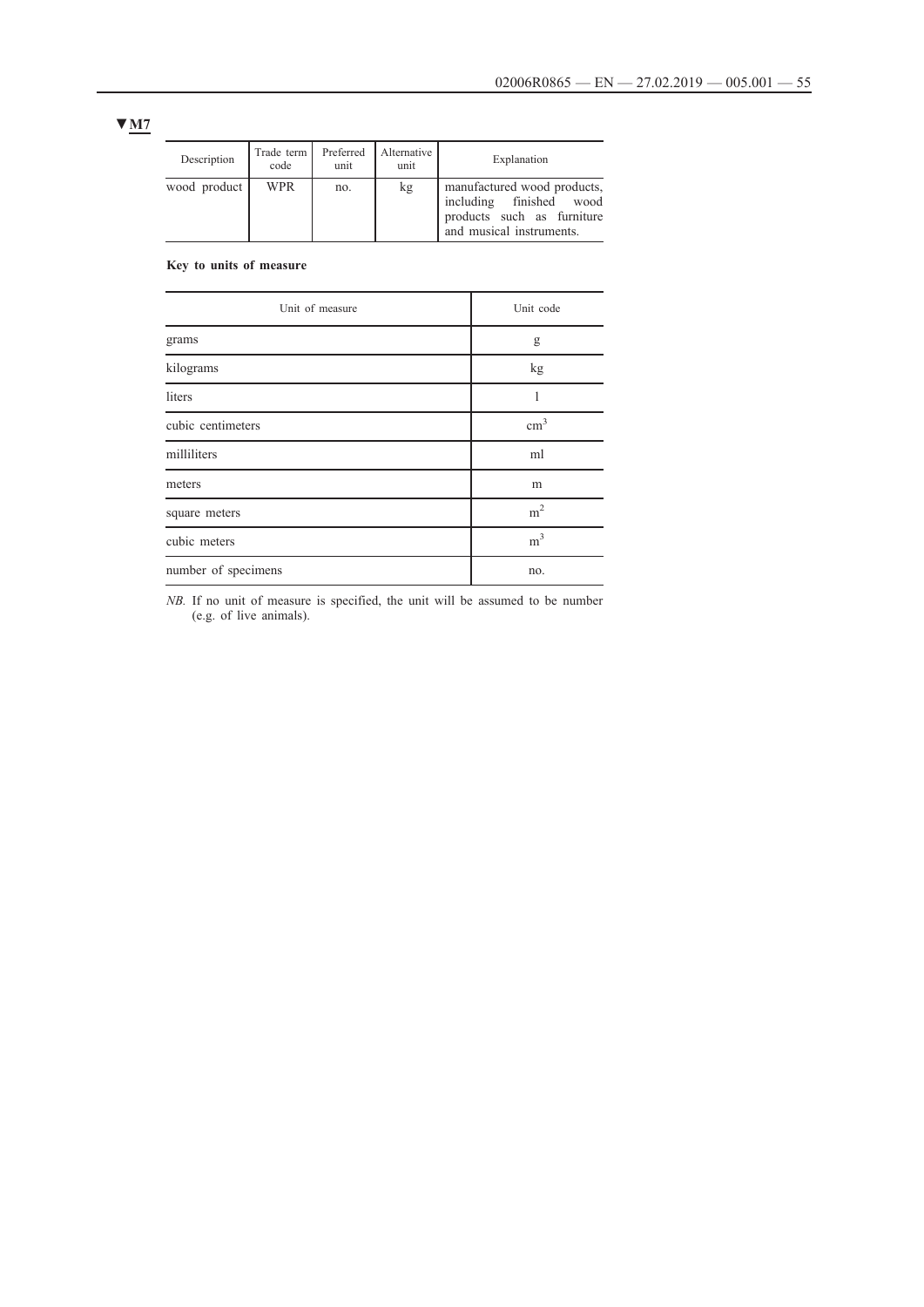## *ANNEX VIII*

#### Standard references for nomenclature to be used pursuant to Article 5(4) to indicate scientific names of species in permits and certificates **FAUNA**

|                          |                      | Taxon concerned                                                                                                                                                                                                                                                                                                                                                                                               | Taxonomic reference                                                                                                                                                                                                                                                                                                                                                                                                          |
|--------------------------|----------------------|---------------------------------------------------------------------------------------------------------------------------------------------------------------------------------------------------------------------------------------------------------------------------------------------------------------------------------------------------------------------------------------------------------------|------------------------------------------------------------------------------------------------------------------------------------------------------------------------------------------------------------------------------------------------------------------------------------------------------------------------------------------------------------------------------------------------------------------------------|
| <b>MAMMALIA</b>          |                      |                                                                                                                                                                                                                                                                                                                                                                                                               |                                                                                                                                                                                                                                                                                                                                                                                                                              |
|                          |                      | all MAMMALIA taxa<br>with the exception<br>of the recognition<br>οf<br>the<br>following<br>for<br>wild<br>names<br>forms of species (in<br>preference to names<br>for domestic forms):<br>Bos gaurus,<br>Bos<br><b>Bubalus</b><br>mutus,<br>arnee, Equus afri-<br>canus, Equus przew-<br><i>alskii</i> , and<br>with the exception<br>of the taxa noted<br>under the different<br>Mammalia<br>orders<br>below | Wilson, D. E. & Reeder, D. M.<br>(ed.) (2005): Mammal Species of<br>the World. A Taxonomic and<br>Geographic<br>Reference.<br>Third<br>edition, Vol. 1-2, $xxxx + 2142$<br>Baltimore (John<br>pp.<br>Hopkins<br>University Press).                                                                                                                                                                                           |
| ARTIO-<br><b>DACTYLA</b> | Camelidae            | Lama guanicoe                                                                                                                                                                                                                                                                                                                                                                                                 | Wilson, D. E. & Reeder, D. M.<br>(1993): Mammal Species of the<br>World:<br>Taxonomic<br>and<br>a<br>Reference.<br>Geographic<br>Second<br>edition. xviii + 1207 pp., Wash-<br>ington<br>(Smithsonian)<br>Institution<br>Press).                                                                                                                                                                                             |
| <b>CETACEA</b>           | Balaenop-<br>teridae | Balaenoptera omurai                                                                                                                                                                                                                                                                                                                                                                                           | Wada, S., Oishi, M. & Yamada, T.<br>К.<br>$(2003)$ :<br>A<br>newly<br>discovered<br>species<br>living<br>οf<br>baleen whales. - Nature, 426: 278-<br>281.                                                                                                                                                                                                                                                                    |
|                          | Delphinidae          | Orcaella heinsohni                                                                                                                                                                                                                                                                                                                                                                                            | Beasly, I., Robertson, K. M. &<br>Arnold, P. W. (2005): Description<br>of a new dolphin, the Australian<br>Snubfin<br>Dolphin,<br>Orcaella<br>heinsohni<br>(Cetacea,<br>sp.<br>n.<br>Delphinidae). - Marine Mammal<br>Science, 21(3): 365-400.                                                                                                                                                                               |
|                          | Delphinidae          | Sotalia fluviatilis<br>Sotalia guianensis                                                                                                                                                                                                                                                                                                                                                                     | Caballero, S., Trujillo, F., Vianna,<br>J. A., Barrios-Garrido, H., Montiel,<br>M. G.,<br>Beltrán-Pedreros,<br>S.,<br>Marmontel, M., Santos, M. C.,<br>Rossi-Santos, M. R. & Baker, C.<br>S. (2007). Taxonomic status of<br>the genus Sotalia: species level<br>ranking for 'tucuxi' (Sotalia fluvi-<br>atilis) and 'costero' (Sotalia guia-<br>dolphins.<br>nensis)<br>Marine<br>$\sim 100$<br>Mammal Science, 23: 358-386. |
|                          | Delphinidae          | Sousa plumbea<br>Sousa sahulensis                                                                                                                                                                                                                                                                                                                                                                             | Jefferson, T. A.& Rosenbaum, H.<br>C. (2014): Taxonomic revision of<br>the humpback dolphins (Sousa<br>spp.), and description of a new<br>species from Australia. - Marine<br>Mammal Science, 30(4): 1494-<br>1541.                                                                                                                                                                                                          |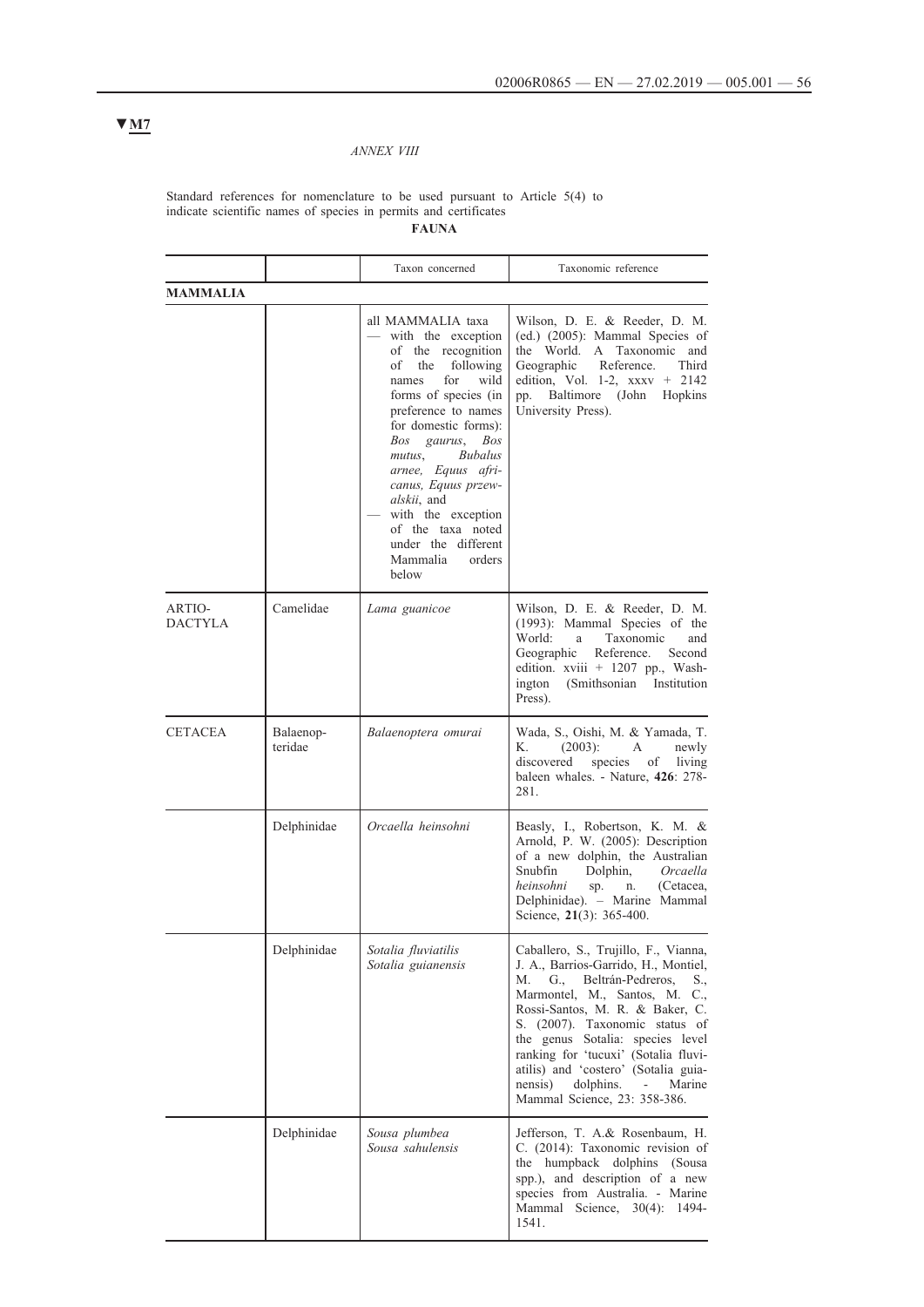|                 |               | Taxon concerned                     | Taxonomic reference                                                                                                                                                                                                                                                                                                                                                                                                                                      |
|-----------------|---------------|-------------------------------------|----------------------------------------------------------------------------------------------------------------------------------------------------------------------------------------------------------------------------------------------------------------------------------------------------------------------------------------------------------------------------------------------------------------------------------------------------------|
|                 | Delphinidae   | Tursiops australis                  | Charlton-Robb, K., Gershwin, L.-<br>A., Thompson, R., Austin, J.,<br>Owen, K. & McKechnie,<br>S.<br>(2011): A new dolphin species,<br>the Burrunan Dolphin Tursiops<br>australis sp. nov., endemic to<br>southern Australian coastal waters.<br>- PLoS ONE, 6 (9): e24047.                                                                                                                                                                               |
|                 | Iniidae       | Inia araguaiaensis                  | Hrbek, T., da Silva, V. M. F.,<br>Dutra, N., Gravena, W., Martin,<br>A. R. & Farias, I. P. (2014): A<br>new species of river dolphin from<br>Brazil or: How little do we know<br>our biodiversity. - PLoS ONE<br>83623: 1-12.                                                                                                                                                                                                                            |
|                 | Phocoenidae   | Neophocaena<br>asiaeo-<br>rientalis | Jefferson, T. A. & Wang, J. Y.<br>(2011): Revision of the taxonomy<br>of finless porpoises (genus Neop-<br>hocaena): The existence of two<br>species. - Journal of Marine<br>Animals and their Ecology, 4 (1):<br>$3-16.$                                                                                                                                                                                                                                |
|                 | Physeteridae  | Physeter macrocephalus              | Rice, D.<br>W., (1998): Marine<br>Mammals<br>World:<br>of<br>the<br>Systematics and Distribution -<br>Society of Marine Mammalogy<br>Special Publication Number 4,<br>The<br>Society<br>for<br>Marine<br>Mammalogy, Lawrence, Kansas.                                                                                                                                                                                                                    |
|                 | Platanistidae | Platanista gangetica                | Rice, D.<br>W.,<br>(1998):<br>Marine<br>Mammals<br>of<br>the<br>World:<br>Systematics and Distribution -<br>Society of Marine Mammalogy<br>Special Publication Number 4,<br>The<br>Society<br>for<br>Marine<br>Mammalogy, Lawrence, Kansas.                                                                                                                                                                                                              |
|                 | Ziphiidae     | Mesoplodon hotaula                  | Dalebout, M. L., Scott Baker, C.,<br>Steel.<br>Thompson,<br>D.,<br>K.,<br>Robertson, K. M., Chivers, S. J.,<br>Perrin, W. F., Goonatilake, M.,<br>Anderson, C. R., Mead, J. G.,<br>Potter, C. W., Thompson,<br>L.,<br>Jupiter, D. and Yamada, T. K.<br>(2014): Resurrection of Meso-<br>plodon hotaula Deraniyagala 1963:<br>A new species of beaked whale in<br>the tropical Indo-Pacific. - Marine<br>Mammal<br>Science,<br>30<br>$(3)$ :<br>10811108. |
| <b>PRIMATES</b> | Atelidae      | Ateles geoffroyi                    | Rylands, A. B., Groves, C. P.,<br>Mittermeier, R. A., Cortes-Ortiz,<br>L.<br>$&$ Hines,<br>J. (2006):<br>J.<br>Taxonomy and distributions of<br>Mesoamerican primates. - In: A.<br>Estrada, P. Garber, M. Pavelka<br>Luecke (eds),<br>and<br>L.<br>New<br>Perspectives in the Study of<br>Mesoamerican Primates: Distribu-<br>tion, Ecology,<br>Behavior<br>and<br>Conservation, pp. 29-79. Springer,<br>New York, USA.                                  |
|                 | Aotidae       | Aotus jorgehernandezi               | Defler, T. R. & Bueno, M. L.<br>(2007): Aotus diversity and the<br>species problem. - Primate Conser-<br>vation, 22: 55-70.                                                                                                                                                                                                                                                                                                                              |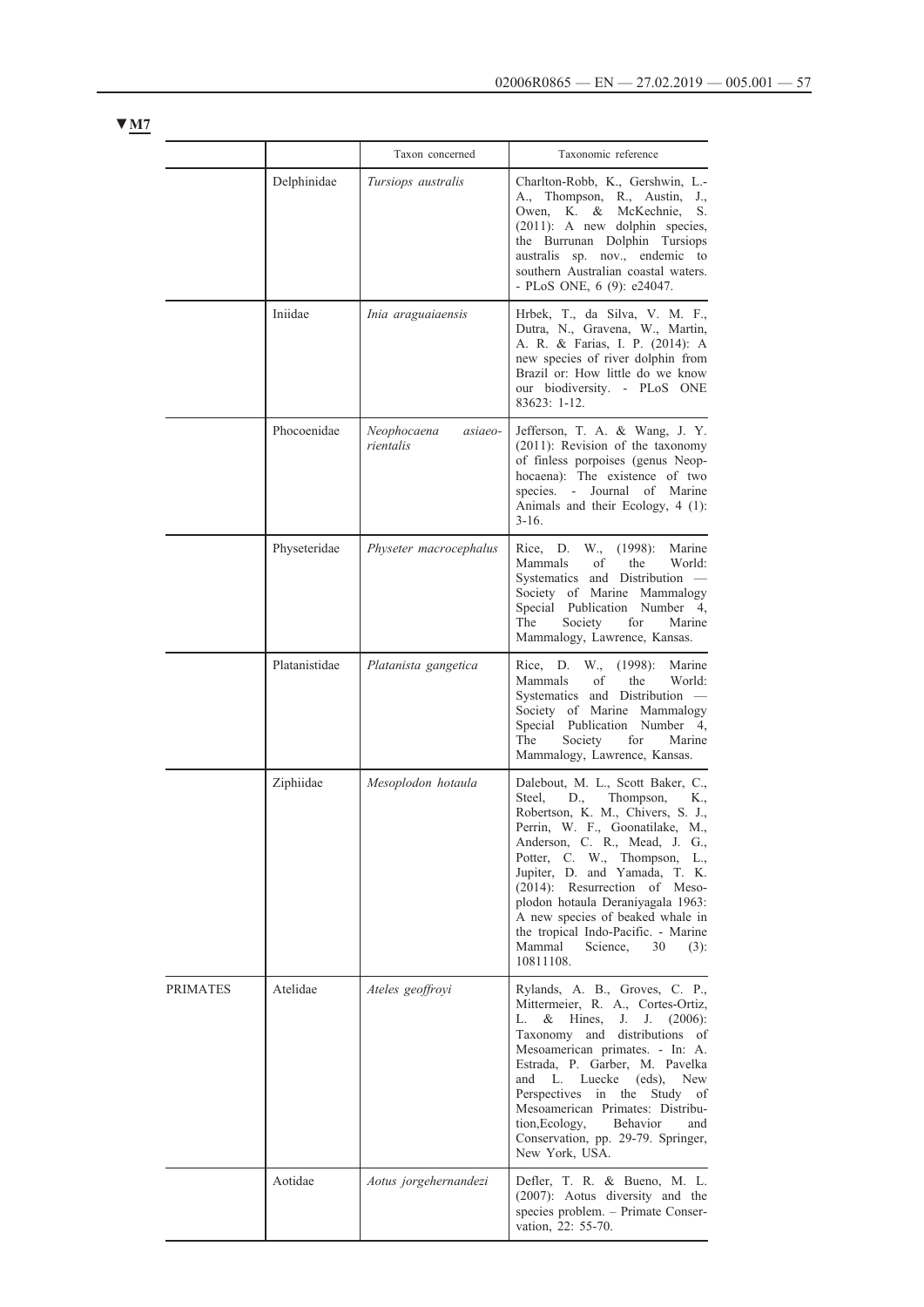|                      | Taxon concerned                   | Taxonomic reference                                                                                                                                                                                                                                                                                                                                                                                                           |
|----------------------|-----------------------------------|-------------------------------------------------------------------------------------------------------------------------------------------------------------------------------------------------------------------------------------------------------------------------------------------------------------------------------------------------------------------------------------------------------------------------------|
| Cebidae              | Callithrix manicorensis           | Garbino, T. & Siniciato, G. (2014):<br>The taxonomic status of Mico<br>marcai (Alperin 1993) and Mico<br>manicorensis (van Roosmalen et<br>al. 2000) (Cebidae, Callitrichinae)<br>Southwestern<br><b>Brazilian</b><br>from<br>Amazonia. - International Journal<br>of Primatology, 35 (2): 529-546.<br>(for Mico marcai lumped with<br>Mico<br>manicorensis<br>treated<br>as<br>under<br>Callithrix<br>manicorensis<br>CITES] |
| Cebidae              | Cebus flavius                     | Oliveira, M. M. de & Langguth, A.<br>(2006): Rediscovery of Marcgrave's<br>Capuchin Monkey and designation<br>of a neotype for Simia flava<br>Schreber,<br>1774<br>(Primates,<br>Cebidae). - Boletim do Museu<br>Nacional do Rio de Janeiro, N.S.,<br>Zoologia, 523: 1-16.                                                                                                                                                    |
| Cebidae              | Mico rondoni                      | Ferrari, S. F., Sena, L., Schneider,<br>M. P. C. & Júnior, J. S. S. (2010):<br>Rondon's Marmoset, Mico rondoni<br>sp. n., from southwestern Brazilian<br>Amazonia. - International Journal<br>of Primatology, 31: 693-714.                                                                                                                                                                                                    |
| Cebidae              | Saguinus ursulus                  | Gregorin, R. & de Vivo,<br>М.<br>Revalidation<br>$(2013)$ :<br>οf<br>Saguinus<br>ursula Hoffmannsegg<br>Cebidae:<br>(Primates:<br>Callitri-<br>chinae). - Zootaxa, 3721 (2): 172-<br>182.                                                                                                                                                                                                                                     |
| Cebidae              | Saimiri collinsi                  | Merces, M. P., Alfaro, J. W. L.,<br>Ferreira, W. A. S., Harada, M. L.<br>Júnior,<br>J. S.<br>&<br>S. $(2015)$ :<br>Morphology<br>and mitochondrial<br>phylogenetics<br>reveal<br>that<br>the<br>River<br>Amazon<br>separates<br>two<br>eastern squirrel monkey species:<br>Saimiri sciureus and S. collinsi. -<br>Molecular Phylogenetics and Evol-<br>ution, 82: 426-435.                                                    |
| Cercopi-<br>thecidae | Cercopithecus<br>loma-<br>miensis | Hart, J.A., Detwiler, K.M., Gilbert,<br>C.C., Burrell, A.S., Fuller, J.L.,<br>Emetshu, m., Hart, T.B., Vosper,<br>Sargis, E.J. & Tosi, A.J.<br>A.,<br>(2012): Lesula: A new species of<br>Cercopithecus monkey endemic to<br>the Democratic Republic of Congo<br>and implications for conservation<br>of Congo's Central Basin. - PLoS<br>ONE, 7 (9): e44271.                                                                 |
| Cercopi-<br>thecidae | Macaca munzala                    | Sinha, A., Datta, A., Madhusudan,<br>M. D. & Mishra, C. (2005):<br>Macaca munzala: A new species<br>from western Arunachal Pradesh,<br>northeastern India. - International<br>Journal of Primatology, 26(4): 977-<br>989:<br>$\dot{\text{doi:}}$<br>10.1007/s10764-005-<br>5333-3.                                                                                                                                            |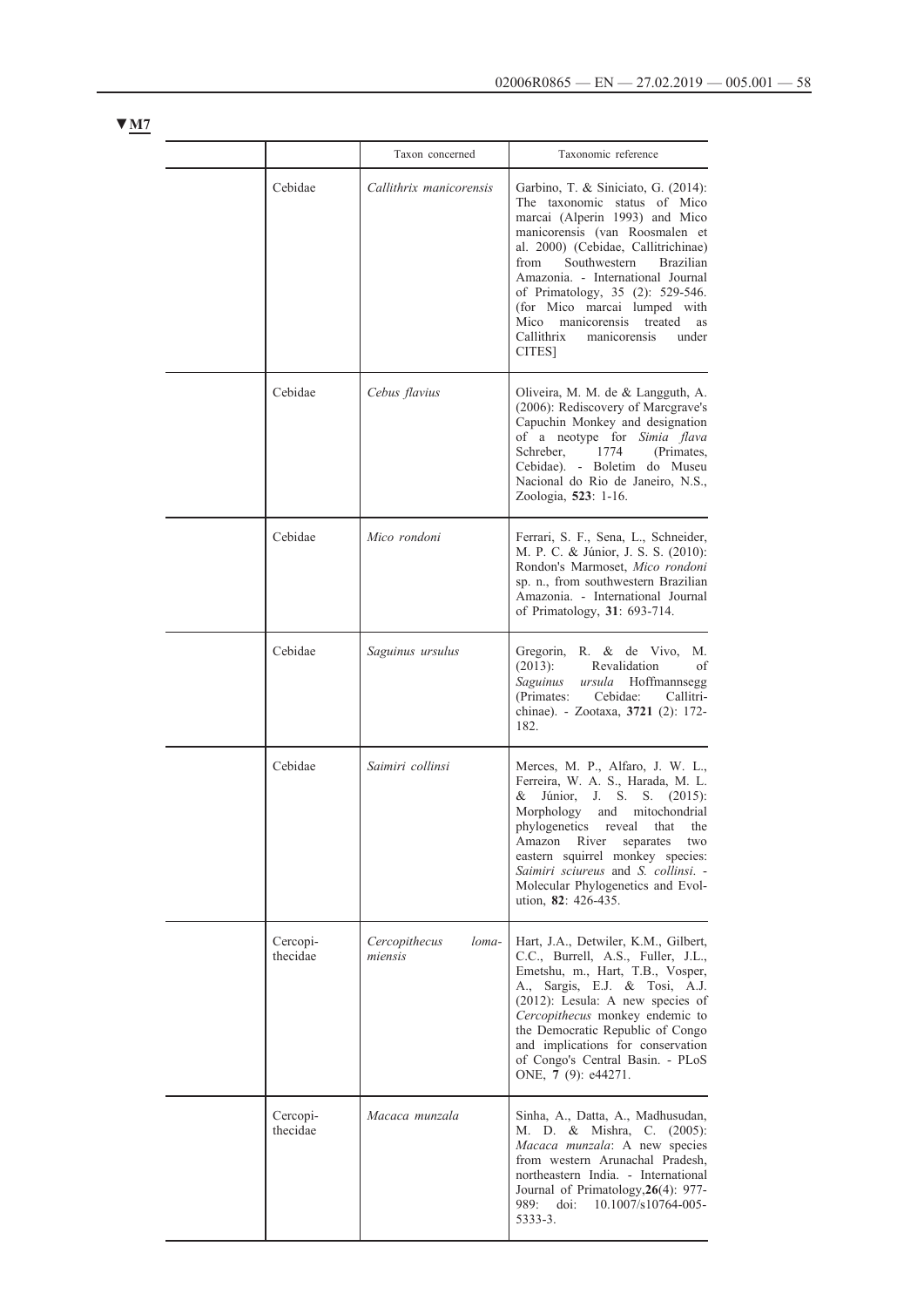|                      | Taxon concerned                          | Taxonomic reference                                                                                                                                                                                                                                                                                                                                                                                            |
|----------------------|------------------------------------------|----------------------------------------------------------------------------------------------------------------------------------------------------------------------------------------------------------------------------------------------------------------------------------------------------------------------------------------------------------------------------------------------------------------|
| Cercopi-<br>thecidae | Rhinopithecus strykeri                   | Geismann, T., Lwin, N., Aung, S.<br>S., Aung, T. N., Aung, Z. M., Hla,<br>T. H., Grindley, M. & Momberg,<br>F. $(2011)$ : A new species of snub-<br>nosed<br>monkey,<br>genus<br>Rhino-<br>pithecus Milne-Edwards, 1872 (Pri-<br>mates, Colobinae), from Northern<br>Kachin<br>State.<br>Northeastern<br>Myanmar. - Amer. J. Prima-<br>tology, 73: 96-107.                                                     |
| Cercopi-<br>thecidae | Rungwecebus kipunji                      | Davenport, T. R. b., Stanley, W. t.,<br>Sargis, E. j., de Luca, D. w.,<br>Mpunga, N. E., Machaga, S. J. &<br>Olson, L. E. (2006): A new genus<br>of African monkey, Rungwecebus:<br>Morphology,<br>ecology,<br>and<br>molecular<br>phylogenetics.<br>Science, 312: 1378-1381.                                                                                                                                  |
| Cercopi-<br>thecidae | Trachypithecus villosus                  | Brandon- Jones, d., Eudey, A. A.,<br>Geissmann, t., Groves, C. p.,<br>Melnick, D. j., Morales J. C.,<br>Shekelle, M. & Steward, C.-B.<br>$(2004)$ : Asian primate classifi-<br>cation. - International Journal of<br>Primatology, 25: 97-163.                                                                                                                                                                  |
| Cercopi-<br>thecidae | Cheirogaleus<br>lava-<br>soensis         | Thiele, d., Razafimahatratra, E. &<br>Hapke, A. (2013): Discrepant parti-<br>tioning of genetic diversity in<br>mouse lemurs and dwarf lemurs<br>- biological reality or taxonomic<br>bias? - Molecular Phylogenetics<br>and Evolution, 69: 593-609.                                                                                                                                                           |
| Cercopi-<br>thecidae | Microcebus gerpi                         | Radespiel, U., Ratsimbazafy, J. H.,<br>Rasoloharijaona, S., Raveloson, H.,<br>Andriaholinirina,<br>Rakoton-<br>N.,<br>dravony, R., Randrianarison, R.<br>М.<br>&<br>Randrianambinina,<br>В.<br>$(2012)$ : First indications of a<br>highland specialist among mouse<br>$spp.$ )<br>lemurs (Microcebus<br>and<br>evidence for a new mouse lemur<br>species from eastern Madagascar.<br>- Primates, 53: 157-170. |
| Cercopi-<br>thecidae | Microcebus marohita<br>Microcebus tanosi | Rasoloarison, R. M., Weisrock, D.<br>W., Yoder, A. D., Rakoton-<br>dravony, D. & Kappeler, P. M.<br>$[2013]$ :<br>Two<br>new<br>species<br>of mouse lemurs (Cheirogaleidae:<br>from<br>Microcebus)<br>Eastern<br>Madagascar.<br>$\omega$ .<br>International<br>Journal of Primatology, 34: 455-<br>469.                                                                                                        |
| Hylobatidae          | Nomascus annamensis                      | Van Ngoc Thinh, Mootnick, A. R.,<br>Vu Ngoc Thanh, Nadler, T. &<br>Roos, C. (2010): A new species<br>of crested gibbon from the central<br>Annamite mountain range. - Viet-<br>namese Journal of Primatology, 4:<br>$1 - 12.$                                                                                                                                                                                  |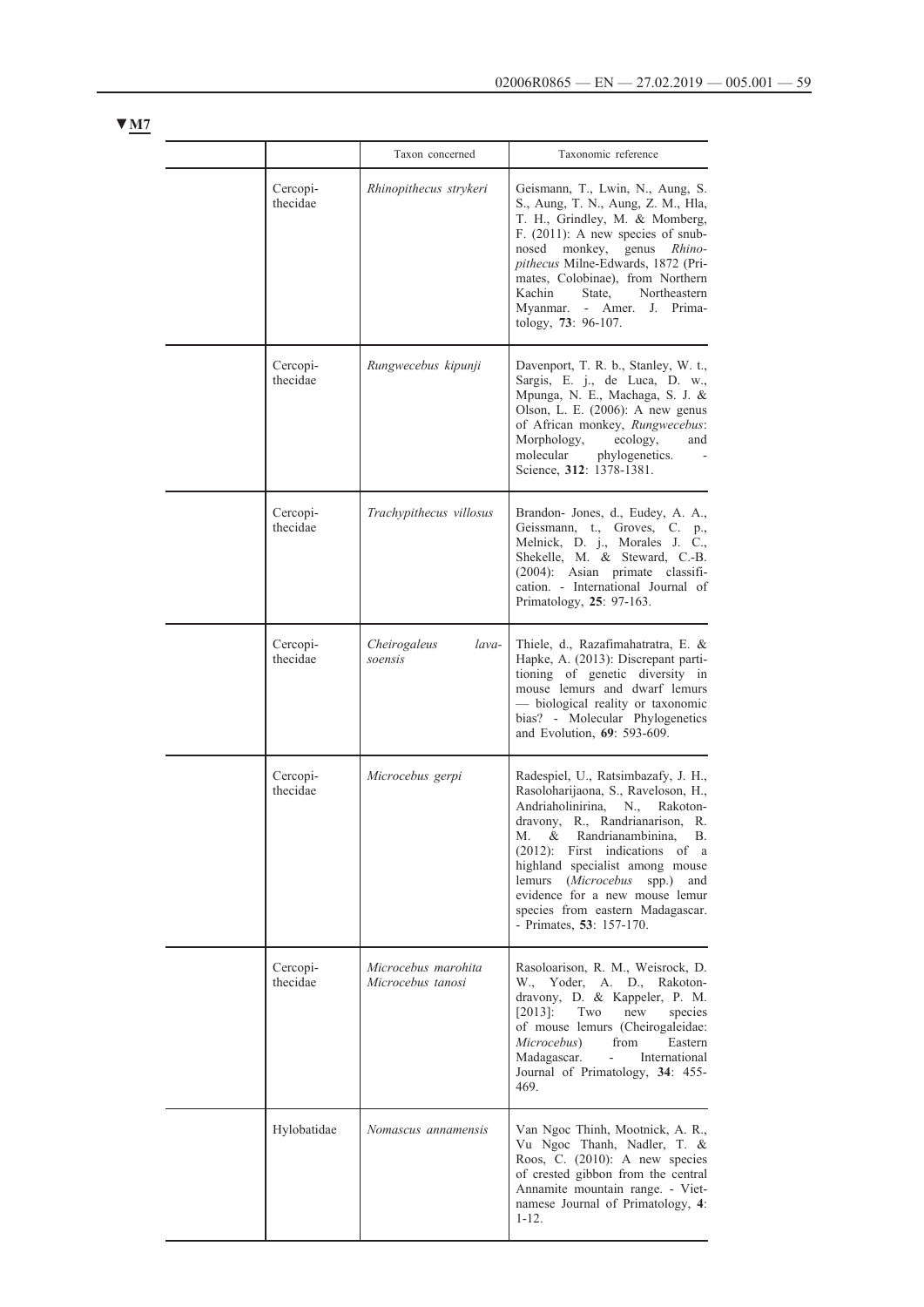|             | Taxon concerned                                                                                                                                                                                                                             | Taxonomic reference                                                                                                                                                                                                                                                                                              |
|-------------|---------------------------------------------------------------------------------------------------------------------------------------------------------------------------------------------------------------------------------------------|------------------------------------------------------------------------------------------------------------------------------------------------------------------------------------------------------------------------------------------------------------------------------------------------------------------|
| Lorisidae   | Nycticebus kayan                                                                                                                                                                                                                            | Munds, R.A., Nekaris, K.A.I. &<br>Ford, S.M. (2013): Taxonomy of<br>the bornean slow loris, with new<br>species Nycticebus kayan (Pri-<br>mates, Lorisidae). - American<br>Journal of Primatology, 75: 46-56.                                                                                                    |
| Pitheciidae | Cacajao melanocephalus<br>Cacajao oukary                                                                                                                                                                                                    | Ferrari, S. F., Guedes, P. G.,<br>Figueiredo-Ready, W. M. B. &<br>Barnett, A. A. (2014): Recon-<br>sidering the taxonomy of the<br>Black-faced<br>Uacaris,<br>Cacajao<br>melanocephalus group (Mammalia:<br>Pitheciidae), from the northern<br>Amazon Basin. - Zootaxa, 3866<br>$(3): 353-370.$                  |
| Pitheciidae | Callicebus aureipalatii                                                                                                                                                                                                                     | Wallace, R. B., Gómez, H., Felton,<br>A. & Felton, A. (2006): On a new<br>species of titi monkey, genus<br>Callicebus<br>Thomas<br>(Primates,<br>Pitheciidae), from western Bolivia<br>preliminary<br>with<br>notes<br>on<br>distribution<br>and<br>abundance.<br>$\sim$ $-$<br>Primate Conservation, 20: 29-39. |
| Pitheciidae | Callicebus caquetensis                                                                                                                                                                                                                      | Defler, T. R., Bueno, M. L. $&$<br>García, J. (2010): Callicebus<br>caquetensis: a new and Critically<br>Endangered titi monkey from<br>southern Caquetá, Colombia.<br>Primate Conservation, 25: 1-9.                                                                                                            |
| Pitheciidae | Callicebus vieira                                                                                                                                                                                                                           | Gualda-Barros, J., Nascimento, F.<br>O. & Amaral, M. K. (2012): A<br>species<br>of <i>Callicebus</i><br>new<br>Thomas, 1903 (Primates, Pithe-<br>ciidae) from the states of Mato<br>Grosso and Pará, Brazil. - Papéis<br>Avulsos de Zoologia (São Paulo),<br>$52: 261 - 279$                                     |
| Pitheciidae | Callicebus miltoni                                                                                                                                                                                                                          | Dalponte, J. C., Silva, F. E. &<br>Silva Júnior, J. S. (2014): New<br>species of titi monkey, genus<br>Callicebus Thomas,<br>1903 (Pri-<br>mates, Pitheciidae), from Southern<br>Amazonia, Brazil. - Papéis Avulsos<br>de Zoologia, São Paulo, 54: 457-<br>472.                                                  |
| Pitheciidae | Pithecia cazuzai<br>Pithecia chrysocephala<br>Pithecia hirsuta<br>Pithecia inusta<br>Pithecia isabela<br>Pithecia milleri<br>Pithecia mittermeieri<br>Pithecia napensis<br>Pithecia pissinattii<br>Pithecia rylandsi<br>Pithecia vanzolinii | Marsh, L.K. (2014): A taxonomic<br>revision<br>of<br>the<br>saki<br>monkeys,<br>Pithecia<br>Desmarest,<br>1804.<br>Neotropical<br>$\sim$<br>Primates, 21: 1-163.                                                                                                                                                 |
| Tarsiidae   | Tarsius lariang                                                                                                                                                                                                                             | Merker, S. & Groves, C.P. (2006):<br>Tarsius lariang: A new primate<br>species<br>from<br>Western<br>Central<br>Sulawesi. - International Journal<br>of Primatology, 27(2): 465-485.                                                                                                                             |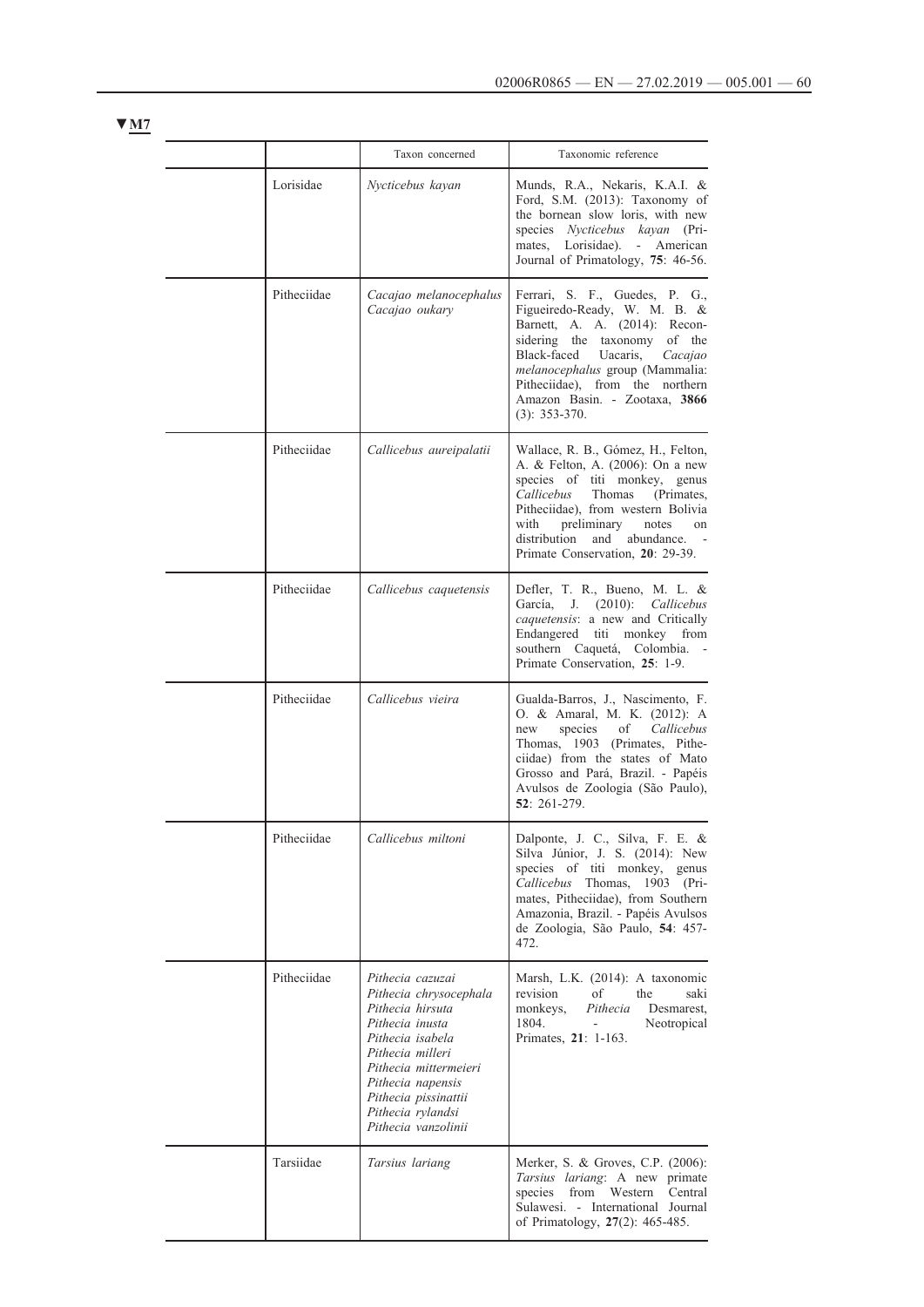|              | Taxon concerned     | Taxonomic reference                                                                                                                                                                                                                                                   |
|--------------|---------------------|-----------------------------------------------------------------------------------------------------------------------------------------------------------------------------------------------------------------------------------------------------------------------|
| Tarsiidae    | Tarsius tumpara     | Shekelle, m., Groves, C., Merker,<br>S. & Supriatna, J. (2010): Tarsius<br>tumpara: A new tarsier species<br>from Siau Island, North Sulawesi.<br>- Primate Conservation, 23: 55-64.                                                                                  |
| Elephantidae | Loxodonta africana  | Wilson, D. E. & Reeder, D. m.<br>(1993): Mammal Species of the<br>World:<br>Taxonomic<br>and<br>a -<br>Geographic Reference.<br>Second<br>edition. xviii + 1207 pp., Wash-<br>(Smithsonian Institution<br>ington<br>Press).                                           |
| Tupaiidae    | Tupaia everetti     | Roberts, T. E., Lanier, H. C.,<br>Sargis, E. J. & Olson, L. E.<br>(2011): Molecular phylogeny of<br>treeshrews (Mammalia: Scandentia)<br>and the timescale of diversification<br>in Southeast Asia. - Molecular<br>Phylogenetics and Evolution, 60<br>$(3): 358-372.$ |
| Tupaiidae    | Tupaia palawanensis | Sargis, E. J., Campbell, K. K. &<br>Olson, L.<br>$E(2014)$ :<br>Taxonomic boundaries and cranio-<br>metric variation in the treeshrews<br>(Scandentia, Tupaiidae) from the<br>Palawan faunal region. - Journal<br>of Mammalian Evolution, 21 (1):<br>$111 - 123$      |
|              |                     |                                                                                                                                                                                                                                                                       |

**AVES**

| APODI-<br><b>FORMES</b> |             | order- and family-level<br>names for birds                                 | Morony, J. J., Bock, W. J. &<br>Farrand, J., Jr. (1975): Reference<br>List of the Birds of the World.<br>American Museum of Natural<br>History. 207 pp.                                                                                                                                                                                                                                                                                                 |
|-------------------------|-------------|----------------------------------------------------------------------------|---------------------------------------------------------------------------------------------------------------------------------------------------------------------------------------------------------------------------------------------------------------------------------------------------------------------------------------------------------------------------------------------------------------------------------------------------------|
|                         |             | all bird species — with<br>exception of the<br>the<br>taxa mentioned below | Dickinson, E.C. $(ed.)(2003)$ : The<br>Howard and Moore Complete<br>Checklist of the Birds of the<br>World. Revised and enlarged 3rd<br>Edition. 1039 pp. London (Chris-<br>topher Helm).<br>in combination with<br>Dickinson, E.C. (2005): Corrigenda<br>4 (02.06.2005) to Howard &<br>Moore Edition 3 (2003). http://<br>www.naturalis.nl/sites/naturalis.en/<br>contents/ $i000764/$<br>corrigenda%204_final.pdf<br>(available on the CITES website) |
|                         | Trochilidae | Chlorostilbon lucidus                                                      | Pacheco, J. F. & Whitney, B. M.<br>$(2006)$ : Mandatory changes to the<br>scientific names of three Neot-<br>ropical birds. - Bull. Brit. Orn.<br>Club, 126: 242-244.                                                                                                                                                                                                                                                                                   |
|                         | Trochilidae | Eriocnemis isabellae                                                       | Cortés-Diago, A., Ortega, L. A.,<br>Mazariegos-Hurtado, L. & Weller,<br>A.-A. (2007): A new species of<br><i>Eriocnemis</i> (Trochilidae)<br>from<br>southwest Colombia. - Ornitologia<br>Neotropical, 18:161-170.                                                                                                                                                                                                                                      |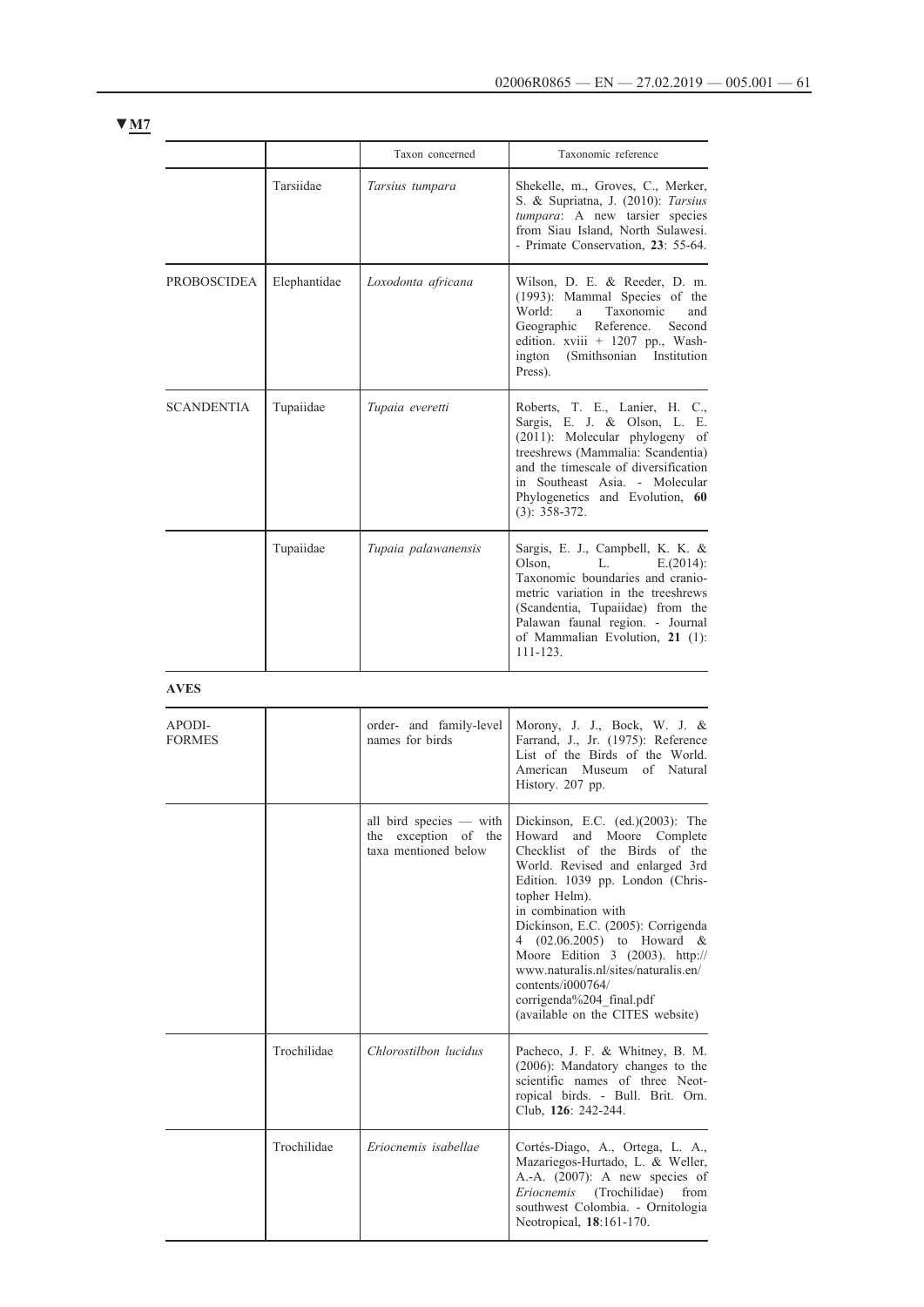|                            |              | Taxon concerned                            | Taxonomic reference                                                                                                                                                                                                                                                                                                |
|----------------------------|--------------|--------------------------------------------|--------------------------------------------------------------------------------------------------------------------------------------------------------------------------------------------------------------------------------------------------------------------------------------------------------------------|
|                            | Trochilidae  | Phaethornis aethopyga                      | Piacentini, V. Q., Aleixo, A. &<br>Silveira, L. F. (2009): Hybrid,<br>subspecies<br>species?<br>The<br><b>or</b><br>validity and taxonomic status of<br>Phaethornis<br>longuemareus<br>aethopyga Zimmer, 1950 (Tro-<br>chilidae). - Auk, 126: 604-612.                                                             |
| FALCONI-<br><b>FORMES</b>  | Accipitridae | Aquila hastata                             | Parry, S. J., Clark, W. S. &<br>(2002)<br>Prakash,<br>V.<br>On<br>the<br>taxonomic status of the Indian<br>Spotted Eagle Aquila hastata. - Ibis,<br>144: 665-675.                                                                                                                                                  |
|                            | Accipitridae | Buteo socotraensis                         | Porter, R. F. & Kirwan, G. M.<br>(2010): Studies of Socotran birds<br>VI. The taxonomic status of the<br>Socotra Buzzard. - Bulletin of the<br>British Ornithologists' Club, 130<br>$(2): 116-131.$                                                                                                                |
|                            | Falconidae   | Micrastur mintoni                          | Whittaker, A. (2002): A new<br>species of forest-falcon<br>$(Fal -$<br>conidae: Micrastur) from south-<br>eastern Amazonia and the Atlantic<br>rainforests of Brazil. - Wilson<br>Bulletin, 114: 421-445.                                                                                                          |
| PASSERI-<br><b>FORMES</b>  | Muscicapidae | Garrulax taewanus                          | Collar, N. J. (2006): A partial<br>revision of the Asian babblers<br>(Timaliidae). - Forktail, 22: 85-112.                                                                                                                                                                                                         |
| PSITTACI-<br><b>FORMES</b> | Cacatuidae   | Cacatua goffiniana                         | Roselaar, C. S. & Michels, J. P.<br>Nomenclatural<br>$(2004)$ :<br>chaos<br>untangled, resulting in the naming<br>the<br>formally<br>undescribed<br>of<br>Cacatua<br>species<br>from<br>the<br>Tanimbar Islands, Indonesia (Psit-<br>taciformes: Cacatuidae). - Zool-<br>ogische Verhandelingen, 350: 183-<br>196. |
|                            | Loriidae     | Trichoglossus<br>haematodus                | Collar, N. J. (1997) Family Psit-<br>tacidae (Parrots). In del Hoyo, J.,<br>Elliot, A. and Sargatal, J. (eds.),<br>Handbook of the Birds of the<br>World,<br>$4 \quad$<br>(Sandgrouse)<br>to<br>Cuckoos):<br>280-477. Barcelona<br>(Lynx Edicions).                                                                |
|                            | Psittacidae  | Aratinga maculata                          | Nemesio, A. & Rasmussen, C.<br>$(2009)$ :<br>The<br>rediscovery<br>οf<br>Buffon's 'Guarouba' or 'Perriche<br>jaune': two senior synonyms of<br>Aratinga pintoi Silveira, Lima &<br>Höfling,<br>2005 (Aves: Psittaci-<br>formes). - Zootaxa, 2013: 1-16.                                                            |
|                            | Psittacidae  | Forpus modestus                            | Pacheco, J. F. & Whitney, B. M.<br>(2006): Mandatory changes to the<br>scientific names of three Neot-<br>ropical birds. - Bull. Brit. Orn.<br>Club, 126: 242-244.                                                                                                                                                 |
|                            | Psittacidae  | Pionopsitta<br><i>auranti-</i><br>ocephala | Gaban-Lima, R., Raposo, M. A. &<br>Höfling, E. (2002): Description of<br>a new species of Pionopsitta<br>(Aves: Psittacidae) endemic to<br>Brazil. - Auk, 119: 815-819.                                                                                                                                            |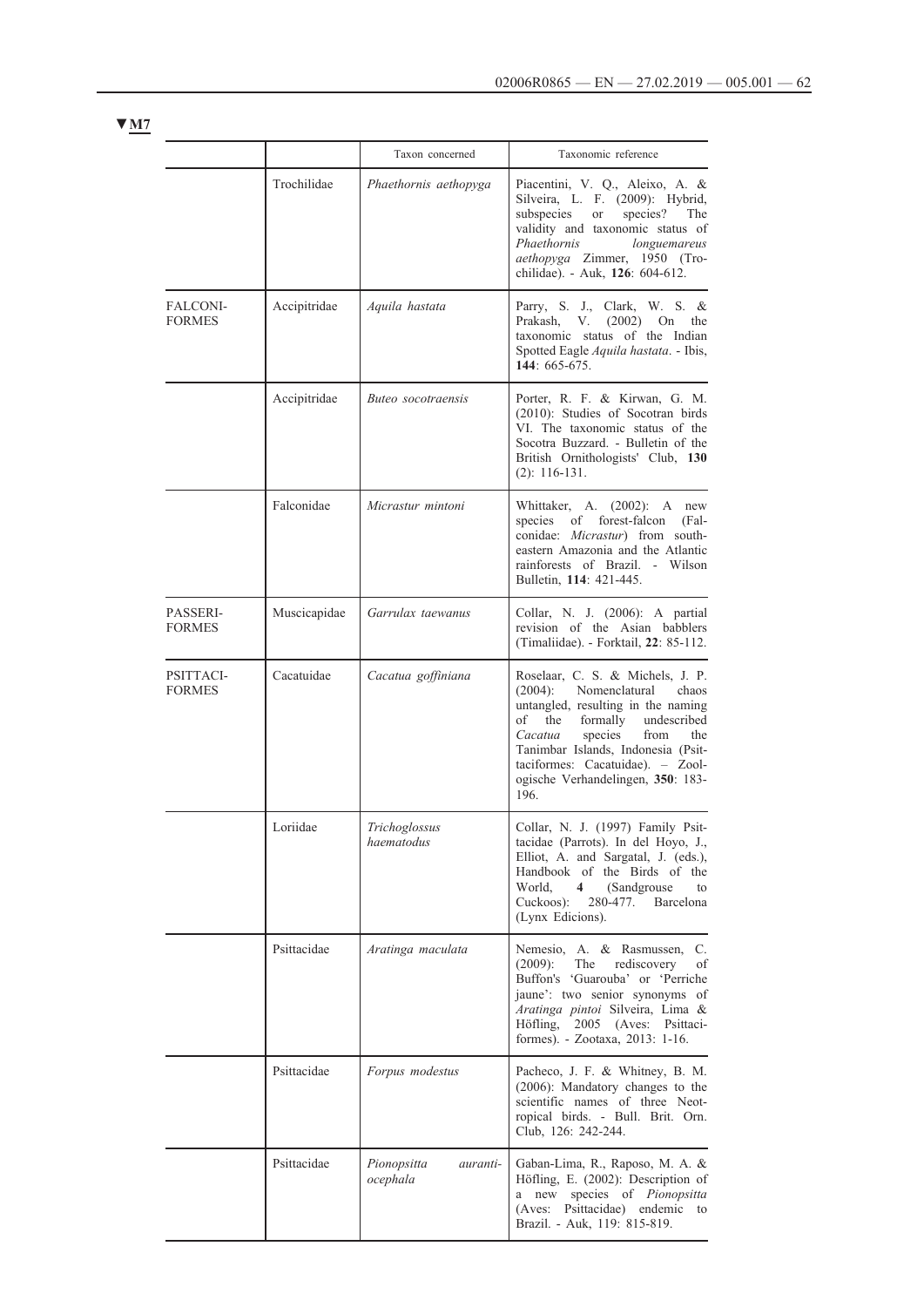|                                                    |              | Taxon concerned                                                       | Taxonomic reference                                                                                                                                                                                                                                                                 |
|----------------------------------------------------|--------------|-----------------------------------------------------------------------|-------------------------------------------------------------------------------------------------------------------------------------------------------------------------------------------------------------------------------------------------------------------------------------|
|                                                    | Psittacidae  | Poicephalus robustus<br>Poicephalus fuscicollis                       | Coetzer, W.G., Downs, C.T.,<br>Perrin, M.R. & Willows-Munro,<br>S. (2015): Molecular Systematics<br>of the Cape Parrot (Poicephalus<br>Implications<br><i>robustus</i> ).<br>for<br>Taxonomy and Conservation. -<br>PLoS ONE, 10(8):e0133376. doi:<br>10.1371/journal.pone.0133376. |
|                                                    | Psittacidae  | Psittacula intermedia                                                 | Collar, N. J. (1997) Family Psit-<br>tacidae (Parrots). In del Hoyo, J.,<br>Elliot, A. and Sargatal, J. (eds.),<br>Handbook of the Birds of the<br>World.<br>$\overline{4}$<br>(Sandgrouse)<br>to<br>Cuckoos):<br>280-477.<br>Barcelona<br>(Lynx Edicions).                         |
|                                                    | Psittacidae  | Pyrrhura griseipectus                                                 | Olmos, F., Silva, W. A. G. &<br>Albano, C. (2005: Grey-breasted<br>Conure Pyrrhura griseipectus, an<br>overlooked endangered species. -<br>Cotinga, 24: 77-83.                                                                                                                      |
|                                                    | Psittacidae  | Pyrrhura parvifrons                                                   | Arndt, T. (2008): Anmerkungen zu<br>einigen Pyrrhura-Formen mit der<br>Beschreibung einer neuen Art und<br>zweier neuer Unterarten. - Papa-<br>geien, 8: 278-286.                                                                                                                   |
| STRIGI-<br><b>FORMES</b>                           | Strigidae    | Glaucidium mooreorum                                                  | Da Silva, J. M. C., Coelho, G. &<br>Gonzaga, P. (2002): Discovered on<br>the brink of extinction: a new<br>species of pygmy owl (Strigidae:<br>Glaucidium) from Atlantic forest<br>of northeastern Brazil. - Ararajuba,<br>$10(2)$ : 123-130.                                       |
|                                                    | Strigidae    | Ninox burhani                                                         | Indrawan, M. & Somadikarta, S.<br>(2004): A new hawk-owl from the<br>Togian Islands, Gulf of Tomini,<br>central<br>Sulawesi,<br>Indonesia.<br>Bulletin of the British Ornithol-<br>ogists' Club, 124: 160-171.                                                                      |
|                                                    | Strigidae    | Otus thilohoffmanni                                                   | Warakagoda, D. H. & Rasmussen,<br>P. C. (2004): A new species of<br>scops-owl from Sri Lanka.<br>Bulletin of the British Ornithol-<br>ogists' Club, 124(2): 85-105.                                                                                                                 |
| <b>REPTILIA</b>                                    |              |                                                                       |                                                                                                                                                                                                                                                                                     |
| <b>CROCODYLIA</b><br>& RHYNCHOC-<br><b>EPHALIA</b> |              | Crocodylia & Rhynchoc-<br>ephalia except for the<br>taxa listed below | Wermuth, H. $&$ Mertens, R. (1996)<br>(reprint): Schildkröte, Krokodile,<br>Brückenechsen. xvii + 506 pp.<br>Jena (Gustav Fischer Verlag).                                                                                                                                          |
|                                                    | Crocodylidae | Crocodylus johnstoni                                                  | Tucker, A. D. (2010): The correct<br>name<br>to<br>applied<br>be<br>to<br>the<br>Australian<br>freshwater<br>crocodile,<br>johnstoni<br>[Krefft,<br>Crocodylus<br>$1873$ ]. $-$<br>Australian<br>Zoologist,                                                                         |

1873]. - Aus<br>35(2): 432-434. Sphenodontidae *Sphenodon* spp. **Hay, J. M., Sarre, S. D., Lambert,** D. m., Allendorf, F. W. & Daugherty, C. H. (2010): Genetic diversity and taxonomy: a reassessment of species designation in tuatara (*Sphenodon*: Reptilia). - Conservation Genetics, 11 (93): 1063-1081.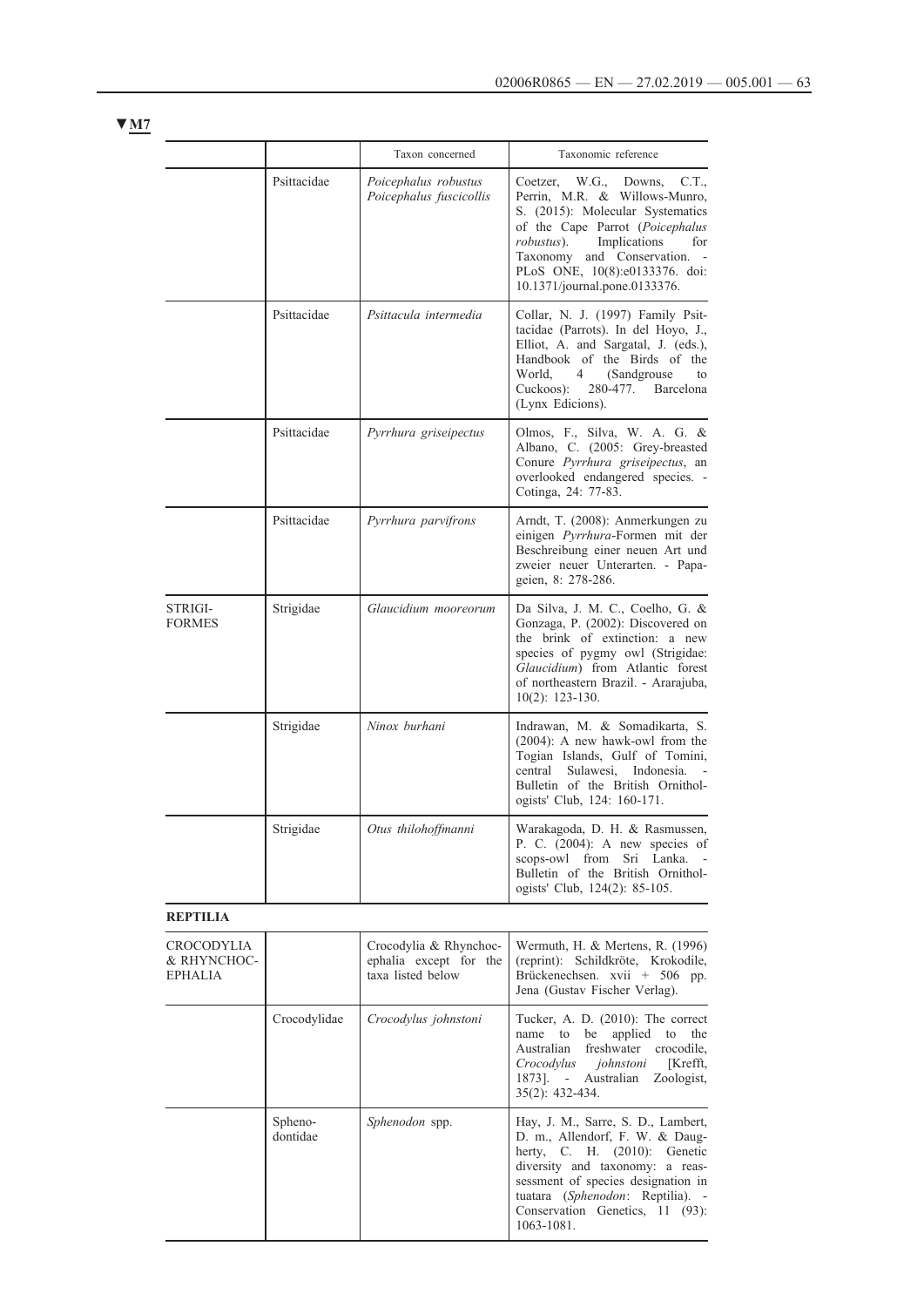| × |  |
|---|--|
|   |  |

|               |                     | Taxon concerned                                                  | Taxonomic reference                                                                                                                                                                                                                                                                                                                               |
|---------------|---------------------|------------------------------------------------------------------|---------------------------------------------------------------------------------------------------------------------------------------------------------------------------------------------------------------------------------------------------------------------------------------------------------------------------------------------------|
| <b>SAURIA</b> |                     | for<br>delimitation<br>οf<br>families<br>within<br>the<br>Sauria | Pough, F. H., Andrews, R. M.,<br>Cadle, J. E., Crump, M. L.,<br>Savitzky, A. H. & Wells, K. D.<br>Herpetology.<br>(1998):<br>Upper<br>Saddle River/New Jersey (Prentice<br>Hall).                                                                                                                                                                 |
|               | Agamidae            | Saara spp.<br>Uromastyx spp.                                     | Wilms,<br>T.<br>M.,<br>Böhme,<br>W.,<br>Wagner,<br>P., Lutzmann, N. &<br>Schmitz,<br>A.<br>$(2009)$ :<br>On<br>the<br>phylogeny and taxonomy of the<br>genus <i>Uromastyx</i> Merrem, 1820<br>Squamata: Agamidae:<br>(Reptilia:<br>Uromastycinae) - resurrection of<br>the genus Saara Gray, 1845. -<br>Bonner zool. Beiträge, 56(1-2):<br>55-99. |
|               | Chamae-<br>leonidae | Chamaleonidae spp.                                               | F.<br>$(2015)$ :<br>Taxonomic<br>Glaw,<br>checklist<br>of<br>chamaeleons<br>Chamaeleonidae).<br>(Squamata:<br>Vertebrate Zoology, 65(2): 167-<br>246.<br>(http://www.senckenberg.de/files/<br>content/forschung/publikationen/<br>vertebratezoology/vz65-2/01<br>vertebrate zoology 65-2 glaw<br>$167 - 246$ .pdf)                                |
|               | Cordylidae          | Cordylidae spp. except<br>the<br>taxon<br>mentioned<br>below     | Stanley, E. L., Bauer, A. M.,<br>Jackman, T. R., Branch, W. R. &<br>P. le F. N. (2011): Between a rock<br>and<br>a hard polytomy: rapid<br>radiation in the rupicolous girdled<br>lizards (Squamata: Cordylidae). -<br>Molecular Phylogenetics and Evol-<br>ution, $58(1)$ : 53-70.                                                               |
|               | Cordylidae          | Cordylus marunguensis                                            | Greenbaum, E., Stanley, E. L.,<br>Kusamba, C., Moninga, W. m.,<br>Goldberg, S. R. & Cha (2012): A<br>species<br>new<br>of<br>Cordylus<br>(Squamata: Cordylidae) from the<br>Marungu Plateau of south-eastern<br>Democratic<br>Republic<br>οf<br>the<br>Congo. - African Journal of Herpe-<br>tology, 61 (1): 14-39.                               |
|               | Gekkonidae          | Dactylonemis spp.<br>Hoplodactylus spp.<br>Mokopirirakau spp.    | Nielsen, S. V., Bauer, A. M.,<br>Jackman, T. R., Hitchmough, R.<br>A. & Daugherty, C. H. (2011):<br>New Zealand geckos (Diplodac-<br>tylidae): Cryptic diversity in a<br>post-Gondwanan<br>lineage<br>with<br>trans-Tasman<br>affinities.<br>Molecular Phylogenetics and Evol-<br>ution, $59$ (1): 1-22.                                          |
|               | Gekkonidae          | Nactus serpensinsula                                             | Kluge, A.G. (1983): Cladistic rela-<br>tionships among gekkonid lizards. -<br>Copeia, 1983(no. 2): 465-475.                                                                                                                                                                                                                                       |
|               | Gekkonidae          | Naultinus spp.                                                   | Nielsen, S. V., Bauer, A. M.,<br>Jackman, T. R., Hitchmough, R.<br>A. & Daugherty, C. H. (2011):<br>New Zealand geckos (Diplodac-<br>tylidae): Cryptic diversity in a<br>post-Gondwanan<br>lineage<br>with<br>trans-Tasman<br>affinities.<br>Molecular Phylogenetics and Evol-<br>ution, 59 (1): 1-22.                                            |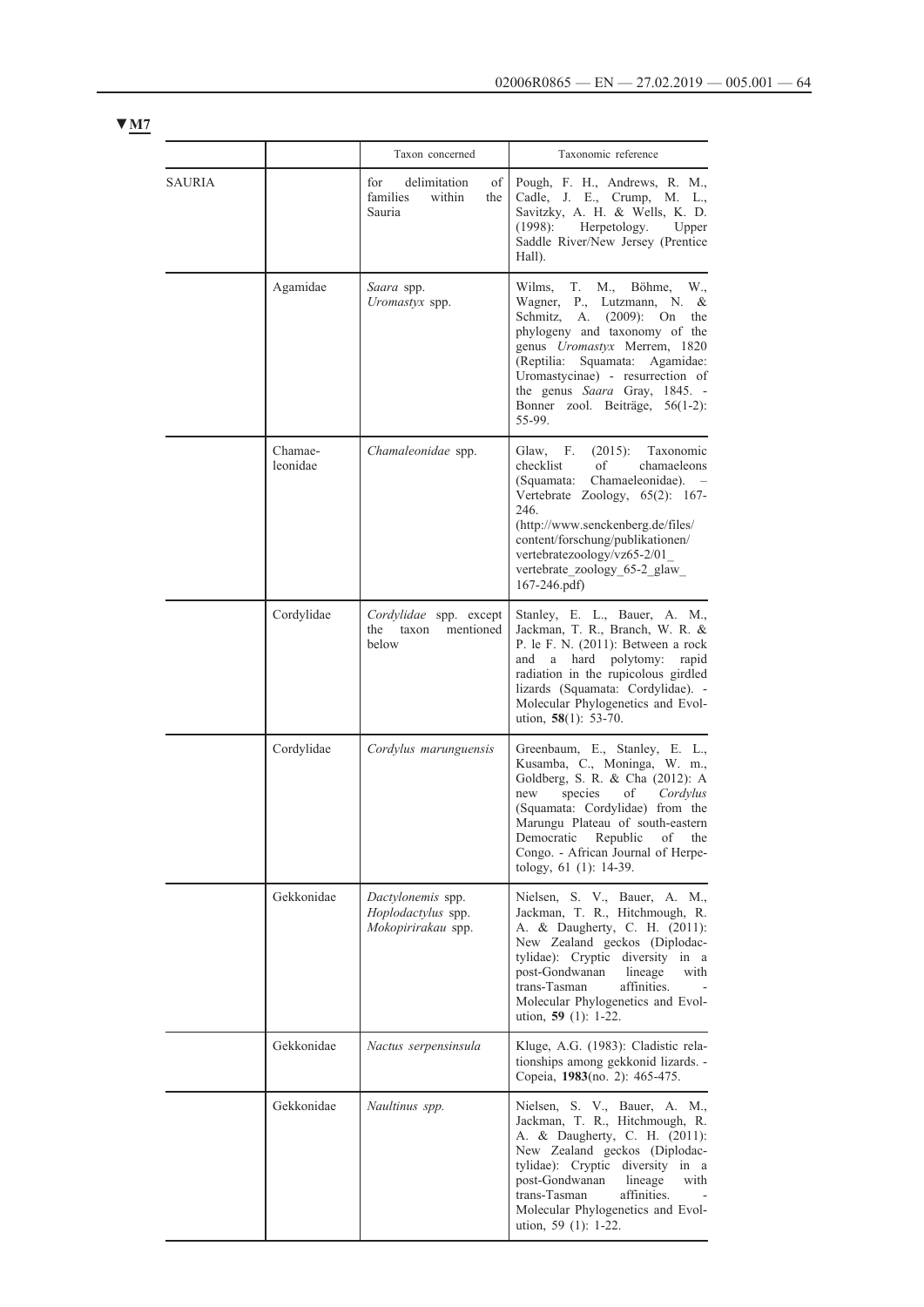|            | Taxon concerned                                                | Taxonomic reference                                                                                                                                                                                                                                                                                                                                                                                 |
|------------|----------------------------------------------------------------|-----------------------------------------------------------------------------------------------------------------------------------------------------------------------------------------------------------------------------------------------------------------------------------------------------------------------------------------------------------------------------------------------------|
| Gekkonidae | Phelsuma spp.<br>Rhoptropella spp.                             | Glaw, F. & Rösler, H. (2015):<br>Taxonomic checklist of the day<br>geckos of the genera Phelsuma<br>Gray, 1825<br>and<br>Rhoptropella<br>Hewitt,<br>1937<br>(Squamata:<br>Gekkonidae).<br>Vertebrate<br>Zoology, 65(2): 167-246)<br>(http://www.senckenberg.de/files/<br>content/forschung/publikationen/<br>vertebratezoology/vz65-2/02_verte-<br>brate zoology 65-2 glaw-<br>roesler 247-283.pdf) |
| Gekkonidae | Toropuku spp.<br>Tukutuku spp.<br>Woodworthia spp.             | Nielsen, S. V., Bauer, A. M.,<br>Jackman, T. R., Hitchmough, R.<br>A. & Daugherty, C. H. (2011):<br>New Zealand geckos (Diplodac-<br>tylidae): Cryptic diversity in a<br>post-Gondwanan<br>lineage<br>with<br>trans-Tasman<br>affinities.<br>Molecular Phylogenetics and Evol-<br>ution, 59 (1): 1-22.                                                                                              |
| Gekkonidae | Uroplatus<br>spp.<br>except<br>for the taxa mentioned<br>below | Raxworthy,<br>C.J.<br>$(2003)$ : Intro-<br>duction to the reptiles. - In:<br>Goodman, S.M. & Bernstead, J.P.<br>$(eds.)$ ,<br>The natural history of<br>Madagascar: 934-949. Chicago.                                                                                                                                                                                                               |
| Gekkonidae | Uroplatus finiavana                                            | Ratsoavina, F.M., Louis jr., E.E.,<br>Crottini, A., Randrianiaina, R.-D.,<br>Glaw, F. & Vences, M. (2011): A<br>new leaf tailed gecko species from<br>northern<br>Madagascar with<br>a<br>preliminary<br>οf<br>assessment<br>molecular and morphological varia-<br>bility in the Uroplatus ebenaui<br>group. - Zootaxa, 3022: 39-57.                                                                |
| Gekkonidae | Uroplatus giganteus                                            | Glaw, F., Kosuch, J., Henkel, W.<br>F., Sound, P. and Böhme, W.<br>(2006): Genetic and morphological<br>variation of the leaf-tailed gecko<br>fimbriatus<br>from<br>Uroplatus<br>Madagascar, with description of a<br>new giant species. - Salamandra,<br>42: 129-144.                                                                                                                              |
| Gekkonidae | Uroplatus pietschmanni                                         | Böhle, A. $&$<br>Schönecker, P.<br>(2003): Eine neue Art der Gattung<br>Uroplatus Duméril,<br>1805<br>aus<br>OstMadagaskar<br>(Reptilia:<br>Squamata: Gekkonidae). - Salam-<br>andra, 39(3/4): 129-138.                                                                                                                                                                                             |
| Gekkonidae | Uroplatus sameiti                                              | Raxworthy, C.J., Pearson, R.G.,<br>Zimkus, B.M., Reddy, S., Deo,<br>A.J., Nussbaum, R.A. & Ingram,<br>C.M.<br>Continental<br>(2008):<br>speciation<br>in<br>the<br>tropics:<br>contrasting biogeographic patterns<br>of divergence in the Uroplatus<br>leaf-tailed<br>gecko<br>radiation of<br>Madagascar. - Journal of Zoology,<br>$275:423-440.$                                                  |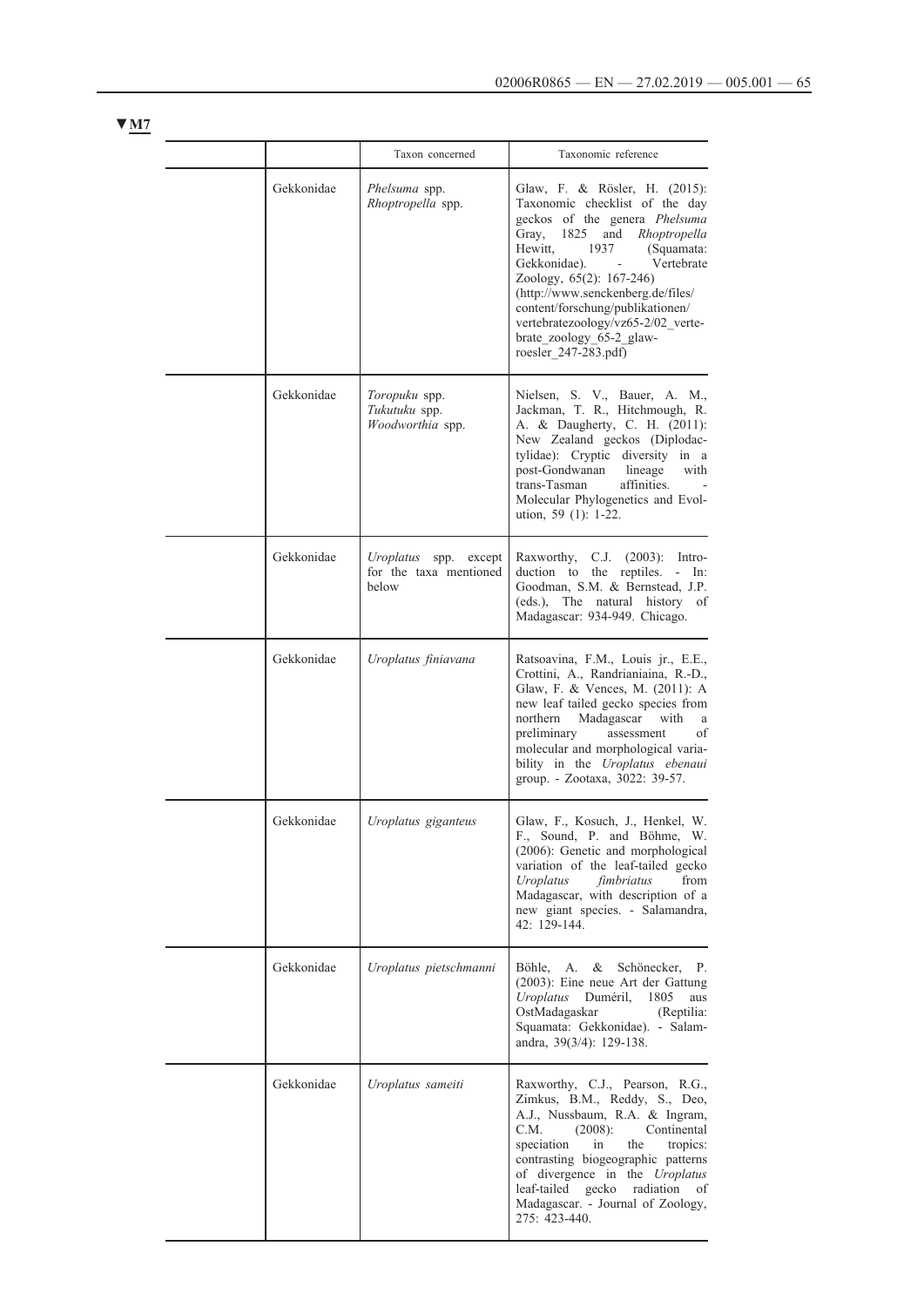|           | Taxon concerned                                                       | Taxonomic reference                                                                                                                                                                                                                                                                                                                                                 |
|-----------|-----------------------------------------------------------------------|---------------------------------------------------------------------------------------------------------------------------------------------------------------------------------------------------------------------------------------------------------------------------------------------------------------------------------------------------------------------|
| Iguanidae | Iguanidae spp. except<br>for the taxa mentioned<br>below              | Hollingsworth, B. D. (2004): The<br>Evolution<br>οf<br>Iguanas:<br>An<br>Overview of Relationships and a<br>Checklist of Species. pp. 19-44.<br>In: Alberts, A. C., Carter, R. L.,<br>Hayes, W. K. & Martins, E. P.<br>$(Eds)$ ,<br>Iguanas: Biology<br>and<br>Conservation. Berkeley (University<br>of California Press).                                          |
| Iguanidae | Brachylophus bulabula                                                 | Keogh, J. S., Edwards, D. L.,<br>Fisher, R. N. & Harlow, P. S.<br>(2008): Molecular and morpho-<br>logical analysis of the critically<br>endangered Fijian iguanas reveals<br>cryptic diversity and a complex<br>biogeographic history.<br>- Phil.<br>Trans. R. Soc. B, 363(1508):<br>3413-3426.                                                                    |
| Iguanidae | Conolophus marthae                                                    | Gentile, G. & Snell, H. (2009):<br>Conolophus marthae<br>sp.<br>nov.<br>Iguanidae),<br>(Squamata,<br>a new<br>species of land iguana from the<br>Galápagos archipelago. - Zootaxa,<br>$2201: 1-10.$                                                                                                                                                                 |
| Iguanidae | Cyclura lewisi                                                        | Burton, F. J. (2004): Revision to<br>Species Cvclura nubila lewisi, the<br>Grand Cayman Blue Iguana -<br>Caribbean<br>Journal<br>of Science,<br>$40(2)$ : 198-203.                                                                                                                                                                                                  |
| Iguanidae | Phrynosoma blainvillii<br>Phrynosoma cerroense<br>Phrynosoma wigginsi | Montanucci,<br>R.R.<br>$(2004)$ :<br>Geographic variation<br>in <i>Phry-</i><br>nosoma coronatum<br>(Lacertilia,<br>further<br>Phrynosomatidae):<br>evidence for a peninsular archi-<br>pelago. - Herpetologica, 60: 117.                                                                                                                                           |
| Teiidae   | Teiidae spp.                                                          | Harvey, M. B., Ugueto, G. N. &<br>Gutberlet, R. L. Jr. (2012):<br>Review of teild morphology with<br>revised taxonomy<br>and<br>a<br>phylogeny of the Teildae (Lepidos-<br>auria: Squamata). - Zootaxa, 3459:<br>$1 - 156.$                                                                                                                                         |
| Varanidae | Varanidae spp.<br>except<br>for<br>the<br>taxa<br>mentioned below     | Böhme, W. (2003): Checklist of<br>the living monitor lizards of the<br>world (family Varanidae) - Zool-<br>ogische Verhandelingen. Leiden,<br>$341: 1-43.$<br>in combination with<br>Koch, A., Auliya, M. & Ziegler, T.<br>(2010): Updated Checklist of the<br>living monitor lizards of the world<br>(Squamata: Varanidae). - Bonn<br>zool. Bull., 57(2): 127-136. |
| Varanidae | Varanus bangonorum<br>Varanus dalubhasa                               | Welton, L. J., Travers, S. L., Siler,<br>C. D. & Brown, R. M. (2014):<br>Integrative<br>taxonomy<br>and<br>phylogeny-based species delimi-<br>tation of Philippine water monitor<br>lizards (Varanus salvator complex)<br>with descriptions of two new<br>cryptic species. - Zootaxa, 3881<br>$(3)$ : 201-227.                                                      |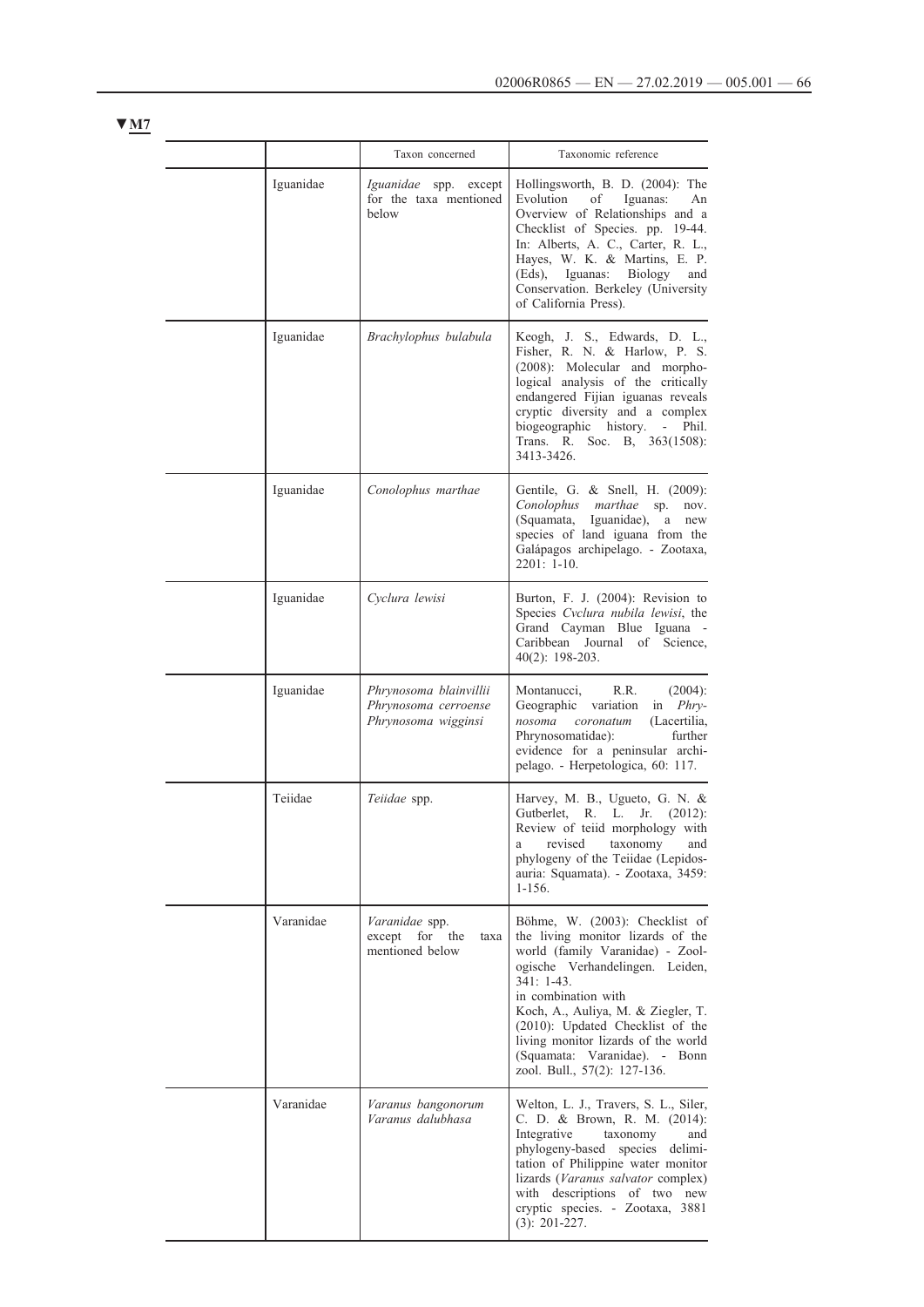|                  |           | Taxon concerned                                                                                                                                                                                                                                                                                                                                        | Taxonomic reference                                                                                                                                                                                                                                                                                |
|------------------|-----------|--------------------------------------------------------------------------------------------------------------------------------------------------------------------------------------------------------------------------------------------------------------------------------------------------------------------------------------------------------|----------------------------------------------------------------------------------------------------------------------------------------------------------------------------------------------------------------------------------------------------------------------------------------------------|
|                  | Varanidae | Varanus hamersleyensis                                                                                                                                                                                                                                                                                                                                 | Maryan, B., Oliver, P. M., Fitch,<br>A. J. & O'Connell, M. (2014):<br>Molecular<br>morphological<br>and<br>assessment of Varanus pilbarensis<br>(Squamata: Varanidae), with a<br>description of a new species from<br>the southern Pilbara, Western<br>Australia. - Zootaxa, 3768 (2):<br>139-158. |
|                  | Varanidae | Varanus nesterovi                                                                                                                                                                                                                                                                                                                                      | Böhme, W., Ehrlich, K., Milto, K.<br>D., Orlov, N. & Scholz, S. (2015):<br>A new species of desert monitor<br>lizard (Varanidae: Varanus: Psam-<br><i>mosaurus</i> ) from the western Zagros<br>region<br>(Iraq,<br>Iran). - Russian<br>Journal of Herpetology, 22 (1):<br>$41 - 52$ .             |
|                  | Varanidae | Varanus samarensis                                                                                                                                                                                                                                                                                                                                     | Koch, A., Gaulke, M. & Böhme,<br>W. (2010): Unravelling the under-<br>estimated diversity of Philippine<br>water monitor lizards (Squamata:<br>Varanus salvator complex), with<br>the description of two new species<br>and a new subspecies. - Zootaxa,<br>2446: 1-54.                            |
|                  | Varanidae | Varanus sparnus                                                                                                                                                                                                                                                                                                                                        | Doughty, P., Kealley, L., Fitch, A.<br>& Donnellan, S. C. (2014): A new<br>diminutive<br>species of <i>Varanus</i><br>Dampier Peninsula,<br>from<br>the<br>Kimberley<br>region,<br>western<br>Western Australia. - Records of<br>the Western Australian Museum,<br>29: 128-140.                    |
| <b>SERPENTES</b> |           | Loxocemidae spp.<br>Pythonidae spp.<br>Boidae spp.<br>Bolyeriidae spp.<br>Tropidophiidae spp.<br>Viperidae spp.<br>except for the retention<br>of the genera <i>Acran</i> -<br>tophis, Sanzinia, Cala-<br>baria.<br>Lichanura,<br>the<br>recognition of Epicrates<br>maurus as valid species<br>and<br>except<br>for<br>the<br>species mentioned below | McDiarmid, R. W., Campbell, J. A.<br>& Touré, T. A. (1999): Snake<br>Species<br>οf<br>the<br>World.<br>A<br>Taxonomic<br>Geographic<br>and<br>Reference. Volume 1, Washington,<br>DC. (The Herpetologists' League).                                                                                |
|                  | Boidae    | Candoia paulsoni<br>Candoia superciliosa                                                                                                                                                                                                                                                                                                               | Smith, H. M., Chiszar, d., Tepe-<br>delen, K. & van Breukelen, F.<br>$(2001)$ :<br>revision<br>οf<br>the<br>A<br>bevelnosed<br>boas<br>(Candoia<br>carinata<br>complex)<br>(Reptilia:<br>Serpentes). - Hamadryad, 26(2):<br>283-315.                                                               |
|                  | Boidae    | Corallus batesii                                                                                                                                                                                                                                                                                                                                       | Henderson, R. W., Passos, P. &<br>Feitosa, D. (2009); Geographic<br>variation in the Emerald Treeboa,<br>Corallus<br>caninus<br>(Squamata:<br>Boidae). - Copeia, 2009 (3): 572-<br>582.                                                                                                            |
|                  | Boidae    | Epicrates crassus<br>Epicrates assisi<br>Epicrates alvarezi                                                                                                                                                                                                                                                                                            | Passos, P. & Fernandes, R. (2008):<br>Revision of the Epicrates cenchria<br>complex (Serpentes: Boidae). -<br>Herpetol. Monographs, 22: 1-30.                                                                                                                                                      |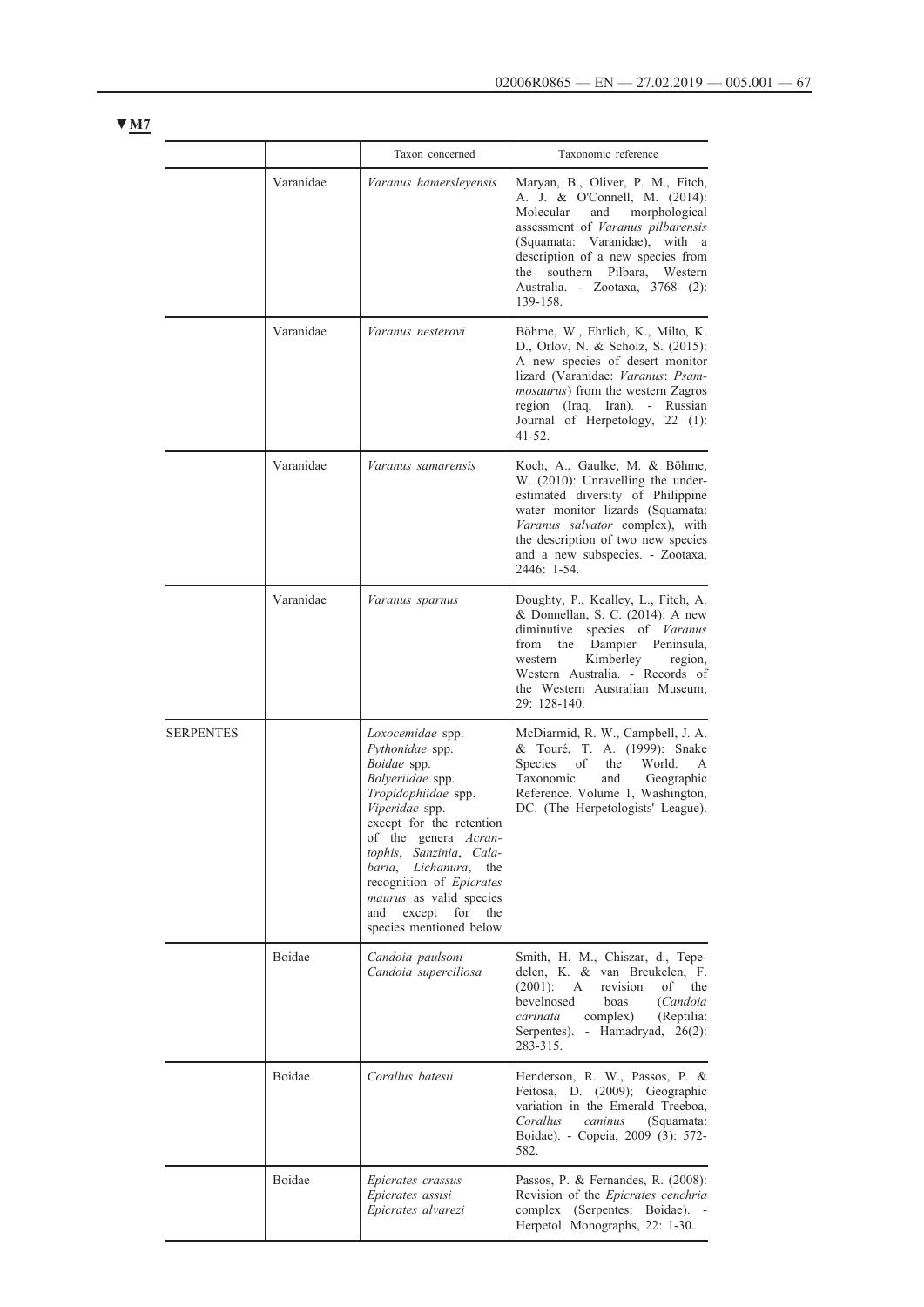|            | Taxon concerned                                                                                                                 | Taxonomic reference                                                                                                                                                                                                                                                              |
|------------|---------------------------------------------------------------------------------------------------------------------------------|----------------------------------------------------------------------------------------------------------------------------------------------------------------------------------------------------------------------------------------------------------------------------------|
| Boidae     | Eryx borrii                                                                                                                     | Lanza, B. & Nistri, A. (2005):<br>Somali<br>Boidae<br>(genus<br>Eryx<br>Daudin 1803)<br>and<br>Pythonidae<br>Python<br>Daudin<br>1803)<br>(genus<br>(Reptilia Serpentes). - Tropical<br>Zoology, 18(1): 67-136.                                                                  |
| Boidae     | Eunectes beniensis                                                                                                              | Dirksen, L. (2002): Anakondas.<br>NTV Wissenschaft.                                                                                                                                                                                                                              |
| Colubridae | Xenochrophis piscator<br>Xenochrophis schnurren-<br>bergeri<br>Xenochrophis tytleri                                             | Vogel, G. & David, P. (2012): A<br>revision of the species group of<br>Xenochrophis piscator (Schneider,<br>1799) (Squamata: Natricidae). -<br>Zootaxa, 3473: 1-60.                                                                                                              |
| Elapidae   | Micrurus ruatanus                                                                                                               | McCranie, J. R. (2015): A checklist<br>of the amphibians and reptiles of<br>Honduras,<br>with<br>additions,<br>comments on taxonomy,<br>some<br>recent taxonomic decisions,<br>and<br>areas of further studies needed. -<br>Zootaxa, 3931 (3): 352-386.                          |
| Elapidae   | Naja atra<br>Naja kaouthia                                                                                                      | Wüster, W. (1996): Taxonomic<br>change and toxinology: systematic<br>revisions of the Asiatic cobras<br>(Naja naja species complex) -<br>Toxicon, 34: 339-406.                                                                                                                   |
| Elapidae   | Naja mandalayensis                                                                                                              | Slowinski, J. B. & Wüster, W.<br>(2000.): A new cobra (Elapidae:<br>Naia) from Myanmar (Burma) -<br>Herpetologica, 56: 257-270.                                                                                                                                                  |
| Elapidae   | Naja oxiana<br>Naja philippinensis<br>Naja sagittifera<br>Naja samarensis<br>Naja siamensis<br>Naja sputatrix<br>Naja sumatrana | Wüster, W. (1996): Taxonomic<br>change and toxinology: systematic<br>revisions of the Asiatic cobras<br>(Naja naja species complex) -<br>Toxicon, 34: 339-406.                                                                                                                   |
| Pythonidae | Leiopython bennettorum<br>Leiopython biakensis<br>Leiopython fredparkeri<br>Leiopython huonensis<br>Leiopython hoserae          | Schleip, W. D. (2008): Revision of<br>Leiopython<br>the<br>genus<br>Hubrecht<br>1879<br>(Serpentes:<br>Pythonidae) with the redescription<br>of taxa recently described by<br>Hoser (2000) and the description<br>of new species. - Journal of Herpe-<br>tology, 42(4): 645-667. |
| Pythonidae | Morelia clastolepis<br>Morelia kinghorni<br>Morelia nauta<br>Morelia tracyae                                                    | Harvey, M. B., Barker, D. B.,<br>Ammerman, L. K. & Chippindale,<br>T.<br>$(2000)$ : Systematics of<br>Ρ.<br>pythons of the Morelia amethistina<br>complex (Serpentes: Boidae) with<br>the description of three<br>new<br>species - Herpetological Mono-<br>graphs, 14: 139-185.  |
| Pythonidae | Python bivittatus                                                                                                               | Jacobs, H. J., Auliya, M.<br>&<br>Böhme,<br>$(2009)$ :<br>W.<br>Zur<br>Taxonomie des Dunklen Tigerpy-<br>thons, Python molurus bivittatus<br>KUHL, 1820, speziell der Popu-<br>lation von Sulawesi. - Sauria, 31:<br>$5 - 16.$                                                   |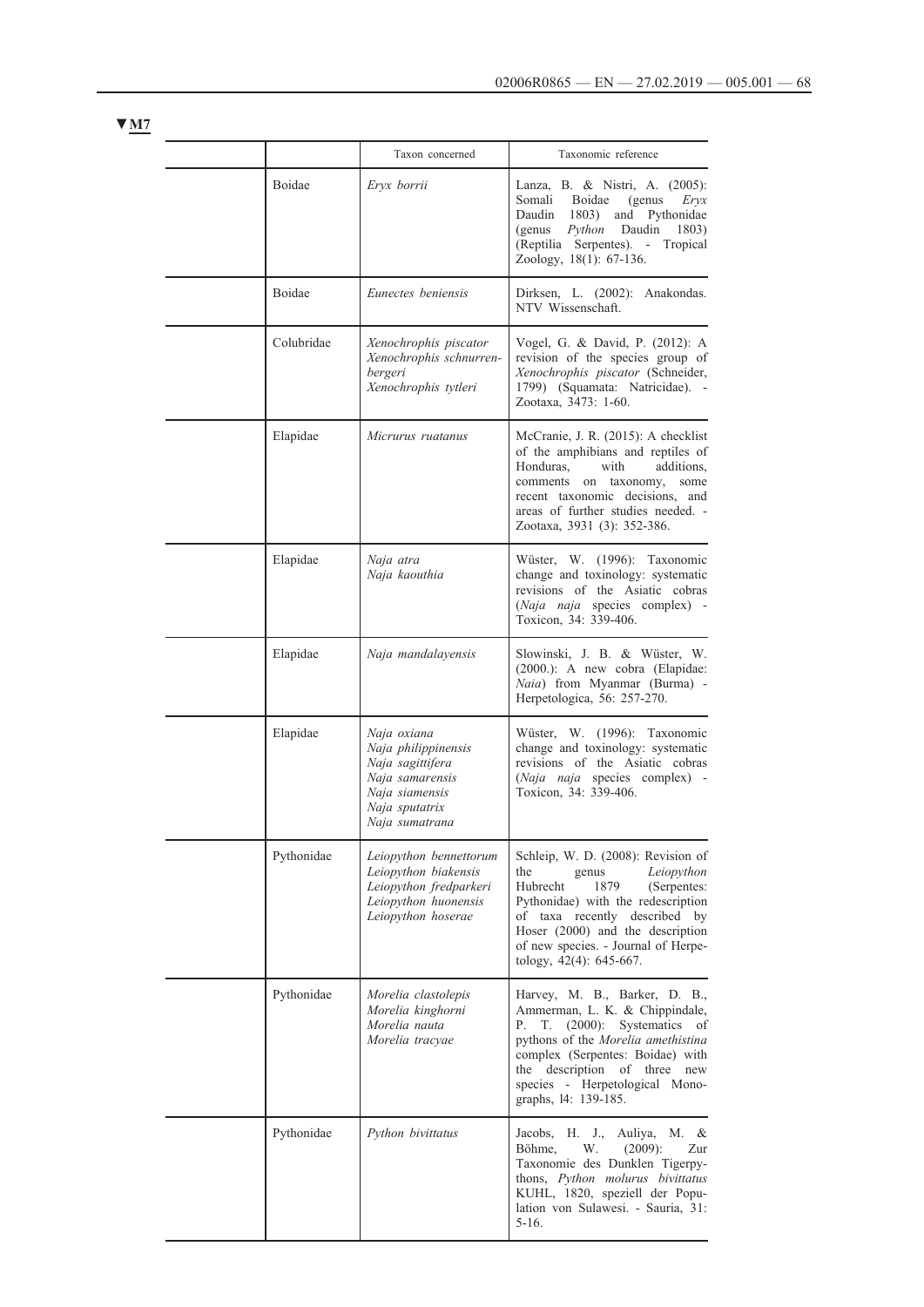|                     | Taxon concerned                                                  | Taxonomic reference                                                                                                                                                                                                                                                                                                                                               |
|---------------------|------------------------------------------------------------------|-------------------------------------------------------------------------------------------------------------------------------------------------------------------------------------------------------------------------------------------------------------------------------------------------------------------------------------------------------------------|
| Pythonidae          | Python breitensteini<br>Python brongersmai                       | Keogh, J. S., Barker, D. G. &<br>Shine, R. 2001. Heavily exploited<br>but poorly known: systematics and<br>biogeography<br>of commercially<br>harvested pythons (Python curtus<br>group) in Southeast Asia<br>Biological Journal of the Linnean<br>Society, 73: 113-129.                                                                                          |
| Pythonidae          | Python kyaiktiyo                                                 | Zug, G.R., Grotte, S. W. & Jacobs,<br>J. F. (2011): Pythons in Burma:<br>Short-tailed python (Reptilia: Squa-<br>mata). - Proc. biol. Soc. Wash-<br>ington, 124(2): 112-136.                                                                                                                                                                                      |
| Pythonidae          | Python natalensis                                                | Broadley, D. G. (1999): The<br>southern African python, Python<br>natalensis A. Smith 1840, is a<br>valid species. - African Herp<br>News, 29: 31-32.                                                                                                                                                                                                             |
| Tropidop-<br>hiidae | Tropidophis spp.<br>except for<br>the<br>taxa<br>mentioned below | Hedges, S.B. (2002): Morpho-<br>logical variation and the definition<br>of species in the snake genus<br>Tropidophis (Serpentes, Tropidop-<br>hiidae). - Bulletin of the Natural<br>History<br>London<br>Museum,<br>(Zoology), 68 (2): 83-90.                                                                                                                     |
| Tropidop-<br>hiidae | Tropidophis celiae                                               | Hedges, B. S., Estrada, A. R. &<br>Diaz, L. M. (1999): New snake<br>(Tropidophis) from western Cuba<br>- Copeia, 1999(2): 376-381.                                                                                                                                                                                                                                |
| Tropidop-<br>hiidae | Tropidophis grapiuna                                             | Curcio, F. F., Sales Nunes, P. M.,<br>Suzart Argolo, A. J., Skuk, G. &<br>Rodrigues,<br>М.<br>T.<br>$(2012)$ :<br>Taxonomy of the South American<br>dwarf boas of the genus Tropi-<br>dophis Bibron, 1840, with the<br>description of two new species<br>from the Atlantic forest (Serpentes:<br>Tropidophiidae). - Herpetological<br>Monographs, 26 (1): 80-121. |
| Tropidop-<br>hiidae | Tropidophis hendersoni                                           | Hedges, B. S. & Garrido, O.<br>$(2002)$ : A new snake of the genus<br>Tropidophis (Tropidophiidae) from<br>Eastern Cuba - Journal of Herpe-<br>tology, 36:157-161.                                                                                                                                                                                                |
| Tropidop-<br>hiidae | Tropidophis morenoi                                              | Hedges, B. S., Garrido, O. & Diaz,<br>L. M. (2001): A new banded snake<br>of the genus Tropidophis (Tropi-<br>dophiidae)<br>from north-central<br>Cuba - Journal of Herpetology, 35:<br>615-617.                                                                                                                                                                  |
| Tropidop-<br>hiidae | Tropidophis preciosus                                            | Curcio, F. F., Sales Nunes, P. M.,<br>Suzart Argolo, A. J., Skuk, G. &<br>Rodrigues,<br>T.<br>M.<br>$(2012)$ :<br>Taxonomy of the South American<br>dwarf boas of the genus Tropi-<br>dophis Bibron, 1840, with the<br>description of two new species<br>from the Atlantic forest (Serpentes:<br>Tropidophiidae). - Herpetological<br>Monographs, 26 (1): 80-121. |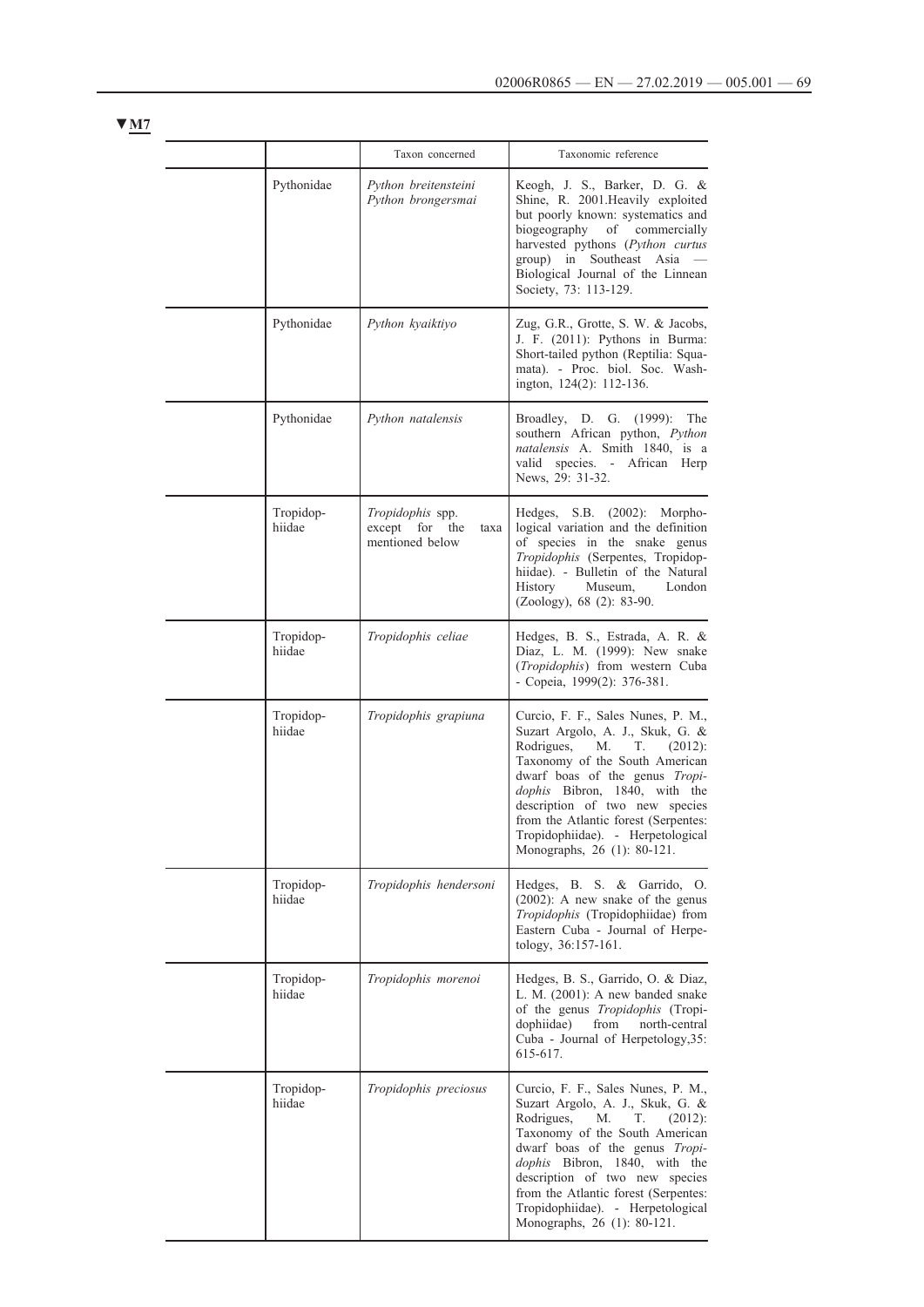|                   |                     | Taxon concerned                                                                                                                                                                                                                                                                                              | Taxonomic reference                                                                                                                                                                                                                                                                                                                                                    |
|-------------------|---------------------|--------------------------------------------------------------------------------------------------------------------------------------------------------------------------------------------------------------------------------------------------------------------------------------------------------------|------------------------------------------------------------------------------------------------------------------------------------------------------------------------------------------------------------------------------------------------------------------------------------------------------------------------------------------------------------------------|
|                   | Tropidop-<br>hiidae | Tropidophis spiritus                                                                                                                                                                                                                                                                                         | Hedges, B. S. & Garrido,<br>O.<br>$(1999)$ : A new snake of the genus<br>Tropidophis (Tropidophiidae) from<br>central Cuba - Journal of Herpe-<br>tology, 33: 436-441.                                                                                                                                                                                                 |
|                   | Tropidop-<br>hiidae | Tropidophis<br>xanthogaster                                                                                                                                                                                                                                                                                  | Domínguez, M., Moreno, L. V. &<br>Hedges, S. B. (2006): A new snake<br>of the genus Tropidophis (Tropi-<br>dophiidae) from the Guanaha-<br>Peninsula<br>cabibes<br>of Western<br>Cuba. - Amphibia-Reptilia, 27(3):<br>427-432.                                                                                                                                         |
| <b>TESTUDINES</b> |                     | Testudines order names                                                                                                                                                                                                                                                                                       | Wermuth, H. & Mertens, R. (1996)<br>(reprint): Schildkröte, Krokodile,<br>Brückenechsen. xvii + 506 pp.<br>Jena (Gustav Fischer Verlag).                                                                                                                                                                                                                               |
|                   |                     | species<br>family<br>and<br>with<br>names<br>the<br>of<br>exception<br>the<br>retention<br>of<br>the<br>following<br>names<br>Mauremys<br>iversoni,<br>Mauremys<br>pritchardi,<br>Ocadia<br>glyphistoma,<br>Ocadia<br>philippeni,<br>pseudocellata,<br>Sacalia<br>and except for the taxa<br>mentioned below | Fritz, U. & Havaš, P. (2007):<br>Checklist of Chelonians of the<br>World.<br>Vertebrate<br>Zoology,<br>$\sim 10$<br>57(2): 149-368. Dresden. ISSN<br>1864-5755 [without its appendix]                                                                                                                                                                                  |
|                   | Emydidae            | Graptemys pearlensis                                                                                                                                                                                                                                                                                         | Ennen, J. R., Lovich, J. E., Kreiser,<br>B. R., Selman, W. & Qualls, C. P.<br>(2010): Genetic and morphological<br>variation between populations of<br>the<br>Pascagoula<br>Map<br>Turtle<br>(Graptemys gibbonsi) in the Pearl<br>Pascagoula<br>Rivers<br>with<br>and<br>description of a new species. -<br>Chelonian<br>Conservation<br>and<br>Biology, 9(1): 98-113. |
|                   | Geoemydidae         | Batagur affinis                                                                                                                                                                                                                                                                                              | Praschag, P., Sommer, R. S.,<br>McCarthy, C., Gemel, R. & Fritz,<br>U. (2008): Naming one of the<br>world's<br>rarest<br>chelonians.<br>the<br>southern<br>Batagur.<br>$\sim 10^{-11}$<br>Zootaxa,<br>1758: 61-68.                                                                                                                                                     |
|                   | Geoemydidae         | Batagur borneoensis,<br>Batagur dhongoka,<br>Batagur kachuga,<br>Batagur trivittata                                                                                                                                                                                                                          | Praschag, P., Hundsdörfer, A. K. &<br>Fritz, U. (2007): Phylogeny and<br>taxonomy of endangered South<br>and South-east Asian freshwater<br>turtles<br>elucidates<br>by<br>mtDNA<br>variation (Testudines:<br>sequence<br>Geoemydidae: Batagur, Callagur,<br>Hardella, Kachuga, Pangshura). -<br>Zoologica Scripta, 36: 429-442.                                       |
|                   | Geoemydidae         | Cuora bourreti<br>Cuora picturata                                                                                                                                                                                                                                                                            | Spinks, P.Q.,<br>Thomson, R.C.,<br>Zhang, Y.P., Che, J., Wu, Y. &<br>Shaffer, H.B.<br>$(2012)$ :<br><b>Species</b><br>boundaries and phylogenetic rela-<br>tionships<br>the<br>in<br>critically<br>endangered Asian box turtle genus<br>Cuora. - Molecular Phylogenetics<br>and<br>Evolution.<br>$63: 656-667.$<br>doi:10.1016/j.ympev.2012.02.014.                    |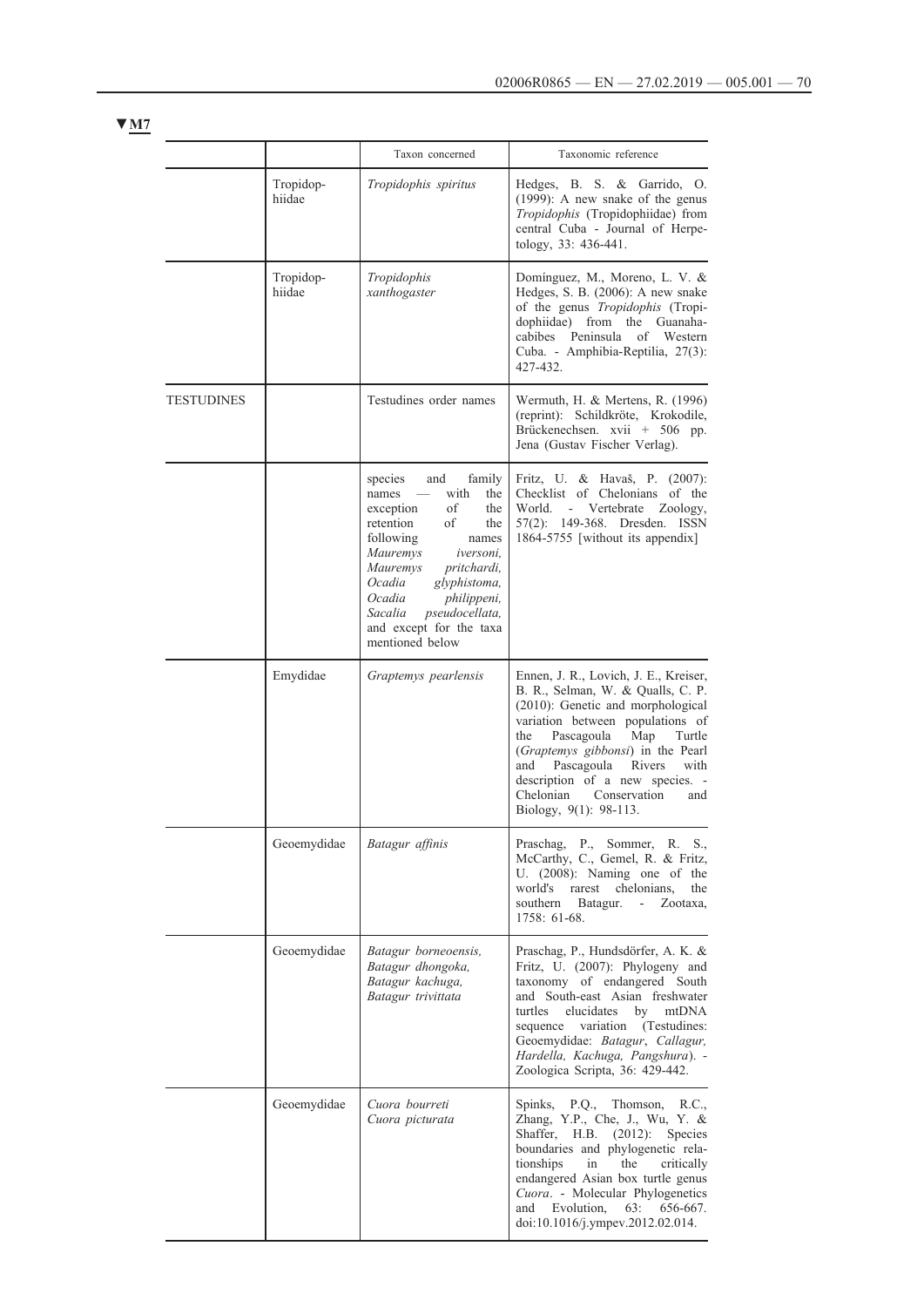|              | Taxon concerned                                                                | Taxonomic reference                                                                                                                                                                                                                                                                                                                                                                                                                         |
|--------------|--------------------------------------------------------------------------------|---------------------------------------------------------------------------------------------------------------------------------------------------------------------------------------------------------------------------------------------------------------------------------------------------------------------------------------------------------------------------------------------------------------------------------------------|
| Geoemydidae  | Cyclemys enigmatica,<br>Cyclemys fusca<br>Cyclemys gemeli<br>Cyclemys oldhamii | Fritz, U., Guicking, D., Auer, M.,<br>Sommer, R.<br>s., Wink,<br>M. &<br>Hundsdörfer.<br>A.<br>Κ.<br>(2008):<br>Diversity of the Southeast Asian<br>leaf turtle genus Cyclemys: how<br>many leaves on its tree of life? -<br>Zoologica Scripta, 37: 367-390.                                                                                                                                                                                |
| Geoemydidae  | Mauremys reevesii                                                              | Barth, D., Bernhard, D., Fritzsch,<br>&<br>U.<br>Fritz<br>G.<br>$(2004)$ :<br>The<br>freshwater<br>turtle<br>genus<br>Mauremys<br>(Testudines,<br>Geoe-<br>mydidae) - a textbook example of<br>an east-west<br>disjunction or<br><sub>a</sub><br>taxonomic<br>misconcept?<br>Zoologica Scripta, 33: 213-221.                                                                                                                                |
| Testudinidae | Centrochelys sulcata                                                           | Turtle Taxonomy Working Group<br>[van Dijk, P. P., Iverson, J. B.,<br>Rhodin, A. G. J., Shaffer, H. B.<br>& Bour, R.] $(2014)$ : Turtles of the<br>7th edition: Annotated<br>world.<br>checklist of taxonomy, synonymy,<br>distribution with maps, and conser-<br>vation status. 000. v7. - Chelonian<br>Research<br>Monographs,<br>5<br>doi:<br>10.3854/crm.5.000.check-<br>list.v7.2014.                                                  |
| Testudinidae | Chelonoidis carbonarius<br>Chelonoidis denticulatus<br>Chelonoidis niger       | Olson, S.L. & David, N. (2014):<br>The gender of the tortoise genus<br>Chelonoidis Fitzinger, 1835 (Testu-<br>dines: Testudinidae). - Proceedings<br>of the Biological Society of Wash-<br>ington, 126(4): 393-394.                                                                                                                                                                                                                         |
| Testudinidae | Gopherus morafkai                                                              | Murphy, R. W., Berry, K. H.,<br>Edwards, T.,<br>Levitón,<br>A.<br>Е.,<br>Lathrop, A. & Riedle, J.<br>D.<br>(2011): The dazed and confused<br>identity of Agassiz's land tortoise,<br>Gopherus agassizii (Testudines,<br>Testudinidae) with the description<br>οf<br>a<br>new<br>species,<br>and<br>its<br>consequences for conservation. -<br>Zookeys, 113: 39-71.                                                                          |
| Testudinidae | Homopus solus                                                                  | Branch, W. R. (2007): A new<br>species of tortoise of the genus<br>Homopus (Chelonia: Testudinidae)<br>from southern Namibia. - African<br>Journal of Herpetology, 56(1): 1-<br>21.                                                                                                                                                                                                                                                         |
| Testudinidae | Kinixys nogueyi<br>Kinixys zombensis                                           | Kindler, C., Branch, W. R.,<br>Hofmeyr, M. D., Maran,<br>$J_{\cdot}$<br>Široký, P., Vences, M., Harvey,<br>J., Hauswaldt, J. S., Schleicher,<br>A.,<br>Stuckas, H. & Fritz, U.<br>(2012): Molecular phylogeny of<br>African<br>hinge-back<br>tortoises<br>(Kinixys): implications for phylo-<br>geography and taxonomy (Testu-<br>dines: Testudinidae). - Journal of<br>Zoological Systematics and Evol-<br>utionary Research, 50: 192-201. |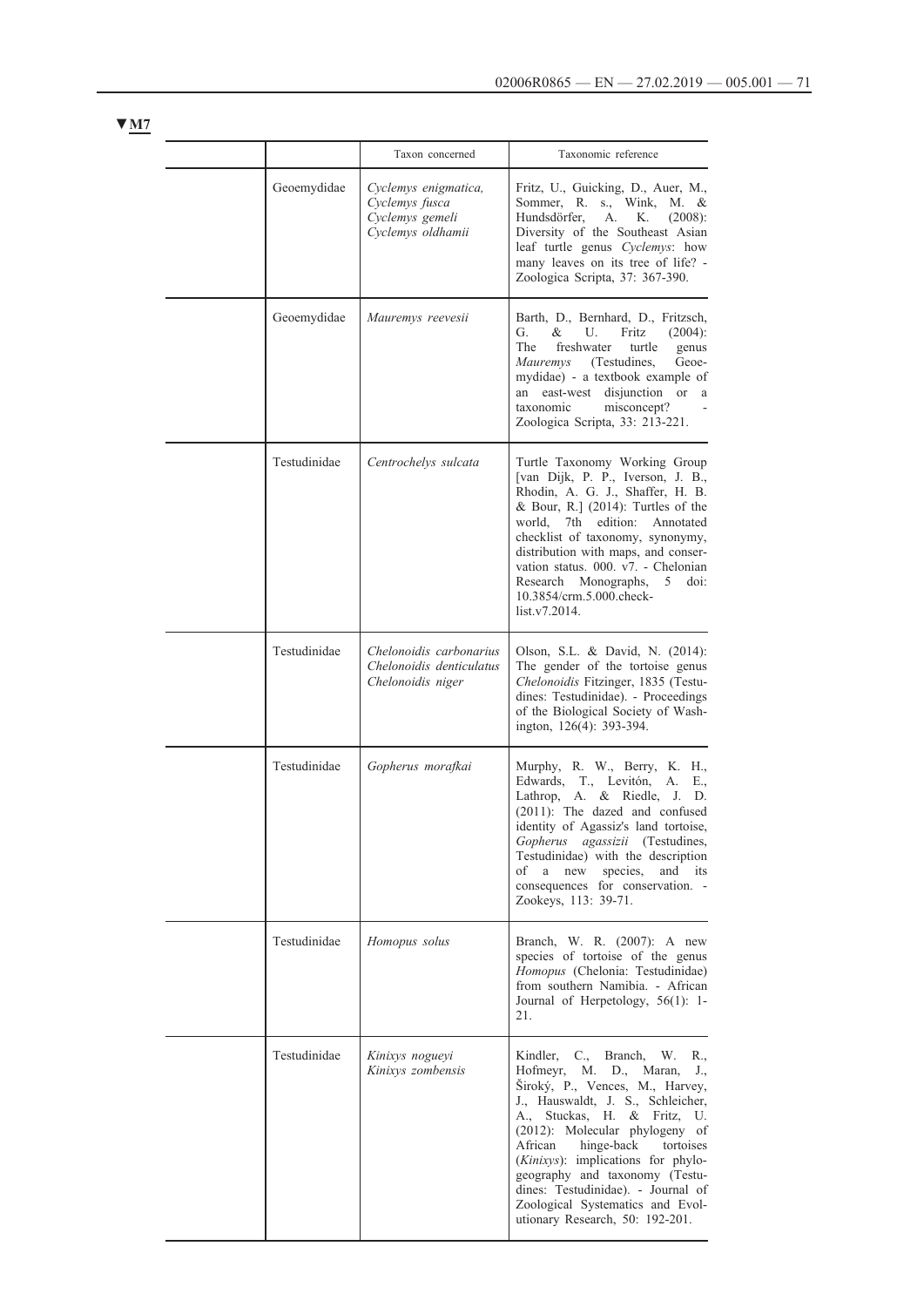|                             |              | Taxon concerned                                                | Taxonomic reference                                                                                                                                                                                                                                                                                                                                                                                                                                                                                                                                                                          |
|-----------------------------|--------------|----------------------------------------------------------------|----------------------------------------------------------------------------------------------------------------------------------------------------------------------------------------------------------------------------------------------------------------------------------------------------------------------------------------------------------------------------------------------------------------------------------------------------------------------------------------------------------------------------------------------------------------------------------------------|
|                             | Trionychidae | Lissemys ceylonensis                                           | Praschag, P., Stuckas, H., Päckert,<br>M., Maran, J. & Fritz, U. (2011):<br>Mitochondrial<br>DNA<br>sequences<br>suggest a revised taxonomy of<br>Asian flapshell turtles (Lissemys<br>Smith, 1931) and the validity of<br>previously unrecognized taxa (Tes-<br>tudines: Trionychidae). - Vertebrate<br>Zoology, 61(1): 147-160.                                                                                                                                                                                                                                                            |
|                             | Trionychidae | Nilssonia gangeticus<br>Nilssonia hurum<br>Nilssonia nigricans | Praschag, P., Hundsdörfer, A.K.,<br>Reza, A.H.M.A.<br>&<br>Fritz. U.<br>(2007): Genetic evidence for wild-<br>living Aspideretes nigricans and a<br>molecular phylogeny of South<br>Asian softshell turtles (Reptilia:<br>Trionychidae: Aspideretes, Nils-<br>sonia).<br>- Zoologica Scripta,<br>$36:301 - 310$ .                                                                                                                                                                                                                                                                            |
| <b>AMPHIBIA</b>             |              |                                                                |                                                                                                                                                                                                                                                                                                                                                                                                                                                                                                                                                                                              |
|                             |              | Amphibia spp.                                                  | Taxonomic Checklist of Amphibian<br>Species listed in the CITES<br>Appendices and the Annexes of<br>EC Regulation (EC) No 338/97.<br>Species information extracted from<br>Frost.<br>D.<br>R.<br>(ed.)<br>$(2015)$ ,<br>Amphibian Species of the World:<br>taxonomic<br>and geographic<br>reference.<br>online<br>reference<br>an<br>(http://research.amnh.org/<br>herpetology/amphibia/index.html)<br>Version 6.0 as of May 2015 with<br>additional<br>comments<br>by<br>the<br>Nomenclature Specialist of the<br>CITES Animals Committee.                                                  |
|                             |              | ELASMOBRANCHII, ACTINOPTERI, COELACANTHI AND DIPNEUSTI         |                                                                                                                                                                                                                                                                                                                                                                                                                                                                                                                                                                                              |
|                             |              | All fish species, except<br>the genus Hippocampus              | Taxonomic<br>Checklist<br>of Fish<br><b>CITES</b><br>species<br>listed<br>in the<br>Appendices and the Annexes of<br>EC Regulation 338/97 (Elasmo-<br>branchii, Actinopteri, Coelacanthi,<br>and Dipneusti, except the genus<br>Hippocampus).<br>Information<br>extracted from Eschmeyer, W.N.<br>& Fricke, R. (eds.): Catalog of<br>Fishes, an online reference (http://<br>researcharchive.calacademy.org/<br>research/Ichthyology/catalog/<br>fishcatmain.asp), version update<br>from 3 February 2015.                                                                                   |
| SYNGNATHI-<br><b>FORMES</b> | Syngnathidae | Hippocampus spp.                                               | Horne, M. L. (2001): A new<br>species<br>(Syngnathidae:<br>seahorse<br>Hippocampus) from the Great<br>Barrier Reef - Records of the<br>Australian Museum, 53: 243-246.<br>Kuiter, R. H. (2001): Revision of<br>the Australian seahorses of the<br>genus Hippocampus (Syngnathi-<br>Syngnathidae) with a<br>formes:<br>description of nine new species -<br>Records<br>οf<br>the<br>Australian<br>Museum, 53: 293-340.<br>Kuiter, R. H. (2003): A new<br>pygmy seahorse (Pisces: Syngn-<br>athidae: Hippocampus) from Lord<br>Howe Island - Records of the<br>Australian Museum, 55: 113-116. |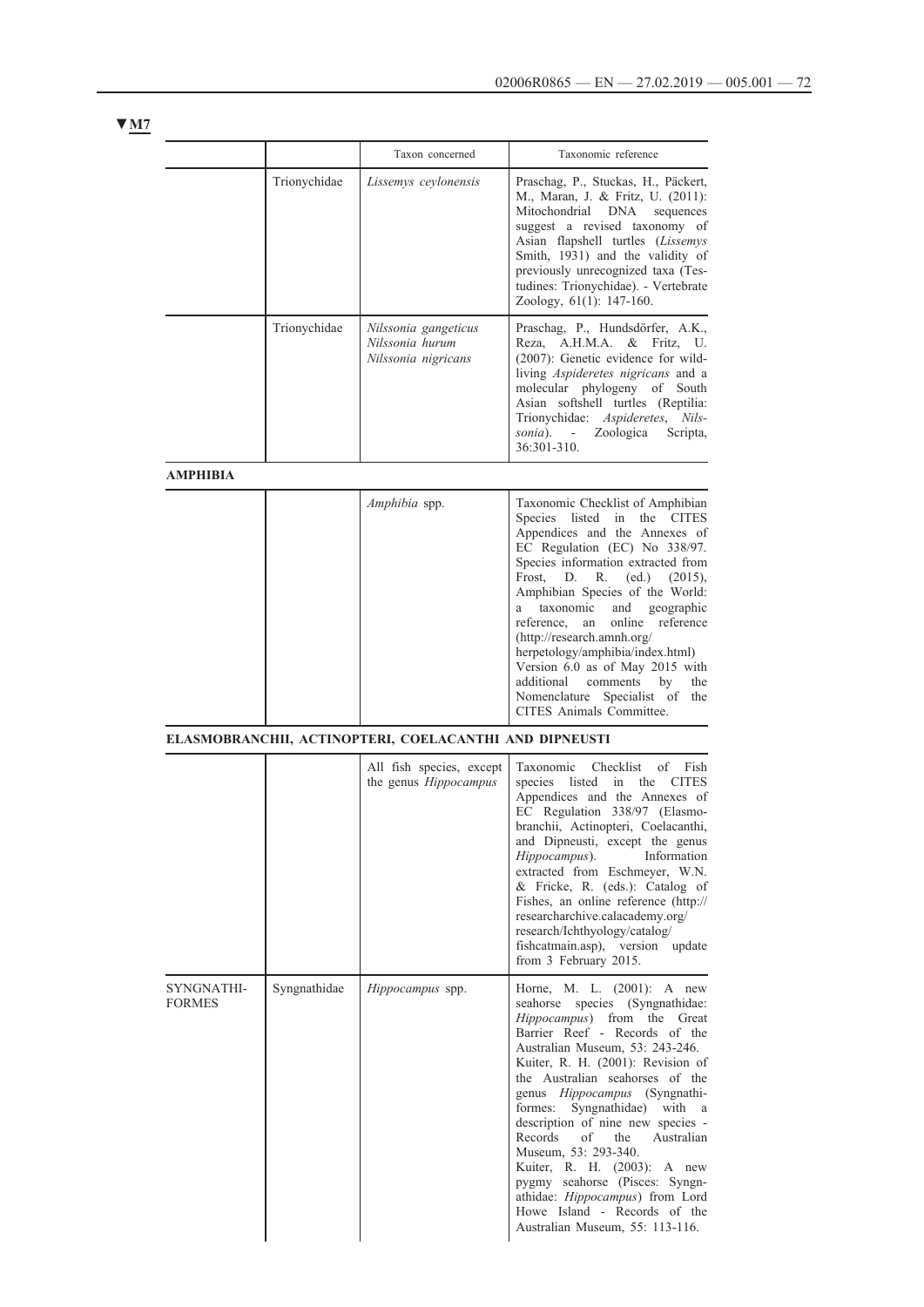|              | Taxon concerned                              | Taxonomic reference                                                                                                                                                                                                                                                                                                                                                                              |
|--------------|----------------------------------------------|--------------------------------------------------------------------------------------------------------------------------------------------------------------------------------------------------------------------------------------------------------------------------------------------------------------------------------------------------------------------------------------------------|
|              |                                              | Lourie, S. A. & Randall, J. E.<br>(2003): A new pygmy seahorse,<br>Hippocampus<br>denise (Teleostei:<br>Syngnathidae),<br>from<br>the Indo-<br>Pacific - Zoological Studies, 42:<br>284-291.<br>Lourie, S. A., Vincent, A. C. J. &<br>Hall, H. J. (1999): Seahorses. An<br>identification guide to the world's<br>and their conservation.<br>species<br>Project<br>Seahorse<br>(ISBN<br>$\theta$ |
|              |                                              | 9534693 0<br>1) (Second edition<br>available on CD-ROM).                                                                                                                                                                                                                                                                                                                                         |
| Syngnathidae | Hippocampus dahli                            | Kuiter, R. H. (2001): Revision of<br>the Australian seahorses of the<br>genus <i>Hippocampus</i> (Syngnathi-<br>formes:<br>Syngnathidae) with a<br>description of nine new species -<br>Records<br>Australian<br>οf<br>the<br>Museum, 53: 293-340.                                                                                                                                               |
| Syngnathidae | Hippocampus debelius                         | Gomon, M. F. & Kuiter, R. H.<br>Two<br>$(2009)$ :<br>new<br>pygmy<br>seahorses (Teleostei: Syngnathidae:<br>Hippocampus) from the Indo-West<br>Pacific. -<br>Aqua,<br>Int. J. of<br>Ichthyology, 15(1): 37-44.                                                                                                                                                                                   |
| Syngnathidae | Hippocampus paradoxus                        | Foster, R. & Gomon, M. F. (2010):<br>A new seahorse (Teleostei: Syngn-<br>athidae: <i>Hippocampus</i> ) from south-<br>western Australia. - Zootaxa, 2613:<br>61-68.                                                                                                                                                                                                                             |
| Syngnathidae | Hippocampus<br>patag-<br>onicus              | Piacentino, G. L. M. and Luzzatto,<br>D. C. (2004): Hippocampus patag-<br>onicus sp. nov., new seahorse from<br>Argentina<br>(Pisces,<br>Syngnathi-<br>formes). - Revista del Museo<br>Argentino de Ciencias Naturales,<br>$6(2)$ : 339-349.                                                                                                                                                     |
| Syngnathidae | Hippocampus planifrons                       | Kuiter, R. H. (2001): Revision of<br>the Australian seahorses of the<br>genus <i>Hippocampus</i> (Syngnathi-<br>formes: Syngnathidae) with a<br>description of nine new species -<br>Records<br>οf<br>the<br>Australian<br>Museum, 53: 293-340.                                                                                                                                                  |
| Syngnathidae | Hippocampus pontohi                          | Lourie, S. A. & Kuiter, R. H.<br>$(2008)$ :<br>Three<br>new<br>pygmy<br>seahorse species from Indonesia<br>(Teleostei: Syngnathidae: Hippoc-<br>ampus). - Zootaxa, 1963: 54-68.                                                                                                                                                                                                                  |
| Syngnathidae | Hippocampus satomiae<br>Hippocampus severnsi | Lourie, S. A. & Kuiter, R. H.<br>$(2008)$ :<br>Three<br>new<br>pygmy<br>seahorse species from Indonesia<br>(Teleostei: Syngnathidae: Hippoc-<br>ampus). - Zootaxa, 1963: 54-68.                                                                                                                                                                                                                  |
| Syngnathidae | Hippocampus tyro                             | Randall, J. & Lourie, S. A. (2009):<br>Hippocampus tyro, a new seahorse<br>(Gasterosteiformes: Syngnathidae)<br>from the Seychelles. - Smithiana<br>Bulletin, 10: 19-21.                                                                                                                                                                                                                         |
| Syngnathidae | Hippocampus waleanus                         | Gomon, M. F. & Kuiter, R. H.<br>$(2009)$ :<br>Two<br>new<br>pygmy<br>seahorses (Teleostei: Syngnathidae:<br>Hippocampus) from the Indo-West<br>Pacific.<br>Aqua, Int.<br>J. of<br>$-$<br>Ichthyology, 15(1): 37-44.                                                                                                                                                                              |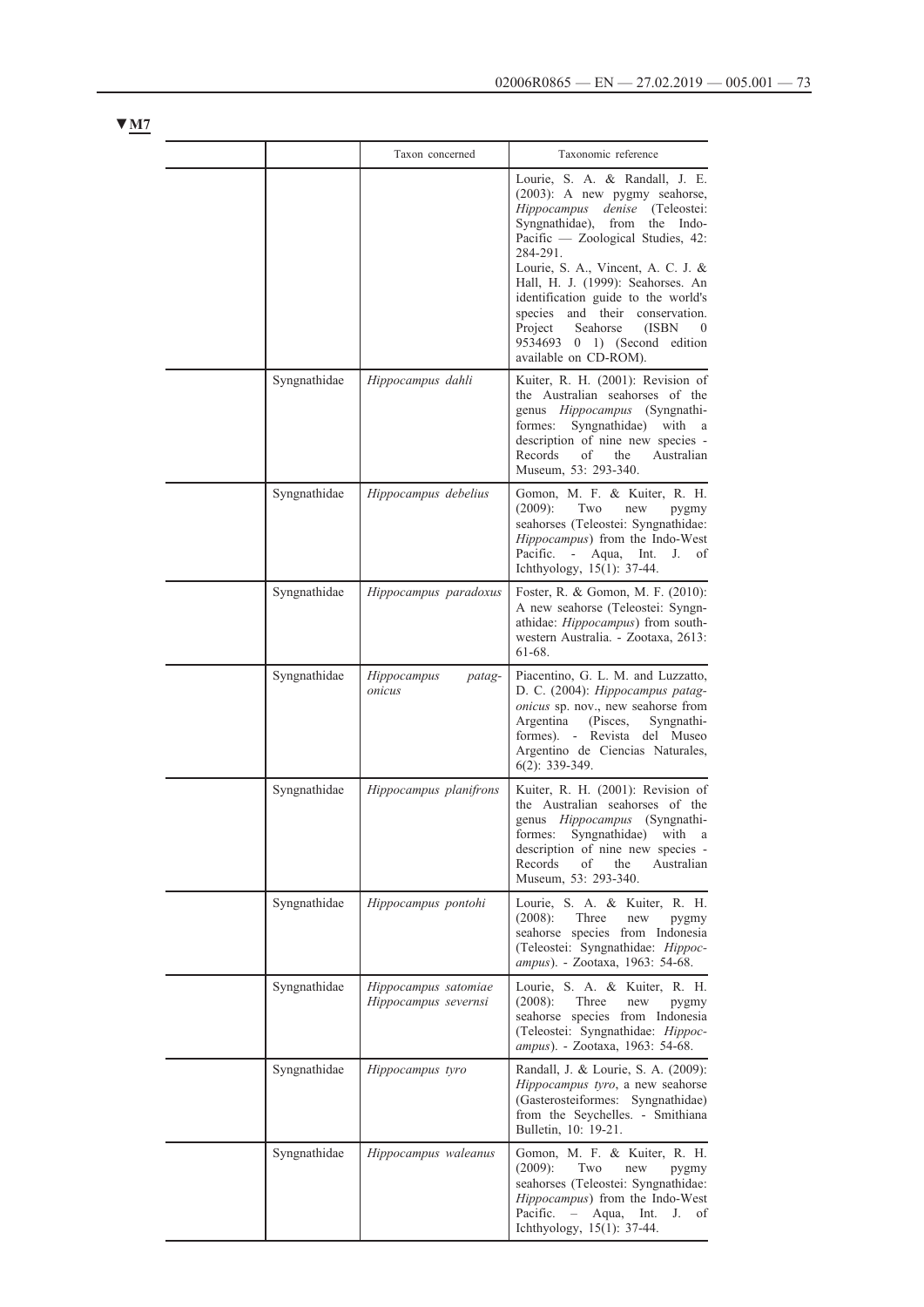|                              |               | Taxon concerned                                                                                                              | Taxonomic reference                                                                                                                                                                                                                                                                                                |
|------------------------------|---------------|------------------------------------------------------------------------------------------------------------------------------|--------------------------------------------------------------------------------------------------------------------------------------------------------------------------------------------------------------------------------------------------------------------------------------------------------------------|
| <b>ARACHNIDA</b>             |               |                                                                                                                              |                                                                                                                                                                                                                                                                                                                    |
| <b>ARANEAE</b>               | Theraphosidae | Aphonopelma albiceps<br>Aphonopelma pallidum<br>Brachypelma spp.<br>except<br>for<br>the<br>taxa<br>mentioned below          | Taxonomic Checklist of CITES<br>listed Spider Species, information<br>Platnick.<br>extracted<br>from<br>N.<br>$(2006)$ ,<br>The<br>World<br>Spider<br>reference,<br>Catalog,<br>online<br>an<br>Version 6.5 as of 7 April 2006.                                                                                    |
|                              | Theraphosidae | <b>Brachypelma</b><br>ruhnaui<br>lumped<br>with<br>Brachypelma<br>albiceps<br>treated as Aphonopelma<br>albiceps under CITES | Platnick, N. I. (2014): The World<br>Spider Catalogue, V15. http://<br>platnick.sklipkani.cz/html/                                                                                                                                                                                                                 |
|                              | Theraphosidae | Brachypelma<br>kahlenbergi                                                                                                   | Rudloff, J.-P. (2008): Eine neue<br>Brachypelma-Art<br>aus<br>Mexiko<br>(Araneae:<br>Mygalo-<br>Theraphosidae:<br>Thera-<br>morphae:<br>phosinae).<br>- Arthropoda,<br>$16(2)$ :<br>$26 - 30.$                                                                                                                     |
| <b>SCORPIONES</b>            | Scorpionidae  | Pandinus spp.<br>except for<br>the<br>taxon<br>mentioned below                                                               | Lourenco, W. R. & Cloudsley-<br>Thompson, J. C. (1996): Recog-<br>nition and distribution of the<br>scorpions of the genus Pandinus<br>Thorell, 1876 accorded protection<br>by the Washington Convention -<br>Biogeographica, 72(3): 133-143.                                                                      |
|                              |               | Pandinus roeseli                                                                                                             | Lourenco, W. R. (2014): Further<br>considerations on the identity and<br>distribution of Pandinus imperator<br>(C. L. Koch, 1841) and description<br>of a new species from Cameroon<br>(Scorpiones: Scorpionidae). - Ento-<br>mologische Mitteilungen aus dem<br>Zoologischen Museum Hamburg,<br>17(192): 139-151. |
| <b>INSECTA</b>               |               |                                                                                                                              |                                                                                                                                                                                                                                                                                                                    |
| <b>COLEOPTERA</b>            | Lucanidae     | Colophon spp.                                                                                                                | Bartolozzi, L. (2005): Description<br>of two new stag beetle species<br>from South Africa (Coleoptera:<br>Lucanidae). - African Entomology,<br>13(2): 347-352.                                                                                                                                                     |
| LEPIDOPTERA                  | Papilionidae  | Ornithoptera spp.<br>Trogonoptera spp.<br>Troides spp.                                                                       | Matsuka.<br>Н.<br>$(2001)$ :<br>Natural<br>History of Birdwing Butterflies.<br>Tokyo<br>367<br>(Matsuka<br>pp.<br>Shuppan). (ISBN 4-9900697-0-6).                                                                                                                                                                  |
| <b>HIRUDINOIDEA</b>          |               |                                                                                                                              |                                                                                                                                                                                                                                                                                                                    |
| ARHYNCHOB-<br><b>DELLIDA</b> | Hirudinidae   | Hirudo medicinalis<br>Hirudo verbana                                                                                         | Nesemann, H. & Neubert,<br>Е.<br>(1999): Annelida: Clitellata: Bran-<br>chiobdellida,<br>Acanthobdellea,<br>Hirudinea. - Süßwasserfauna von<br>Mitteleuropa, vol. 6/2, 178 pp.,<br>Berlin (Spektrum Akad. Verlag).<br>ISBN 3-8274-0927-6.                                                                          |
| <b>BIVALVIA</b>              |               |                                                                                                                              |                                                                                                                                                                                                                                                                                                                    |
| <b>VENEROIDA</b>             | Tridacnidae   | Tridacna ningaloo                                                                                                            | Penny, S. & Willan, R.C. (2014):<br>Description of a new species of<br>giant clam (Bivalvia: Tridacnidae)<br>Ningaloo<br>from<br>Reef, Western<br>Australia. - Molluscan Research,<br>34 (3): 201-211.                                                                                                             |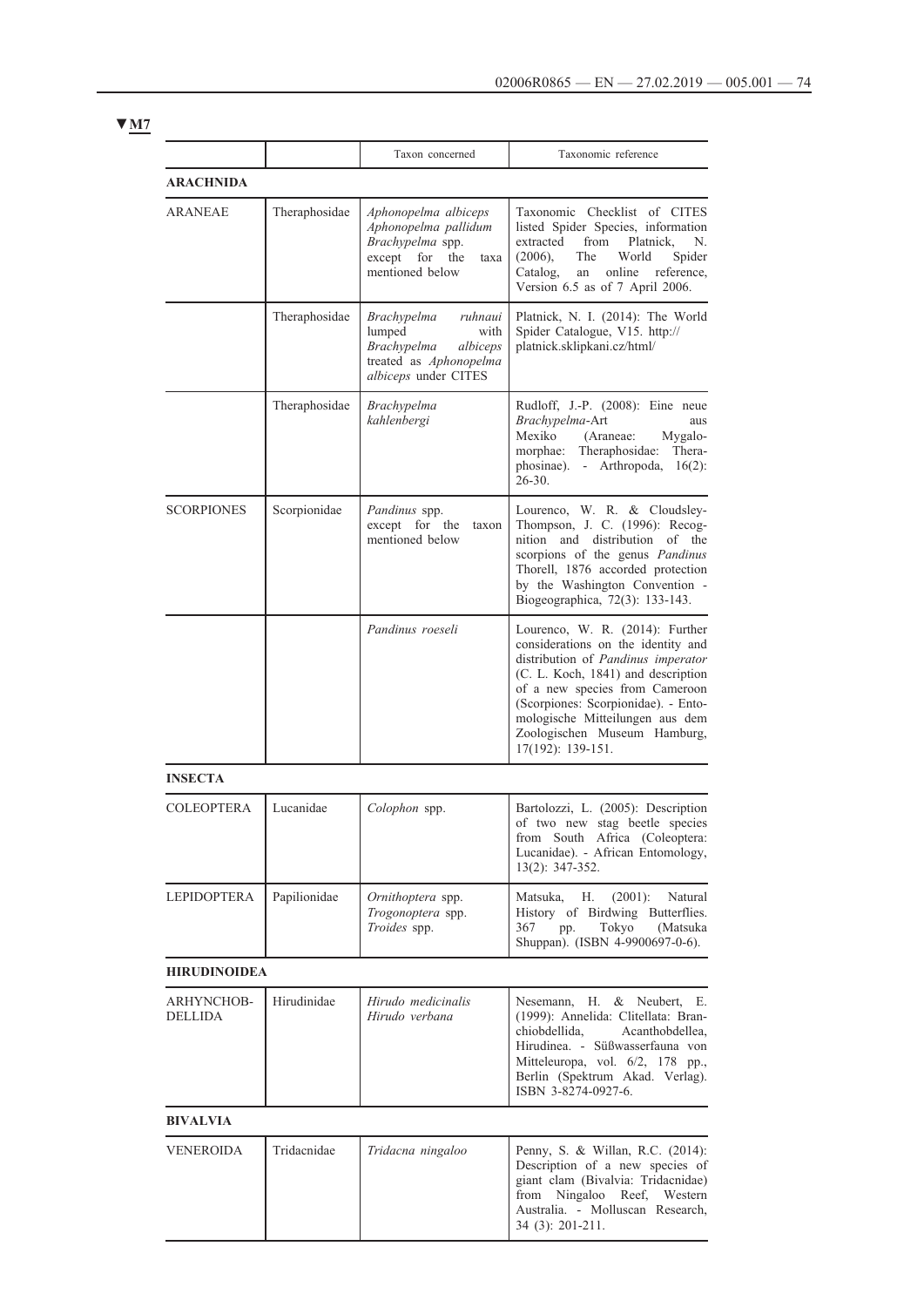|                                    |             | Taxon concerned          | Taxonomic reference                                                                                                                                                                                                                                                   |
|------------------------------------|-------------|--------------------------|-----------------------------------------------------------------------------------------------------------------------------------------------------------------------------------------------------------------------------------------------------------------------|
|                                    | Tridacnidae | Tridacna noae            | Su, Y., Hung, J.-H., Kubo, H. &<br>Liu, L.-L. (2014): Tridacna noae<br>(Röding, 1798) - a valid giant<br>clam species separated from $T$ .<br><i>maxima</i> (Röding, 1798) by<br>morphological and genetic data. -<br>Raffles Bulletin of Zoology, 62:<br>$124 - 135$ |
| ANTHOZOA<br><b>AND</b><br>HYDROZOA |             | all CITES listed species | Taxonomic Checklist of all CITES<br>listed Coral Species, based on<br>information compiled by UNEP-<br><b>WCMC 2012</b>                                                                                                                                               |

## **FLORA**

|                                                               |                  | Taxon concerned                                                                                                                                       | Taxonomic reference                                                                                                                                                                                                                                                                                                                                                                                                                                                                                                                                                            |
|---------------------------------------------------------------|------------------|-------------------------------------------------------------------------------------------------------------------------------------------------------|--------------------------------------------------------------------------------------------------------------------------------------------------------------------------------------------------------------------------------------------------------------------------------------------------------------------------------------------------------------------------------------------------------------------------------------------------------------------------------------------------------------------------------------------------------------------------------|
| General<br>Reference                                          | Generic<br>names | For the generic names<br>of all plants listed in<br>the Appendices,<br>unless they are<br>superseded by<br>standard checklists<br>adopted by the CoP. | The Plant-Book, second edition, [D. J.<br>Mabberley, 1997, Cambridge University<br>Press (reprinted with corrections 1998)]<br>for the generic names of all plants listed<br>in the Appendices of the Convention,<br>unless they are superseded by standard<br>checklists adopted by the Conference of<br>the Parties)                                                                                                                                                                                                                                                         |
| General<br><b>Reference</b>                                   | Generic<br>names | For generic synonyms<br>not mentioned in The<br>Plant-Book, unless<br>they are superseded<br>by standard checklists<br>adopted by the CoP.            | A Dictionary of Flowering Plants and<br>Ferns, 8th edition, (J. C. Willis, revised<br>by H. K. Airy Shaw, 1973, Cambridge<br>University Press) for generic synonyms<br>mentioned in The Plant-Book,<br>not<br>unless they are superseded by standard<br>checklists adopted by the Conference of<br>the Parties as referenced below.                                                                                                                                                                                                                                            |
| <b>AMARYLLI-</b><br>DACEAE,<br><b>PRIMU-</b><br><b>LACEAE</b> |                  | Cyclamen, Galanthus<br>and Sternbergia                                                                                                                | CITES Bulb Checklist (A. P. Davis et al.,<br>1999, compiled by the Royal Botanic<br>Gardens, Kew, United Kingdom of<br>Great Britain and Northern Ireland) as a<br>guideline when making reference to the<br>names of species of Cyclamen and<br>Galanthus and Sternbergia.                                                                                                                                                                                                                                                                                                    |
| <b>APOCY-</b><br><b>NACEAE</b>                                |                  | <i>Pachypodium</i> spp.                                                                                                                               | CITES <i>Aloe</i> and <i>Pachypodium</i> Checklist<br>(U. Eggli et al., 2001, compiled by Städ-<br>tische Sukkulenten- Sammlung, Zurich,<br>Switzerland, in collaboration with the<br>Royal Botanic Gardens, Kew, United<br>Kingdom of Great Britain and Northern<br>Ireland) and its update: An Update and<br>Supplement to the CITES Aloe &<br>Pachypodium Checklist [J. M. Lüthy<br>(2007), CITES Management Authority<br>of Switzerland, Bern, Switzerland] as a<br>guideline when making reference to the<br>names of species of <i>Aloe</i> and <i>Pachypo-</i><br>dium. |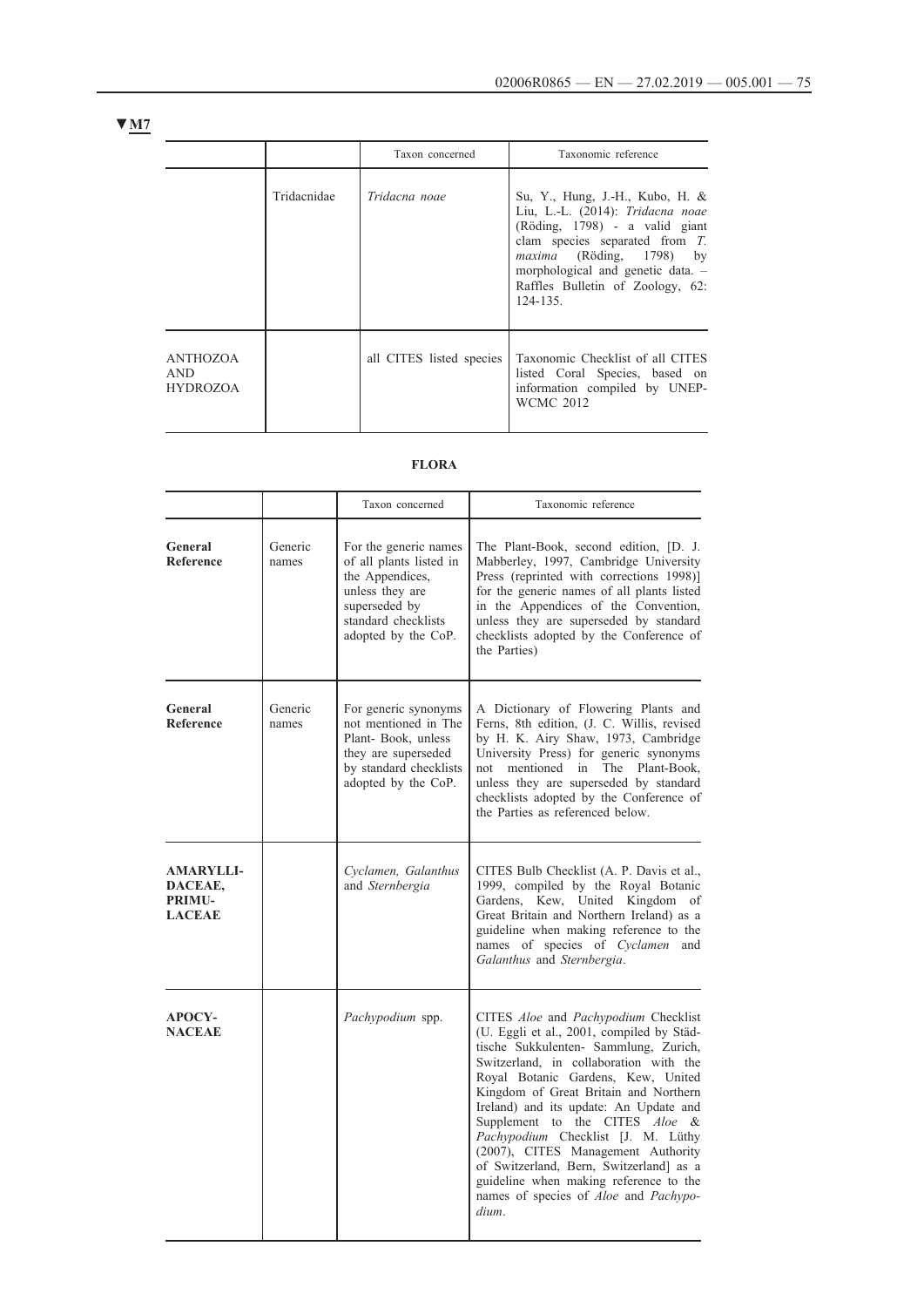|                                                                                            | Taxon concerned                                   | Taxonomic reference                                                                                                                                                                                                                                                                                                                                                                                                                                                                                                                                                                                                                                                |
|--------------------------------------------------------------------------------------------|---------------------------------------------------|--------------------------------------------------------------------------------------------------------------------------------------------------------------------------------------------------------------------------------------------------------------------------------------------------------------------------------------------------------------------------------------------------------------------------------------------------------------------------------------------------------------------------------------------------------------------------------------------------------------------------------------------------------------------|
|                                                                                            | Hoodia spp.                                       | Plants of Southern Africa: an annotated<br>checklist. Germishuizen, G. & Meyer N.<br>L. (eds.) (2003). Strelitzia 14: 150-151.<br>National Botanical Institute, Pretoria,<br>South Africa as<br>guideline when<br>a<br>making reference to the names of<br>species of <i>Hoodia</i> .                                                                                                                                                                                                                                                                                                                                                                              |
| <b>CACTACEAE</b>                                                                           | All Cactaceae.                                    | CITES Cactaceae Checklist third edition,<br>(2016, compiled by D. Hunt) as a<br>guideline when making reference to<br>names of species of Cactaceae. It is<br>available as a pdf on the CITES section<br>of the website of the Royal Botanic<br>Gardens.<br>UK.<br>https://<br>Kew,<br>www.kew.org/sites/default/files/<br>CITES%20Cactaceae%20Check-<br>list CCC3 170629.pdf.                                                                                                                                                                                                                                                                                     |
| CYCA-<br>DACEAE,<br><b>STANGE-</b><br><b>RIACEAE</b> and<br><b>ZAMIACEAE</b>               | All Cycadaceae,<br>Stangeriaceae and<br>Zamiaceae | The World List of Cycads: CITES and<br>Cycads: Checklist 2013 (Roy Osborne,<br>Michael A. Calonje, Ken D. Hill,<br>Leonie<br>Stanberg and Dennis<br>Wm.<br>Stevenson) in CITES and Cycads a<br>user's guide (Rutherford, C. et al., Royal<br>Botanic Gardens, Kew. UK 2013), as a<br>guideline when making reference to<br>names of species of Cycadaceae, Stange-<br>riaceae and Zamiaceae.                                                                                                                                                                                                                                                                       |
| DICKSO-<br><b>NIACEAE</b>                                                                  | Dicksonia species of<br>the Americas.             | Dicksonia species of the Americas (2003,<br>compiled by Bonn Botanic Garden and<br>the Federal Agency for Nature Conser-<br>vation, Bonn, Germany) as a guideline<br>when making reference to the names of<br>species of Dicksonia.                                                                                                                                                                                                                                                                                                                                                                                                                                |
| <b>DROSE-</b><br>RACEAE,<br><b>NEPHEN-</b><br>TACEAE,<br><b>SARRACE-</b><br><b>NIACEAE</b> | Dionaea, Nepenthes<br>and Sarracenia.             | CITES Carnivorous Plant Checklist, (B.<br>von Arx et al., 2001, Royal Botanic<br>Gardens, Kew, United Kingdom of<br>Great Britain and Northern Ireland) as a<br>guideline when making reference to<br>names of species of Dionaea, Nepenthes<br>and Sarracenia.                                                                                                                                                                                                                                                                                                                                                                                                    |
| <b>EBANACEAE</b>                                                                           | Diospyros spp. -<br>populations of<br>Madagascar. | The genus Diospyros in Madagascar: a<br>Preliminary Checklist for CITES Parties<br>(CVPM 2016) based on the Catalogue of<br>the Vascular Plants of Madagascar is<br>available on the Catalogue website. This<br>reference is to be used as a guideline<br>when making reference to the names of<br>species of Diospyros from Madagascar.<br>See http://www.tropicos.org/ProlectWeb-<br>Portal.aspx?pagename=Diospy-<br>ros&prolectid=17. There is a link to the<br>page here: http://www.tropicos.org/Name/<br>40031908?proiectid=17<br>the<br>and<br>pdf<br>download is here: http://www.tropicos.<br>org/docs/MadCat/Diospyros%20check-<br>list%2028.03.2016.pdf |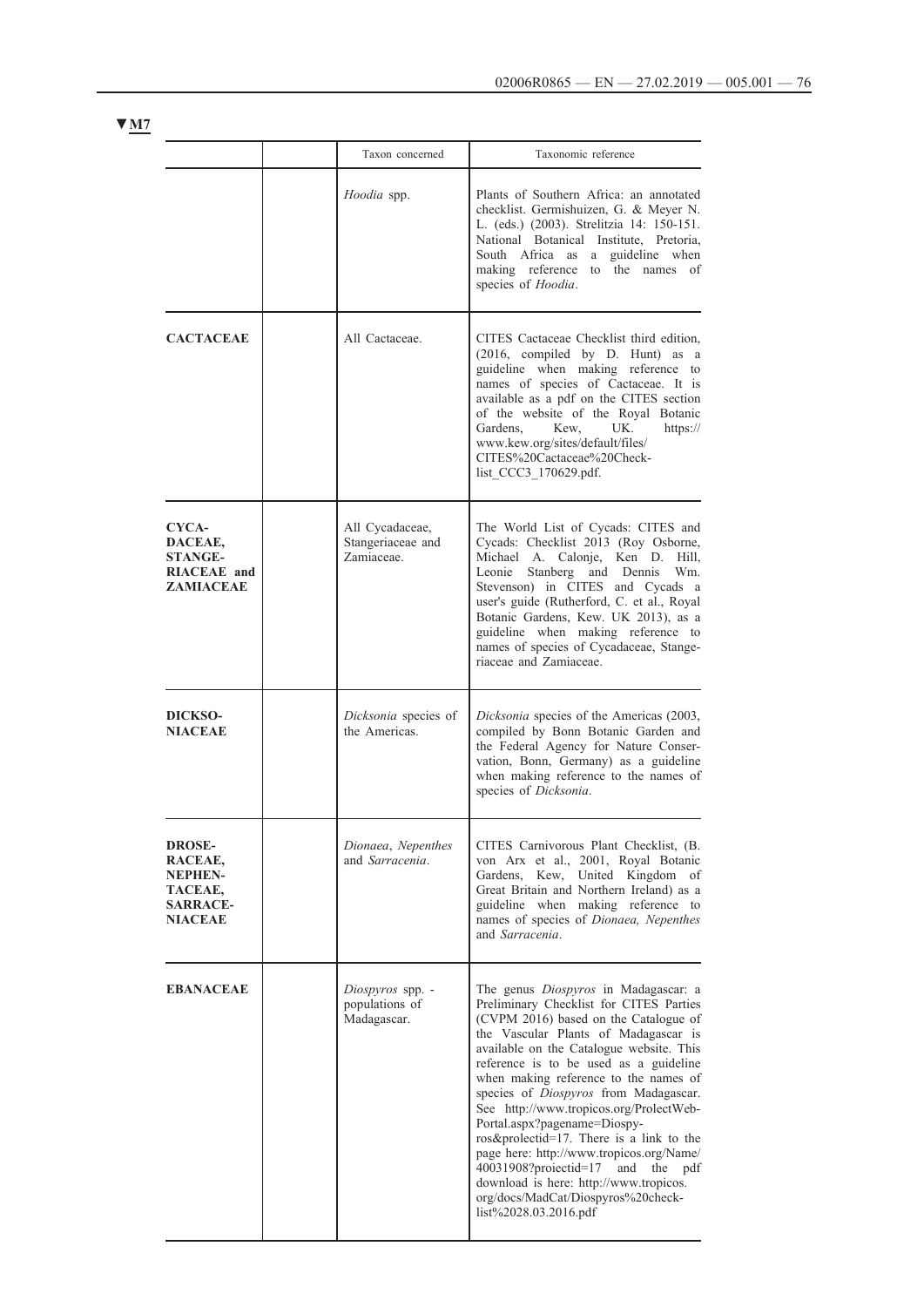|                                  | Taxon concerned                                                                                                                                                                                                                                                                                                                                                                                                                                                                                                                                        | Taxonomic reference                                                                                                                                                                                                                                                                                                                                                                                                                                                                                                                                                                                                                                                                                                                 |
|----------------------------------|--------------------------------------------------------------------------------------------------------------------------------------------------------------------------------------------------------------------------------------------------------------------------------------------------------------------------------------------------------------------------------------------------------------------------------------------------------------------------------------------------------------------------------------------------------|-------------------------------------------------------------------------------------------------------------------------------------------------------------------------------------------------------------------------------------------------------------------------------------------------------------------------------------------------------------------------------------------------------------------------------------------------------------------------------------------------------------------------------------------------------------------------------------------------------------------------------------------------------------------------------------------------------------------------------------|
| <b>EUPHOR-</b><br><b>BIACEAE</b> | Succulent species of<br>Euphorbia.                                                                                                                                                                                                                                                                                                                                                                                                                                                                                                                     | <b>CITES</b><br>The<br>Checklist of<br>Succulent<br>Taxa<br>Euphorbia<br>(Euphorbiaceae),<br>Second edition (S. Carter and U. Eggli,<br>2003, published by the Federal Agency<br>for<br>Nature<br>Conservation,<br>Bonn,<br>Germany) as a guideline when making<br>reference to the names of species of<br>succulent euphorbias.                                                                                                                                                                                                                                                                                                                                                                                                    |
| <b>LEGUMI-</b><br><b>NACEAE</b>  | Dalbergia spp. -<br>populations of<br>Madagascar                                                                                                                                                                                                                                                                                                                                                                                                                                                                                                       | A Preliminary Dalbergia checklist for<br>Madagascar for CITES (CVPM 2014)<br>the<br>Catalogue<br>based<br>on<br>of<br>the<br>Vascular Plants<br>of Madagascar is<br>available as a pdf on the CITES website<br>as SC65 Inf. 21. This reference is to be<br>used as a guideline when making<br>reference to the names of species of<br>Dalbergia<br>from<br>Madagascar.<br>See:<br>https://cites.org/sites/default/files/eng/<br>com/sc/65/Inf/E-SC65-Inf-21.pdf                                                                                                                                                                                                                                                                     |
| <b>LILIACEAE</b>                 | Aloe spp.                                                                                                                                                                                                                                                                                                                                                                                                                                                                                                                                              | CITES Aloe and Pachypodium Checklist<br>(U. Eggli et al., 2001, compiled by Städ-<br>tische Sukkulenten- Sammlung, Zurich,<br>Switzerland, in collaboration with the<br>Royal Botanic Gardens, Kew, United<br>Kingdom of Great Britain and Northern<br>Ireland) and its update: An Update and<br>Supplement to the CITES Aloe &<br>Pachypodium Checklist [J. M. Lüthy<br>(2007), CITES Management Authority<br>of Switzerland, Bern, Switzerland] as a<br>guideline when making reference to the<br>species<br>names<br>of<br>of<br>Aloe<br>and<br>Pachypodium                                                                                                                                                                      |
| <b>ORCHI-</b><br><b>DACEAE</b>   | Laelia, Paphio-<br>pedilum, Phalae-<br>nopsis, Phragmi-<br>pedium, Pleione and<br>Sophronitis (Volume<br>1, 1995) and<br>Cymbidium,<br>Dendrobium, Disa,<br>Dracula and Encyclia<br>(Volume 2, 1997),<br>and <i>Aerangis</i> ,<br>Angraecum, Asco-<br>centrum, Bletilla,<br>Brassavola, Calanthe,<br>Catasetum, Miltonia,<br>Miltonioides and<br>Miltoniopsis, Renan-<br>thera, Renantherella,<br>Rhynchostylis,<br>Rossioglossum,<br>Vanda and Vandopsis<br>(Volume 3, 2001);<br>and <i>Aerides</i> ,<br>Coelogyne,<br>Comparettia and<br>Masdevallia | CITES Orchid Checklist, (compiled by<br>Royal Botanic Gardens, Kew,<br>the<br>United Kingdom) as a guideline when<br>making reference to the names of<br>species<br>of<br>Cattleya,<br>Cypripedium,<br>Laelia.<br>Paphiopedilum, Phalaenopsis,<br>Phragmipedium, Pleione and Sophronitis<br>(Volume 1, 1995) and Cymbidium,<br>Dendrobium, Disa, Dracula and<br>Encyclia<br>(Volume 2, 1997),<br>and<br>Angraecum,<br>Aerangis,<br>Ascocentrum,<br>Bletilla,<br>Brassavola,<br>Calanthe,<br>Catasetum, Miltonia, Miltonioides and<br>Miltoniopsis, Renanthera, Renantherella,<br>Rhynchostylis, Rossioglossum, Vanda<br>and Vandopsis (Volume 3, 2001); and<br>Aerides, Coelogyne, Comparettia and<br>Masdevallia (Volume 4, 2006). |
|                                  | Bulbophyllum spp.                                                                                                                                                                                                                                                                                                                                                                                                                                                                                                                                      | CITES checklist for Bulbophyllum and<br>allied taxa (Orchidaceae). Sieder, A.,<br>Rainer, H., Kiehn, M. (2007): Address<br>оf<br>the<br>authors:<br>Department<br>οf<br>Biogeography and Botanical Garden of<br>the University of Vienna; Rennweg 14,<br>A-1030 Vienna (Austria) as a guideline<br>when making reference to the names of<br>species of <i>Bulbophyllum</i> .                                                                                                                                                                                                                                                                                                                                                        |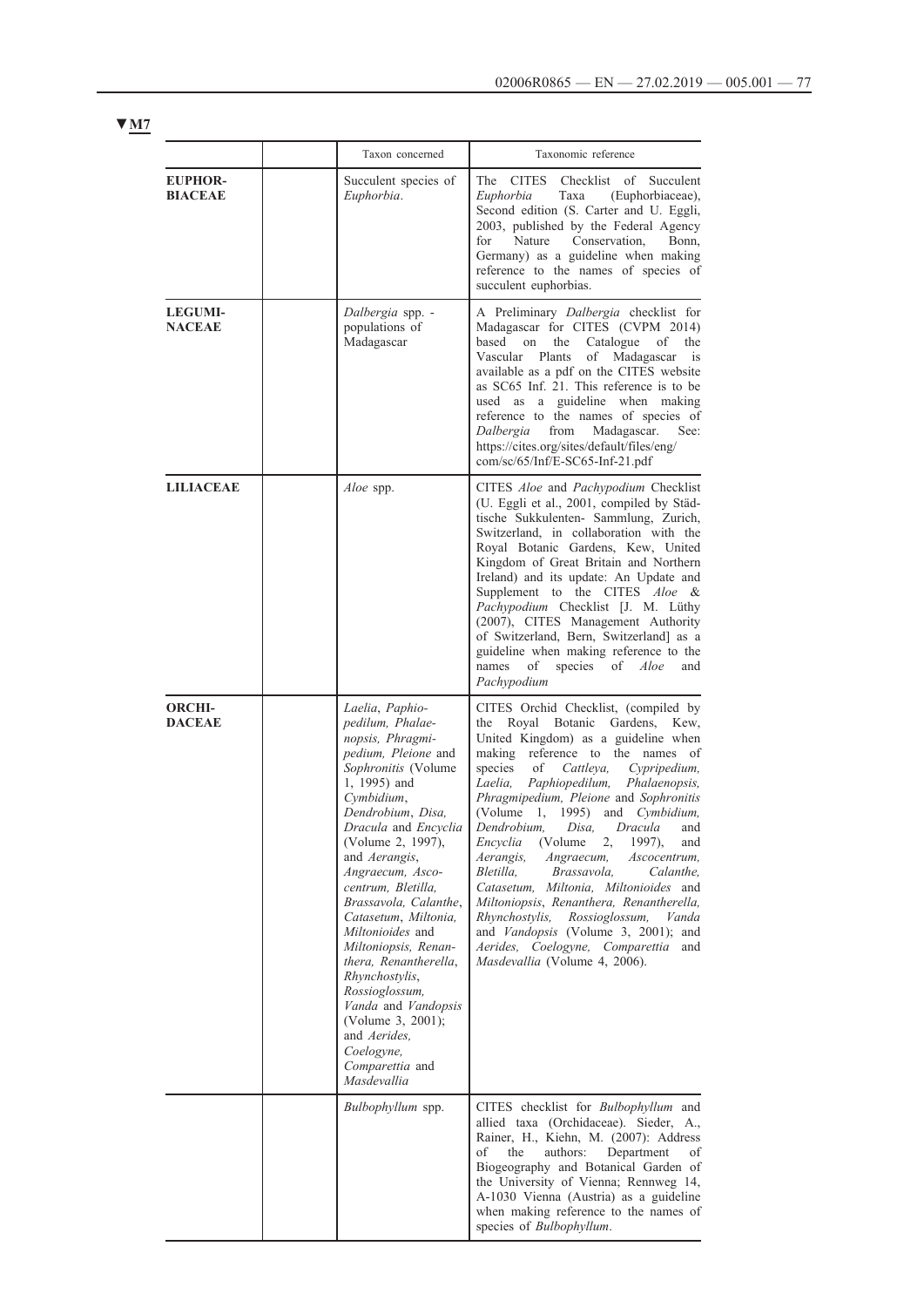| × |  |
|---|--|
|   |  |

|                            | Taxon concerned                                | Taxonomic reference                                                                                                                                                                                                                                                                                                                                                                               |
|----------------------------|------------------------------------------------|---------------------------------------------------------------------------------------------------------------------------------------------------------------------------------------------------------------------------------------------------------------------------------------------------------------------------------------------------------------------------------------------------|
| <b>PALMAE</b>              | <i>Dypsis decipiens</i> and<br>Dypsis decaryi. | Proposed Standard Reference for two<br>endemic<br>CITES-listed<br>palms<br>to<br>Madagascar (CVPM 2016) based on the<br>Catalogue of the Vascular Plants of<br>Madagascar can be found as a pdf on<br>the US Fish & Wildlife Service website.<br>This is to be used as a guideline when<br>making reference to Dypsis decipiens and<br>Dypsis decaryi. See: http://www.fws.gov/<br>international/ |
| <b>TAXACEAE</b>            | Species of Taxus.                              | World Checklist and Bibliography of<br>Conifers (A. Farjon, 2001) as a<br>guideline when making reference to the<br>names of species of Taxus.                                                                                                                                                                                                                                                    |
| ZYGOPHYL-<br><b>LACEAE</b> | Guaiacum spp.                                  | Usta de especies, nomenclatura y distri-<br>bución en el género Guaiacum. Davila<br>Aranda. P. & Schippmann, U. (2006):<br>Medicinal Plant Conservation 12:50 as a<br>guideline when making reference to the<br>names of species of <i>Guaiacum</i> .                                                                                                                                             |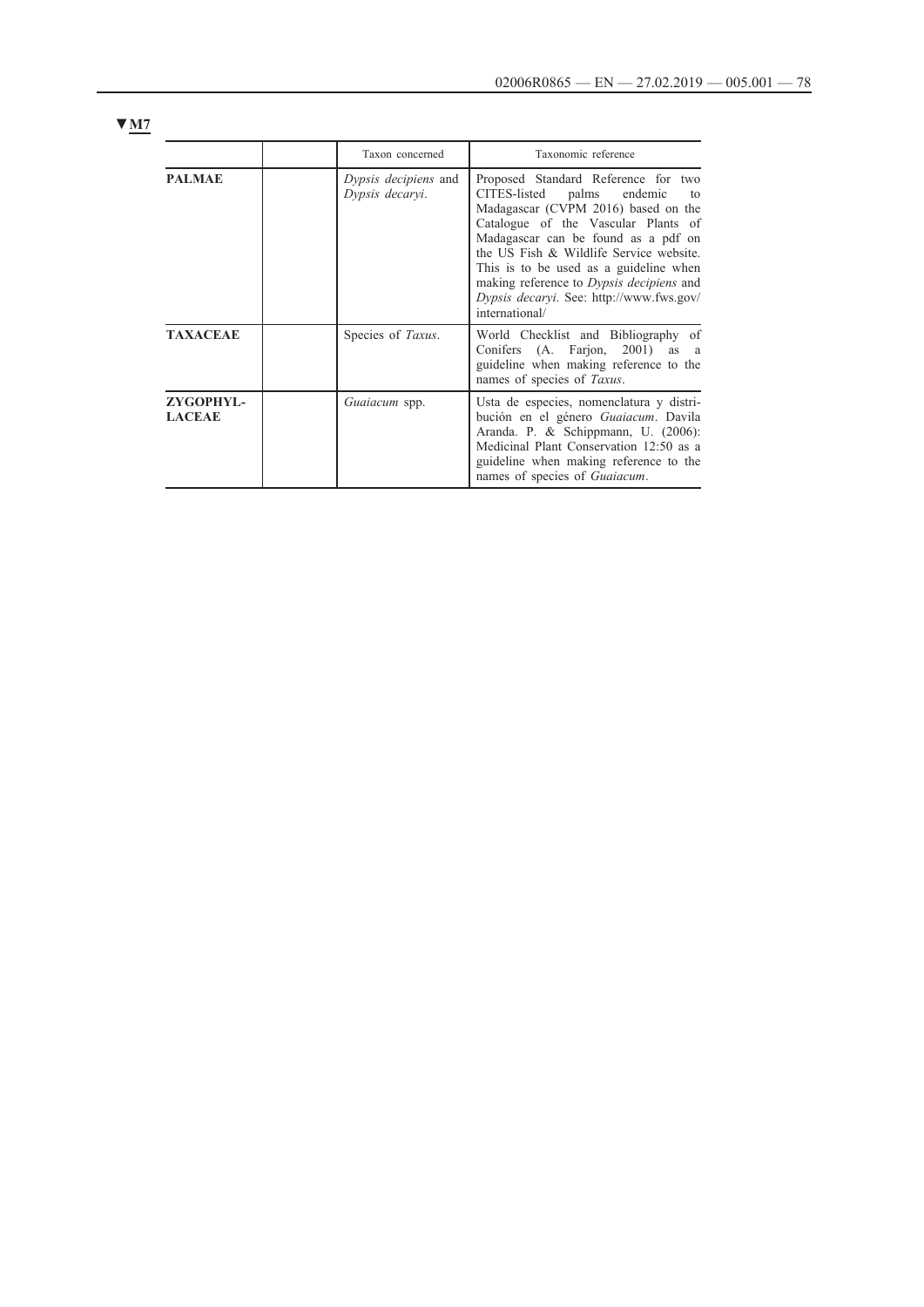#### *ANNEX IX*

- 1. Codes for the indication in permits and certificates of the purpose of a transaction, referred to in Article 5(5)
	- B Breeding in captivity or artificial propagation
	- E Educational
	- G Botanical gardens
	- H Hunting trophies
	- L Law enforcement/judicial/forensic
	- M Medical (including bio-medical research)
	- N Reintroduction or introduction into the wild
	- P Personal

#### **▼M6**

Q Travelling exhibitions (sample collection, circus, menagerie, plant exhibition, orchestra or museums exhibition that is used for commercial display for the public)

#### **▼B**

- S Scientific
- T Commercial
- Z Zoos
- 2. Codes for the indication in permits and certificates of the source of specimens, referred to in Article 5(6)
	- W Specimens taken from the wild

## **▼M2**

- R Specimens of animals reared in a controlled environment, taken as eggs or juveniles from the wild, where they would otherwise have had a very low probability of surviving to adulthood
- D Annex A animals bred in captivity for commercial purposes in operations included in the Register of the CITES Secretariat, in accordance with Resolution Conf. 12.10 (Rev. CoP15), and Annex A plants artificially propagated for commercial purposes in accordance with Chapter XIII of Regulation (EC) No 865/2006, as well as parts and derivatives thereof

#### **▼B**

A Annex A plants artificially propagated for non-commercial purposes and Annexes B and C plants artificially propagated in accordance with Chapter XIII of Regulation (EC) No 865/2006, as well as parts and derivatives thereof

# **▼M2**

C Animals bred in captivity in accordance with Chapter XIII of Regulation (EC) No 865/2006, as well as parts and derivatives thereof

**▼B**

- F Animals born in captivity, but for which the criteria of Chapter XIII of Regulation (EC) No 865/2006 are not met, as well as parts and derivatives thereof
- I Confiscated or seized specimens (1)
- O Pre-Convention (1)
- U Source unknown (must be justified)

**▼M6**

X Specimens taken in the marine environment not under the jurisdiction of any State

# **▼B**

(1) To be used only in conjunction with another source code.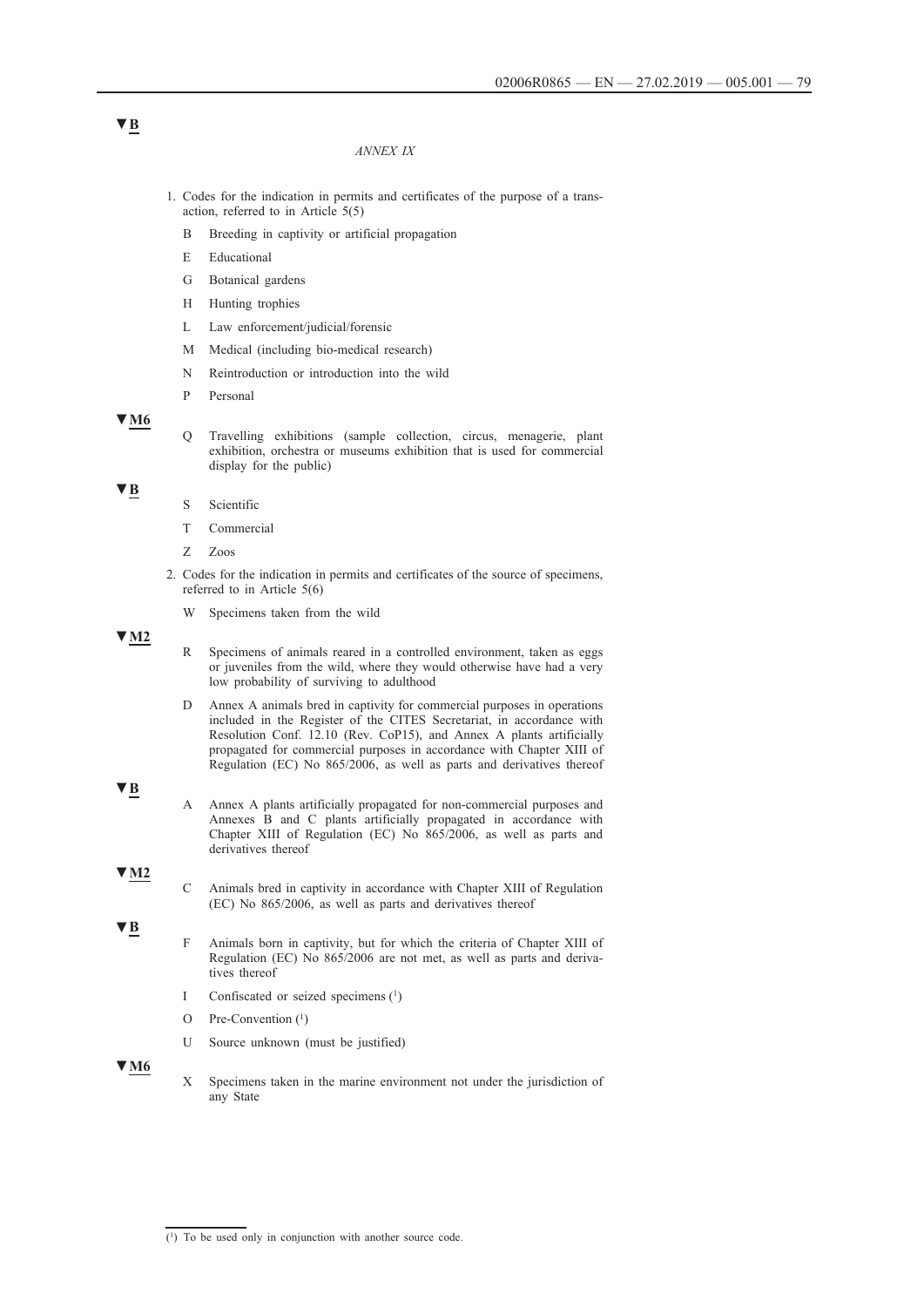### *ANNEX X*

#### **ANIMAL SPECIES REFERRED TO IN ARTICLE 62(1)**

**Aves**

#### ANSERIFORMES

## *Anatidae*

*Anas laysanensis*

*Anas querquedula*

*Aythya nyroca*

*Branta ruficollis*

*Branta sandvicensis*

*Oxyura leucocephala*

### COLUMBIFORMES

#### *Columbidae*

*Columba livia*

GALLIFORMES

#### *Phasianidae*

*Catreus wallichii Colinus virginianus ridgwayi Crossoptilon crossoptilon Crossoptilon mantchuricum*

## **▼M6**

*Lophophorus impejanus*

### **▼M1**

*Lophura edwardsi Lophura swinhoii Polyplectron napoleonis Syrmaticus ellioti Syrmaticus humiae Syrmaticus mikado*

# PASSERIFORMES

*Fringillidae*

*Carduelis cucullata*

PSITTACIFORMES

# *Psittacidae*

*Cyanoramphus novaezelandiae Psephotus dissimilis*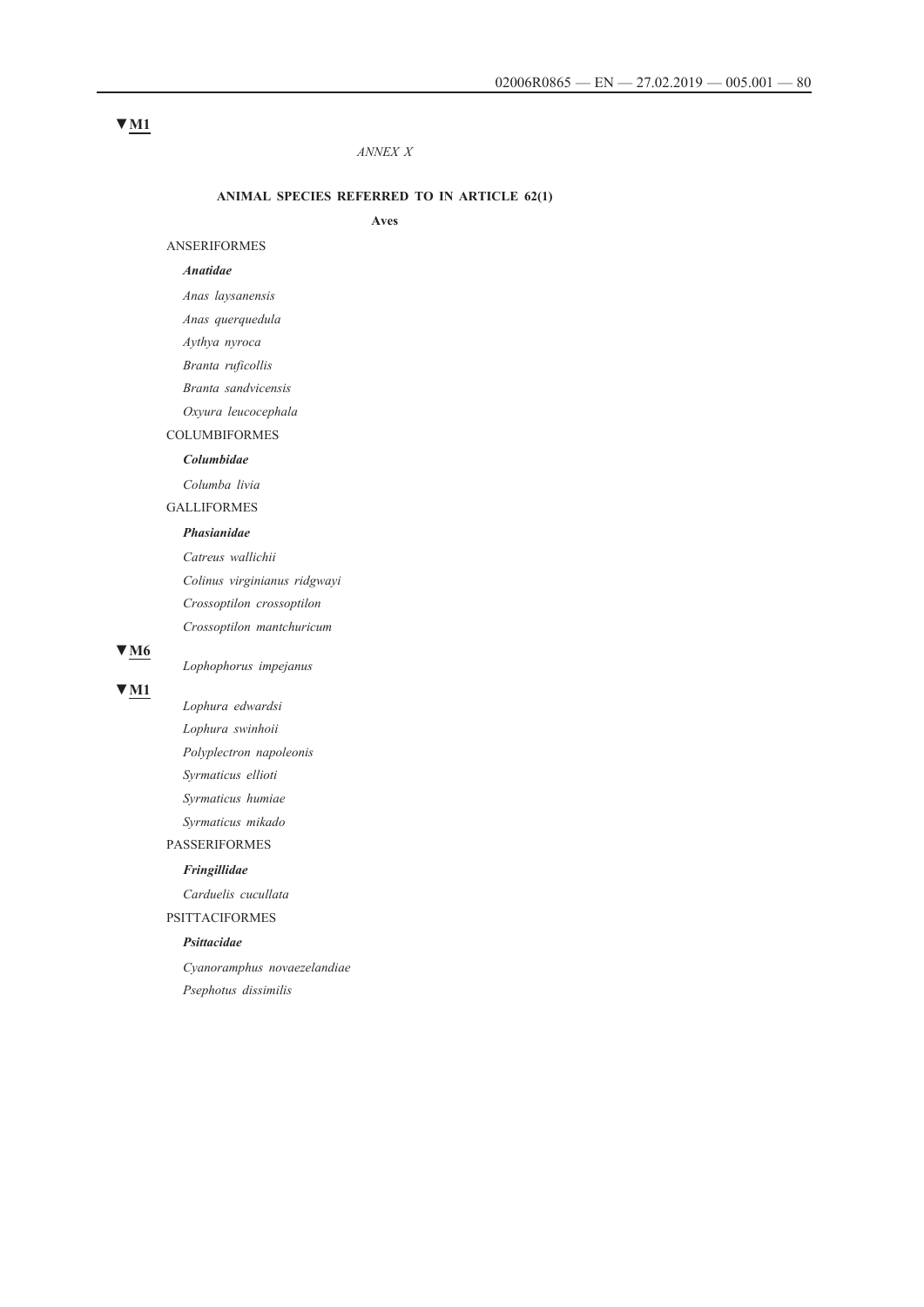## *ANNEX XI*

# **Types of biological samples referred to in Article 18 and their use**

| Type of sample                                                | Typical size of sample                                                                                                                                                | Use of sample                                                                                                                                                                                                                                                                         |
|---------------------------------------------------------------|-----------------------------------------------------------------------------------------------------------------------------------------------------------------------|---------------------------------------------------------------------------------------------------------------------------------------------------------------------------------------------------------------------------------------------------------------------------------------|
| Blood, liquid                                                 | Drops or $5 \text{ ml}$ of<br>whole blood in a<br>with<br>anti-<br>tube<br>coagulant;<br>may<br>deteriorate in 36<br>hours                                            | standard<br>Haematology and<br>biochemical tests to<br>diagnose<br>disease; taxonomic<br>research;<br>biomedical research                                                                                                                                                             |
| Blood, dry (smear)                                            | A drop of blood<br>spread<br>on<br>a<br>microscope slide,<br>usually fixed with<br>chemical fixative                                                                  | Blood counts and screening for<br>disease parasites                                                                                                                                                                                                                                   |
| clotted<br>Blood,<br>(serum)                                  | 5 ml<br>of blood in<br>tube<br>with<br><sub>or</sub><br>without a blood clot                                                                                          | Serology and detection of anti-<br>bodies for evidence of disease;<br>biomedical research                                                                                                                                                                                             |
| Tissues, fixed                                                | $5 \text{ mm}^3$ pieces of<br>tissues in a fixative                                                                                                                   | Histology and electron<br>microscopy to detect signs of<br>disease: taxonomic<br>research;<br>biomedical research                                                                                                                                                                     |
| Tissues,<br>fresh<br>(excluding<br>ova,<br>sperm and embryos) | $5 \text{ mm}^3$ pieces of<br>tissues, sometimes<br>frozen                                                                                                            | Microbiology and toxicology to<br>detect organisms and poisons;<br>taxonomic research; biomedical<br>research                                                                                                                                                                         |
| Swabs                                                         | Tiny pieces of tissue<br>in a tube on a swab                                                                                                                          | Growing bacteria, fungi, etc. to<br>diagnose disease                                                                                                                                                                                                                                  |
| Hair, skin, feathers,<br>scales                               | Small, sometimes<br>tiny pieces of skin<br>surface in a tube<br>(up to 10 ml in<br>volume) with<br><sub>or</sub><br>without fixative                                  | Genetic and forensic tests and<br>detection of parasites<br>and<br>pathogens and other tests                                                                                                                                                                                          |
| Cell lines and tissue<br>cultures                             | of 1<br>No<br>limitation<br>sample size                                                                                                                               | Cell lines are artificial products<br>cultured either as primary or<br>continuous cell lines that<br>are<br>used extensively in testing the<br>production of vaccines or other<br>medical products and taxonomic<br>research<br>(e.g.<br>chromosome<br>studies and extraction of DNA) |
| <b>DNA</b>                                                    | Small<br>amounts of<br>blood (up to $5$ ml),<br>hair,<br>feather<br>follicle, muscle and<br>organ tissue<br>(e.g.<br>liver, heart,<br>$etc.$ ),<br>purified DNA, etc. | Sex<br>determination;<br>identifi-<br>cation; forensic investigations;<br>taxonomic research; biomedical<br>research                                                                                                                                                                  |
| (saliva,<br>Secretions,<br>venom, milk)                       | 1-5 ml in vials                                                                                                                                                       | Phylogenetic research, production<br>biomedical<br>οf<br>anti-venom,<br>research                                                                                                                                                                                                      |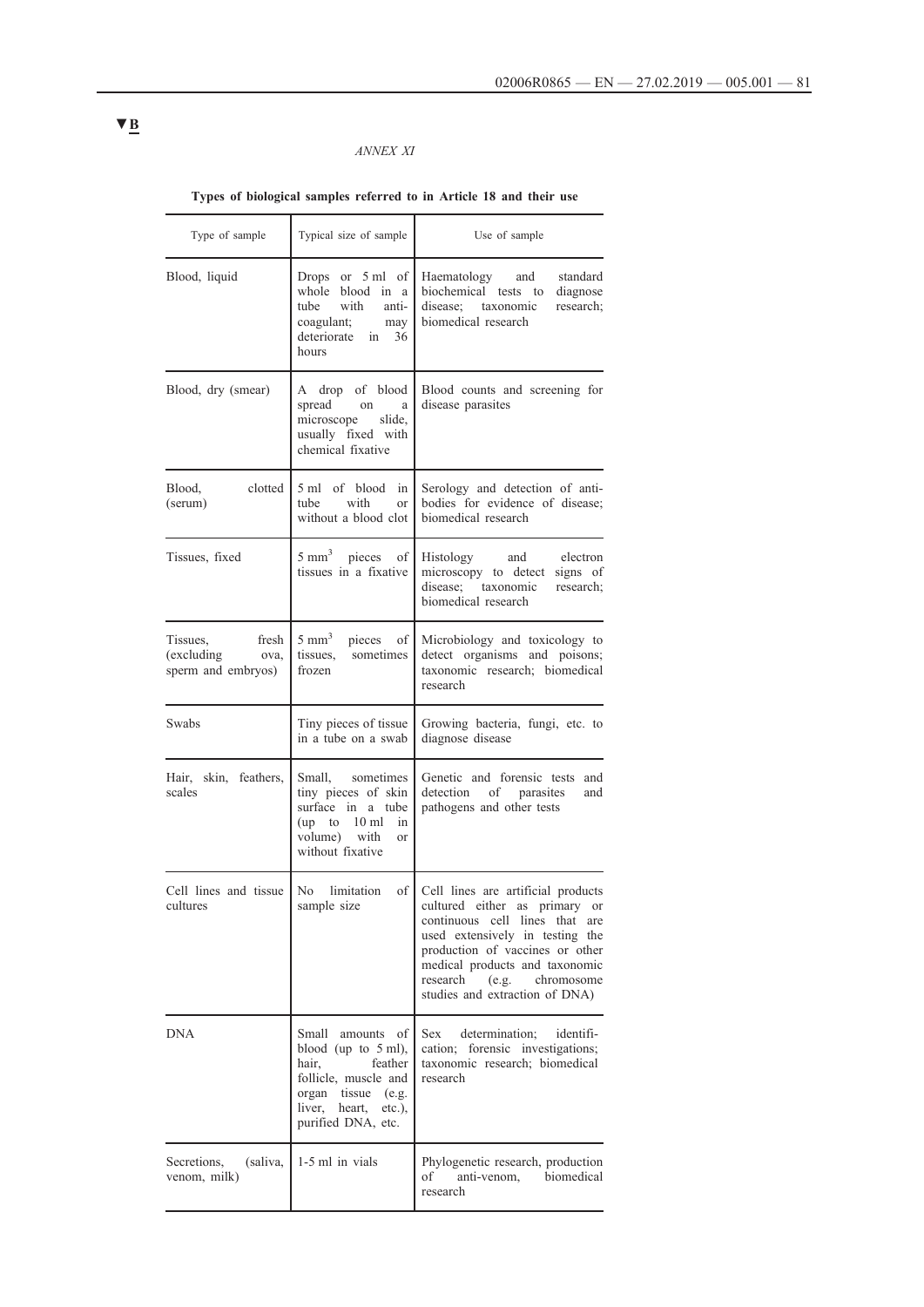## *ANNEX XII*

| Regulation (EC) No 1808/2001    | This Regulation                                   |
|---------------------------------|---------------------------------------------------|
| Article 1 (a) and (b)           | Article 1 $(1)$ and $(2)$                         |
| Article $1(c)$                  |                                                   |
| Article 1 (d), (e) and (f)      | Article 1 $(3)$ , $(4)$ and $(5)$                 |
|                                 | Article 1 $(6)$ , $(7)$ and $(8)$                 |
| Article $2(1)$ and $(2)$        | Article $2(1)$ and $(2)$                          |
|                                 | Article $2(3)$ and $(4)$                          |
| Article $2(3)$ and $(4)$        | Article $2(5)$ and $(6)$                          |
| Article 3                       | Article 3                                         |
| Article $4(1)$ and $(2)$        | Article $4(1)$ and $(2)$                          |
| Article $4(3)$ (a) and (b)      | Article 5, first paragraph, (1) and (2)           |
|                                 | Article 5, first paragraph, (3)                   |
| Article $4(3)$ (c), (d) and (e) | Article 5, first paragraph, (4), (5)<br>and $(6)$ |
| Article $4(4)$                  | Article 6                                         |
| Article $4(5)$                  | Article 7                                         |
| Article 5                       | Article 8                                         |
| Article 6                       | Article 9                                         |
| Article $7(1)$                  | Article 10                                        |
| Article $7(2)$                  | Article 11                                        |
| Article $7(3)$ and $(4)$        | Article 12                                        |
| Article $8(1)$                  | Article 13                                        |
| Article 8(2)                    | Article 14                                        |
| Article $8(3)$                  | Article $15(1)$ and $(2)$                         |
| Article $8(4)$                  | Article $15(3)$ and $(4)$                         |
| Article 8(5)                    | Article 16                                        |
| Article $8(6)$ and $(7)$        | Article 17                                        |
|                                 | Article 18-19                                     |
| Article 9                       | Article 20                                        |
| Article 10                      | Article 21                                        |
| Article 11                      | Article 22                                        |
| Article 12                      | Article 23                                        |
| Article 13                      | Article 24                                        |
| Article 14                      | Article 25                                        |
| Article 15                      | Article 26                                        |
| Article 16                      | Article 27                                        |
| Article 17                      | Article 28                                        |
| Article 18                      | Article 29                                        |
| $\overline{\phantom{0}}$        | Articles 30-44                                    |
| Article 19                      | Article 45                                        |
| Article $20(1)$                 | Article 46                                        |
| Article 20(2)                   | Article 47                                        |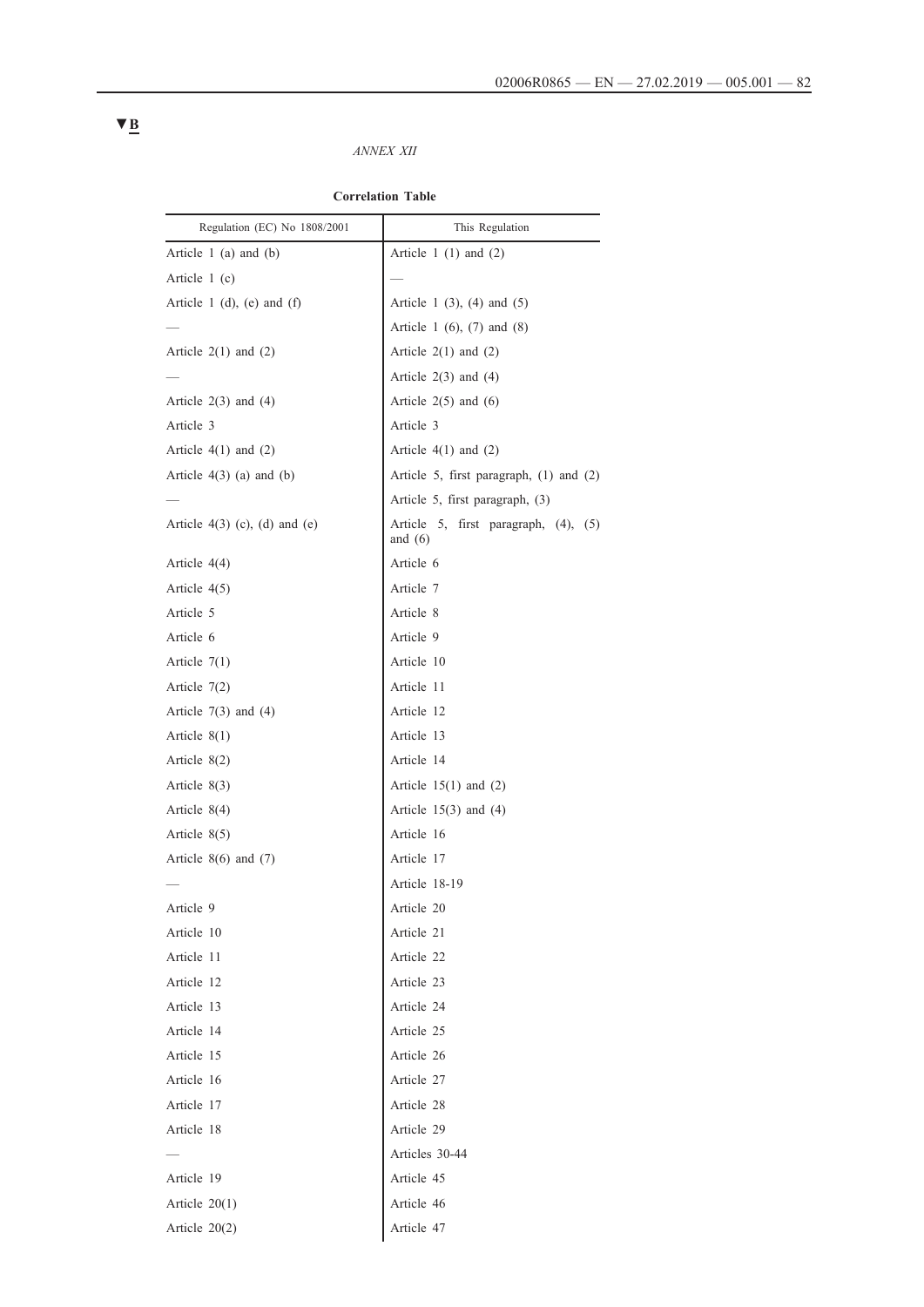| Regulation (EC) No 1808/2001                                    | This Regulation                  |
|-----------------------------------------------------------------|----------------------------------|
| Article $20(3)$ (a) and (b)                                     | Article $48(1)$ (a) and (b)      |
| Article $20(3)$ (c)                                             |                                  |
| Article $20(3)$ (d) and (e)                                     | Article $48(1)$ (c) and (d)      |
| Article 20(4)                                                   | Article 49                       |
| Article $20(5)$ and $(6)$                                       | Article $50(1)$ and (2)          |
| Article 21                                                      | Article 51                       |
| Article 22                                                      | Article 52                       |
| Article 23                                                      | Article 53                       |
| Article 24                                                      | Article 54                       |
| Article 25                                                      | Article 55                       |
| Article 26                                                      | Article 56                       |
| Article $27(1)$ first and second indents<br>and subsequent text | Article $57(1)$ (a), (b) and (c) |
| Article $27(2)$ , $(3)$ and $(4)$                               | Article $57(2)$ , (3) and (4)    |
| Article $27(5)$ (a) and (b)                                     | Article $57(5)$ (a) and (b)      |
|                                                                 | Article $57(5)$ (c) and (d)      |
| Article $28(1)$ , first and second indents                      | Article $58(1)$ (a) and (b)      |
| Article $28(2)$ and $(3)$                                       | Article $58(2)$ and $(3)$        |
| Article $28(4)$ (a) and (b)                                     | Article $58(4)$                  |
| Article 29                                                      | Article 59                       |
| Article 30                                                      | Article 60                       |
| Article 31                                                      | Article 61                       |
| Article 32                                                      | Article 62                       |
| Article 33                                                      | Article 63                       |
| Article $34(1)$                                                 |                                  |
| Article $34(2)$ (a) to (f)                                      | Article $64(1)$ (a) to (f)       |
| Article $34(2)$ (g) and (h)                                     | Article $64(2)$                  |
| Article $35(1)$ and $(2)$                                       | Article $65(1)$ and $(2)$        |
| Article $35(3)$ (a) and (b)                                     | Article $65(3)$                  |
|                                                                 | Article $65(4)$                  |
| Article $36(1)$                                                 | Article $66(1)$ , (2) and (3)    |
| Article $36(2)$                                                 | Article $66(4)$                  |
| Article $36(3)$ and $(4)$                                       | Article $66(5)$ and $(6)$        |
|                                                                 | Article $66(7)$                  |
| Article $36(5)$                                                 | Article $66(8)$                  |
| Article 37                                                      | Article 67                       |
| Article 38                                                      | Article 68                       |
| Article 39                                                      | Article 69                       |
| Article 40                                                      | Article 70                       |
| Article 41                                                      | Article 71                       |
| Article 42                                                      | Article 74                       |
| Article 43                                                      | Article 72                       |
| Article 44                                                      | Article 73                       |
| Article 45                                                      | Article 75                       |
| Annex I                                                         | Annex I                          |
| Annex II                                                        | Annex II                         |
|                                                                 | Annex III                        |
|                                                                 | Annex IV                         |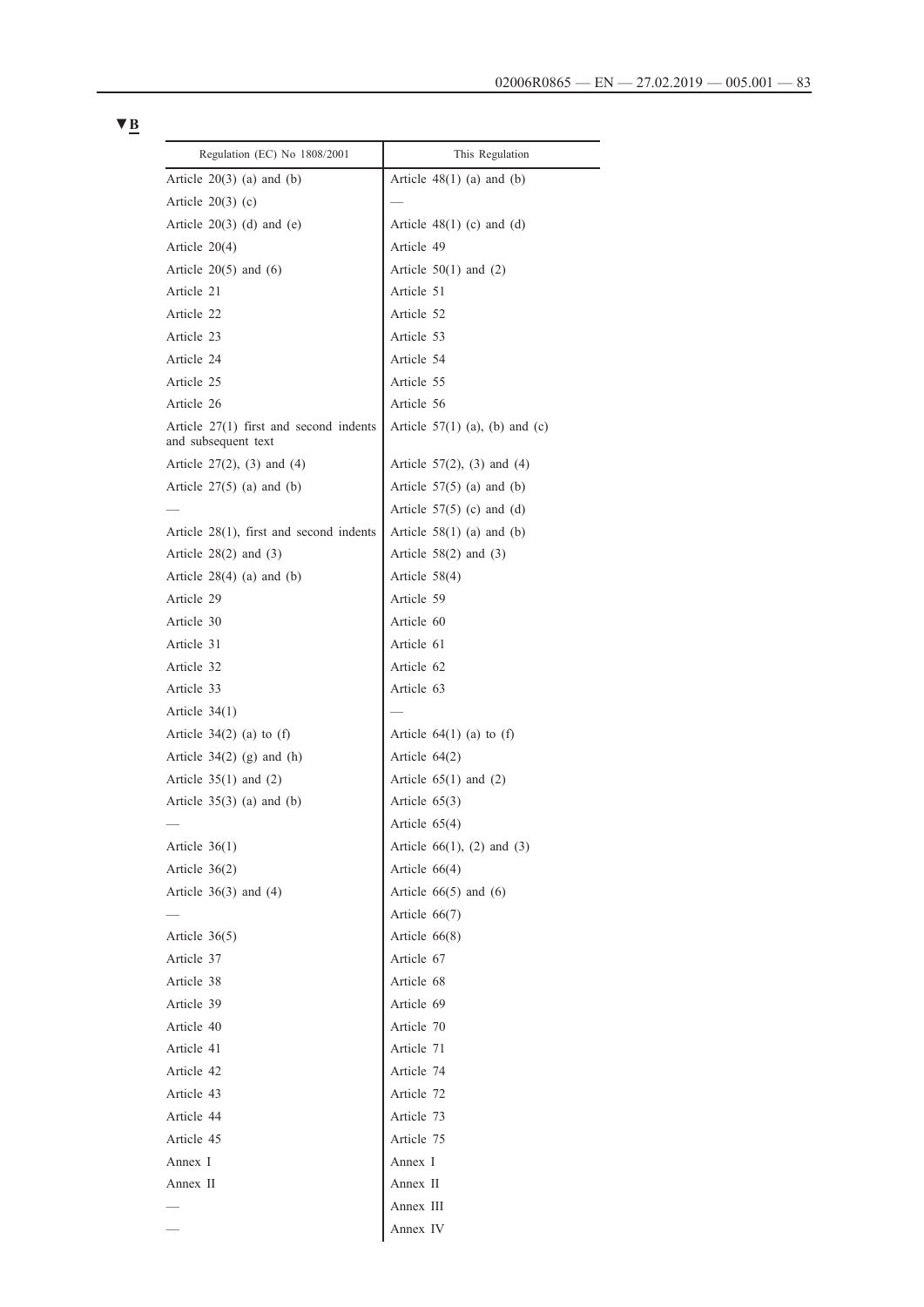| Regulation (EC) No 1808/2001 | This Regulation |
|------------------------------|-----------------|
| Annex III                    | Annex V         |
| Annex IV                     | Annex VI        |
| Annex V                      | Annex VII       |
| Annex VI                     | Annex VIII      |
| Annex VII                    | Annex IX        |
| Annex VIII                   | Annex X         |
|                              | Annex XI        |
|                              | Annex XII       |